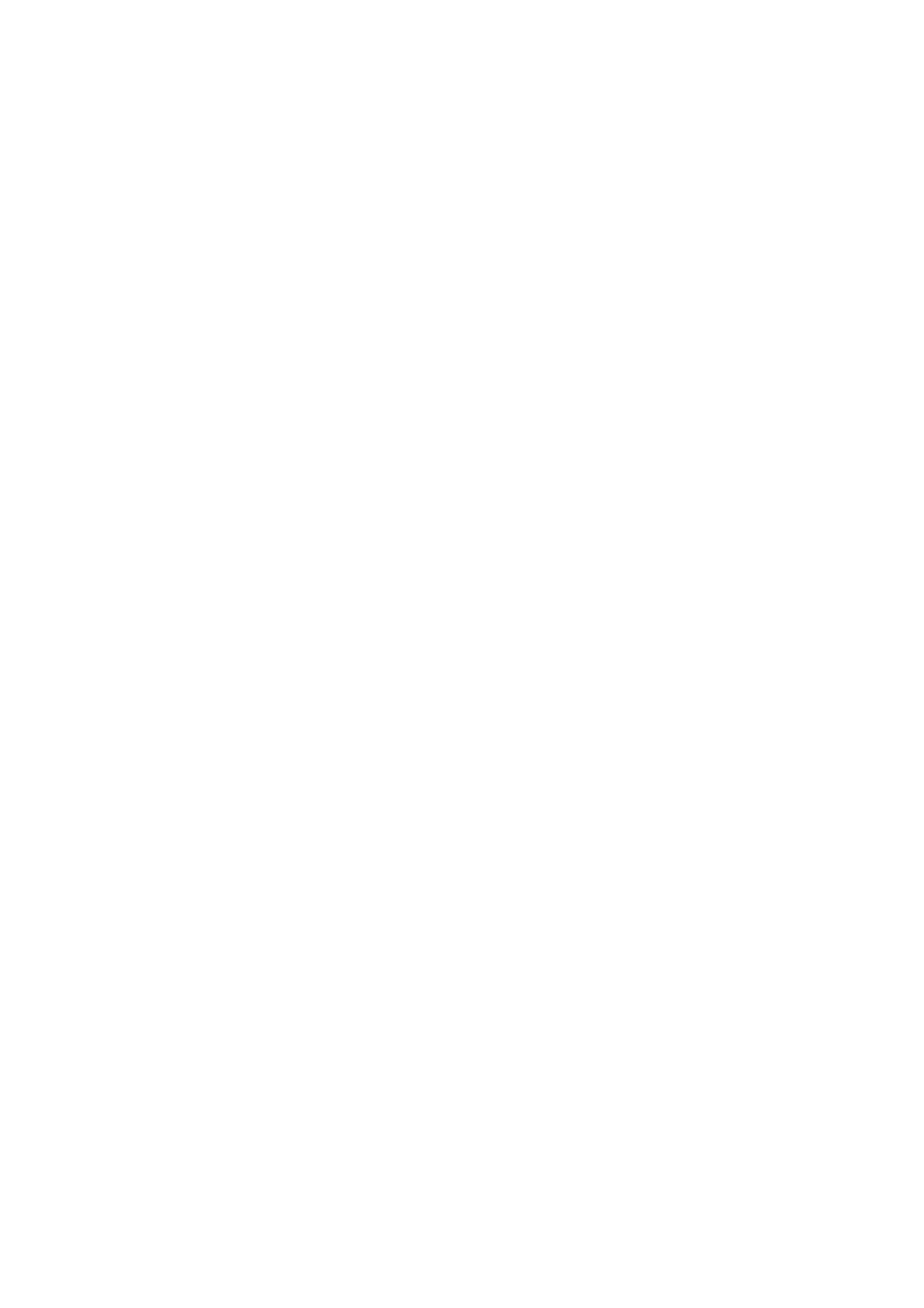This work was undertaken by Ipsos Mori for the OFT. The views expressed in the publication are those of the authors and not necessarily those of the OFT.

# **© Crown copyright 2010**

This publication (excluding the OFT logo) may be reproduced free of charge in any format or medium provided that it is reproduced accurately and not used in a misleading context. The material must be acknowledged as crown copyright and the title of the publication specified.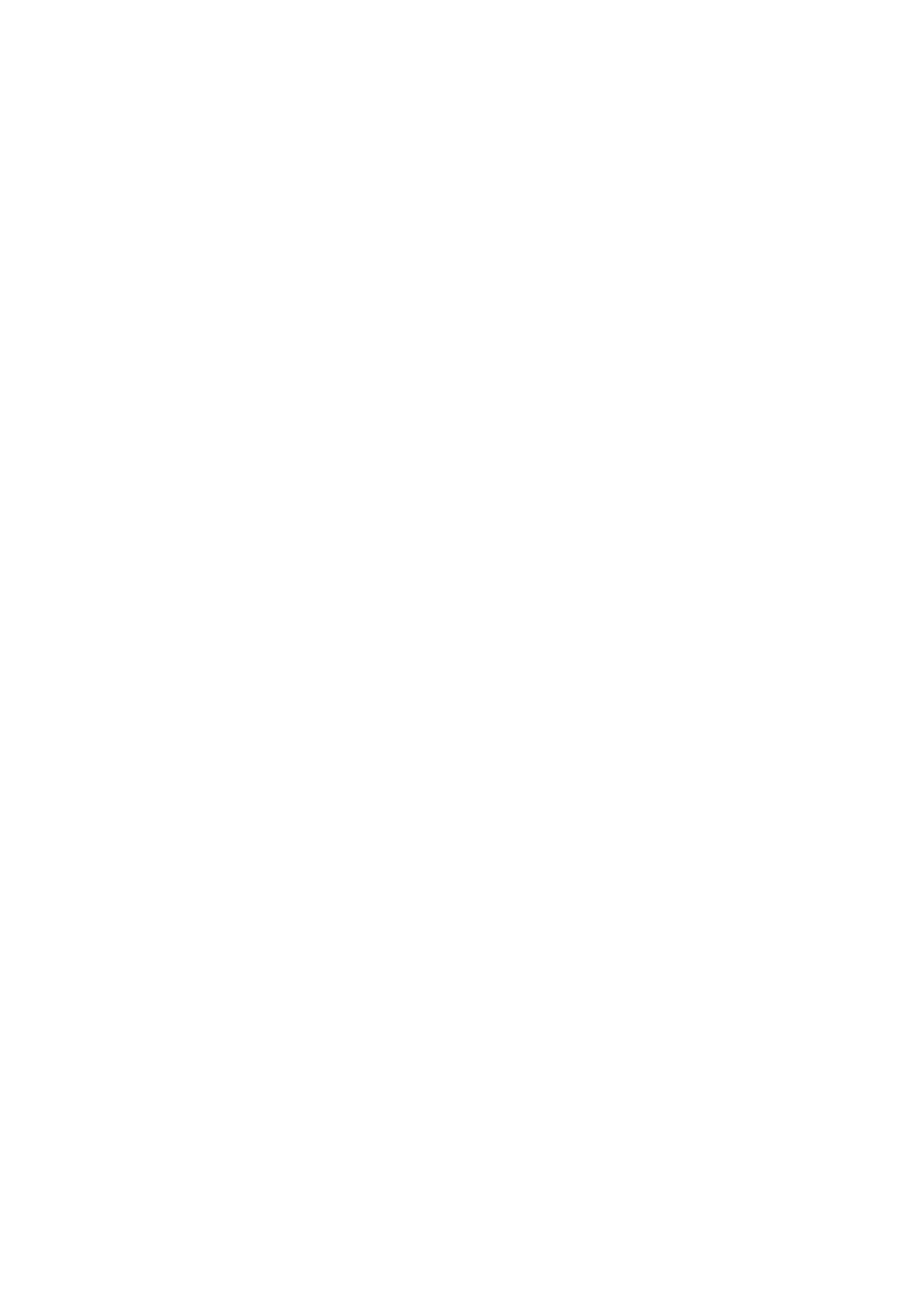# **CONTENTS**

| 1. |                                                              |  |
|----|--------------------------------------------------------------|--|
| 2. |                                                              |  |
|    |                                                              |  |
|    |                                                              |  |
|    |                                                              |  |
|    |                                                              |  |
|    |                                                              |  |
|    |                                                              |  |
| 3. | END USERS REACHED DURING SAVE XMAS YEAR 2 AND                |  |
|    | EXPECTATIONS PRIOR TO SESSION  15                            |  |
|    |                                                              |  |
|    |                                                              |  |
|    | Reasons for attending training session and expectations  18  |  |
| 4. | KNOWLEDGE, AWARENESS AND CONFIDENCE IN                       |  |
|    |                                                              |  |
|    |                                                              |  |
|    |                                                              |  |
|    |                                                              |  |
|    |                                                              |  |
|    |                                                              |  |
|    |                                                              |  |
|    |                                                              |  |
| 5. | APPROACH TO SAVING AND SAVING BEHAVIOUR 37                   |  |
|    |                                                              |  |
|    |                                                              |  |
|    |                                                              |  |
|    | Short term changes to saving behaviour: Year 2 end users  45 |  |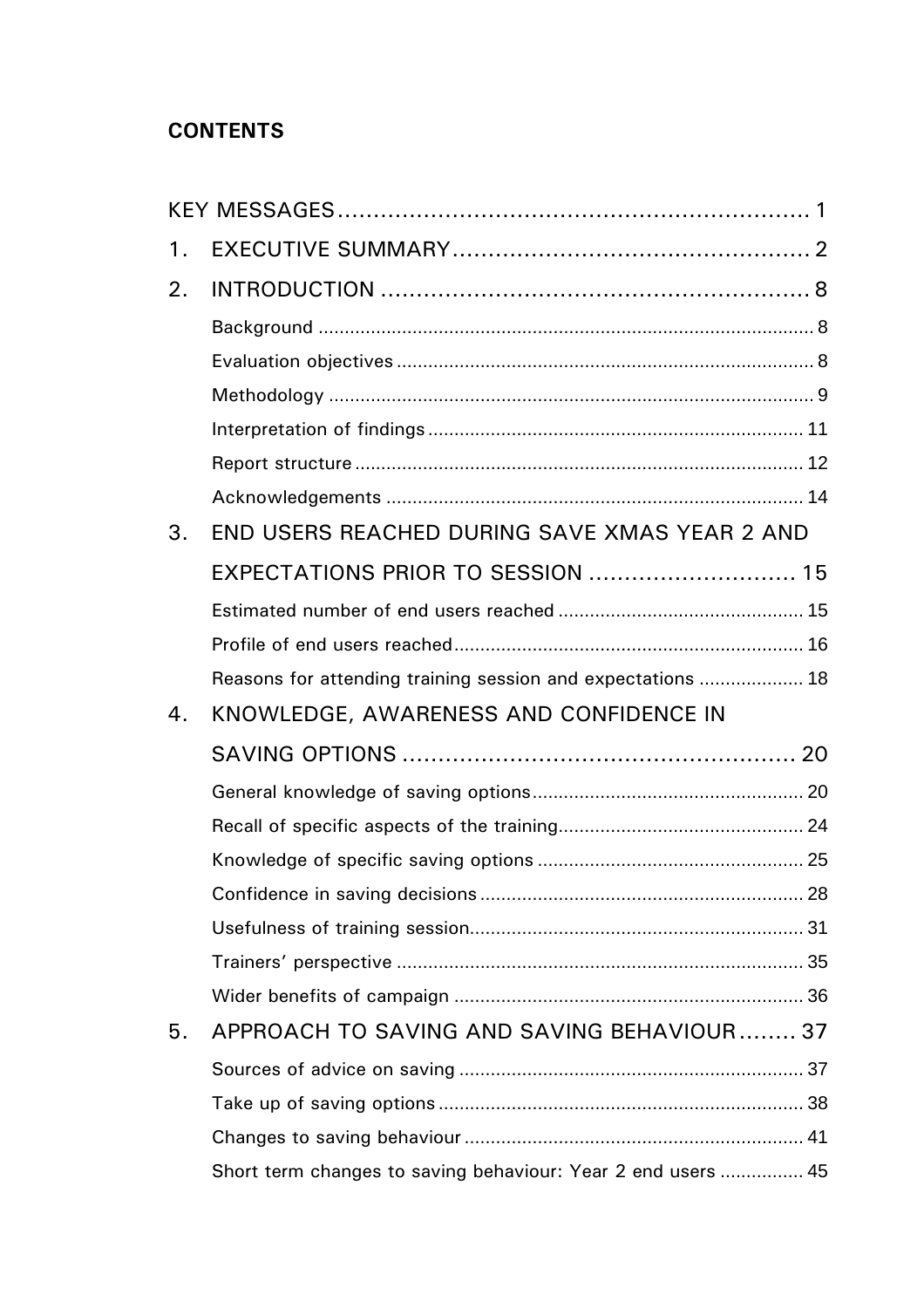|    | Experience last/ saving towards next Christmas  52                            |  |
|----|-------------------------------------------------------------------------------|--|
|    |                                                                               |  |
|    | Usefulness of information on saving for Christmas 59                          |  |
| 6. |                                                                               |  |
| 7. | CONCLUSIONS AND SUGGESTIONS 67                                                |  |
|    |                                                                               |  |
|    |                                                                               |  |
|    | Year 1 end users telephone survey - Sample breakdown  71                      |  |
|    | Year 2 end users telephone survey - Sample breakdown                          |  |
|    |                                                                               |  |
|    | Topline Results for 2 <sup>nd</sup> follow-up survey with Year 1 end users 76 |  |
|    |                                                                               |  |
|    | Topline results from telephone survey with Year 2 end users 88                |  |
|    | Discussion guide for depth interviews with Year 2 end users 102               |  |
|    |                                                                               |  |
|    |                                                                               |  |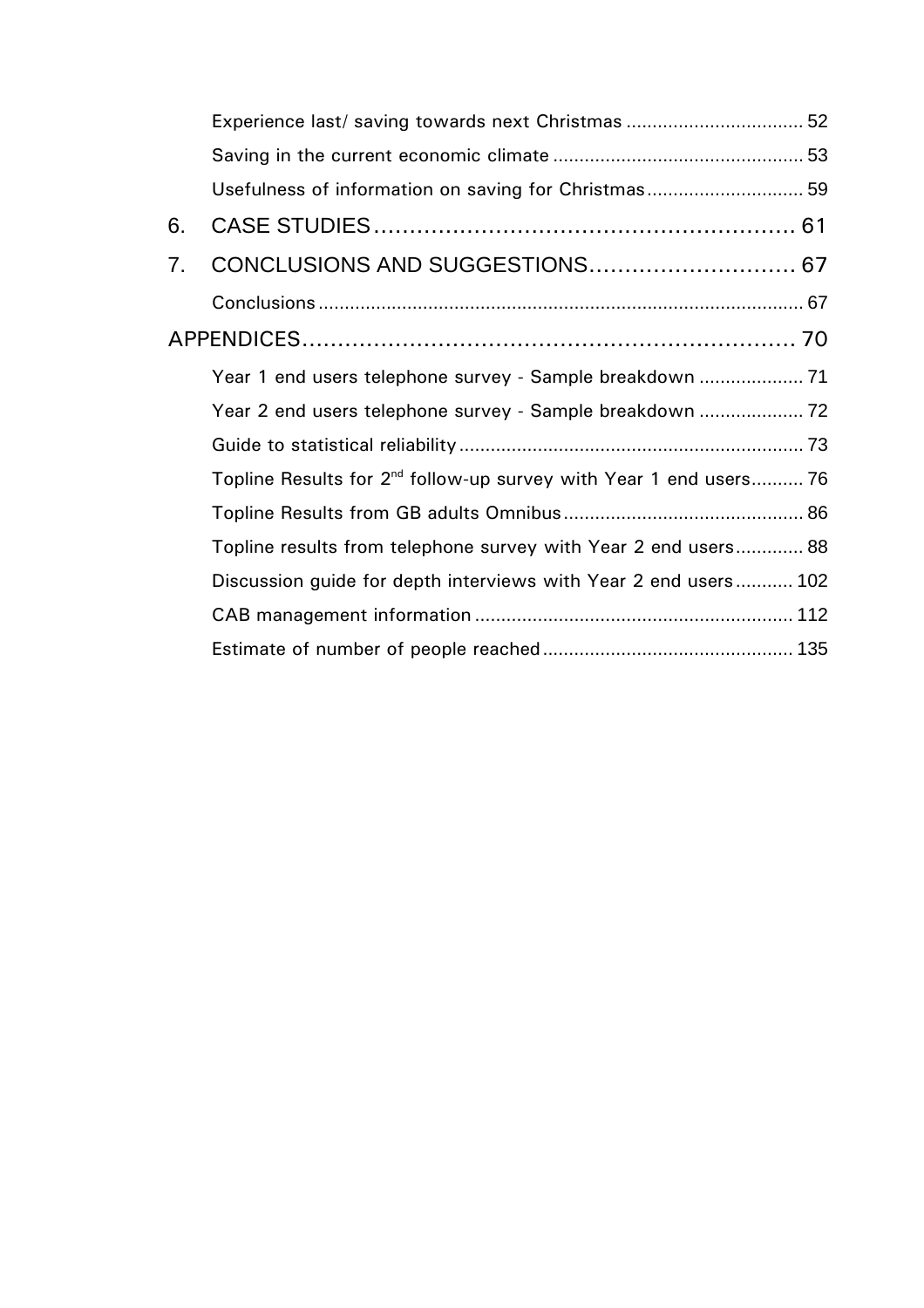# <span id="page-6-0"></span>**KEY MESSAGES**

The Save Xmas campaign has been evaluated using a range of methods, including analysis of feedback forms completed by end users in Years 1 and 2, research among end users (i.e. those attending Save Xmas training for personal information) in Years 1 and 2, and an omnibus survey of GB adults aged  $16 +$ .

Campaign reach: From 2007 to 2009, the campaign is estimated to have reached 120,000 consumers, who have received advice from CAB, Transact and other intermediary organisations. This estimate includes those who have attended Save Xmas training sessions, those who have received the messages through their contact with frontline workers, and people who spoke to an advisor during the roadshows

Usefulness of the campaign: Almost all of the Year 2 (2008-9) consumers who completed feedback forms rated the training sessions as useful (97%). Findings from the feedback forms suggest that the campaign has been successful in reaching consumers not previously engaged in financial capability training; four in five end users (80%) say they have not attended any other money advice sessions in the last twelve months. Responses show that the campaign has raised end users' confidence in making decisions about saving up to the level observed among GB adults interviewed on the omnibus.

Long term impact of Save Xmas: when contacted one year after their training, 90% of survey respondents said they felt confident about choosing saving options. The majority of Year one end users continue to report that the training was useful; one year on over nine in ten (92%) rate it as such.

Behavioural change: four in ten (42%) of those surveyed a few months after attending a Save Xmas session reported changing their saving habits following the training.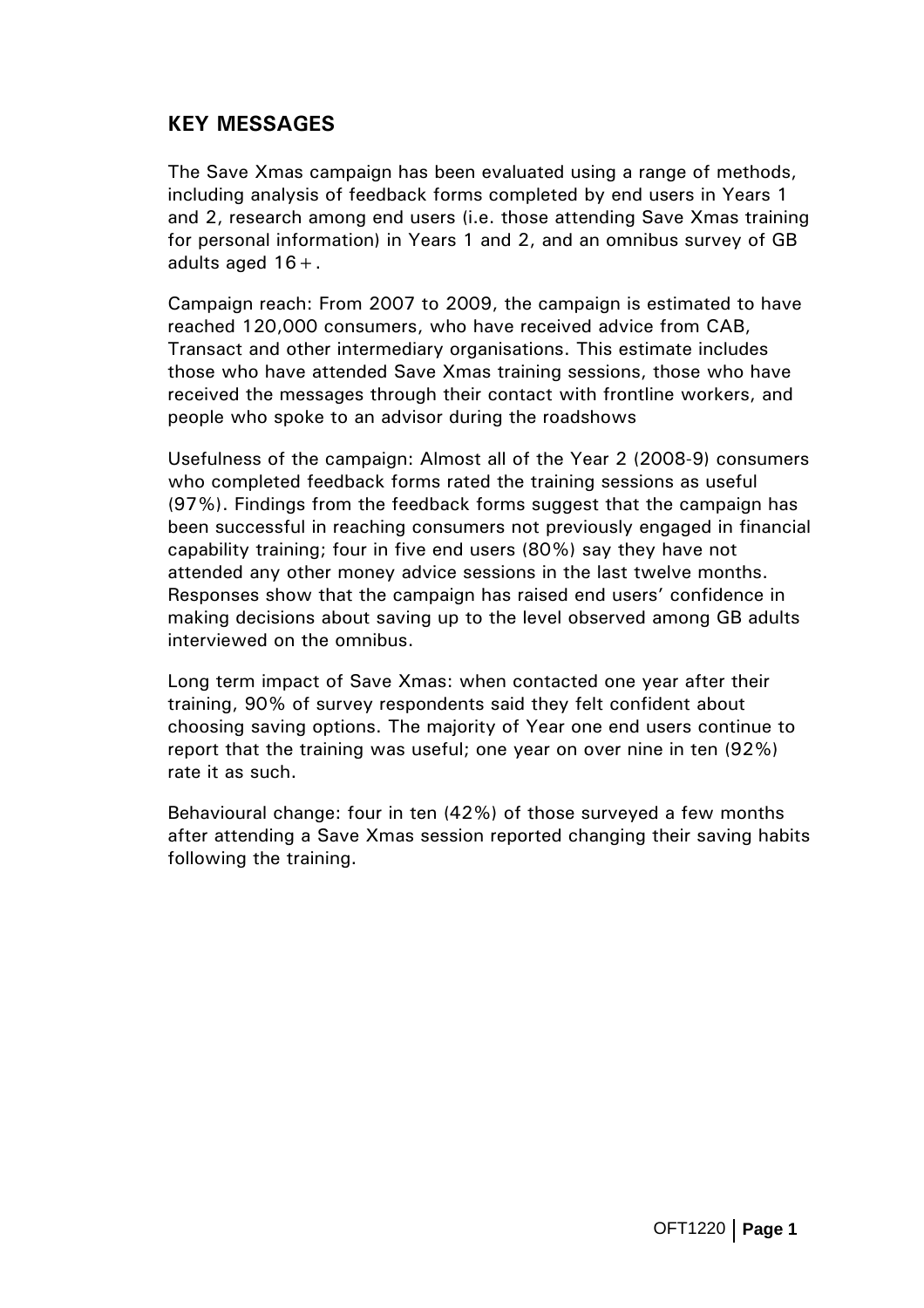# <span id="page-7-0"></span>1. **EXECUTIVE SUMMARY**

- 1.1 This executive summary provides an overview of findings from the evaluation of the second year of the Save Xmas campaign. The evaluation was conducted by Ipsos MORI on behalf of the Office of Fair Trading (hereafter the OFT).
- 1.2 The Save Xmas campaign was developed by the OFT in the wake of the Farepak<sup>[1](#page-7-1)</sup> collapse, with funding from the Treasury. It aims to raise consumers' awareness and understanding of the different options available to save for important events such as Christmas, along with the advantages and disadvantages of each. The campaign is primarily delivered in England, Wales and Scotland, with some activity in Northern Ireland. It aims to reach financially excluded consumers<sup>[2](#page-7-2)</sup>, with a particular focus on women aged 30-50. After its initial success in 2007-2008, the campaign has been extended for another three years, until the end of 2011. The objective of extending the campaign is to reach a greater number of consumers across England, Scotland and Wales (hereafter 'end users'), in particular those described by OFT as 'disengaged', i.e. who are financially excluded and have not attended financial training in the previous year.
- 1.3 In addition to training sessions, Year 2 of the campaign included Save Xmas roadshows, which ran between February and April 2009 across Great Britain. A mobile unit travelled to 33 towns and cities and set up in locations such as shopping centres and supermarkets. This was an attempt to engage consumers who might not come into contact with their local Citizens Advice Bureau (hereafter CAB), or other money advice agencies, but who might benefit from information on saving. It was also a means of generating local press and radio coverage helping to raise general awareness of the need to save early for Christmas.

 $\overline{a}$ 

<span id="page-7-1"></span><sup>&</sup>lt;sup>1</sup> Farepak was a Christmas savings club. Customers chose Christmas hampers and vouchers in advance, and then made regular payments towards the goods over the course of the year.

<span id="page-7-2"></span> $2$  Financial exclusion is defined as lacking access to mainstream financial products such as bank accounts and low cost loans. Typically this means people on benefits and low incomes.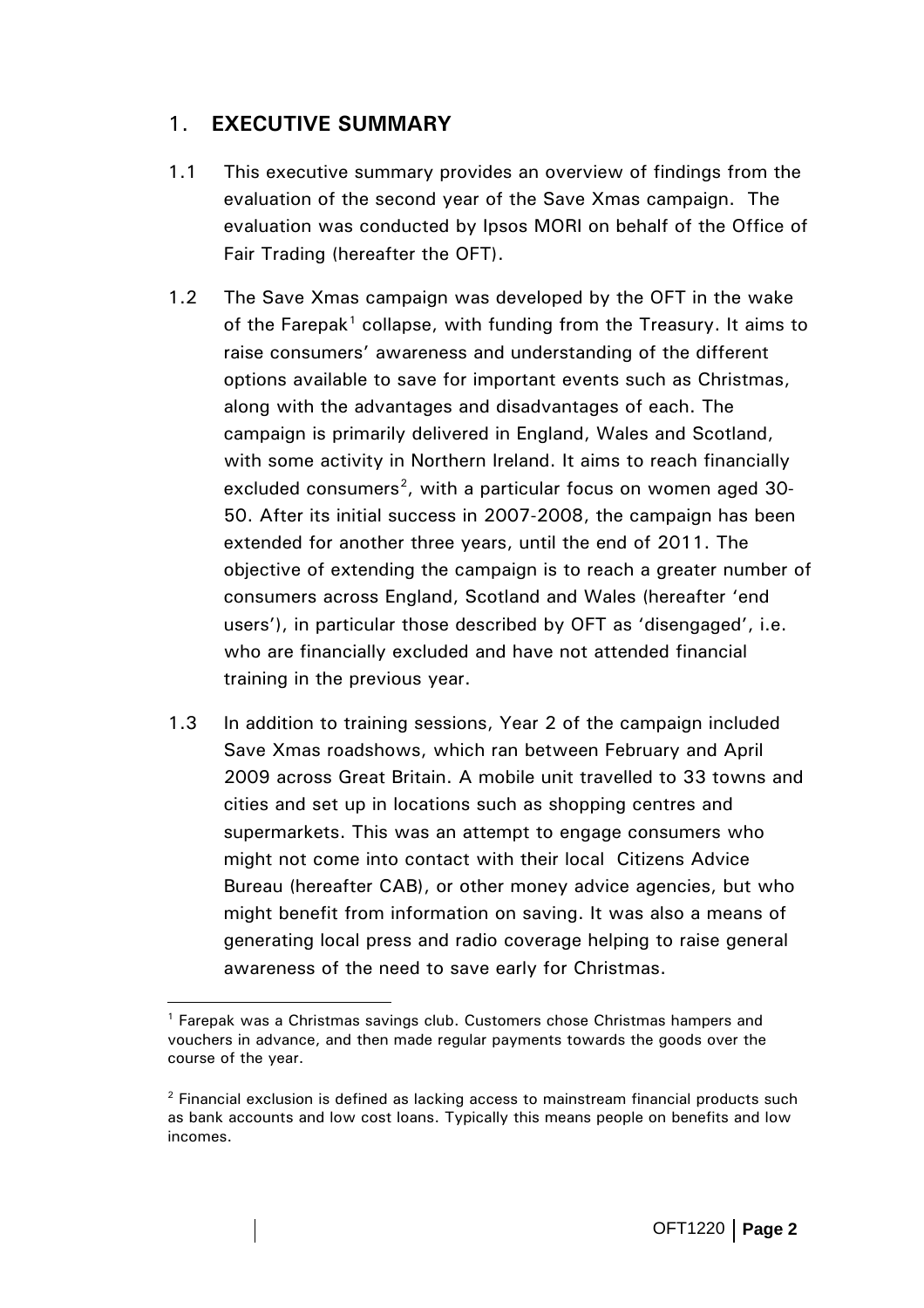1.4 The second year of the Save Xmas campaign was evaluated using a range of methods, including analysis of feedback forms completed at training sessions in Years 1 and 2, telephone surveys of Year 1 and 2 end users, omnibus research among GB adults aged  $16 +$ , and follow-up qualitative research among Year 2 end users who took part in the telephone survey.

#### **Consumers reached and expectations prior to session**

- 1.5 The numerous channels through which the Save Xmas campaign is delivered bring a significant degree of uncertainty to estimates of reach, so such estimates need to be interpreted with caution. Overall, it is estimated that the Year 2 campaign reached between 44,000 and 118,000 people, with 81,000 people appearing the most likely reach.
- 1.6 To provide a comparison with Save Xmas end users, we placed questions on a nationally representative omnibus survey of GB adults, and asked whether they had seen information or received advice about saving for events such as Christmas. Around one in five people say they have either seen information or received advice (19%) on saving for specific events such as Christmas.
- 1.7 Year 2 end users who completed a feedback form after attending a training session have a similar gender profile to Year 1 end users. However, Year 2 end users are comparatively younger: they are more likely to be aged under 30 (28% compared with 22% in Year 1), and less likely to be aged over 50 (26% compared with 22%). This is important as the work conducted with the GB adults highlights a need for information and advice among younger people.
- 1.8 End users' expectations from the training are wide ranging, including advice about different saving options, getting tips on how to spend less, concern about debt levels, or a desire to manage their money better overall.

## **Knowledge, awareness, and confidence in saving**

1.9 Knowledge about the different ways of saving is similar amongst those attending training sessions in Year 1 and Year 2. Over one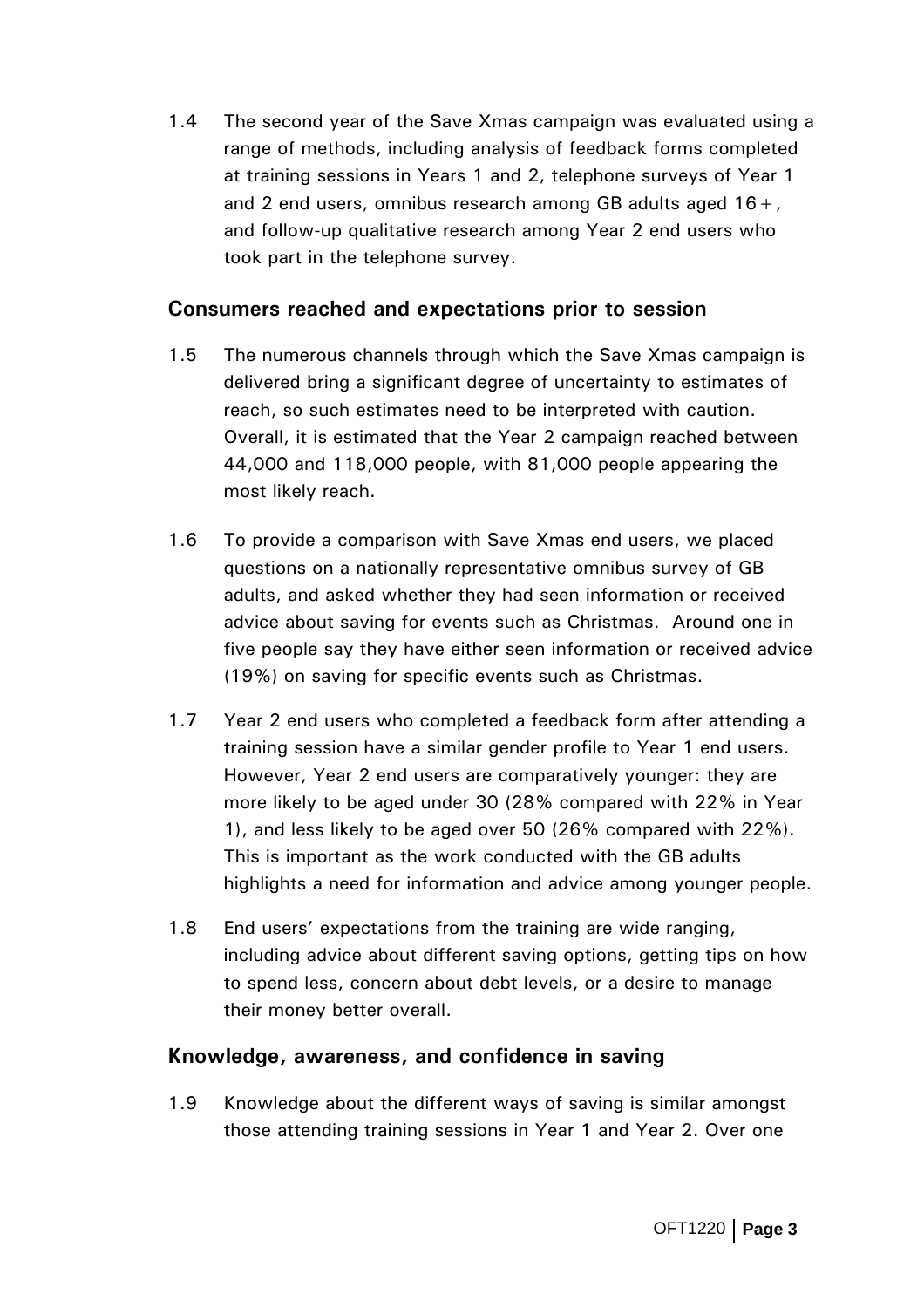year after attending a Save Xmas session, three in five Year 1 end users say they know a lot about different ways of saving for Christmas (61%), which is significantly higher than their knowledge prior to attending the session (12%). A similar impact can be observed among year 2 end users, interviewed a few months after their training session: Over half (53%) of them felt that they know a lot about saving, compared with just 12% prior to the session. Interestingly, end users' knowledge of saving options is higher than that reported by GB adults interviewed on the omnibus, as around four in ten (45%) GB adults say they know a lot about different ways of saving for Christmas. It is also higher than among women in social grades C2DE interviewed on the omnibus (37% of whom feel they know a lot).

- 1.10 Year 1 and Year 2 end users' knowledge of different saving options remains at the high levels observed after the training, with no significant difference between the two cohorts. They continue to be most knowledgeable about bank and building society savings accounts (with 95% of Year 1 end users interviewed a year after their training, and 97% of Year 2 end users interviewed a few months after their training saying that they know 'at least a little' about them).
- 1.11 Confidence in saving decisions among Year 1 and Year 2 end users remains high over the longer and medium term, and again is at a similar level among both groups, with nine in ten or more saying that they feel confident (90% of Year 1 end users interviewed in April 2009 and 96% of Year 2 end users interviewed in October 2009). This is a similar or higher level to that measured among GB adults (86%), and reflects the fact that seven in ten Year 1 end users said they feel more confident about how to save as a result of the session when interviewed last year. This suggests that the campaign has been successful in raising end users' confidence in saving up to the level observed nationally. Year 1 and Year 2 end users confidence in making the right saving decisions is also significantly higher than that of C2DE women who did not attend the training (90% and 96% vs. 83%).
- 1.12 The majority of Year 1 end users continue to report that the training session was useful, one year on, with over nine in ten (92%) rating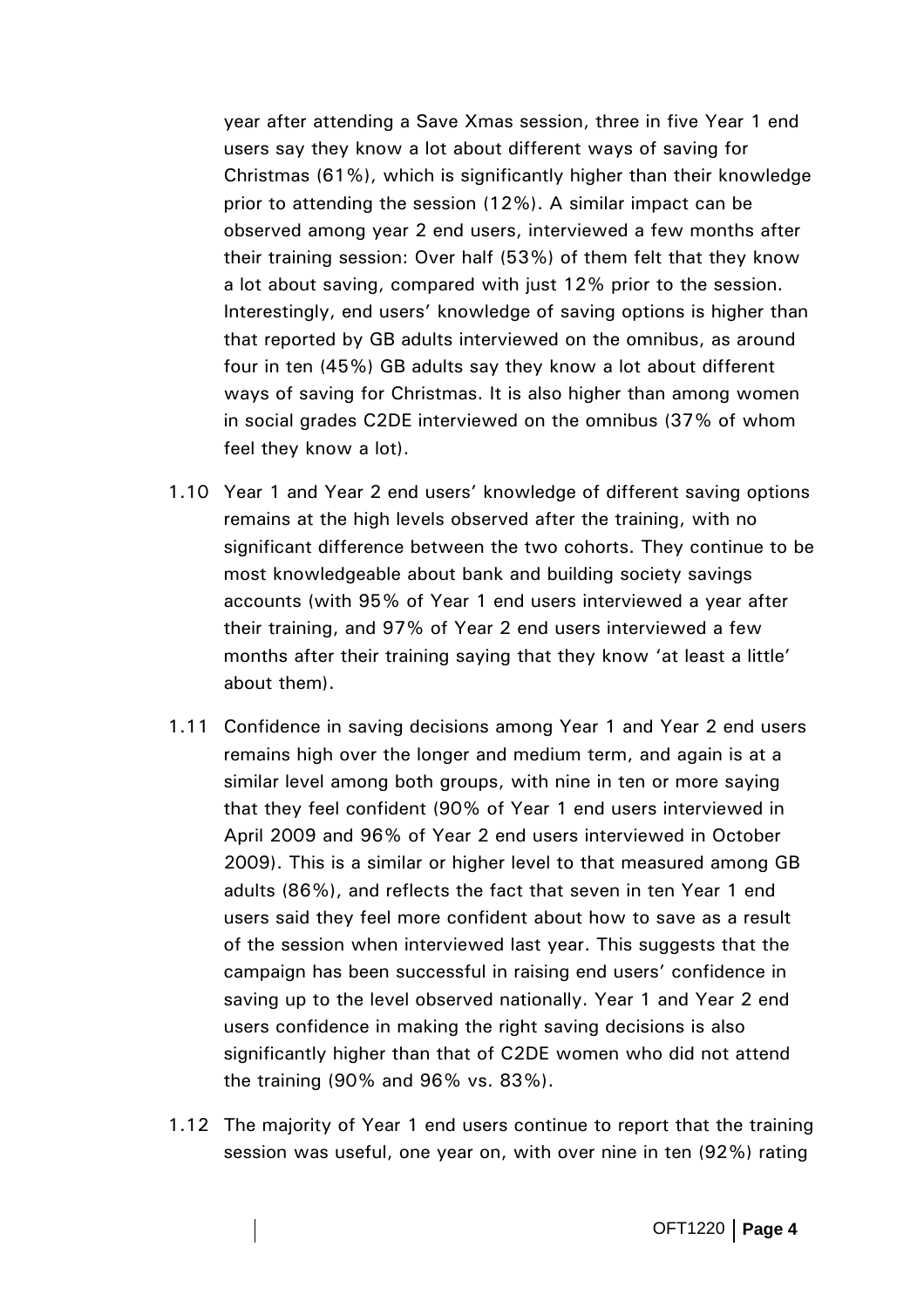it as such. This is in line with the finding from the feedback forms completed by Year 1 end users after their training (96% say they found the session useful). Similarly, almost all Year 2 end users rate the training session they attended as useful (97%), and nine in ten (91%) feel that they know more about saving as a result, exceeding the OFT target of 75%. This is very similar to the level measured among Year 1 consumers immediately after their training for the evaluation of Save Xmas Year 1.

1.13 The qualitative depth interviews conducted with Year 2 end users illustrate how valuable people have found the training. Direct benefits included informing end users of options they were not previously aware of, and helping them choose the right option for them. Most importantly, the training gave them the opportunity to reflect upon their financial situation, and realise how they could personally benefit from saving. Of the small number of end users interviewed (ten individuals), most also mentioned how the information they heard about loan sharks struck them and put them off ever considering using them. Some participants described the training as a real trigger that motivated them to face up their financial difficulties and take action to improve their finances.

## **Approach to saving and saving behaviour**

- 1.14 Over two in five Year 1 end users interviewed report making changes to their saving habits in the last year (43%). Interestingly, this is in line with the proportion of Year 1 end users who said at the end of the session they attended that they were planning to make changes to the way they save (43%).
- 1.15 Changes made include budgeting and being more careful with money (11%), opening a saving account with a bank or building society (11%) or with a Credit Union (10%). Importantly, the increase in the take up of saving options reported by the cohort of Year 1 end users a few month after they attended a session has been sustained: half of them used a bank or building society saving account prior to attending the training (50%), and one in ten had a saving account with Credit Union (11%). These proportions increased to 62% and 23% respectively in the first follow-up survey, and to 72% and 26% in the second follow-up survey.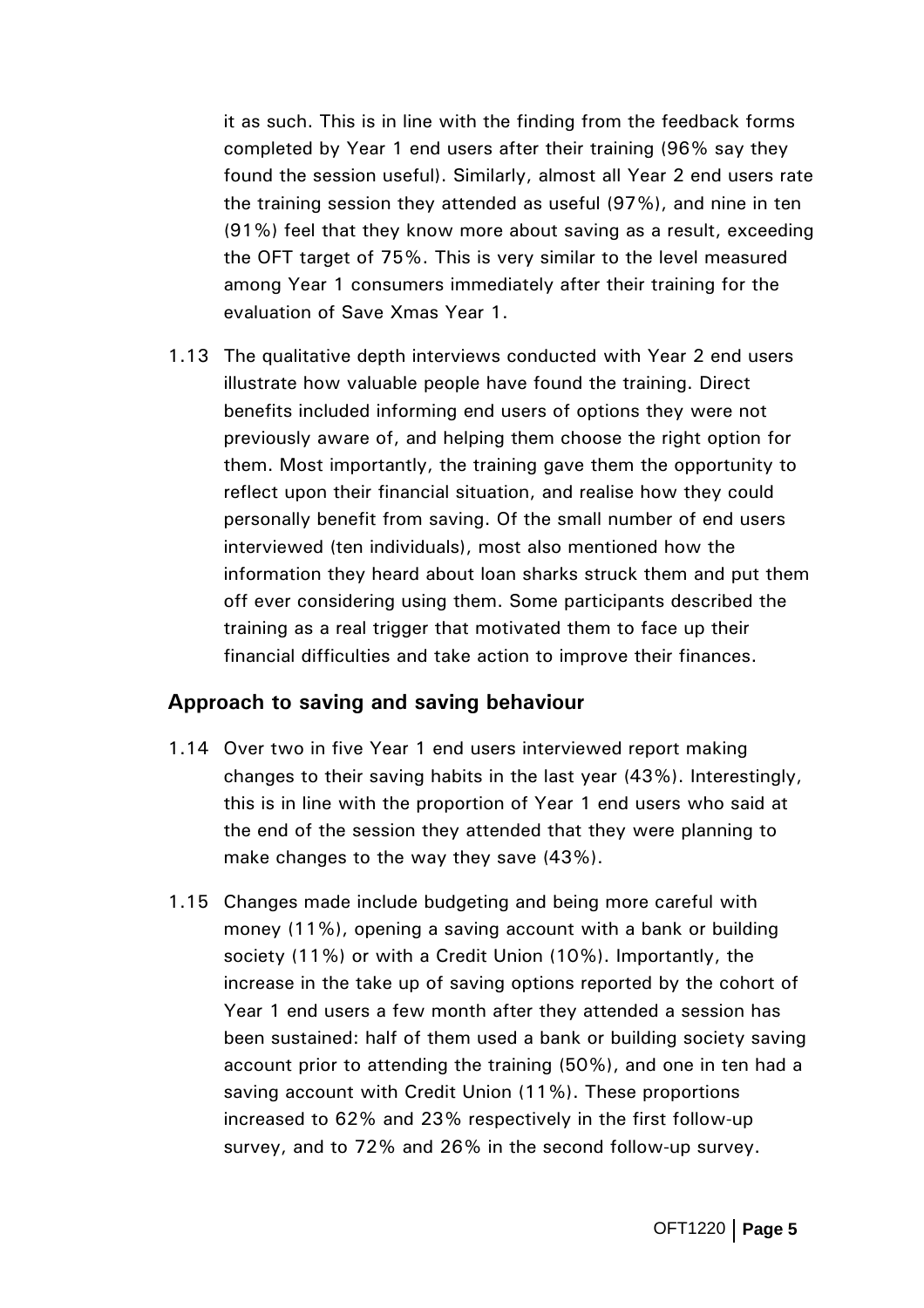- 1.16 These changes are similar to those observed among Year 2 end users surveyed. Around half of Year 2 end users (48%) have made changes to their saving habits. Around nine months after their training, seven in ten Year 2 end users say they have a bank or building society savings account (71%, compared with 45% of those completing feedback forms prior to their training session).
- 1.17 In addition to taking up different saving options, the most common change is to be more careful with money, mentioned by half of all those who had made changes (49%). Year 2 end users who took part in the qualitative depth interviews mentioned a number of small changes to their lifestyle, such as cutting down on 'treats', shopping more frequently from charity shops, buying food items with supermarkets' own brands, cooking food from scratch instead of buying ready meals, using less gas and electricity, and putting aside small amounts of money each week.
- 1.18 Despite these positive changes, end users still feel the impact of the economic downturn, as do GB adults interviewed on the omnibus. Three in five (60%) Year 1 end users and half of Year 2 end users (48%) agree with the statement 'I find it really difficult to save right now'.
- 1.19 A minority of end users (21% in Year 1 and 14% in Year 2) say that the current economic climate means that they are less likely to save than before. However, at least two in five feel that the economic climate means that they are more likely to save (39% among Year 1, 45% among Year 2). Encouragingly, end users are significantly more likely than GB adults to say that the current economic climate means that they are more likely to save (39% of Year 1 and 45% of Year 2 versus 26%). Year 1 and Year 2 end users are also significantly more likely to save in the current economic climate than women from social grades C2DE interviewed on the omnibus (39% and 45% vs. 23%).
- 1.20 The qualitative depth interviews with Year 2 end users explored the impact of the economic climate in more detail, and found that some participants felt that it was even more important to save during the current economic climate, in order to be better prepared for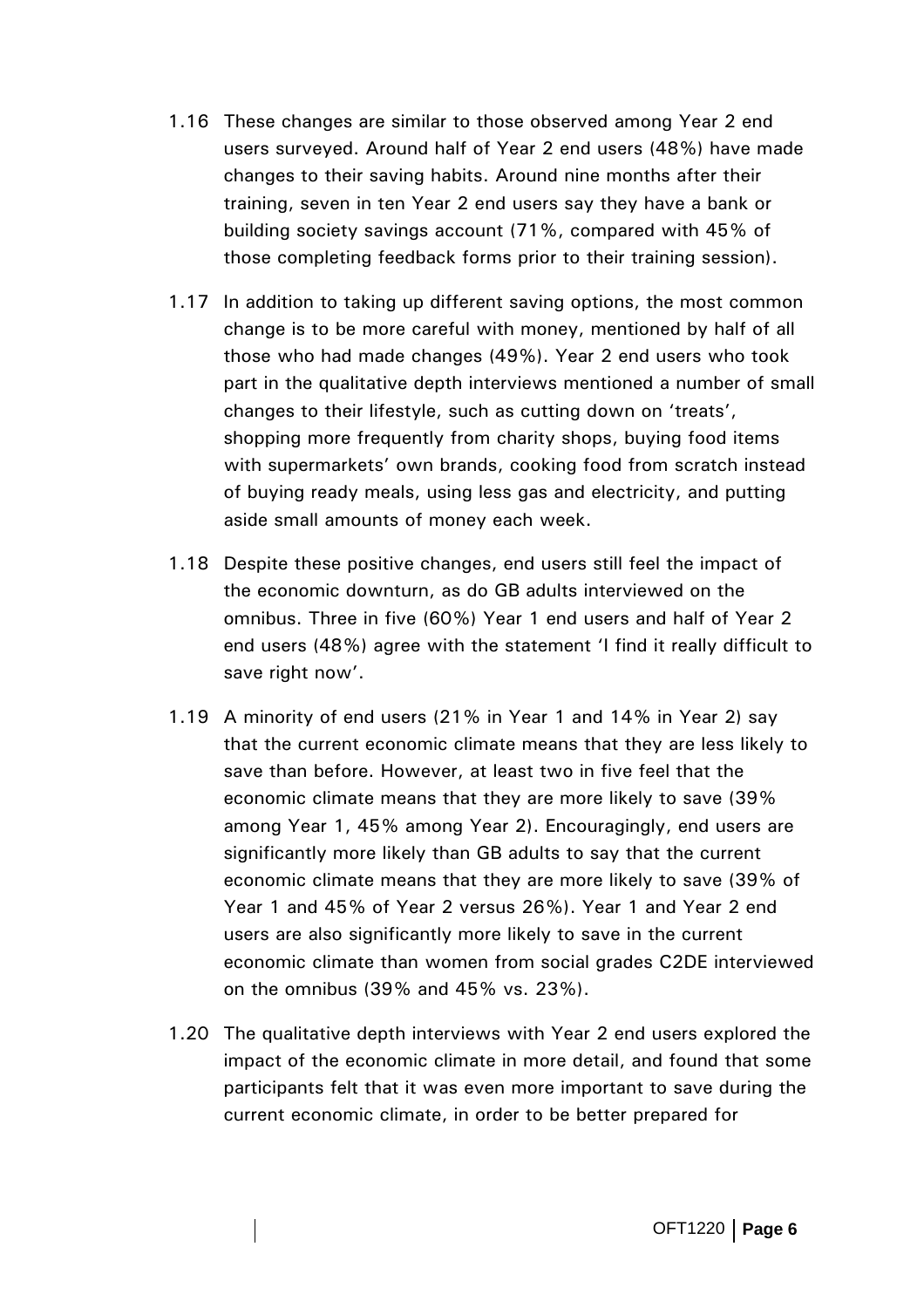potential changes in personal circumstances (such as unemployment).

1.21 In an economic climate marked by rising unemployment and the collapse of some high profile financial institutions, it is unsurprising that consumers still welcome information and advice on different ways to save (63% of the adult GB population ,and 92% of Year 1 end users said they would value this information). In particular, among the GB adult population, people aged 16-34 stand out from other age groups: they are more likely to say that they find information and advice on how to save useful, more inclined to save as a result of the current economic climate, and more likely to say they have received advice on how to save in the last 12 months. As highlighted earlier, the proportion of end users aged under 30 is higher in Year 2 than in Year 1, which demonstrates that the Save Xmas campaign is meeting a need.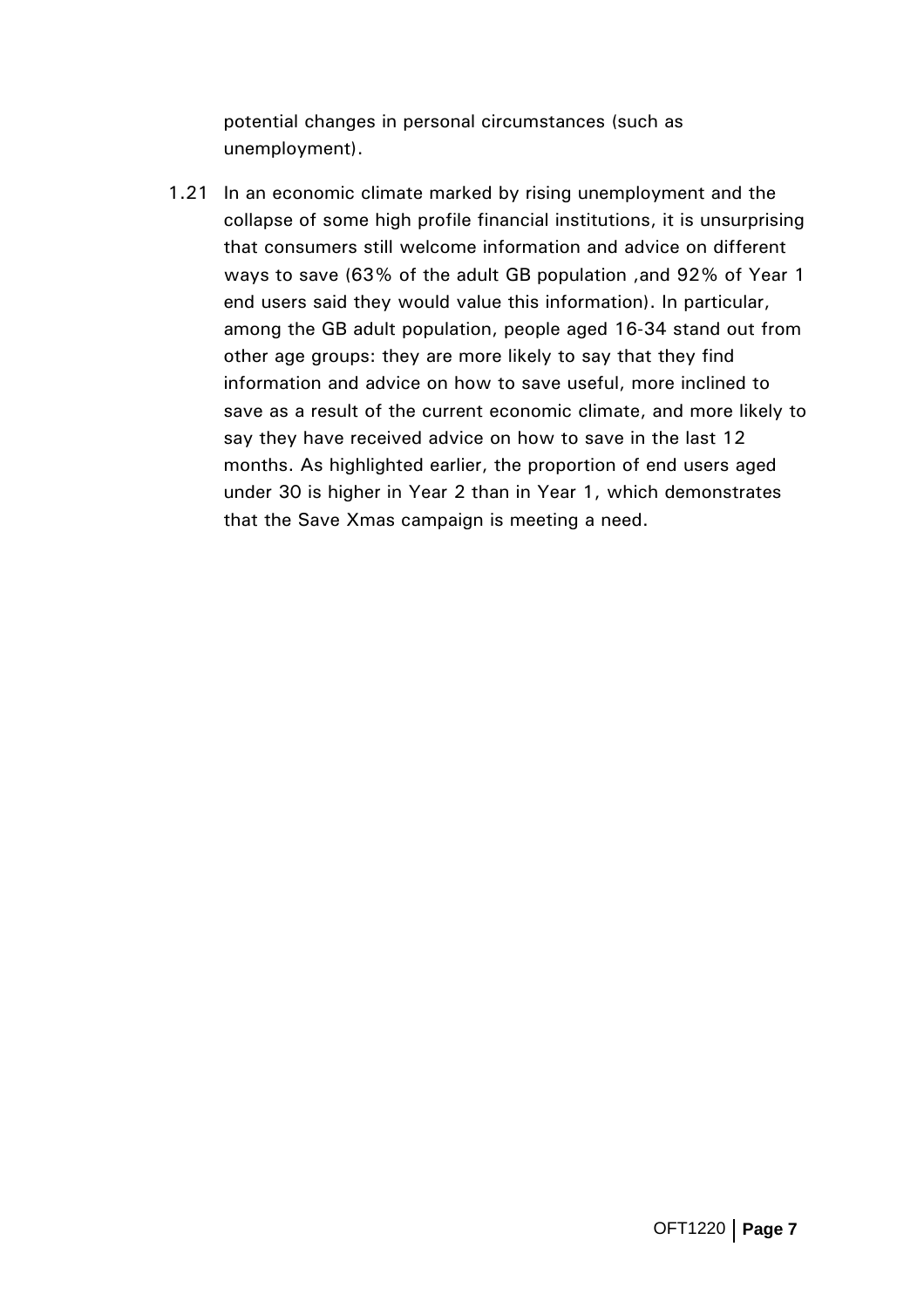# <span id="page-13-0"></span>**2. INTRODUCTION**

## **Background**

- 2.1 This report presents findings from the second year evaluation of the Save Xmas campaign, carried out by Ipsos MORI on behalf of the Office of Fair Trading (OFT). The Save Xmas campaign was developed by the OFT in 2007, in the wake of the Farepak collapse, and was funded by the Treasury. The campaign started in 2007, and after the first evaluation the Treasury provided further funding for the campaign for another three years.
- 2.2 During its first year, the Save Xmas campaign was primarily delivered in the areas most affected by the Farepak collapse: Scotland, Northern Ireland, Wales, North West, North East and the Midlands. However, due to the cascading nature of the campaign, Save Xmas reached beyond these regions. End users from specific target groups and delivery partners were trained on how to save for Christmas, including the different options available when saving for Christmas or for other special events. The campaign was primarily delivered by staff from Citizens Advice Bureaux (CAB), who were specifically commissioned by the OFT to run the training sessions. Other intermediary organisations, such as Sure Start, Housing Associations, community and religious groups, also ran some training sessions. To assist with the delivery of the campaign, OFT designed toolkits, which were made available to trainers free of charge. CAB also supported the Save Xmas roadshows organised by OFT.

## **Evaluation objectives**

2.3 The Save Xmas campaign aims to raise end users' awareness of the different options available to them for saving for Christmas, along with the advantages and disadvantages of each. During its first year, the campaign targeted specific disadvantaged groups, in particular, women aged 30-50, those from C2DE socio-economic groups, those on benefits or low incomes and lone parents. The second year of the campaign continued to target these, but disengaged end users – defined as people who are financially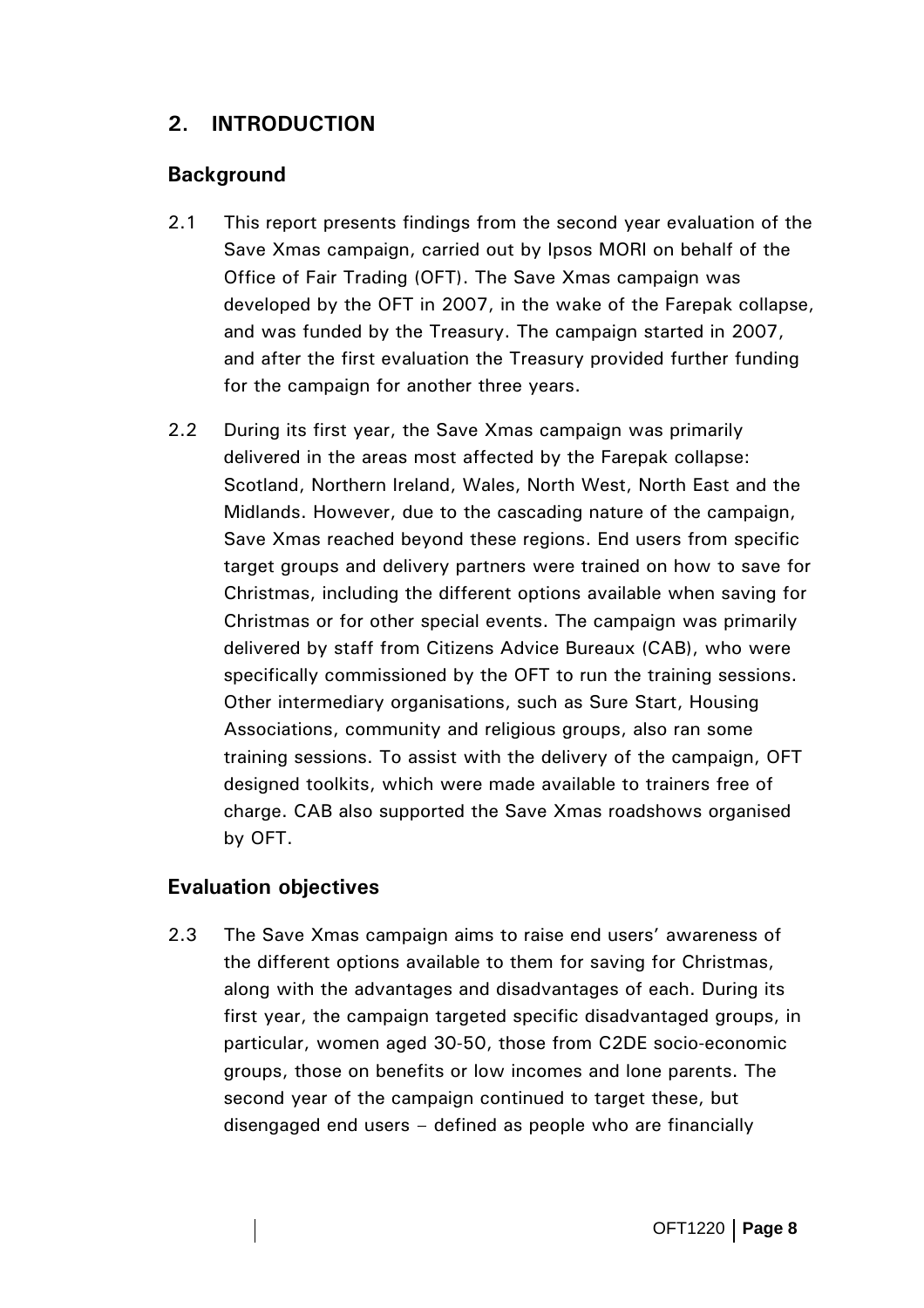<span id="page-14-0"></span>excluded and were not previously engaged in financial capability training – were a primary target.

- 2.4 The key questions that the evaluation of Save Xmas Year 2 aims to answer are as follows:
	- How many end users have been reached in Year 2?
	- Which end user groups have benefited from the Save Xmas campaign and how effective has Save Xmas been in reaching disengaged end users?
	- In what ways have end users benefited from the campaign? How has their knowledge and awareness of different savings options developed?
	- What are the benefits to individuals over time? What proportions of participants have subsequently changed their approach to saving?
	- How does their savings knowledge and behaviour compare with those who have received no financial capability training?
	- What are the wider benefits (multipliers) from Save Xmas?

# **Methodology**

- 2.5 The approach used for the Year 2 evaluation is as follows:
	- **Telephone follow-up surveys with a cohort of Year 1 end users**: 149 end users trained during Year 1 took part in a follow-up survey in July 2008, as part of the Year 1 evaluation. Those who agreed to be recontacted were invited to take part in a further telephone survey in 2009. A total of 101 interviews were conducted between 20th April and 4th May 2009. This survey aimed to assess the long-term benefits of the Save Xmas training, and compare them with the short term benefits of the campaign reported during previous research with this cohort.
	- **Omnibus research amongst GB adults**: A series of questions about saving awareness and behaviour were placed on Ipsos MORI's telephone omnibus in April and May 2009. A total of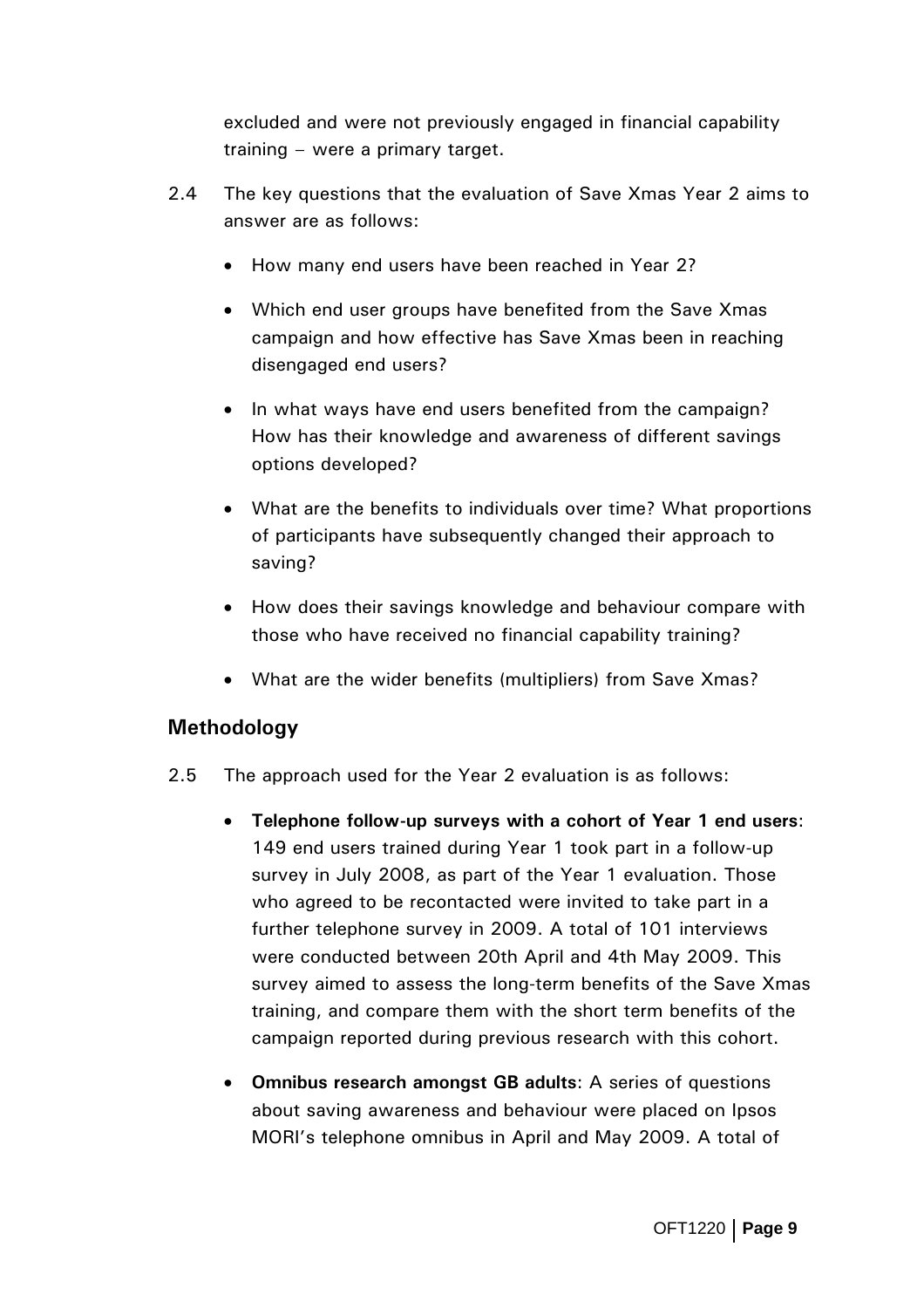2,105 interviews were conducted among a representative sample of GB adults aged  $16 +$ . This survey aimed to provide some nationally representative benchmarks on attitudes to saving and saving behaviour.

- **Analysis of feedback forms from Year 2 end users and trainers, together with CAB management information**: As in Year 1, data from feedback forms, designed by OFT and completed by end users and trainers was provided by OFT, along with monitoring data from the CAB, which records details on the locations of the training sessions, and the numbers attending. Between January and March 2009, OFT received a total of 2,667 forms from end users and 340 forms from trainers (compared respectively with 1,376 and 144 in year 1).
- **Telephone follow-up survey with Year 2 end users**: A follow-up telephone survey was conducted with end users trained during Year 2, who agreed to take part in further research when completing a feedback form at the end of their training session. A total of 94 interviews were carried out between the  $12<sup>th</sup>$  and the 25<sup>th</sup> of October 2009. A breakdown of the achieved sample profile is included in the appendix.
- **Qualitative depth interviews with Year 2 end users:** Follow-up depth interviews conducted with end users trained during Year 2, who took part in the telephone survey and agreed to take part in further research. Ten depth interviews took place in November and December 2009. They explored end users expectations from the training, the usefulness of the information received, the changes they may have made since attending it, the barriers to making changes, and the impact of the economic climate on end users finances.
- 2.6 This report also draws comparisons with the following elements, which were part of the Year 1 evaluation of Save Xmas:
	- **Telephone follow-up survey with 149 Year 1 end users, conducted in July 2008.**
	- **Findings from the feedback forms completed by Year 1 end users and trainers**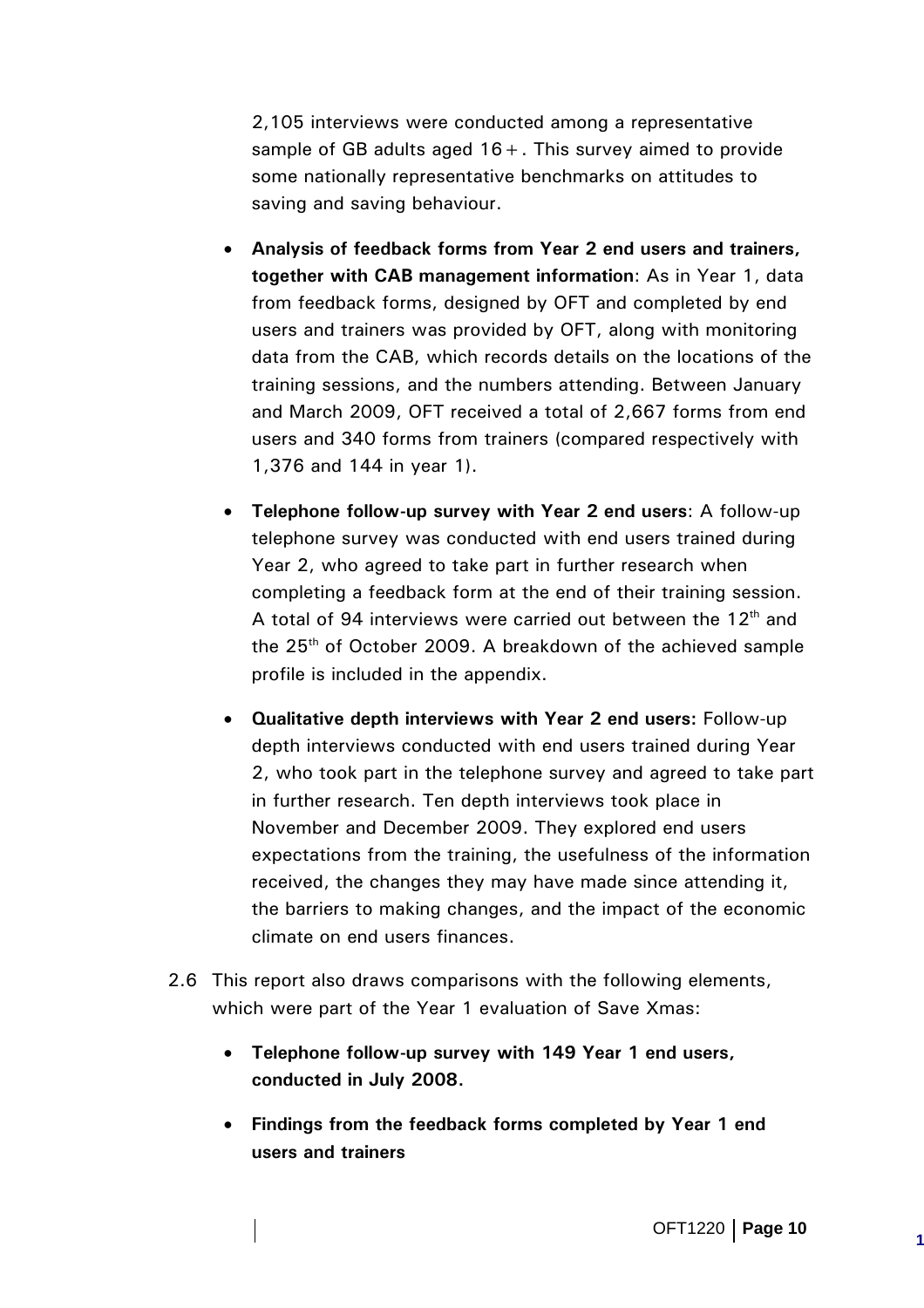<span id="page-16-0"></span>The chart that follows helps to visualise the approach adopted for the Year 2 evaluation.



#### **Chart 2.1**

## **Interpretation of findings**

- 2.7 It should be noted that the survey findings are based on interviews with a sample of, rather than all, end users. As it was only possible to interview those who completed feedback forms and left their contact details, it was not possible to select a random sample, or to establish whether the profile of those interviewed differs from that of all end users. Taking into account the small numbers of people who left valid contact details, a census was conducted among those who left valid details. The limitations of the sampling method mean that all results are subject to sampling tolerances, and that not all differences are statistically significant. This report only comments on findings that are statistically significant.
- 2.8 A telephone survey was chosen as the most appropriate method for conducting the surveys of end users. Telephone surveys provide greater data accuracy and higher response rates than a paper-based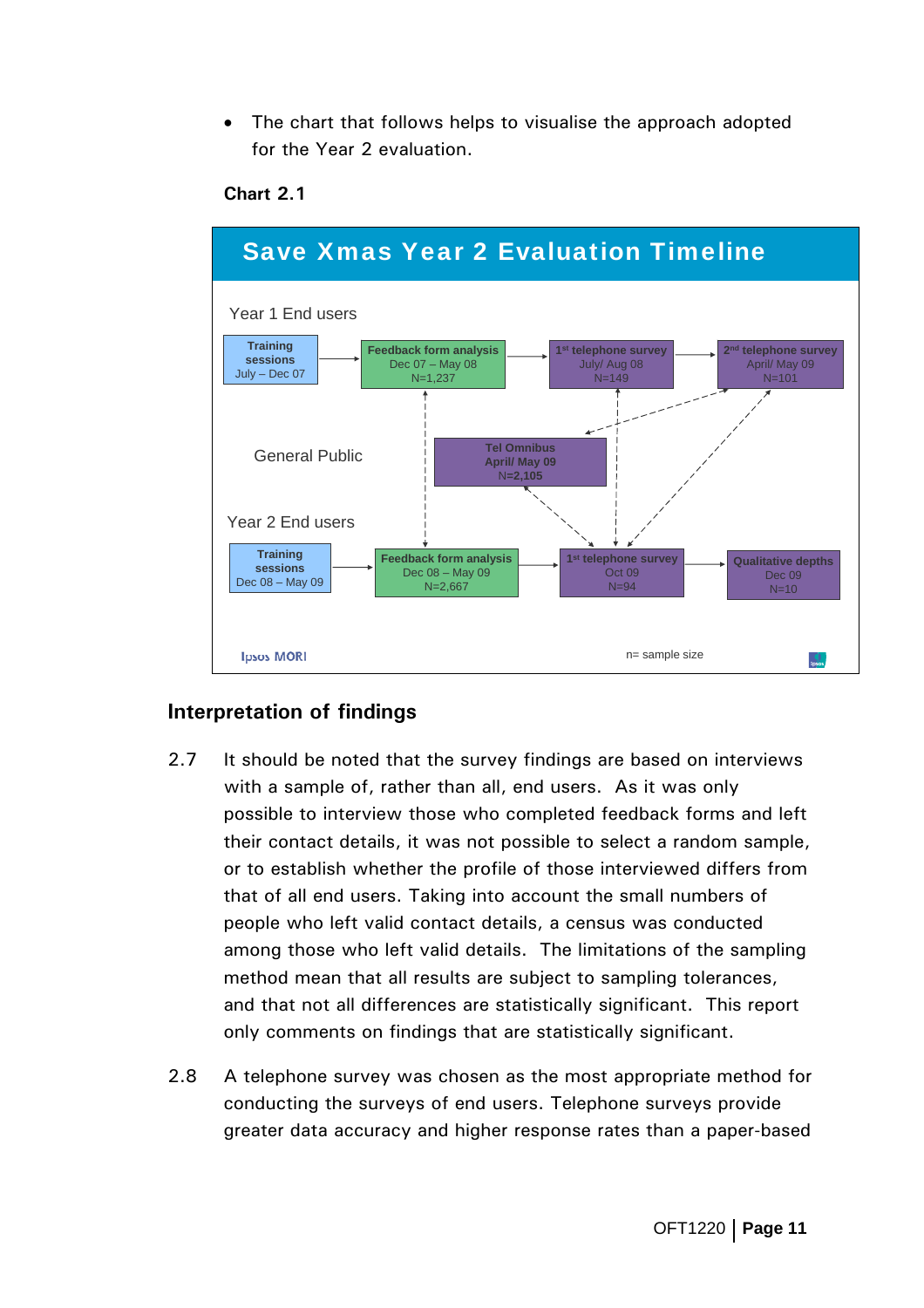<span id="page-17-0"></span>self-completion questionnaires. Additionally, many end users did not leave complete addresses on the feedback forms, and it was felt that some may have poor levels of literacy, making it difficult for them to take part via a postal self-completion survey. However, the disadvantage of the different methods of data collection is that direct comparisons cannot be made. Comparisons made between findings from the telephone surveys and the feedback forms should therefore be treated as indicative only.

- 2.9 When interpreting the qualitative findings, it is important to remember that qualitative research is designed to be illustrative rather than representative and, therefore, does not allow for statistics to be generated. Throughout the report, use is made of verbatim comments from participants. Where this is the case, it is important to remember that the views expressed do not always represent the views of the participants as a whole.
- 2.10 Where percentages do not add up to 100, this is due to computer rounding, the exclusion of 'don't know' categories, or multiple answers. An asterisk (\*) denotes values above zero but less than half a per cent.

#### **Report structure**

- 2.11 After this section, the remainder of the report is divided into the following chapters:
	- *Chapter 3* looks at how many end users have been reached during Year 2 of the campaign, their demographic profile, and their expectations prior to attending the training sessions.
	- *Chapter 4* looks at the benefits to end users of the Save Xmas campaign in Year 1 and Year 2 in terms of knowledge, awareness, and confidence in saving decisions.
	- *Chapter 5* focuses on changes to saving behaviour, in the context of the current economic climate.
	- *Chapter 6* includes case studies from the depth interviews with Year 2 end users.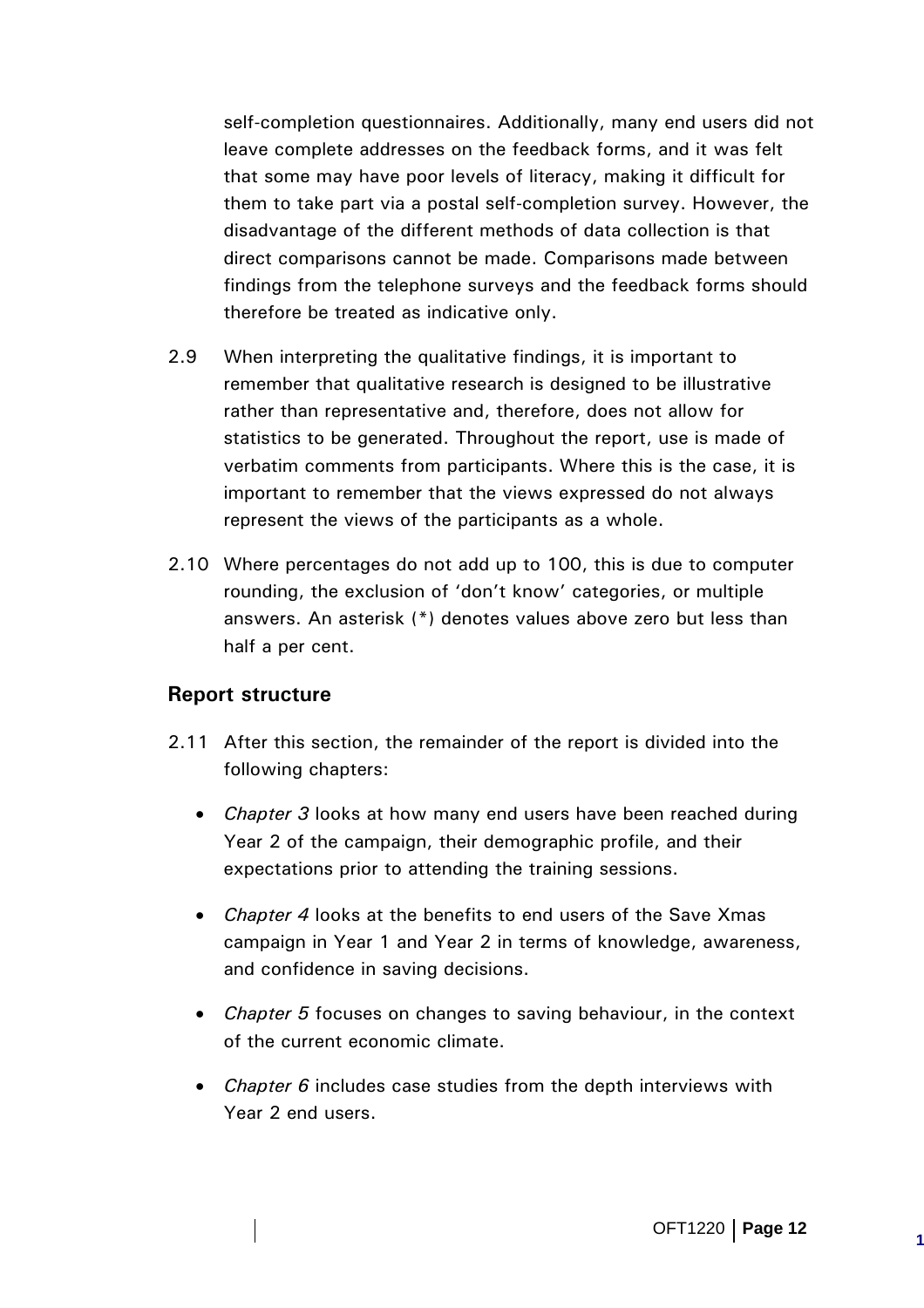• *Chapter 7* pulls together the findings from Year 1 and Year 2 for analysis before making some suggestions for the future.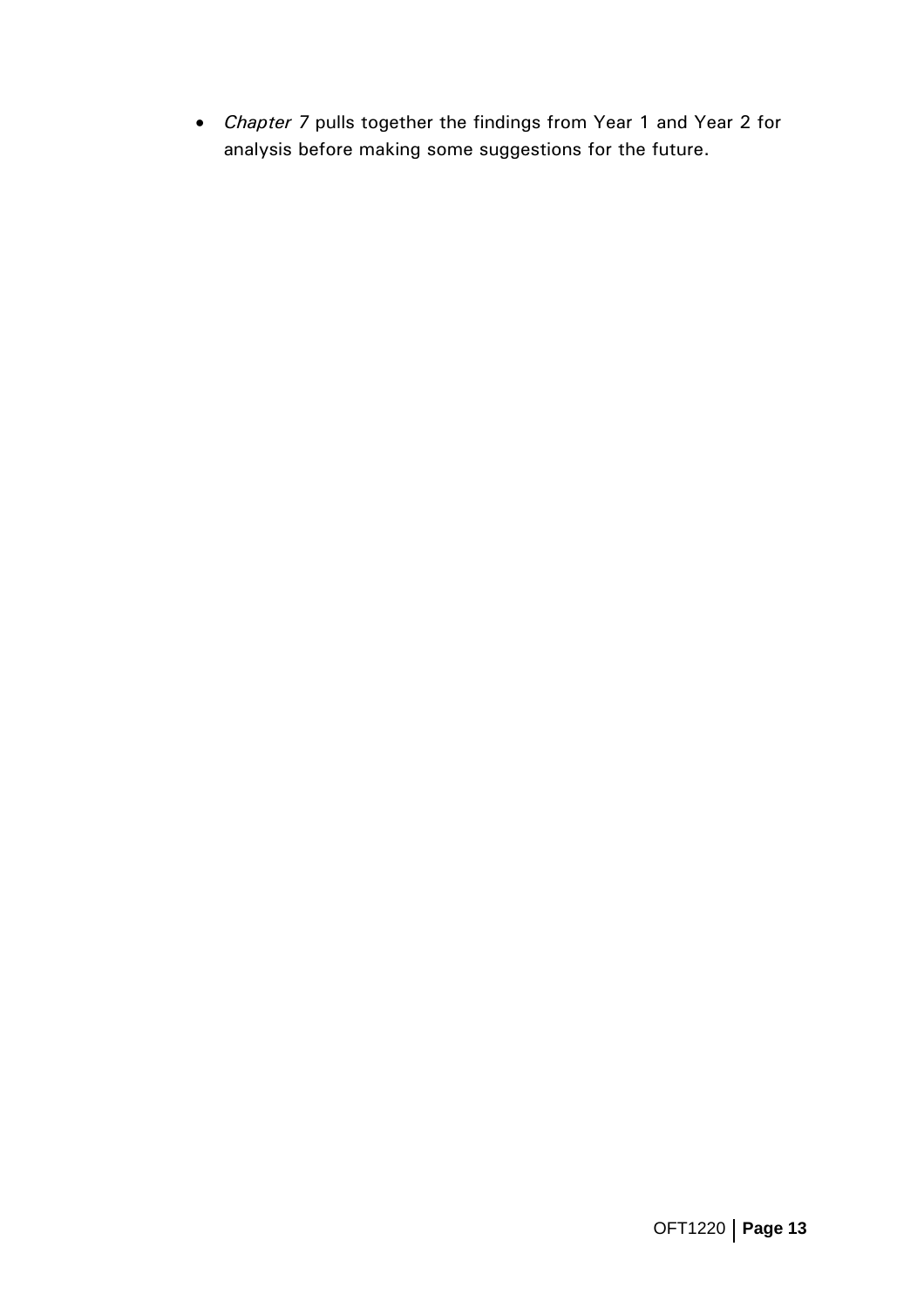# <span id="page-19-0"></span>**Acknowledgements**

2.12 Ipsos MORI would like to thank Andrew Lincoln, Dilys Alam and Catherine Worswick for their help and advice in developing and undertaking this project. Thanks also go to all the respondents who took part in the research.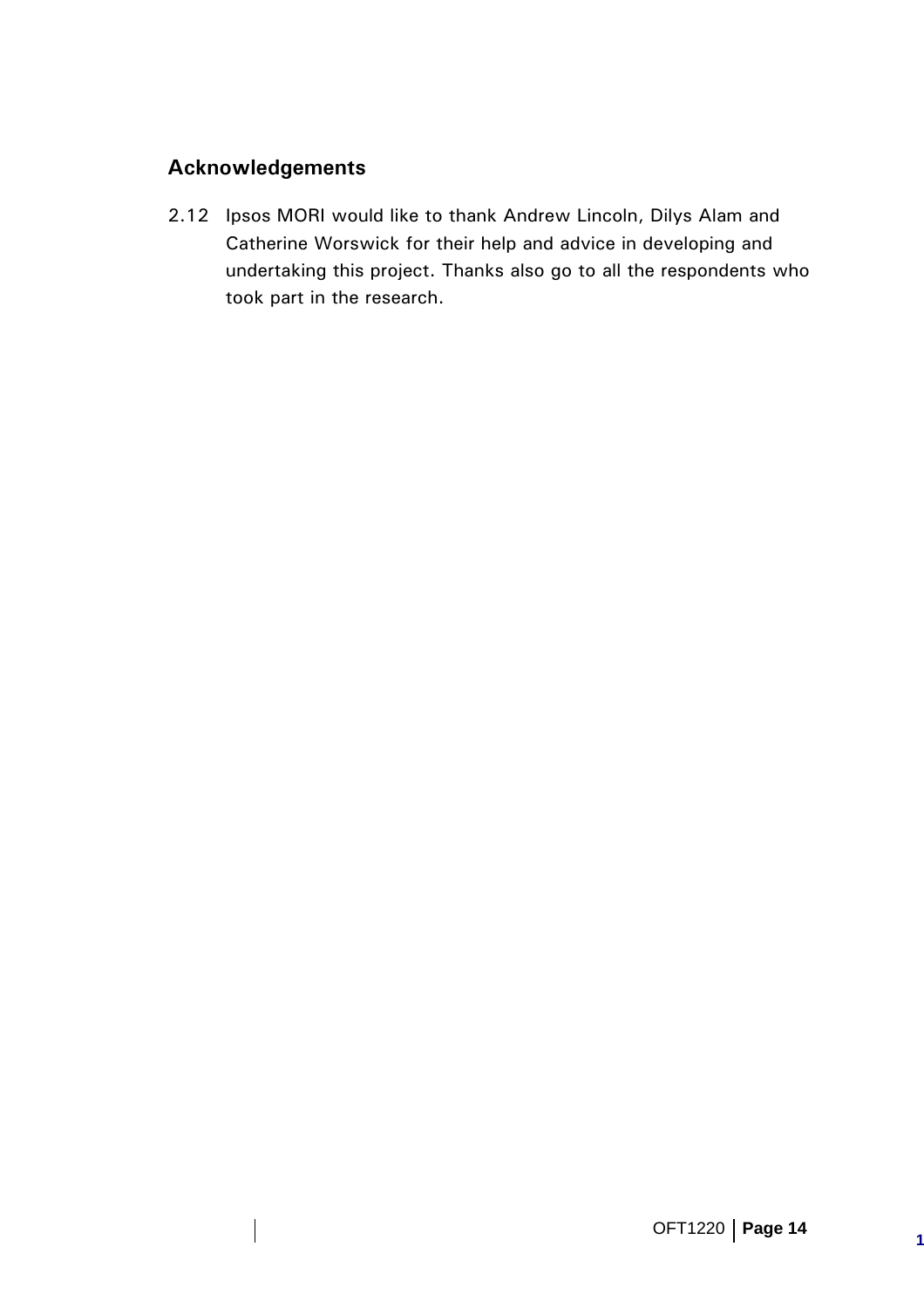# <span id="page-20-0"></span>**3. END USERS REACHED DURING SAVE XMAS YEAR 2 AND EXPECTATIONS PRIOR TO SESSION**

3.1 This section looks at the number of people reached during the second year of the Save Xmas campaign, their demographic profile, and their expectations prior to attending the training.

## **Estimated number of end users reached**

- 3.1 It is difficult to precisely estimate the number of people reached by the Save Xmas Campaign. First, the Year 1 evaluation highlighted the cascading nature of the training: frontline workers trained by CAB passed on their knowledge to their own client groups, and some end users went on to discuss what they learned during the training with their relatives, friends and neighbours. In addition, the Save Xmas training materials are downloadable free of charge from the OFT's website. This means that organisations could run sessions that the OFT were not aware of. Finally, OFT ran a number of roadshows across the UK, where leaflets were handed out and advice given to end users. These roadshows attracted some press coverage, which enabled the Save Xmas campaign to reach a wider audience. Overall, the multiple channels through which the campaign is delivered adds a significant degree of uncertainty to the estimates of reach.
- 3.2 Overall, it is estimated that Save Xmas Year 2 has reached between 44,000 and 118,000 people, with 81,000 people appearing the most likely reach.

The above estimates are based on the following sources of information:

- CAB management information on the number of end users and front line staff who attended a training session. It is worth noting that other organisations may also have run some training sessions.
- The ratio of people reached per front line worker who attended a session, according to the Year 1 evaluation. It is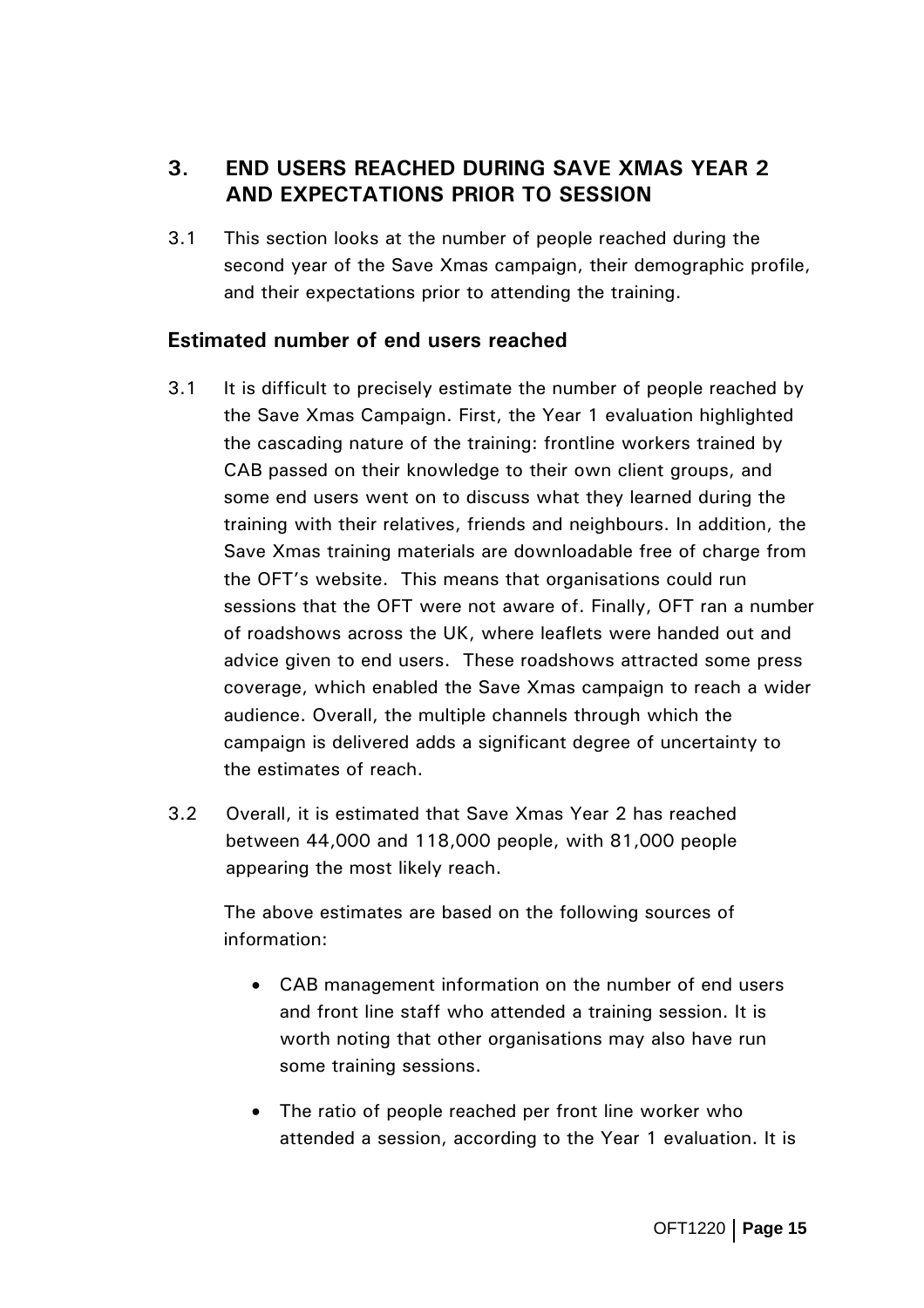<span id="page-21-0"></span>possible that this ratio may have changed between Year 1 and Year 2; and

• The information collected by OFT during the roadshows.

Further information on how these estimates were compiled can be found in appendix, alongside with the assumptions they are based on.

# **Profile of end users reached**

- 3.3 The primary target audience for the Save Xmas campaign is financially excluded consumers, with a particular focus women aged 30 – 50 from C2DE socioeconomic backgrounds, and those who have not received any financial capability training recently. However, any adult at risk of financial exclusion is welcome to attend and is likely to benefit from a Save Xmas session. Due to the cascading nature of the campaign, and the various channels by which it is delivered, it is difficult to know the profile of people reached with a great degree of certainty. In this section, we compare the demographic profile of people who completed a feedback form during the first and second year of the campaign.
- 3.4 The feedback forms indicate that four in five of those attending the training sessions in Year 2 were female (79%). This is the same gender profile to the Year 1 campaign (Chart 1). There was a good spread in terms of age, with around three in ten end users aged under 30 (28%), just under half aged between 30 and 50 (46%), around one quarter aged 50 plus (26%). The proportion aged under 30 is significantly higher than in Year 1, and the proportion of over 50s had decreased significantly. The profile of Year 1 and Year 2 cohorts surveyed over the phone is in line with the feedback forms.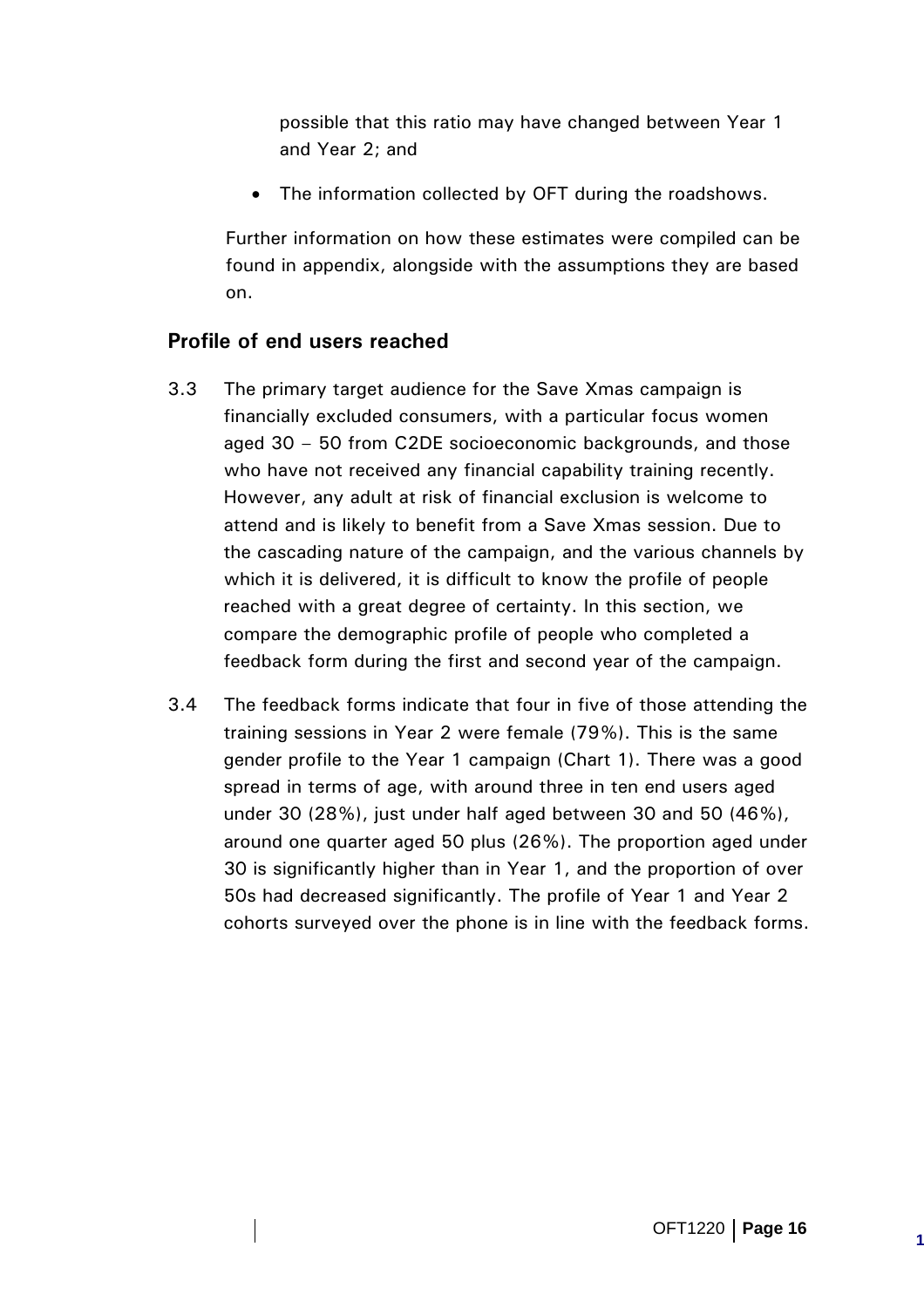



- 3.5 Importantly, the feedback forms also suggest that the Year 2 campaign has been successful in targeting end users not previously engaged in financial capability training. Over three quarters of facilitators (78%) report that the audience of their training session was from the target group, and four in five end users (80%) say in their feedback form that they have not attended any other money advice sessions in the last twelve months.
- 3.6 Note that end users were not required to complete a feedback form to participate in a Save Xmas session (particularly given the sensitivities involved in reaching the target group, many of whom may have low levels of literacy). In addition, the above data do not take into account the end users reached via the roadshows, whose profile is unknown, though locations were chosen with the target audience in mind. A wide range of organisations were involved in delivering the Year 1 training, including Housing Trusts, Sure Start programmes and Community Centres, among others. See the Annex for further information on the organisations involved in this year's campaign.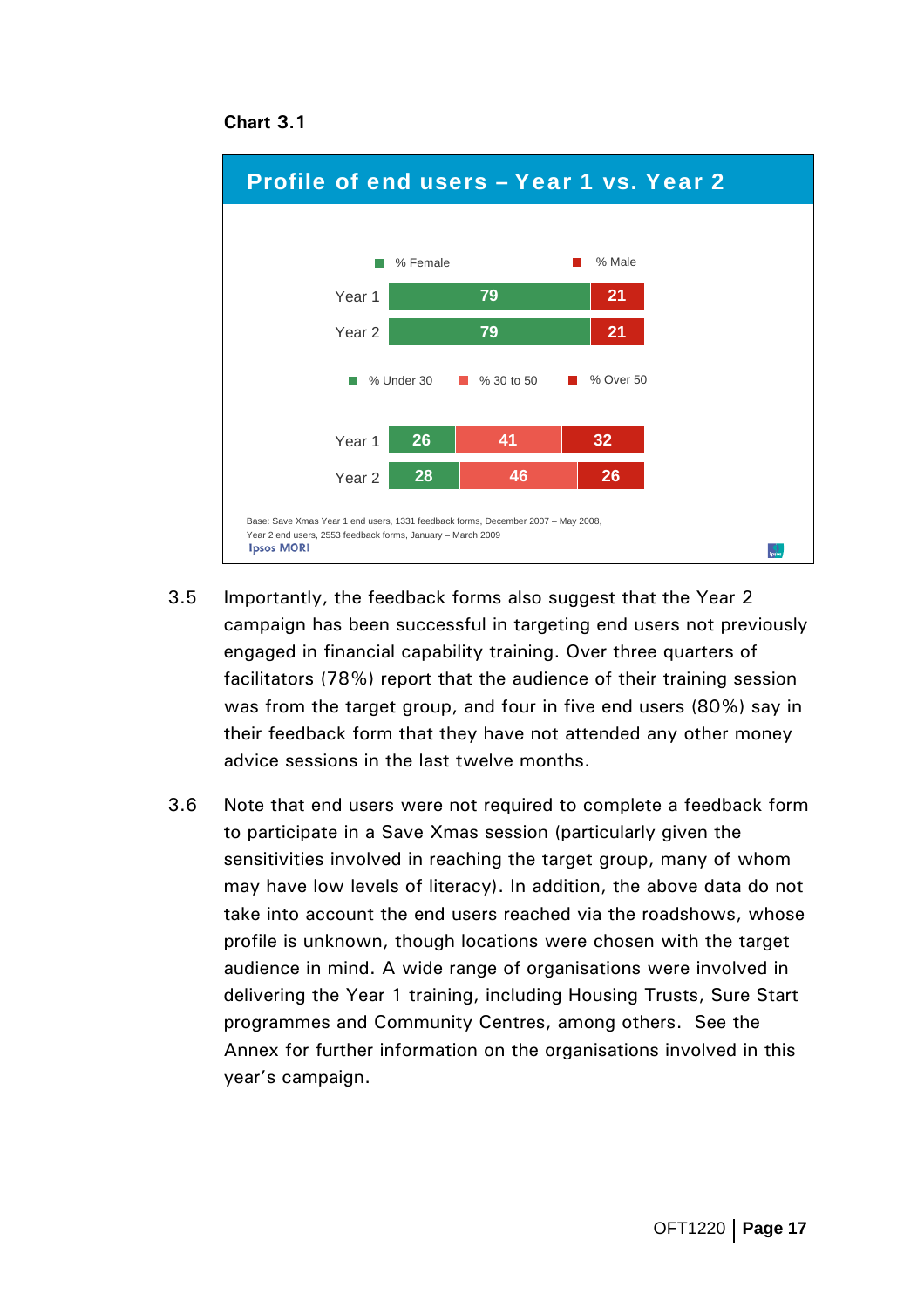# <span id="page-23-0"></span>**Reasons for attending training session and expectations**

- 3.7 The depth interviews with Year 2 end users explored their decisions to attend the Save Xmas training, and what they expected from it.
- 3.8 In line with the findings for the Year 1 evaluation, end users heard about the Save Xmas campaign from a range of sources, including the CAB, local organisations, community centres and charities. Some had found out about the training session through their work, and had attended in order to provide guidance to others.
- 3.9 Some end users had attended the training session as part of a wider programme of financial capability training, whereas for others it was a one-off session. For example, one individual had been attending financial capability training for 18 months, and was still attending some sessions at the time of the interview.
- 3.10 Triggers to attending training sessions included encouragement from family and friends, information from the CAB, and publicity materials displayed locally. Participants were not able to retrospectively recall in detail what specific elements of the training grabbed their interest beforehand, due to the time since the training and the fact that many had attended a broader range of sessions.
- 3.11 End users' reasons for attending the training session included:
	- A recognition that they could handle their money better:

*"I think I have things quite balanced, genuinely, financially, but I think the course just, I think it just gave me a more, more of an insight into how to handle money, especially if you're quite tight with money"* 

Female, under 30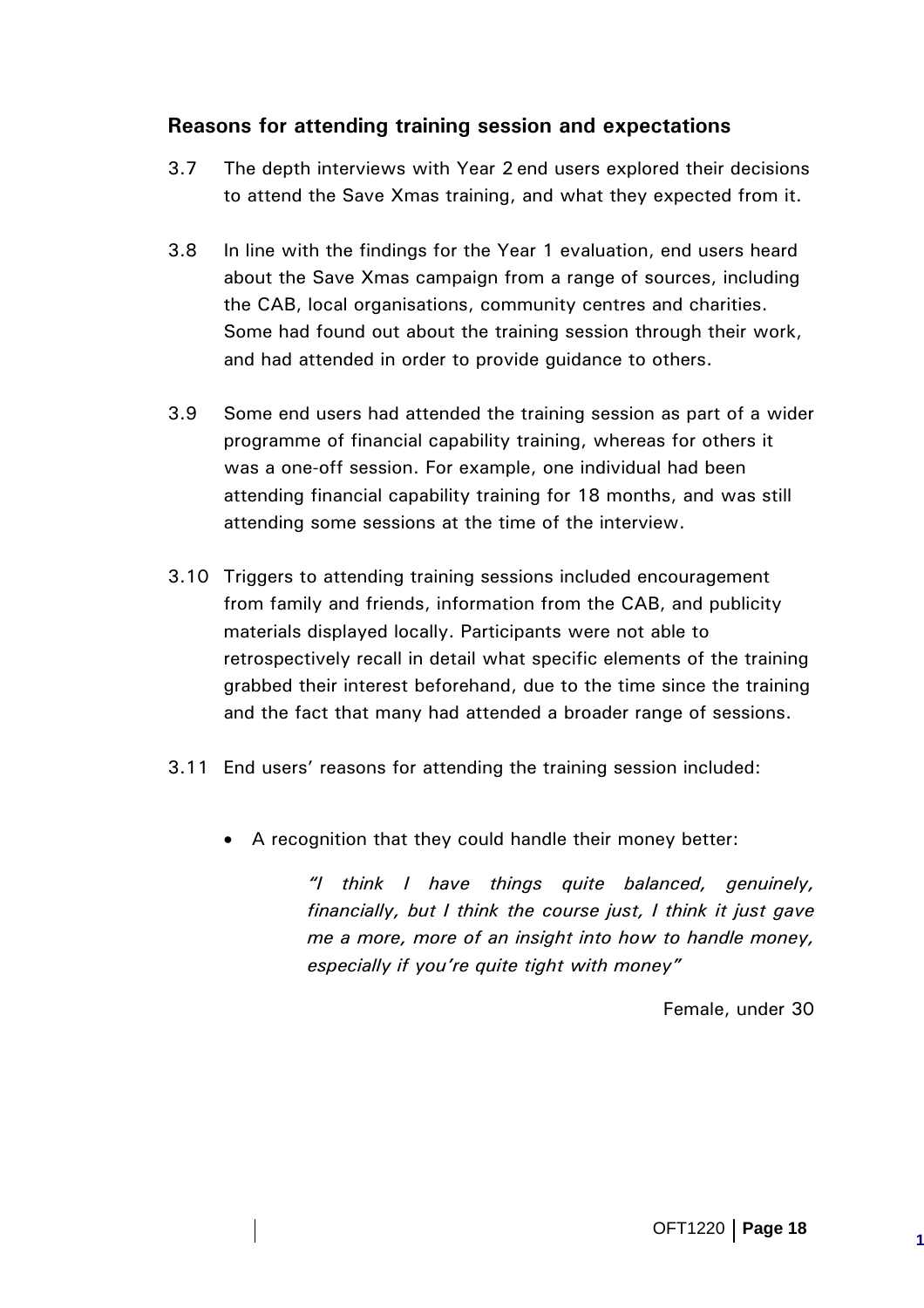- Concern about their current financial circumstances:
- *"I was out of work and was in quite serious debt, I didn't know which benefits I was entitled to, which ones I could claim, and they really helped me out."* 
	- Female, 30-50
- To find out more about the different ways of saving: some felt that they had a reasonable amount of financial knowledge, but were unsure of which saving options were most relevant to them.
- To provide information for the future: some participants felt that although the session was not relevant to them at the time, it would be in the future:
- *"…because I was on benefits and literally living hand to mouth...I didn't have any opportunities to save. But I knew that my circumstances were going to change at some point within this year and I wanted to be ready"*

Female, 30-50

- 3.12 Due to the length of time that had passed since attending the session (up to one year), participants had some difficulty recalling in detail how they felt beforehand and what their expectations were at that time. Those who could recall their motivations for attending the training said they expected to be given advice about different methods of saving (Credit Unions, ISAs etc), as well as tips about how to spend less (for example on household bills).
- 3.13 The findings from the Year 2 evaluation detailed in Chapters 4 and 5 show that overall, end users' expectations were met.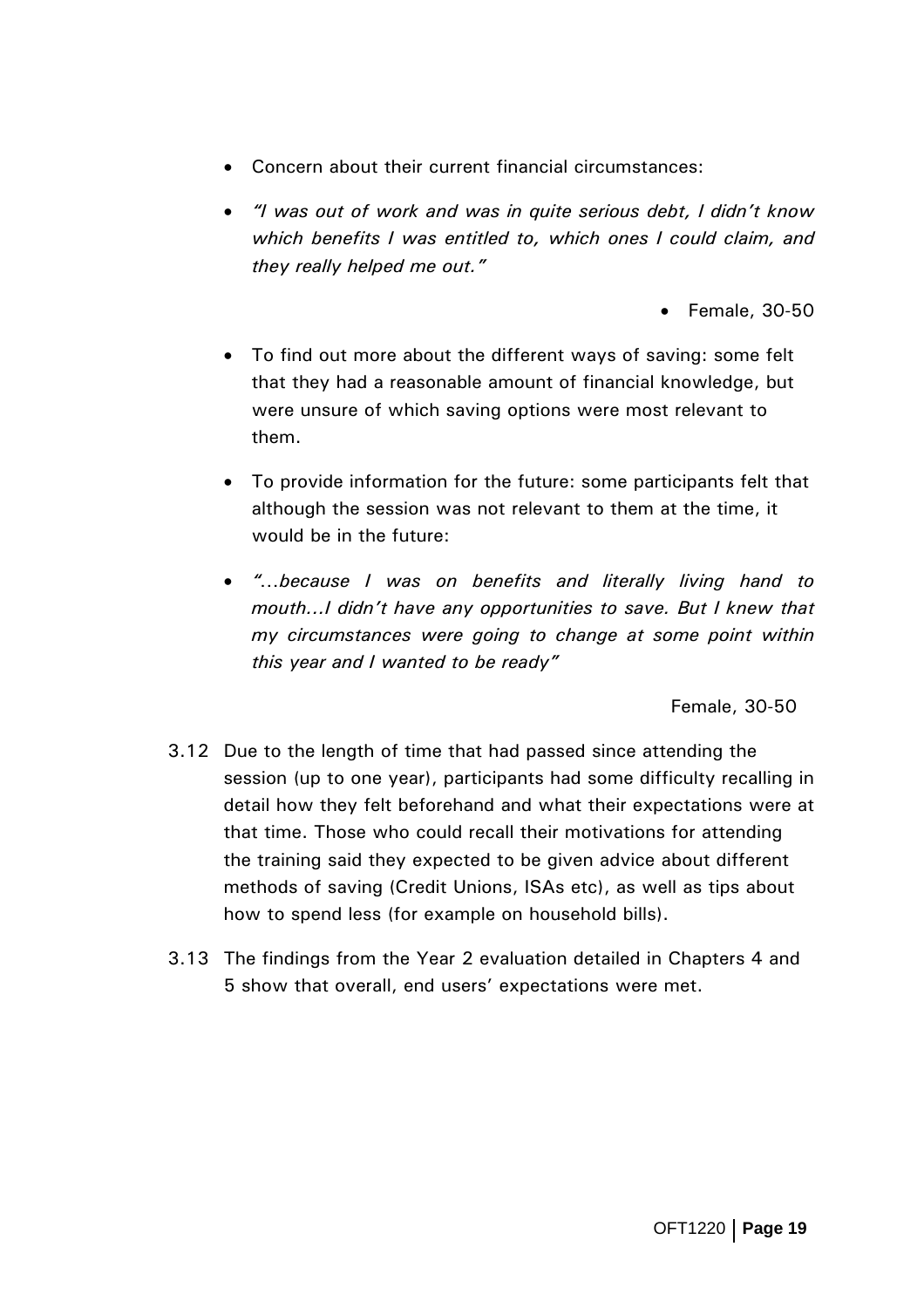# <span id="page-25-0"></span>**4. KNOWLEDGE, AWARENESS AND CONFIDENCE IN SAVING OPTIONS**

4.1 In this chapter we explore the impact of the Save Xmas campaign in terms of awareness and understanding of saving options, and confidence in making decisions about saving.

# **General knowledge of saving options**

Knowledge prior to the training

4.2 Over one quarter of Year 2 end users say they knew very little about different ways of saving for Christmas (26%) prior to attending the training, with three in five (62%) saying they knew some things and one in ten (12%) saying they knew a lot. This is in line with Year 1 end users' knowledge prior to attending their session. As discussed later in this section, knowledge of saving options among Year 1 and Year 2 end users prior to the training session is lower than among GB adults (45% say they know a lot), suggesting that the Save Xmas campaign has been successful in targeting and reaching end users with low awareness of saving options. As explored later in this report, the fact that the majority of end users found the training useful, and the fairly low levels of take up of saving options prior to the training, also suggest that Save Xmas is targeting the right people.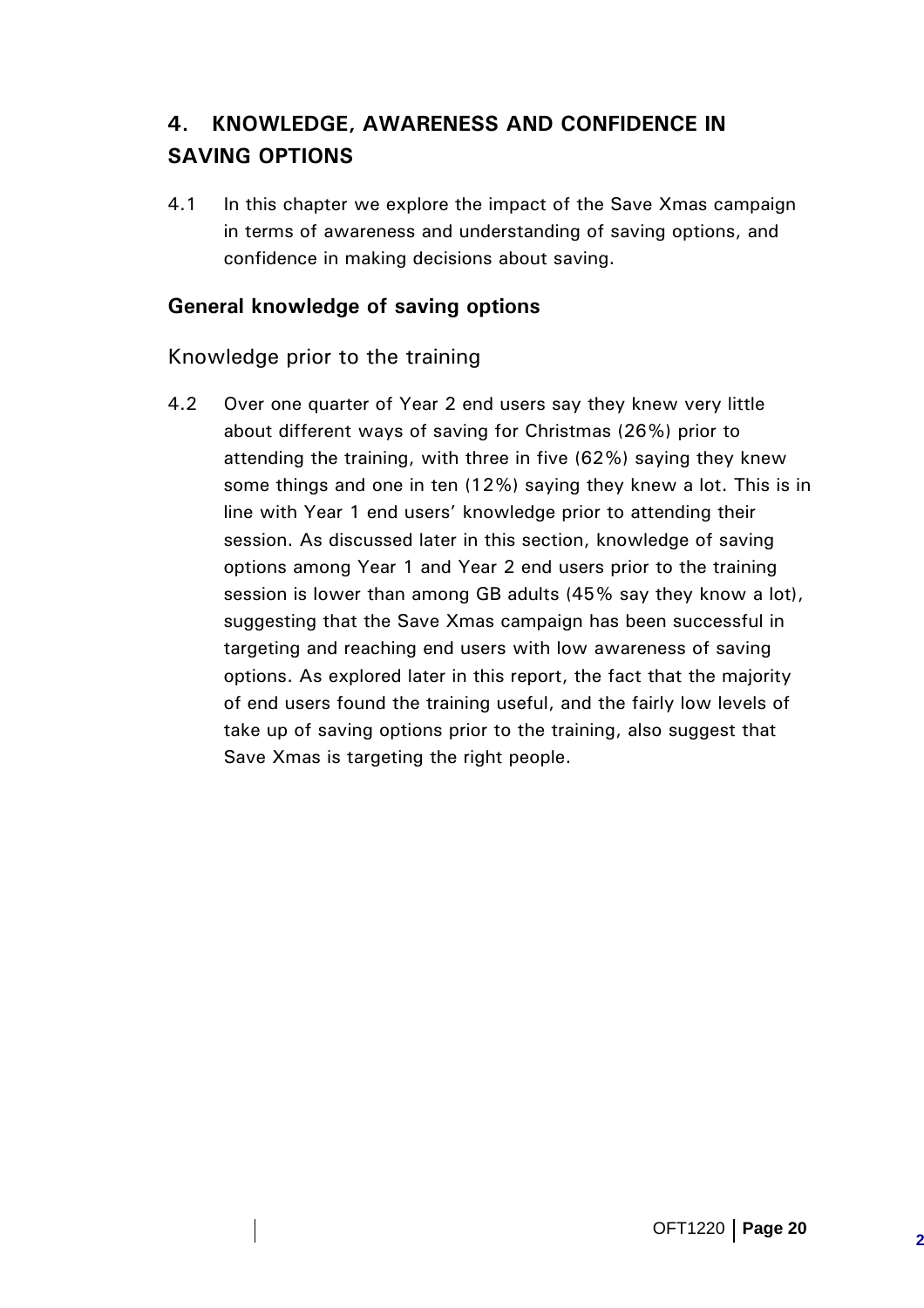**Chart 4.1** 



# Long-term impact: Year 1 end users

4.3 A year after their training took place, over nine in ten (94%) Year 1 end users feel that they know at least some things about different ways of saving for Christmas, including three in five (61%) who feel they know a lot. This is in line with the knowledge reported in the first follow-up survey with this cohort, conducted in July 2008: back then nine in ten said they knew at least some things (90%). It is very encouraging that knowledge of saving options remains high one year on from the training.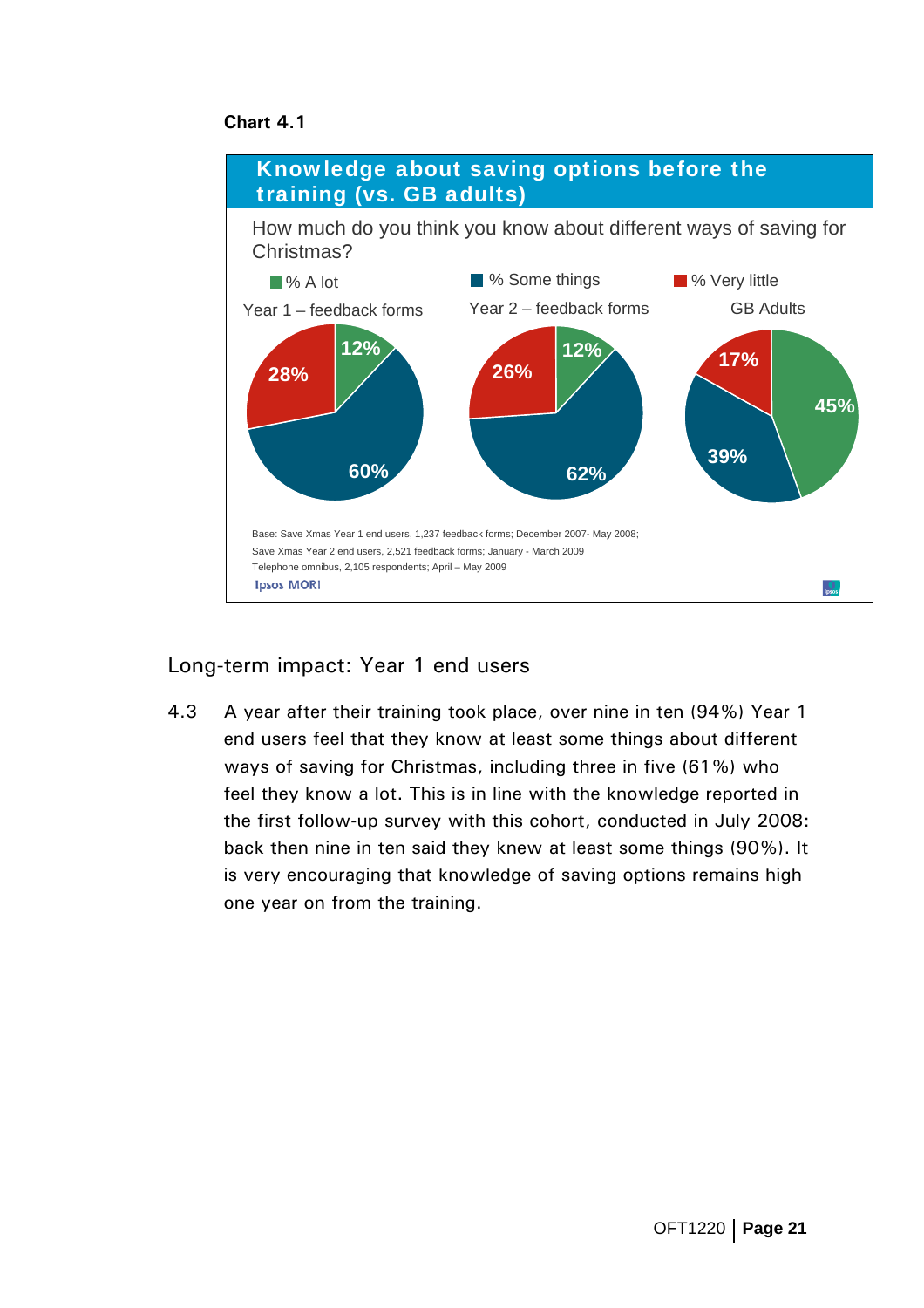#### **Chart 4.2**



# Short-term impact: Year 2 end users

- 4.4 The follow-up survey with Year 2 end users shows that just over nine in ten (94%) feel they know at least some things about saving for important events such as Christmas, including over half (53%) who feel they know a lot. As could be expected, this is much higher than recorded prior to attending a training session (12% of Year 2 end users said they knew a lot about saving for important events such as Christmas).
- 4.5 Knowledge of saving in the follow-up survey with Year 2 end users is at a similar level as it was amongst Year 1 end users at the same stage – first follow-up survey – with nine in ten (90%) knowing at least some things and a little more than half (53%) knowing a lot. This indicates that the Year 2 campaign has the same impact as the Year 1 campaign; greatly improving people's knowledge of the different ways of saving.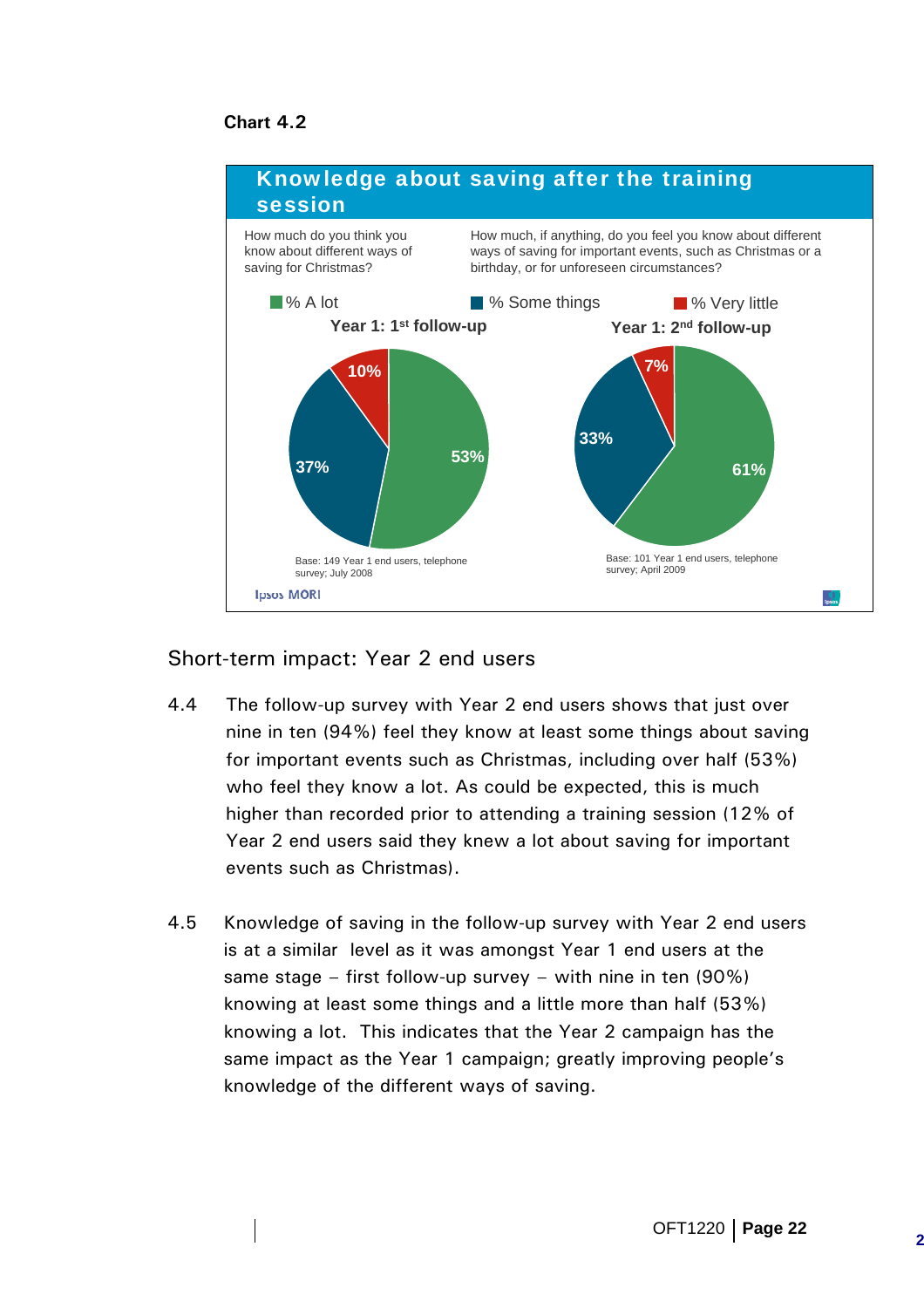

- 4.6 Knowledge of saving options was also asked of a nationally representative sample of GB adults carried out via an omnibus in April and May 2009, in order to draw comparisons between Save Xmas end users and GB adults. Interestingly, knowledge of different ways to save is significantly higher among Year 1 end users interviewed in April 2009 than among GB adults. Just under half of GB adults (45%) feel that they know a lot about saving, compared with three in five (61%) Year 1 end users in the second follow-up survey. This suggests that the Year 1 campaign has been successful in terms of increasing knowledge of saving options in the long term, particularly when compared with the responses Year 1 end users originally gave to this question at their training session.
- 4.7 Similarly, Year 2 end users who took part in the follow-up survey were significantly less likely than GB adults to feel that they know very little about the different ways of saving (5% versus 17%), which provides further evidence that those who have attended the Save Xmas training sessions appear to know more about saving options.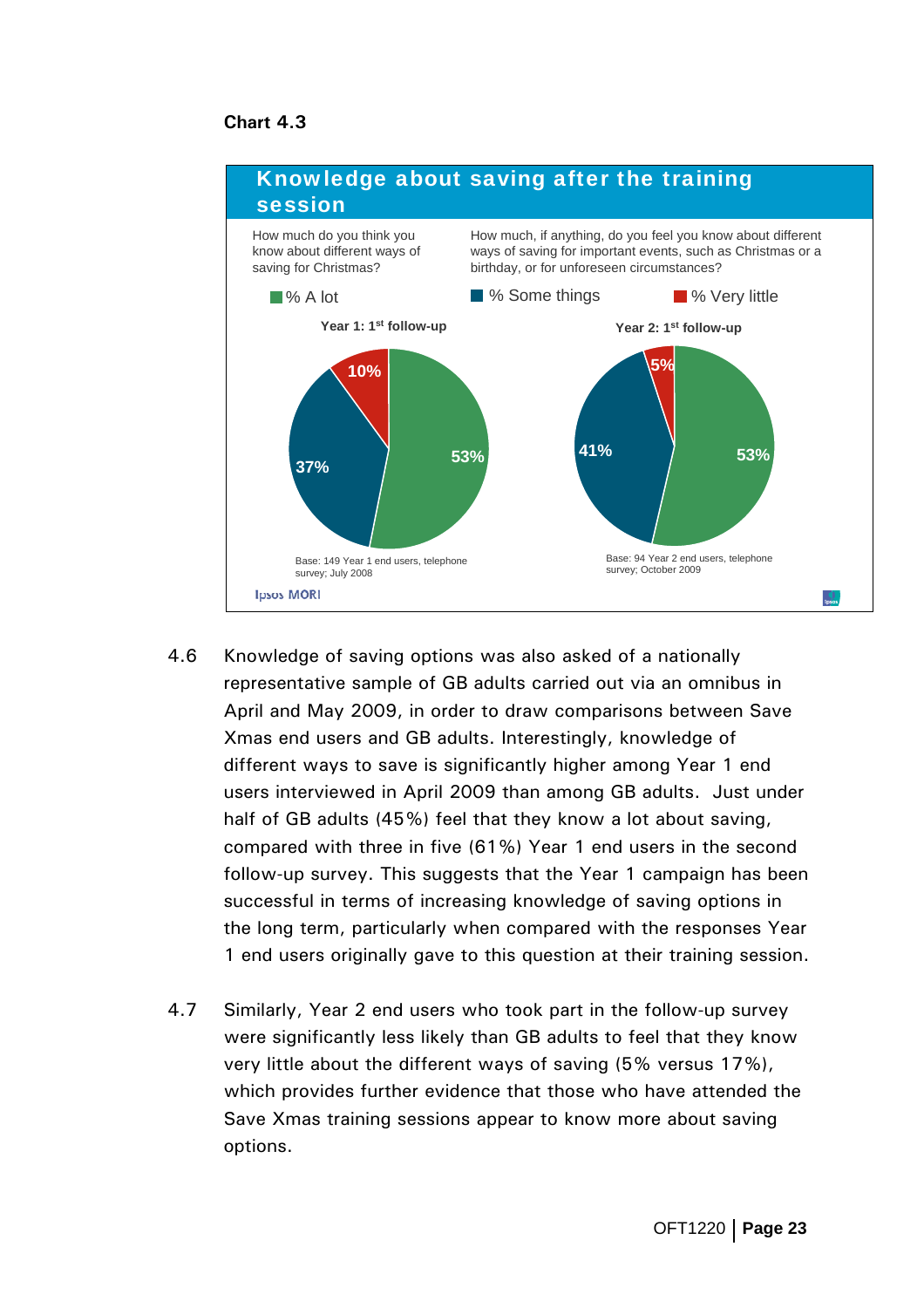# <span id="page-29-0"></span>**Recall of specific aspects of the training**

- 4.8 Over one year after attending the Save Xmas training, most Year 1 end users feel they know at least a fair amount about the different ways to save for important events such as Christmas (88%), while a slightly smaller proportion (82%) feel they know at least a fair amount about where to get information or advice regarding saving.
- 4.9 Awareness is slightly lower regarding ways to check if one's savings are safe, with three in five (62%) saying they know at least a fair amount about how to do this. This indicates that this aspect of the training is comparatively more difficult to recall, and that more emphasis may be needed on this issue during the training sessions; this area is also more likely to be of interest to consumers in the current economic climate.



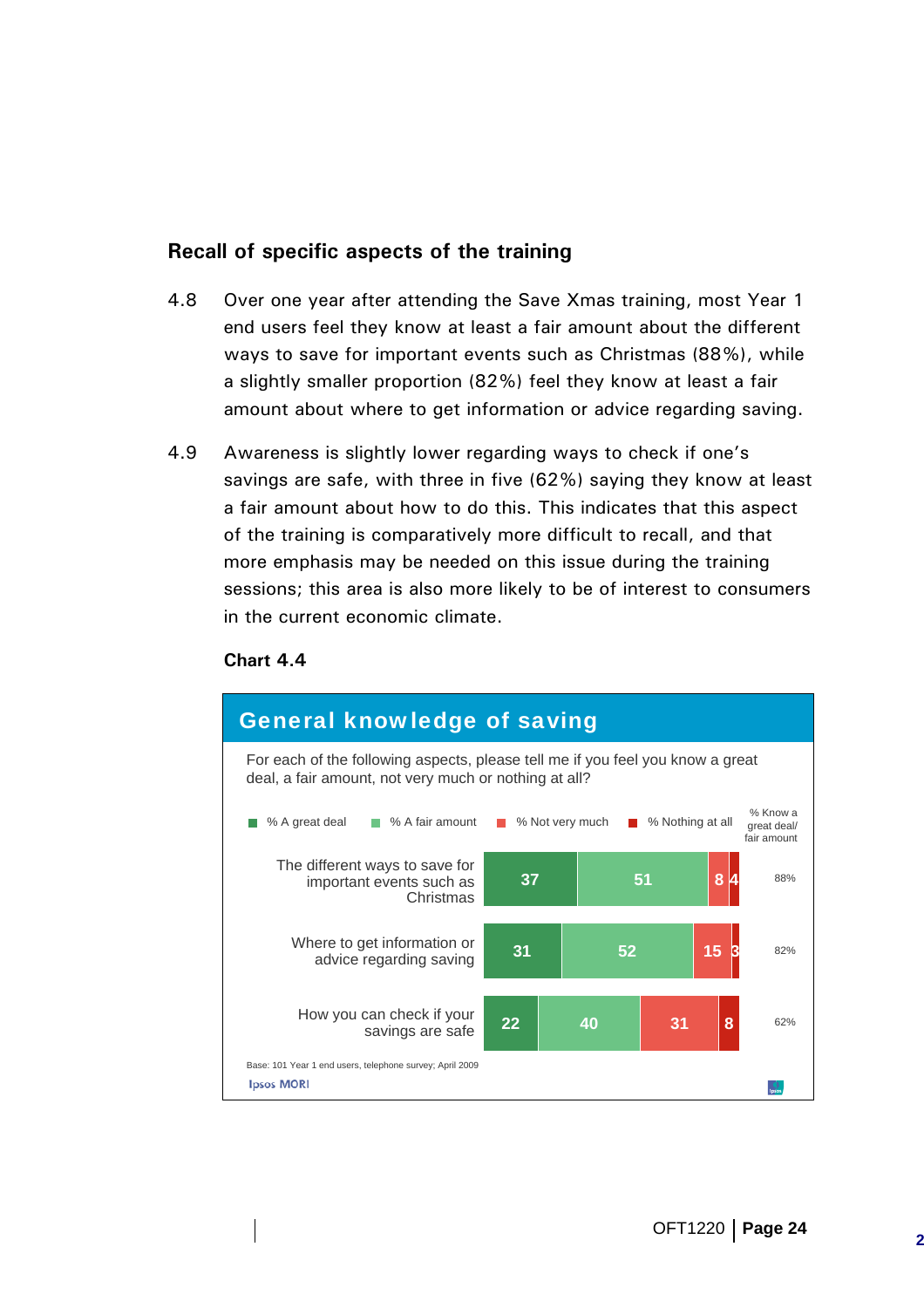# <span id="page-30-0"></span>**Knowledge of specific saving options**

Awareness prior to attending the Save Xmas training session

4.10 Prior to the training session taking place, approaching nine in ten (86%) Year 2 end users say they had heard of Christmas hamper and voucher schemes. Around four in five end users had heard of bank and building society savings accounts (82%) and schemes run by supermarkets and local shops (80%), while around half (54%) of end users were familiar with Credit Union savings accounts and two in five (40%) had heard of the Post Office Christmas Club.





4.11 In the majority of cases the proportion of Year 2 end users who had heard of these saving options prior to their training session is similar to the proportion of Year 1 end users who had heard of the same saving options prior to the training session they took part in. However, Year 2 end users were significantly more likely to say they had heard of Christmas hamper and voucher schemes (86% compared with 80%) and Credit Union accounts (54% compared with 50%).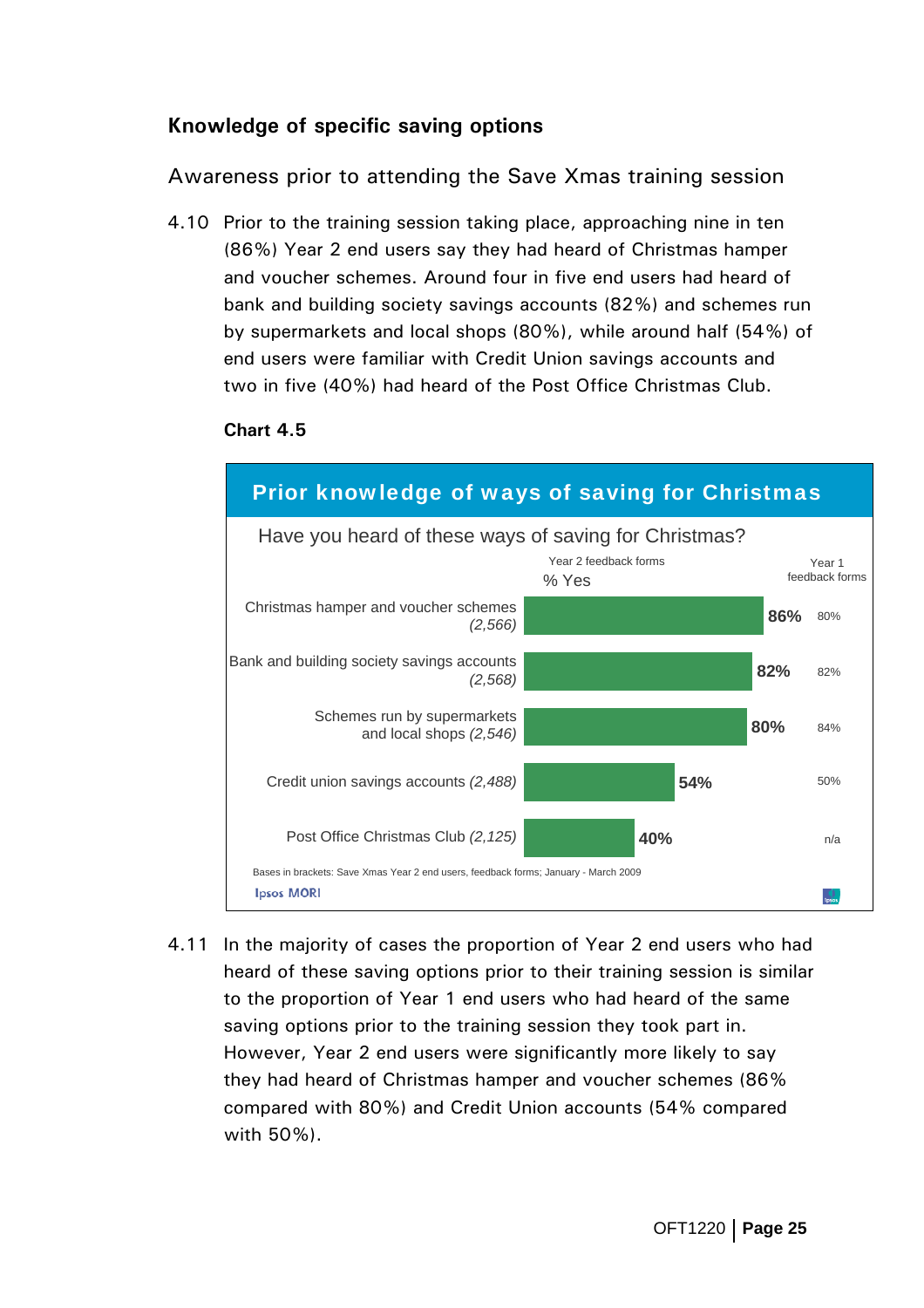# Long-term impact: Year 1 end users

4.12 Over one year after attending a training session, almost all Year 1 end users we followed up (95%) felt they knew at least a little about bank and building society savings accounts. As in the  $1<sup>st</sup>$ follow-up survey (conducted in 2008), this is the saving option end users seemed to be most knowledgeable about. Awareness of Credit Union savings accounts remains at the high level seen in the 2008 survey (84%, in line with 82% in 2008, up from 50% prior to the training session). End users appeared to be least knowledgeable about the Post Office Christmas Club, with half (50%) saying that they know at least a little. There have been no significant changes in knowledge of saving options since the 2008 survey, but it is again encouraging that knowledge remains as high as observed a few months after the training session.

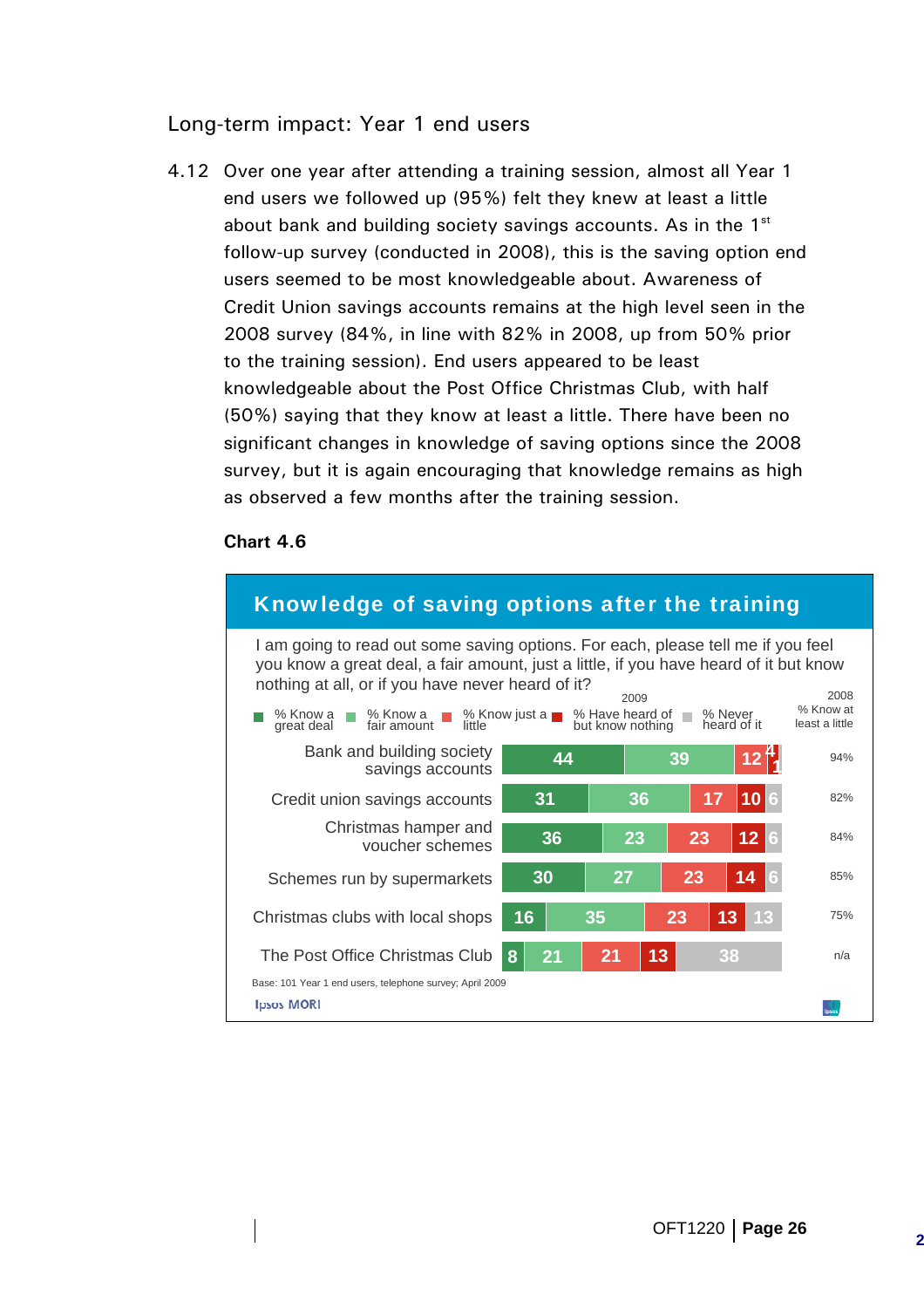#### Long-term impact: Year 2 end users

4.13 The vast majority (97%) of Year 2 end users who took part in the follow-up survey feel they know at least a little about bank and building society savings accounts, while a large proportion know at least a little about schemes run by supermarkets (83%), and Christmas hamper and voucher schemes (79%). As with Year 1 end users, Year 2 end users appear to be least aware of The Post Office Christmas Club, with half of Year 2 end users (51%) saying they know nothing about it. There are no significant differences between the findings amongst Year 1 end users interviewed at either stage, and Year 2 end users.

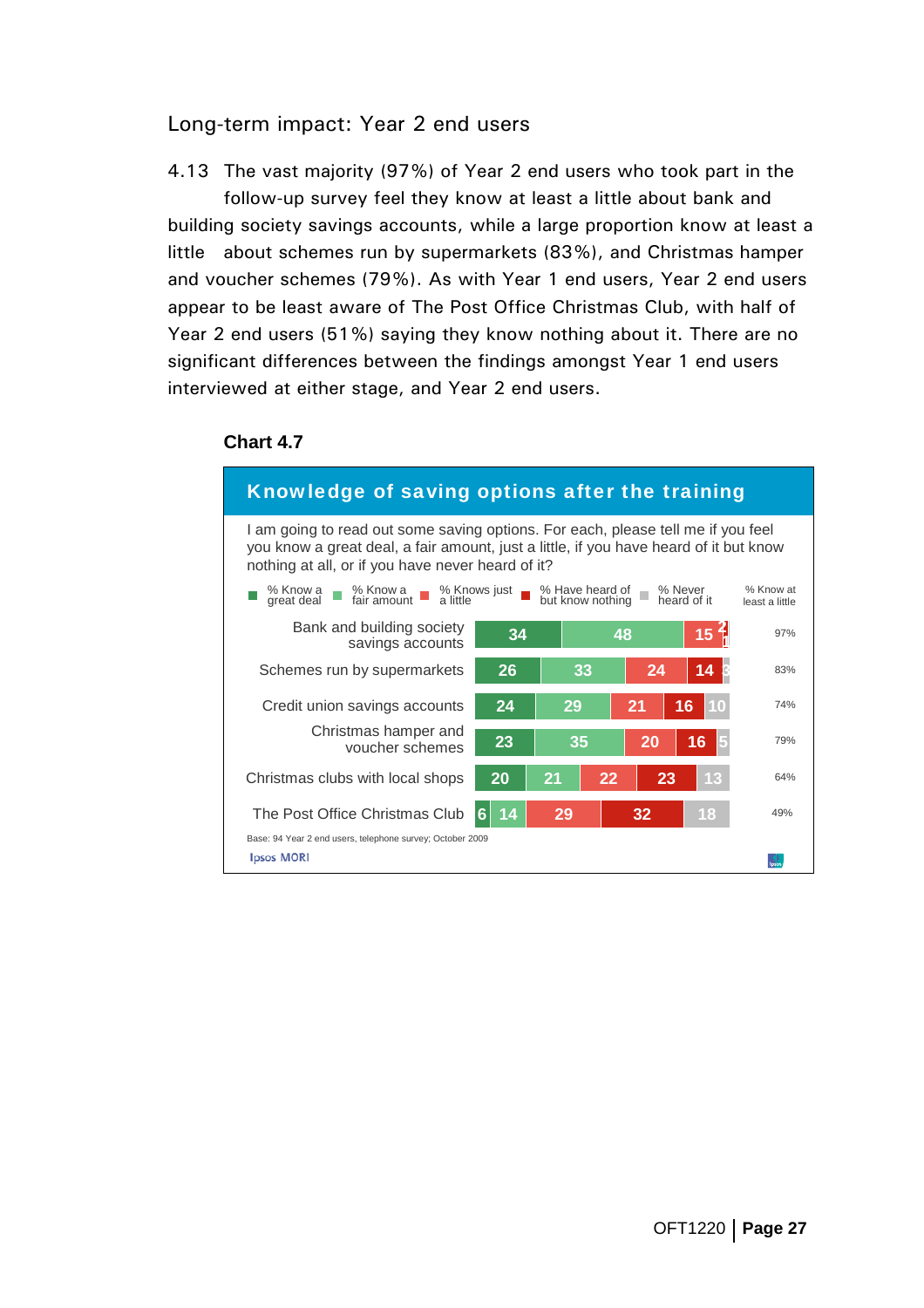# <span id="page-33-0"></span>Confidence in saving decisions

4.14 Nine in ten Year 1 end users interviewed one year after their training (90%) say they are confident about making the right decisions when it comes to saving for important events or for unforeseen circumstances, with almost half (45%) feeling very confident. A tenth of end users (10%) however, still feel that they are not confident about making the right saving decisions. Further research could explore the reasons for this lack of confidence, and what could be done to overcome it.

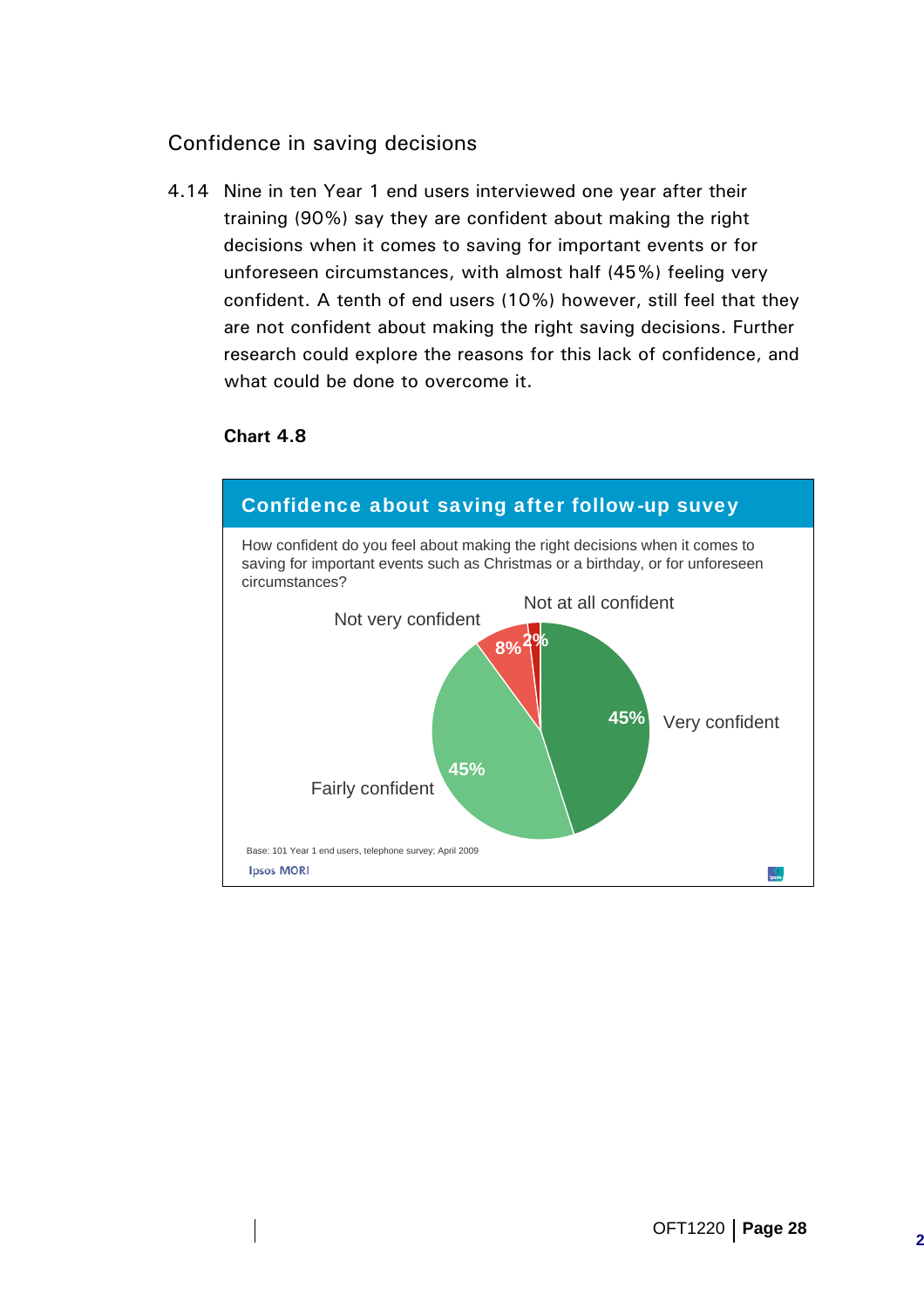4.15 Almost all (96%) Year 2 end users who took part in the follow-up survey are confident about making the right saving decisions for important events, with over a third (37%) feeling very confident about doing this. Just 2% of Year 2 end users did not feel confident about saving decisions. This is significantly lower than among Year 1 end

 users interviewed in the second follow-up survey (10%). Note that this question was not asked in the first follow-up survey with Year 1 end users, which would have enabled us to compare the two cohorts on the same basis.



#### **Chart 4.9**

4.16 In the first follow-up survey with Year 1 end users, which was conducted in July 2008, seven in ten (71%) said that they felt more confident about deciding how to save as a result of the training they attended. Very few end users (3%) said they felt less confident about deciding how to save, while a quarter (26%) said they felt about the same as they did initially.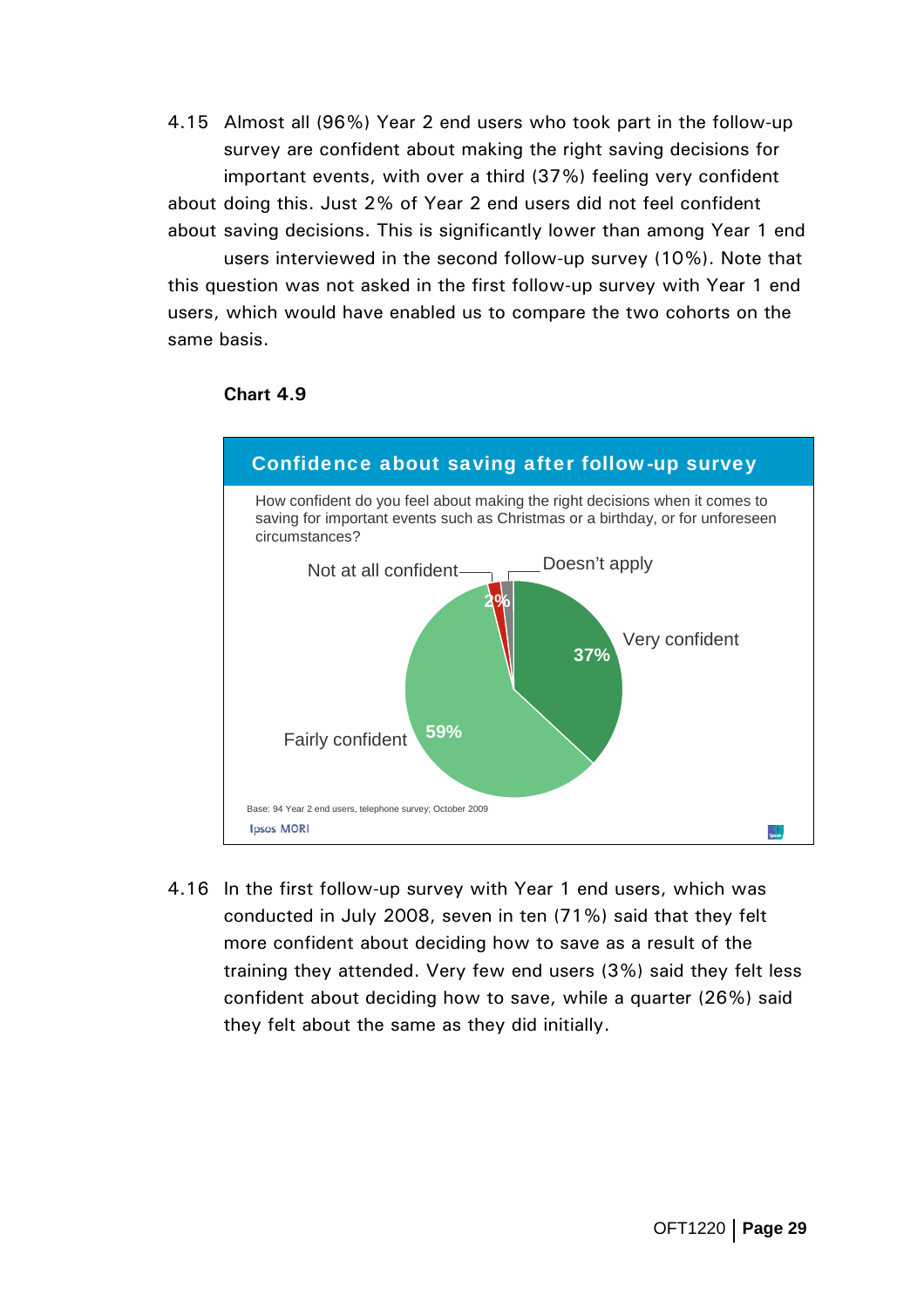- 4.17 Although it is not possible to draw comparisons between the 2008 and 2009 survey due to the change in wording of the evaluation forms as part of an ongoing process within OFT of reviewing and improving these, it is encouraging that the large majority of Year 1 end users remain confident about saving decisions one year on.
- 4.18 Confidence in saving decisions appears to be similar among GB adults overall and Year 1 end users. Just under nine in ten members of the public who have not attended a Save Xmas session (86%) say that they feel confident about making the right decisions when it comes to saving for important events or unforeseen circumstances, with four in ten (40%) feeling very confident. Just over one in ten (12%) say they do not feel confident about making the right decisions. Year 1 end users are significantly more confident making saving decisions than C2DE women are (90% vs. 83%). In particular, 45% of Year 1 end users say they are very confident, while 31% of C2DE women (who have not attended a Save Xmas session) are very confident.
- 4.19 In comparison to GB adults interviewed on the omnibus, Year 2 end users are significantly more likely to feel confident about their saving decisions (96% compared with 86%). As with Year 1 end users, Year 2 end users are significantly more confident in making these decisions than C2DE women (96% vs. 83%) interviewed as part of the Omnibus.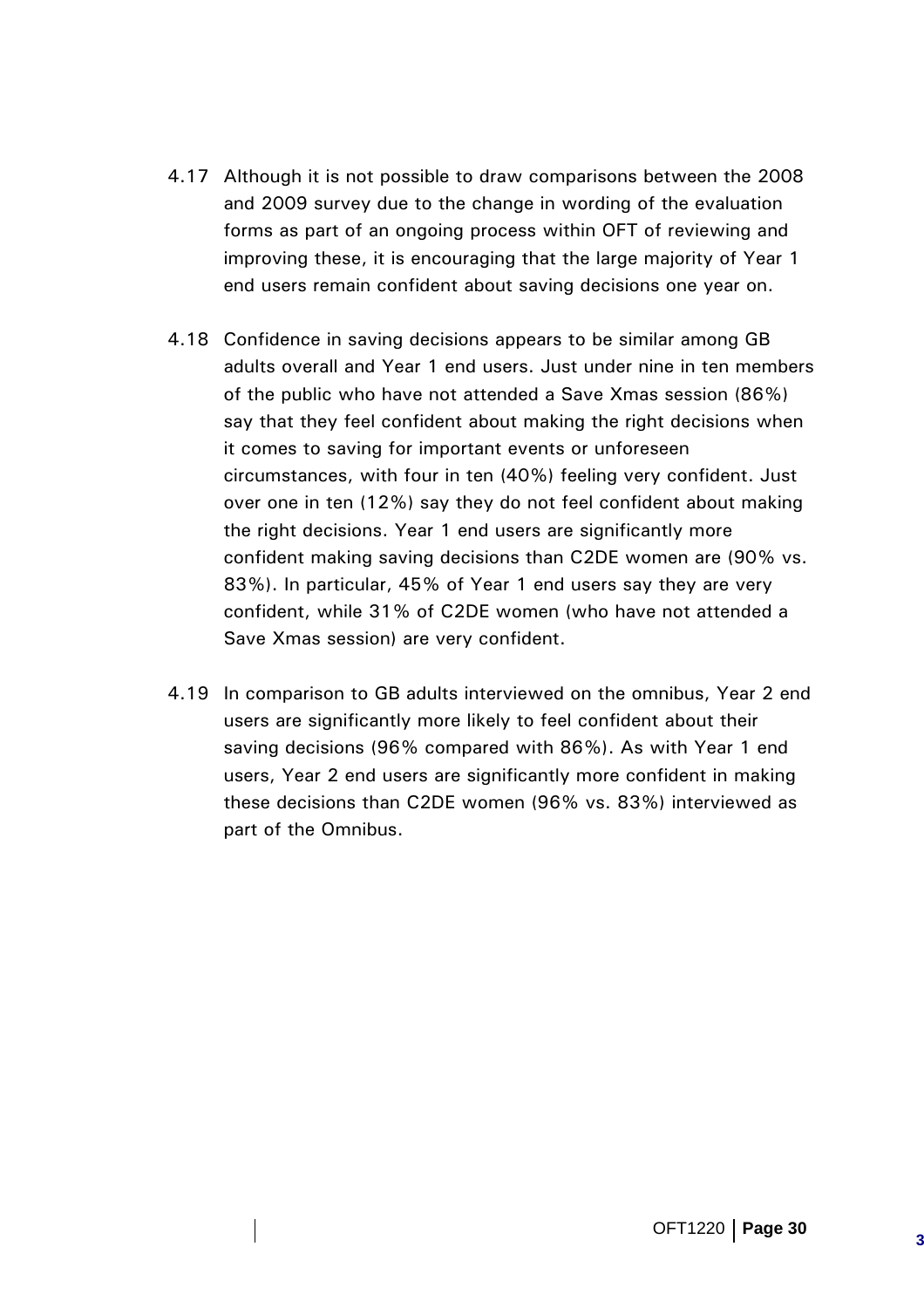**Chart 4.10** 



4.20 Amongst GB adults, men are more likely to feel confident about making saving decisions than women (88% vs. 84%) and people in full time employment are more likely to feel confident than those not in full time work/not working (89% vs. 84%).

## **Usefulness of training session**

Short-term impact: Year 2 end users

4.21 The vast majority of Year 2 end users completing feedback forms found the training session useful (97%) and nine in ten (91%) felt they knew more about different ways to save afterwards. This exceeds the campaign objective of 75% of end users reporting that they know more about the different ways to save after attending a Year 2 session. These results are very similar to those from the Year 1 end user feedback forms.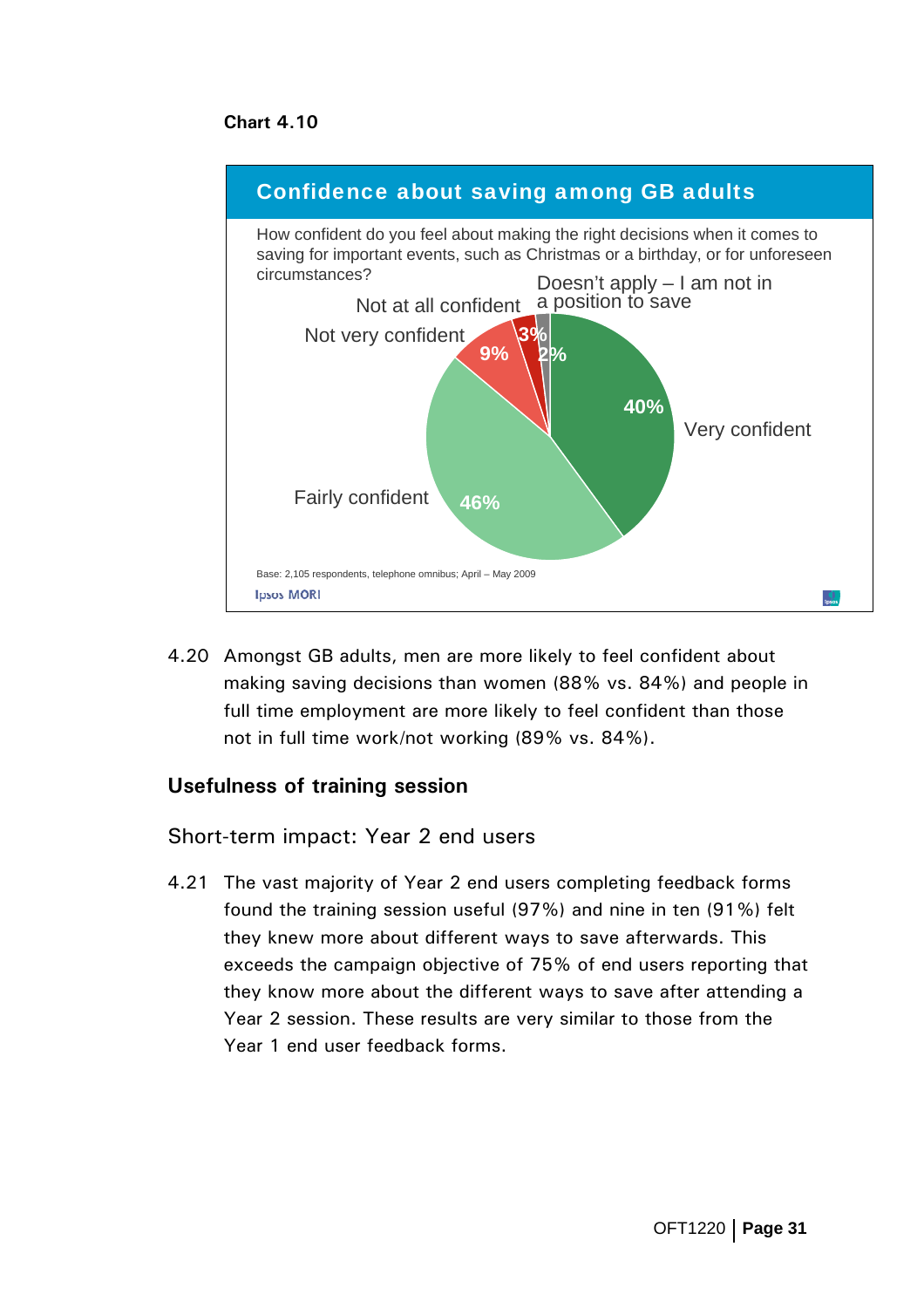



- 4.22 The follow-up depth interviews with Year 2 end users explored in more detail how useful they had found the training and the reasons for this.
- 4.23 Feedback on the training was generally positive. End users felt that the training sessions made them consider saving options that they were not aware of or had not thought about before:

*"…the Credit Unions and things like that were explained to me. I had no idea what they were previously"* 

Female, 30-50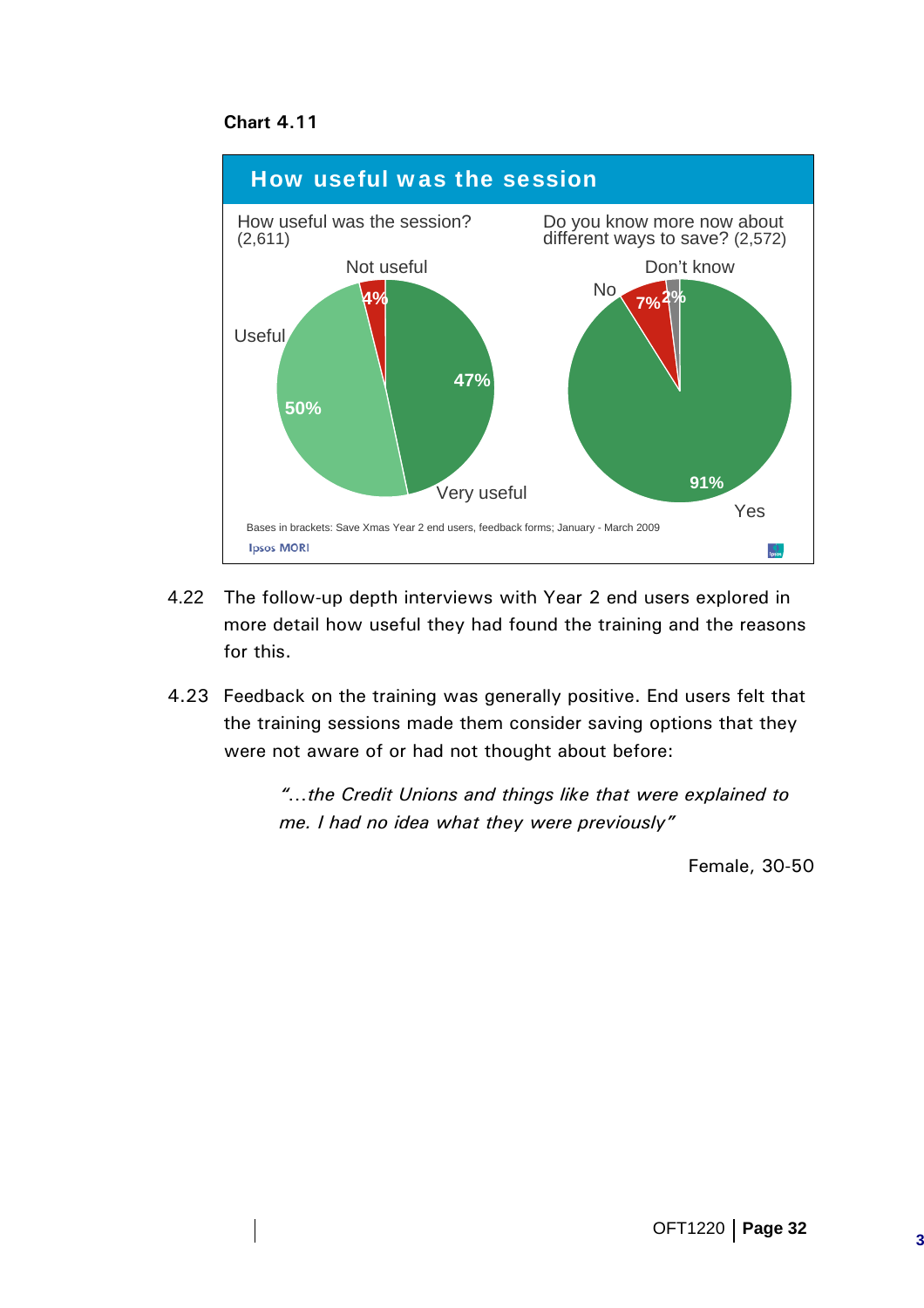4.24 The information about the interest rates and costs of falling into debt, such as credit cards and doorstep lenders, was felt to be useful:

> *"I think that learning about interest rates and APRs was the best…he gave you a good understanding of examples"*

> > Female, 30-50

4.25 End users also felt that the group format of sessions motivated them to take action to improve the way they save:

> *"…doing the course really gave me that incentive to think 'right, let me just put it into action'…it sunk in a little bit more and having other people's opinions about it as well, it definitely helped"*

> > Female, under 30

4.26 Although end users were very positive about the training sessions, some potential areas for improvement were identified, such as the feeling that the training was not tailored or relevant to individuals' personal circumstances. Some participants felt that the sessions were focused on those with families, rather than single people. One individual attended training as part of a rehabilitation programme, and felt that it was not relevant to him at this point in time as he was not in a position to save and had other more important issues to deal with.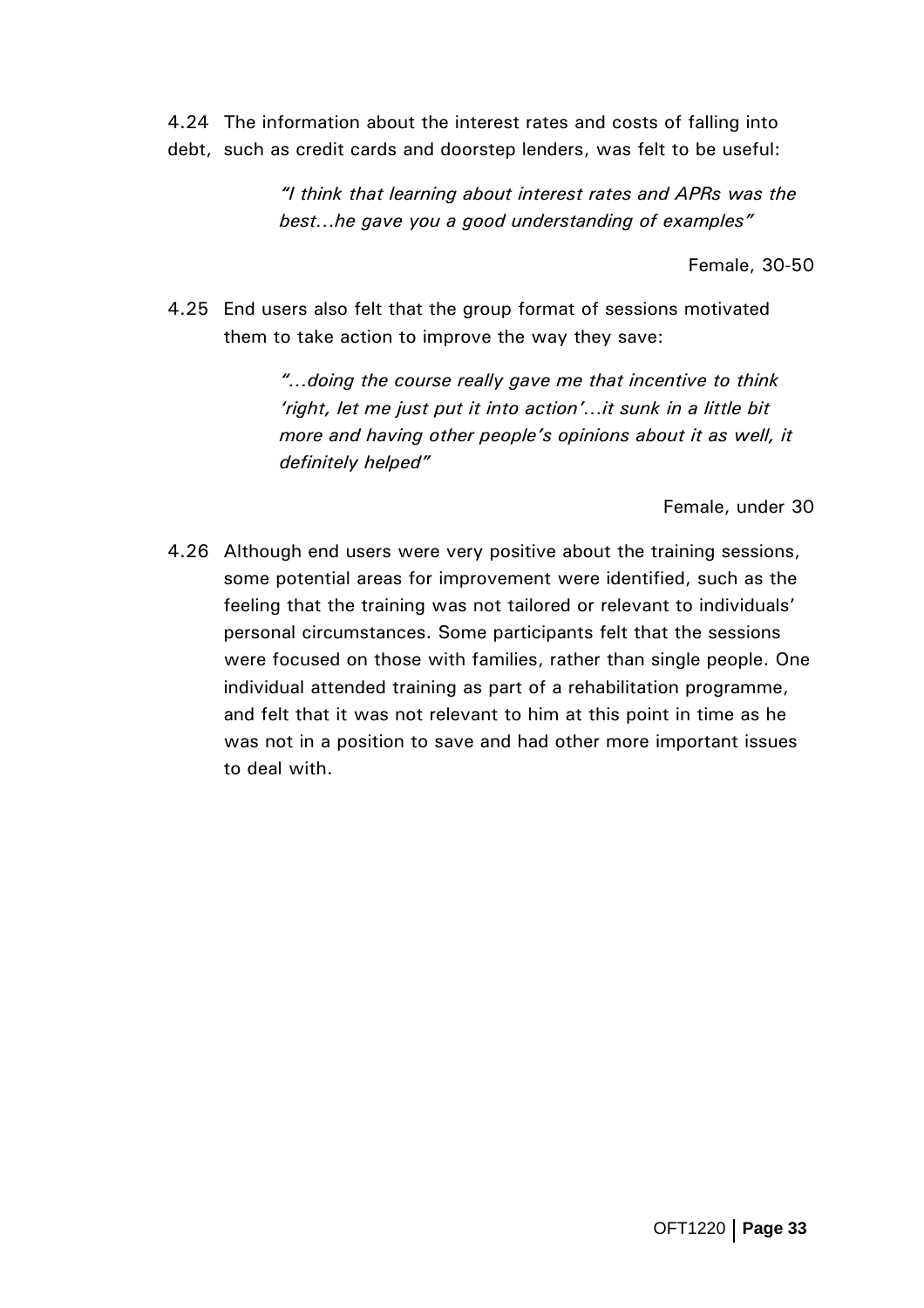## Long-term impact – Year 1 end users

4.26 Over one year after attending a Save Xmas session, around nine in ten (92%) Year 1 end users feel that the session was very or fairly useful; including 61% who feel it was very useful. In contrast, under a tenth (7%) did not find the session useful. This is similar to the views expressed a few months after the training (96% of Year 1 end users said it was useful when interviewed in July 2008). It is therefore evident that end users value the Save Xmas training over the long term.

### **Chart 4.12**

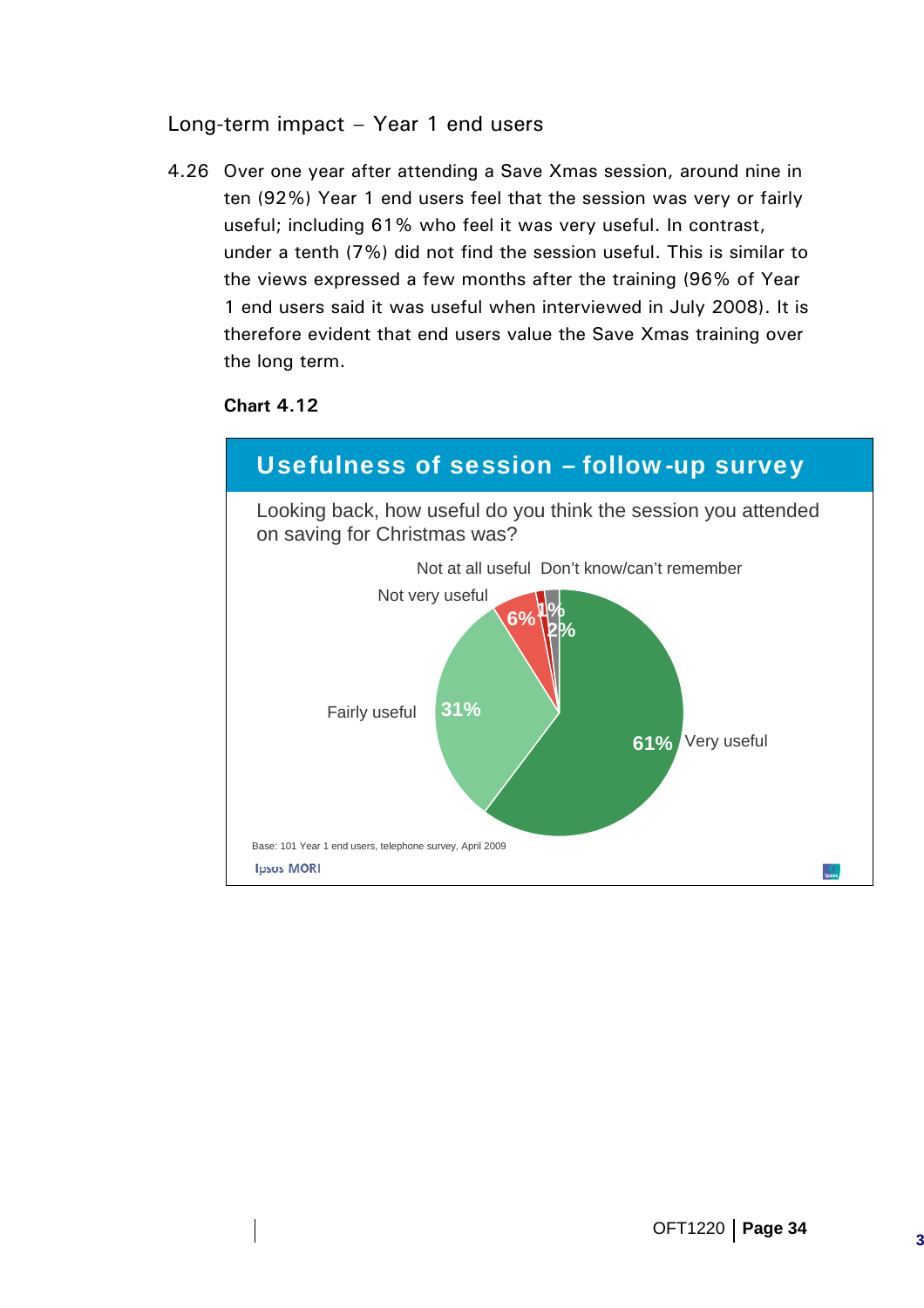# **Trainers' perspective**

4.27 Save Xmas trainers are in agreement with the Year 1 and Year 2 end users regarding the usefulness of the training sessions. Almost all of the trainers say that they believed the sessions helped to raise end users' awareness and knowledge of saving options.



#### **Chart 4.13**

4.28 Trainers are significantly more positive about the short term impacts of the sessions in Year 2 than they were in Year 1. A greater proportion feel that the session helped attendees to a great extent in terms of deciding how to save for Christmas (36% compared with 26%) and becoming aware of different ways of saving (49% compared with 39%).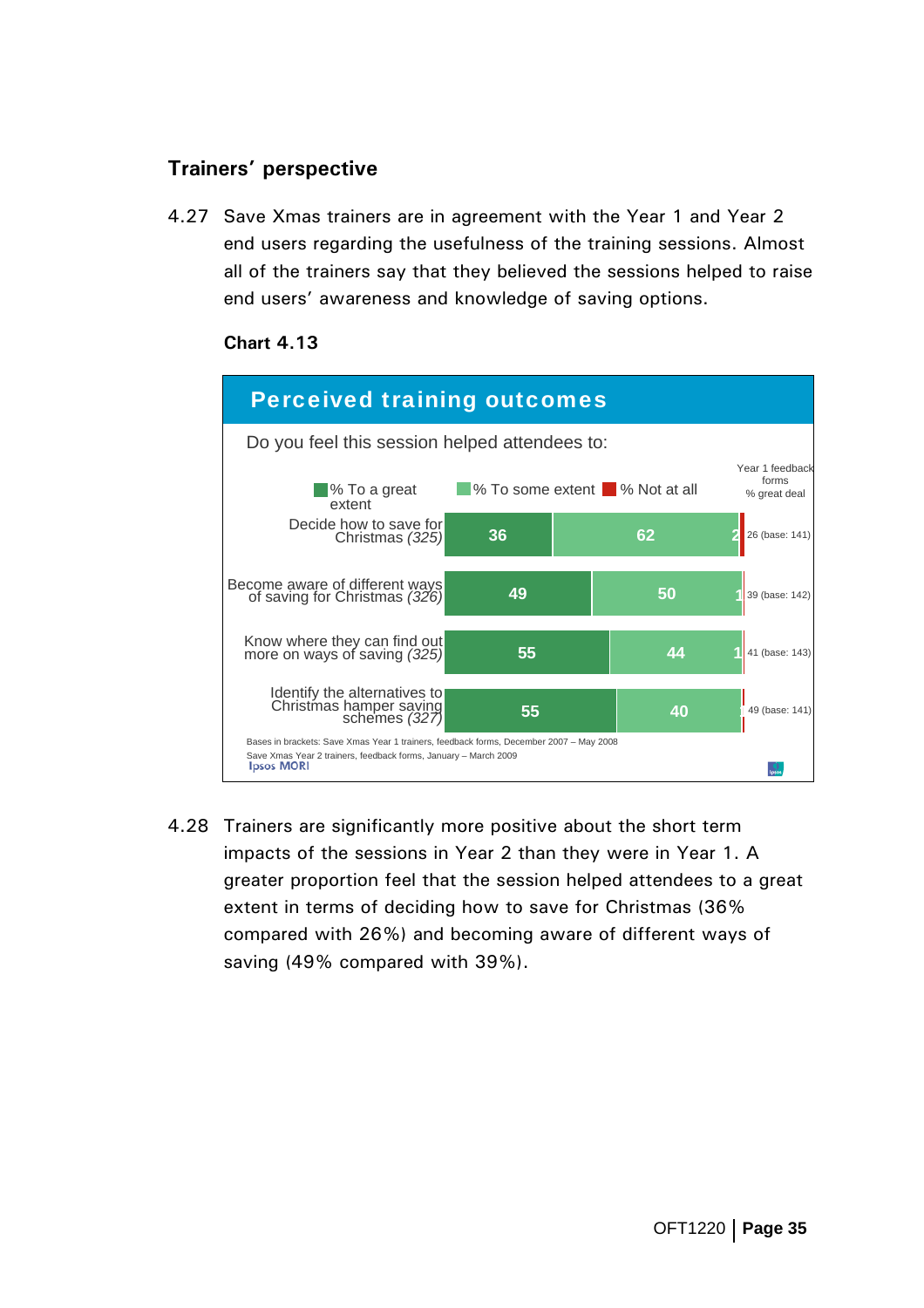4.29 All but two of the Year 2 trainers feel that the Save Xmas campaign is effective at raising people's awareness of different saving options. This is in line with the positive feedback already received from trainers regarding the impact of the Save Xmas training sessions during the Year 1 evaluation.



### **Chart 4.14**

## **Wider benefits of campaign**

4.30 Around eight in ten (83%) Year 2 end users say they will tell their family and friends about what they have learnt during their Save Xmas training session. This reflects the cascading nature of the campaign identified in the Year 1 evaluation. While it makes it difficult to quantify the number of people reached by the campaign, it clearly shows that the actual number of people reached exceeds the number of people who have attended a session as recorded by CAB (although, it is not possible to evaluate the quality and detail of information which is passed on).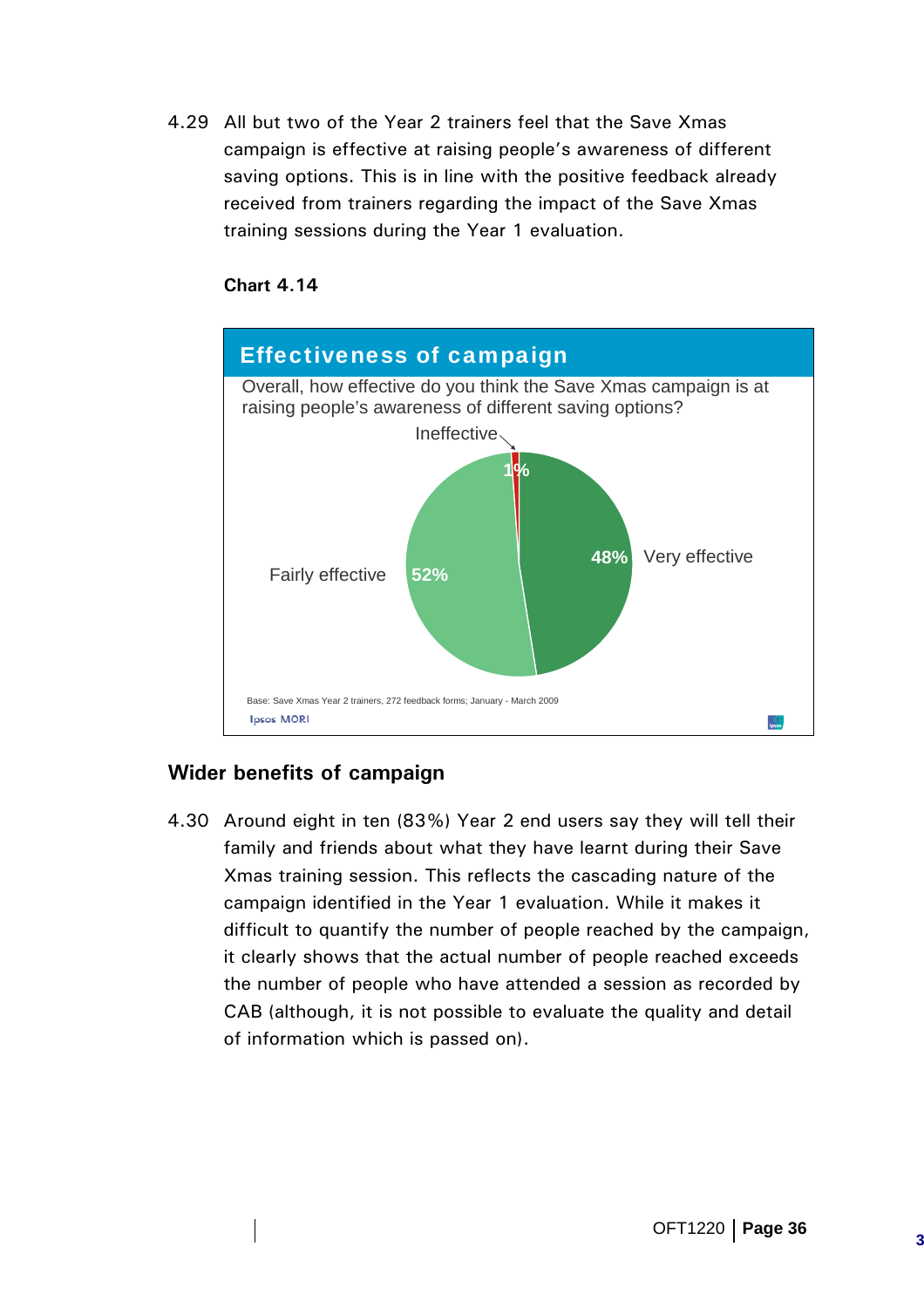# **5. APPROACH TO SAVING AND SAVING BEHAVIOUR**

5.1 This chapter looks at the benefits of the Save Xmas campaign in terms of saving behaviour, and at changes in the take up of saving options over time, in light of the current economic climate.

### **Sources of advice on saving**

5.2 Year 2 end users interviewed in the October 2009 survey are most likely to turn to banks when they need to find out more about saving, with around a third (35%) saying this is the case. Around one in five reported using the internet (20%) or the Citizens Advice Bureau (18%). These were also the most common sources among Year 1 end users in the first follow-up survey, with no significant differences in levels of use.

### **Chart 5.1**

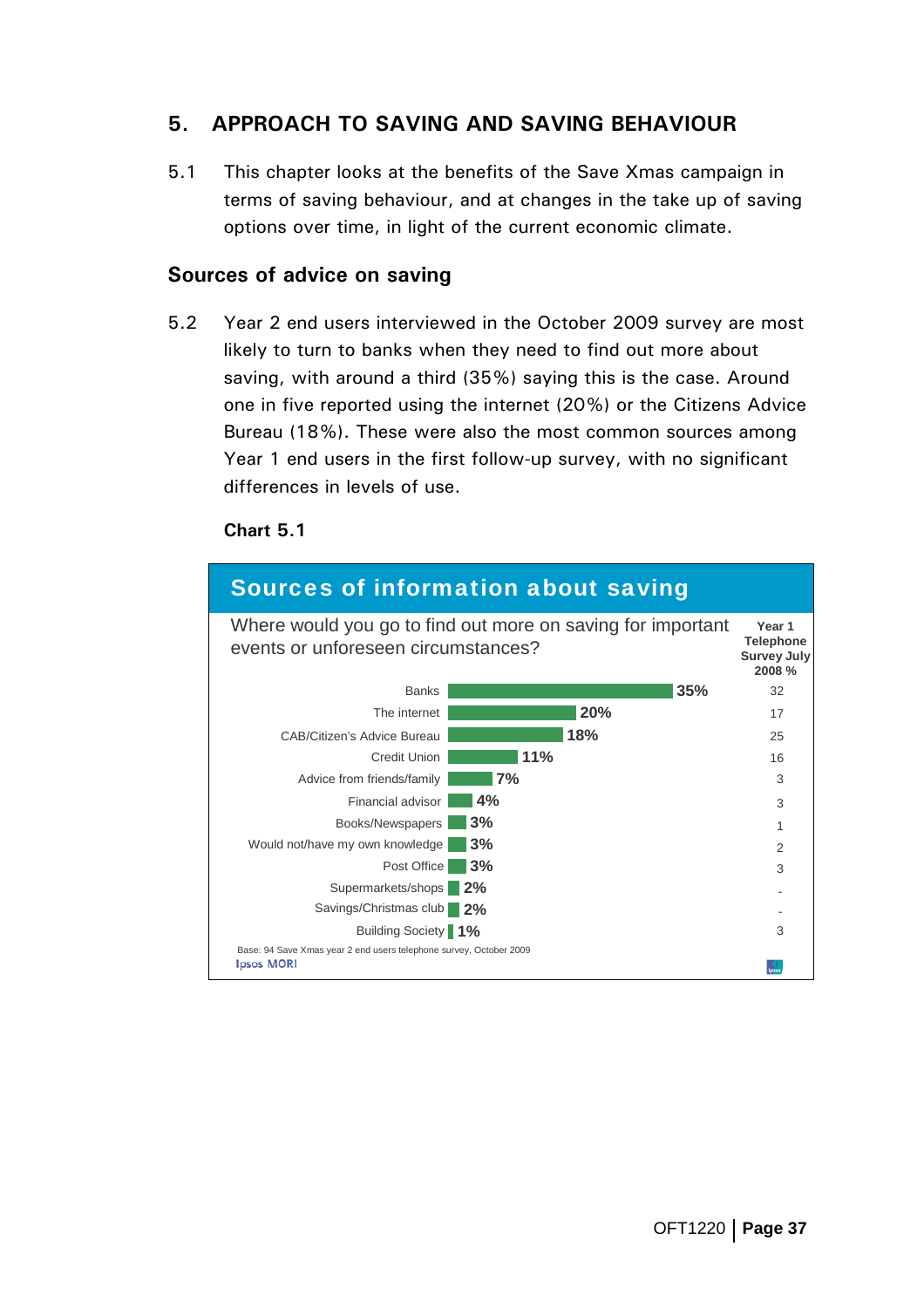# **Take up of saving options**

## Prior to training

5.3 The most common methods of saving used by Year 2 end users prior to attending a training session are bank and building society savings accounts (45%), supermarket schemes (30%), and hamper schemes (24%). Credit Union savings accounts and the Post Office Christmas Club are less commonly used (9% and 6%).

### **Chart 5.2**

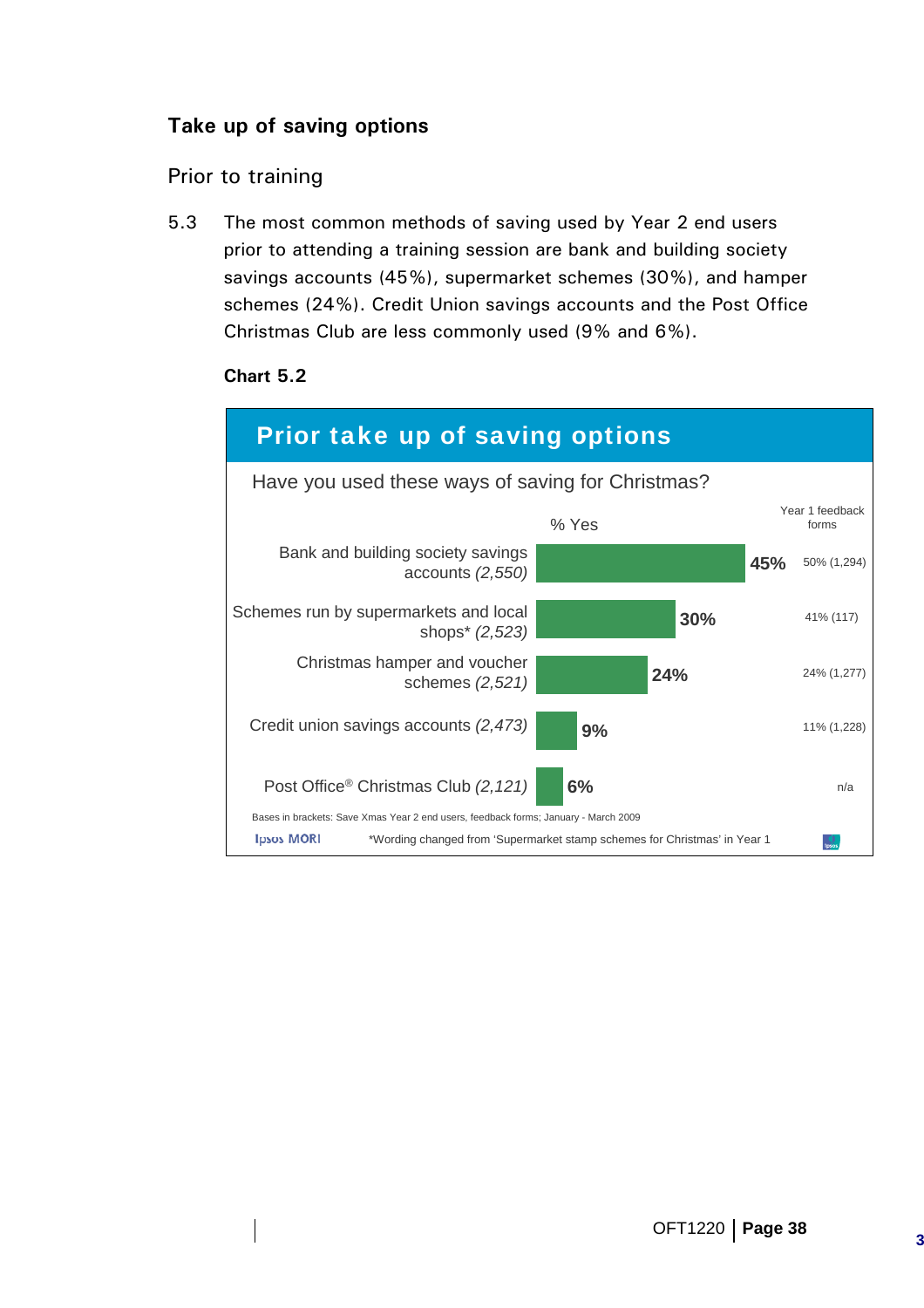5.4 The saving options listed in the question were slightly different to that used in the Year 1 feedback forms, therefore caution should be used when drawing comparisons before Year 1 and Year 2 end users. Overall the usage of bank and building society accounts, supermarket schemes and Christmas clubs among Year 2 end users is significantly lower than that reported by Year 1 end users prior to their training session. The following section looks at changes to saving behaviour since attending the training session.

Long-term changes to take up of saving options – Year 1 end users

5.5 This section tracks changes in the saving behaviour of the Year 1 end users cohort, comparing the saving options they are currently using with the options they used prior to their training session and the options they were using during the first follow-up survey. Banks and building societies, supermarket schemes and Credit Union savings accounts remain the three most common ways of saving. The proportion of end users using supermarket saving schemes has increased significantly (19% to 31%). The variations in the take up of other saving options are not statistically significant. This could suggest that supermarket brands enjoy more public trust than traditional financial institutions in the current economic climate but could also be because these can be the most straightforward schemes to take up for people with poor credit ratings.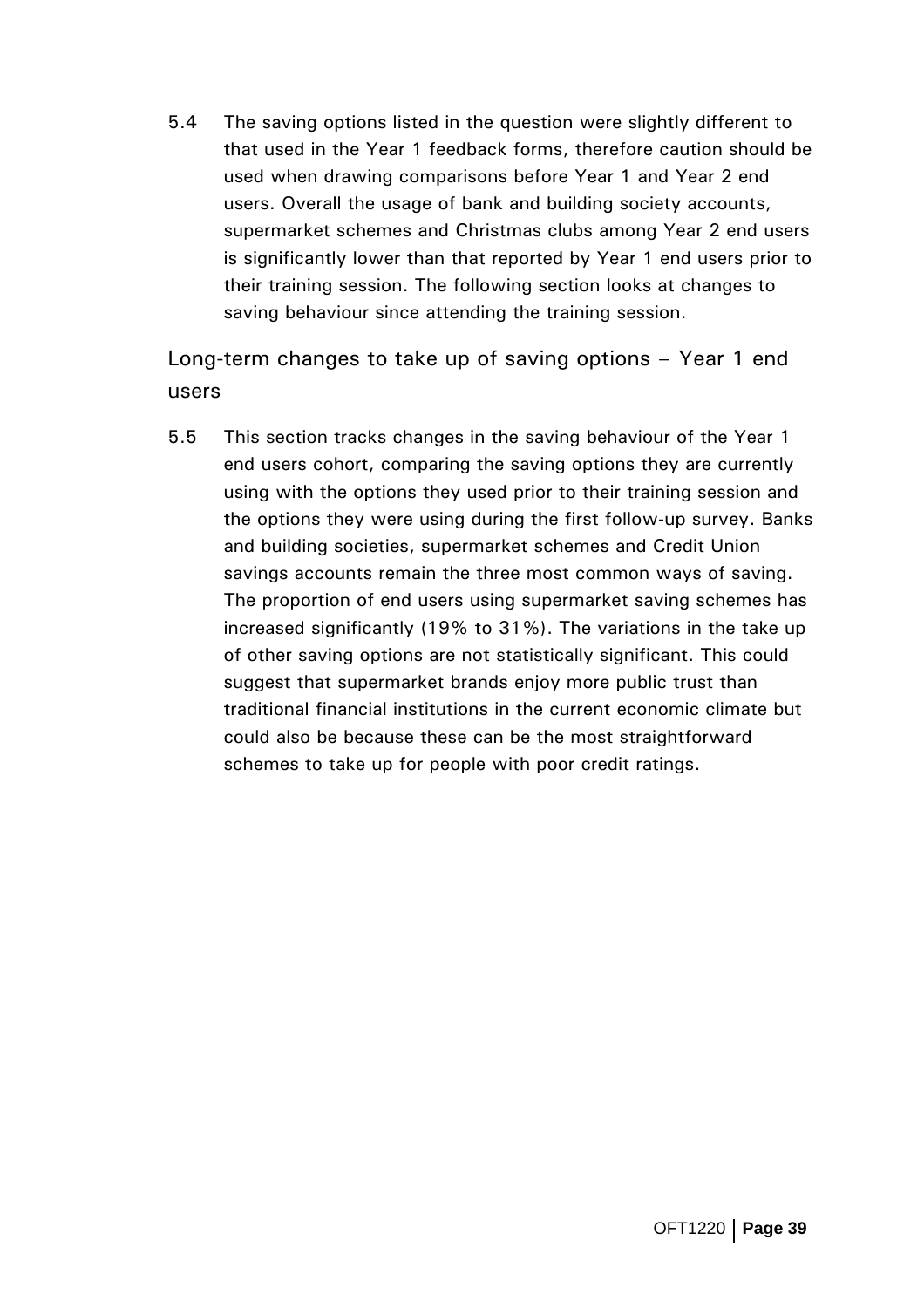**Chart 5.3** 



Short-term changes to take up of saving options – Year 2 end users

- 5.6 This section compares saving options used by Year 2 end users interviewed in October 2009 (around nine months after the training session) with those they said they used prior to the training session. Note that the methods of data collection were different (self-completion versus telephone), so comparisons are indicative only.
- 5.7 Bank and building society savings accounts and supermarket schemes remain the most common ways of saving. The proportion of Year 2 end users using bank and building society savings accounts has increased significantly to seven in ten (from 45% to 71%), with fewer end users saving through Christmas hamper and voucher schemes (a decrease from 24% to 11%). The other changes are not statically significant.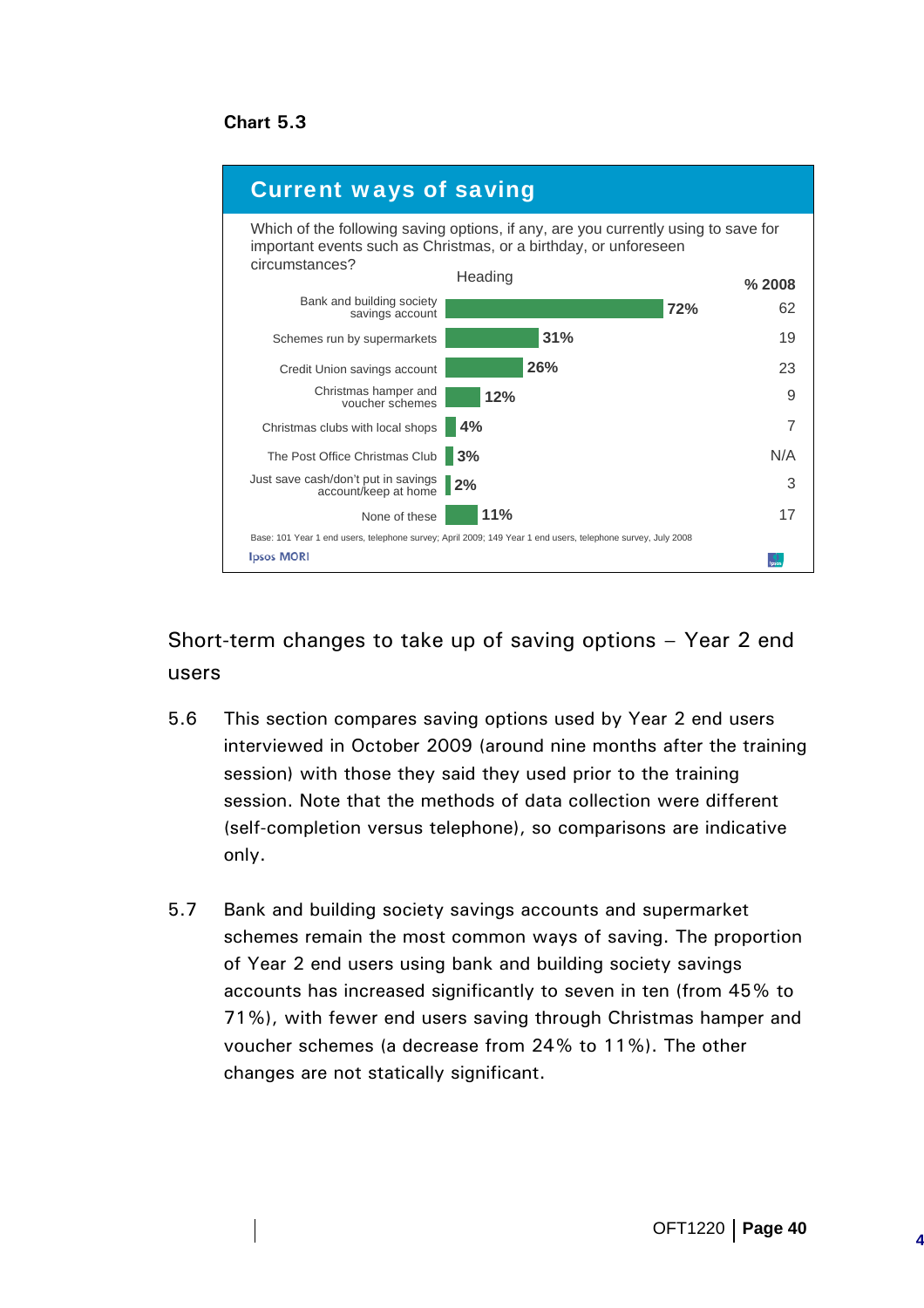### **Chart 5.4**



5.8 Compared with Year 1 end users interviewed in the first follow-up survey in July 2008, use of supermarket schemes is significantly higher (38% compared with 19%) and use of Credit Union savings accounts is lower (15% compared with 23%). However, when compared with the more recent follow-up survey with Year 1 end users, there are no significant differences.

#### **Changes to saving behaviour**

- 5.9 As highlighted in the Year 1 evaluation, there are difficulties in assessing to what extent end users have changed their saving behaviour as a result of attending the training. A number of factors contribute to this:
	- **The willingness of end users to leave contact information and** participate in follow-up work;
	- Knowing when to follow up when are participants saving for Christmas, and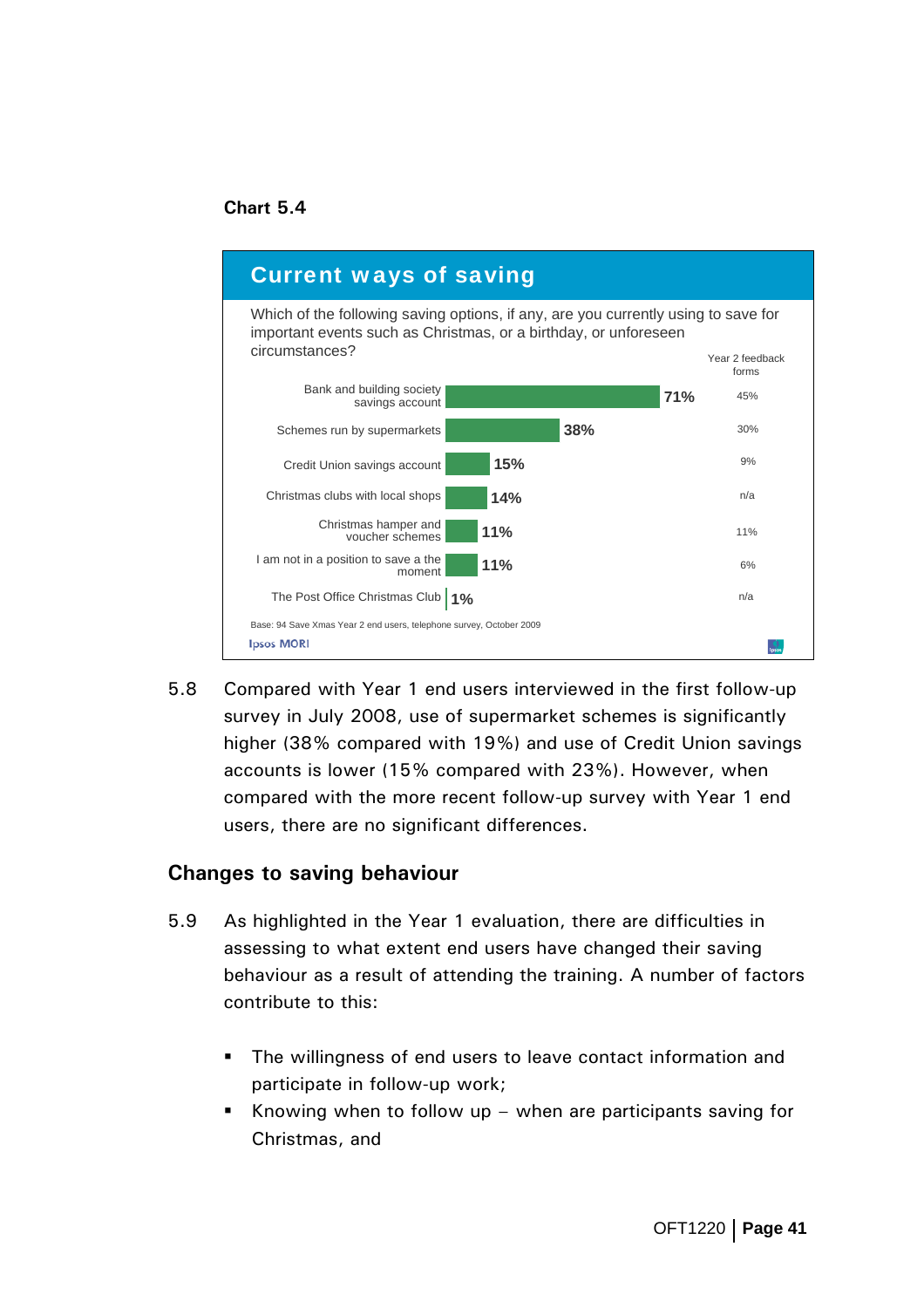- **If there has indeed been a change in saving behaviour, other** factors could account for it, in addition to the training.
- 5.10 A further factor which may have had an impact since the 2008 survey is the economic downturn (making those affected by unemployment less likely to be in a position to save), and the fall of some large and well-established financial institutions (which could impact on people's willingness to save with banks).

### **Long-term changes to saving behaviour: Year 1 end users**

5.11 One year after attending the training, two in five Year 1 end users say that they have made changes to their saving behaviour in the past year (43%). This is similar to the proportion that reported having made changes when interviewed in July 2008 (38%), and suggests that Year 1 end users are actively managing or looking after their savings. Interestingly, this is exactly in line with the proportion of Year 1 end users who said they would make changes to the way they save at the end of the training session. It is difficult to know if these changes have been made as a result of the campaign or as a result of changes in end users' economic and personal circumstances.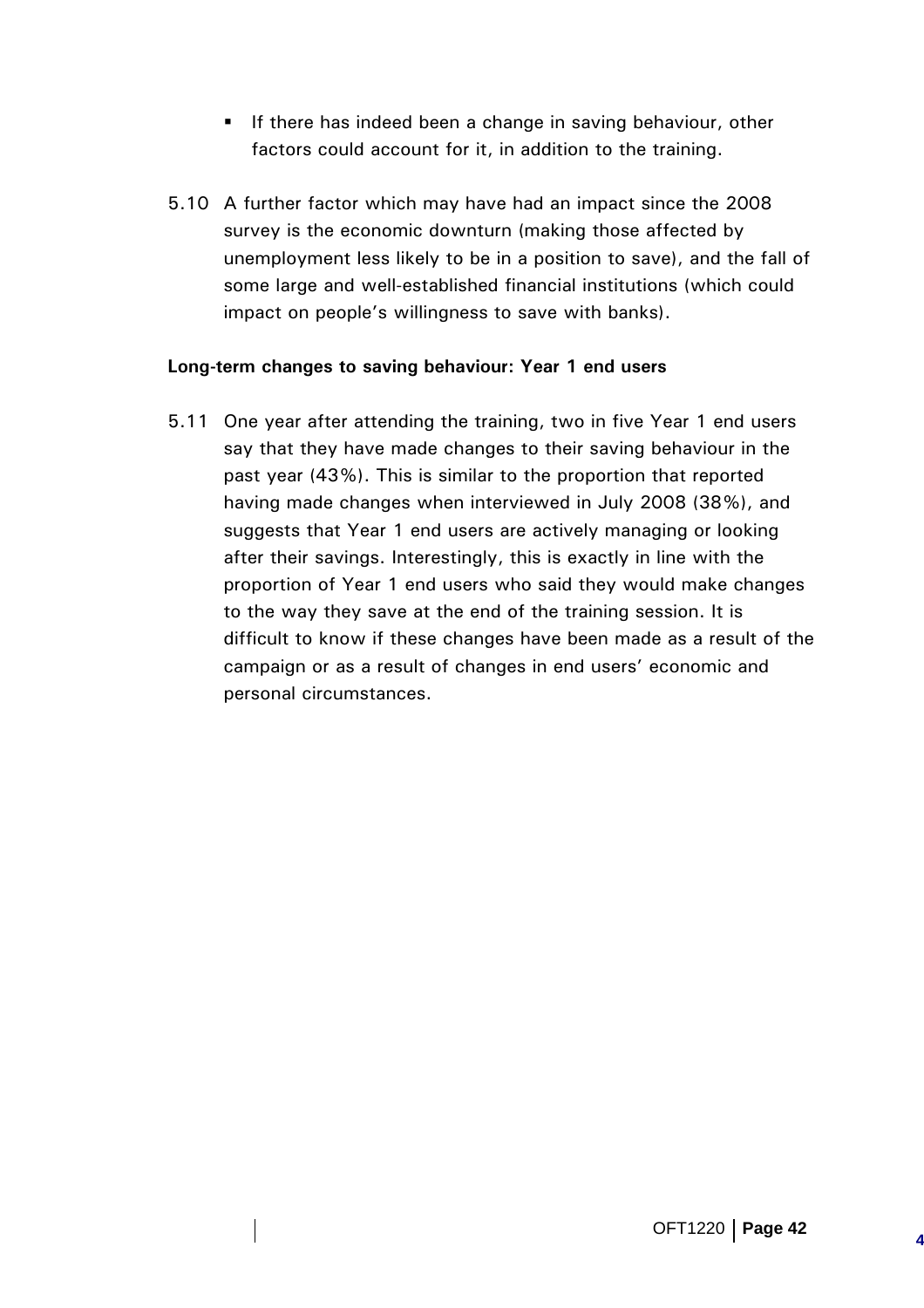#### **Chart 5.5**



5.12 Among Year 1 end users interviewed in April 2009 who reported changing their saving behaviour in the last year, around one in ten say that they are now more careful with money and budget/plan more (11%), have opened a saving account with a bank/building society (11%), have opened a saving account with a Credit Union (10%) or have joined a supermarket saving scheme (9%). Please bear in mind the small base size of those who have made changes (43 individuals).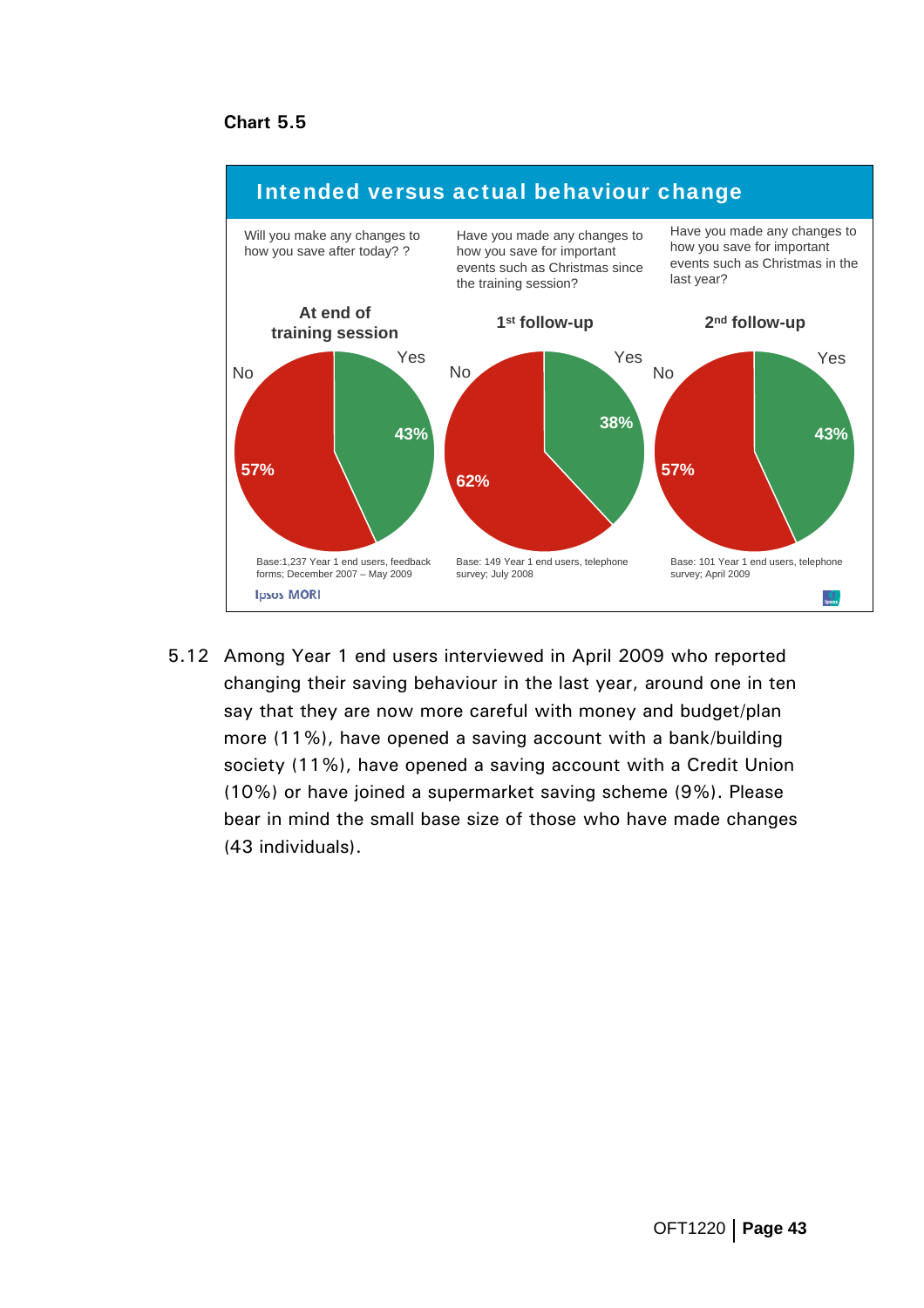5.13 As shown in the following chart, although the proportion of users reporting changes to their behaviour is similar in the July 2008 survey and the April 2009 survey, a lower proportion of users have made each of the listed changes, suggesting that a more limited range of saving options are being used. Compared with the findings from the July 2008 survey, it is important to note that only 1% say they have started saving, compared with 20% last year. Taking into account the financial hardship that the Save Xmas target audience is likely to face, the economic downturn is likely to make it even harder for them to save. It is important to bear this in mind when looking at long term impact of the training on saving behaviour. The perceived impact of the economic situation on end users' saving behaviour is explored later in this chapter.

#### **Chart 5.6**

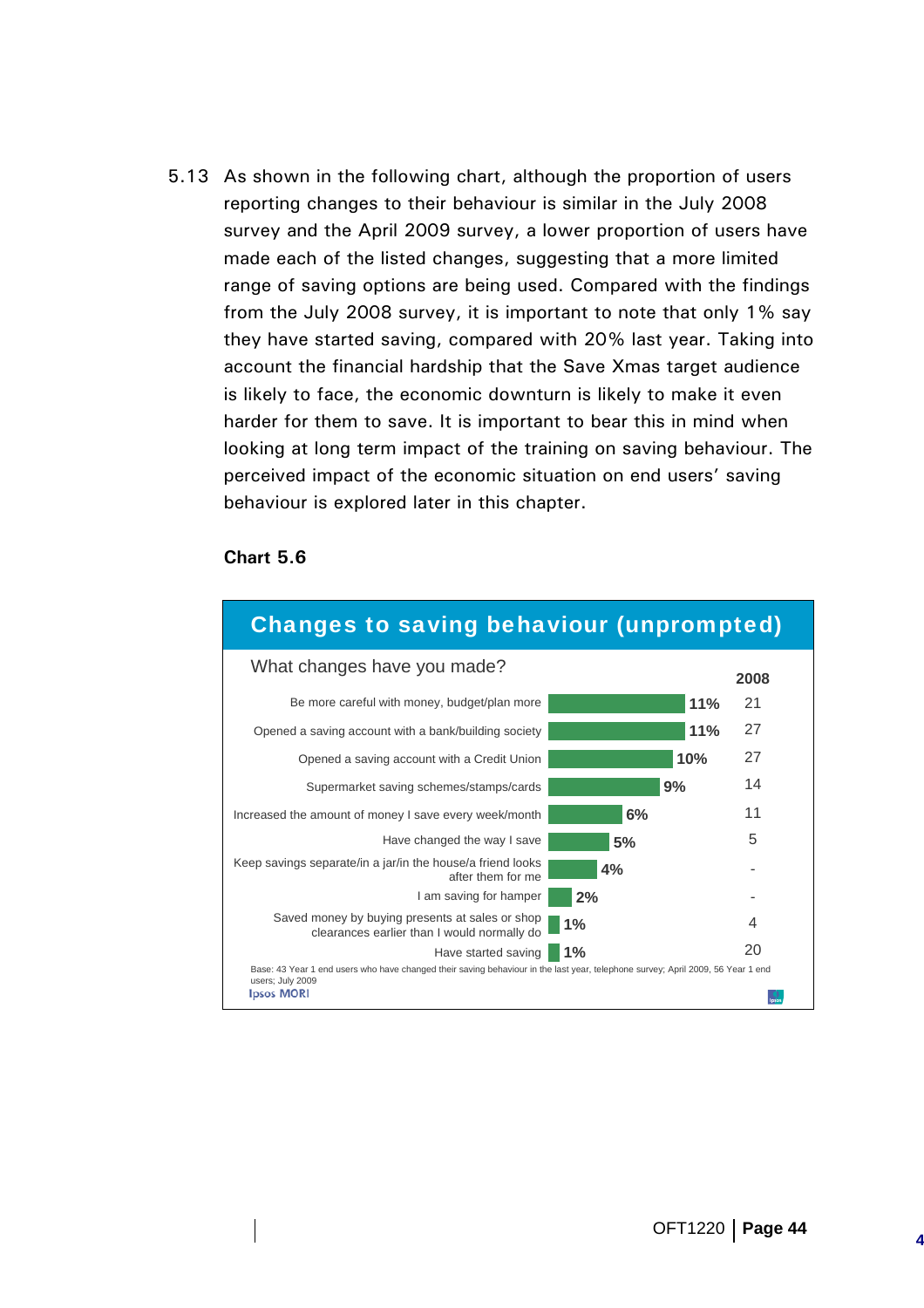#### **Short term changes to saving behaviour: Year 2 end users**

5.14 Around half of Year 2 end users interviewed in October 2009 reported having made changes to their saving behaviour since the session (48%). This is similar to the proportion that planned to make changes when asked immediately after their training session (45%), and those who reported who were planning to make changes after the session were more likely to report having done so (65% compared with 25% of those who had not planned to make changes). The proportion who have made changes is not significantly different to the proportion of Year 1 end users who reported making changes following their training session (38% in July 2008 and 43% in April 2009).

#### **Chart 5.7**



- 5.15 The following chart shows the changes that Year 2 end users had made to their saving behaviour. Please bear in mind the small base size when interpreting these results (45 individuals).
- 5.16 The most common change was to be more careful with money, mentioned by half of those who have made changes tot heir saving behaviour (49%), as opposed to a fifth of Year 1 end users (21%). Just over a quarter of Year 2 end users who said they have made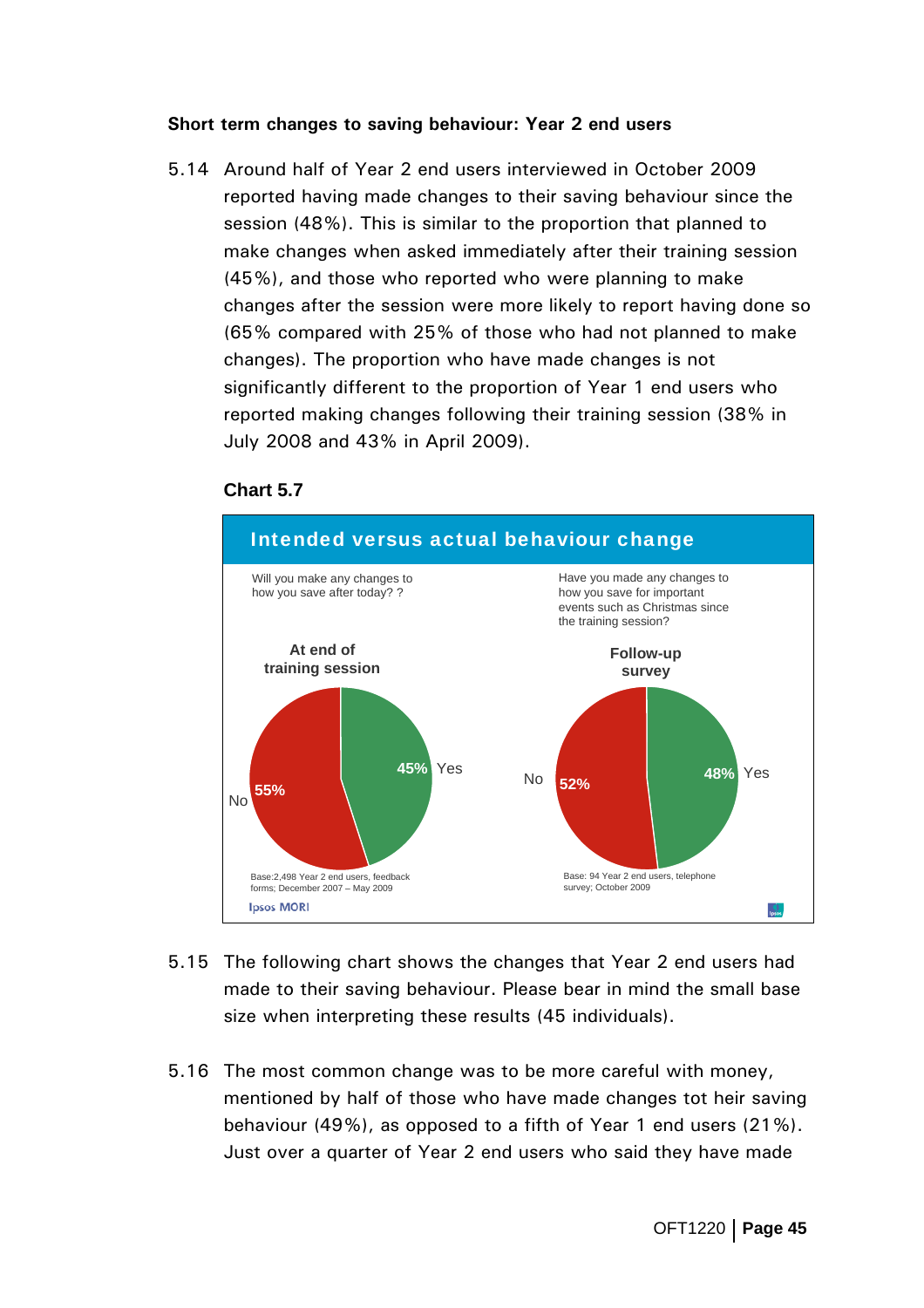changes (27%) mentioned that they had changed the way they save generally, which is significantly higher than among Year 1 end users interviewed at the same stage (5%). Note that comparisons with Year 1 are indicative only, due to small base sizes.

#### **Chart 5.8**



#### **Other changes to saving since attending the training**

#### **Year 1 end users**

- 5.17 In the first follow-up survey, Year 1 end users were presented with a list of actions related to saving, and asked whether they were currently doing them, considering doing so, or not in a position to do so. When interviewed again (in April 2009), they were asked whether they had taken the actions that they previously said they were considering, or were not in a position to do.
- 5.18 Of the 46 individuals who did not previously say that they were reconsidering the way they spend their money, just under half (45%) have now done so. Around two in five of those who had not previously checked their saving options have now done this (39%). However, only a quarter of those who had not previously increased the amount of money they save have now done so (25%), and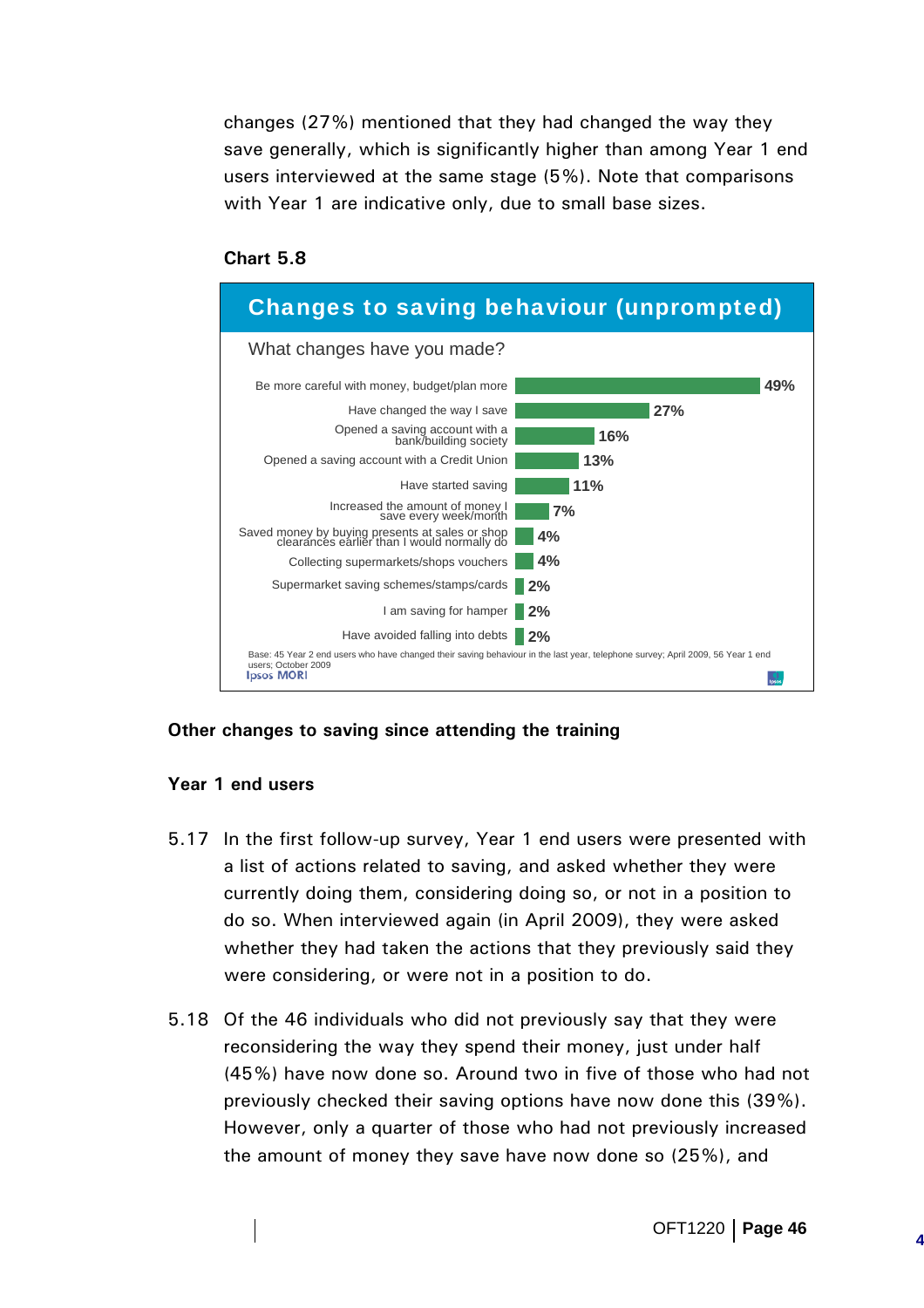three in ten (29%) of those who had not previously opened a Credit Union account have now done this.

#### **Chart 5.9**



#### **Year 2 end users**

5.19 Year 2 end users interviewed in October 2009 were also presented with a list of actions related to saving, and asked whether they were considering them. The following chart compares their responses with Year 1 end users in the first follow-up survey.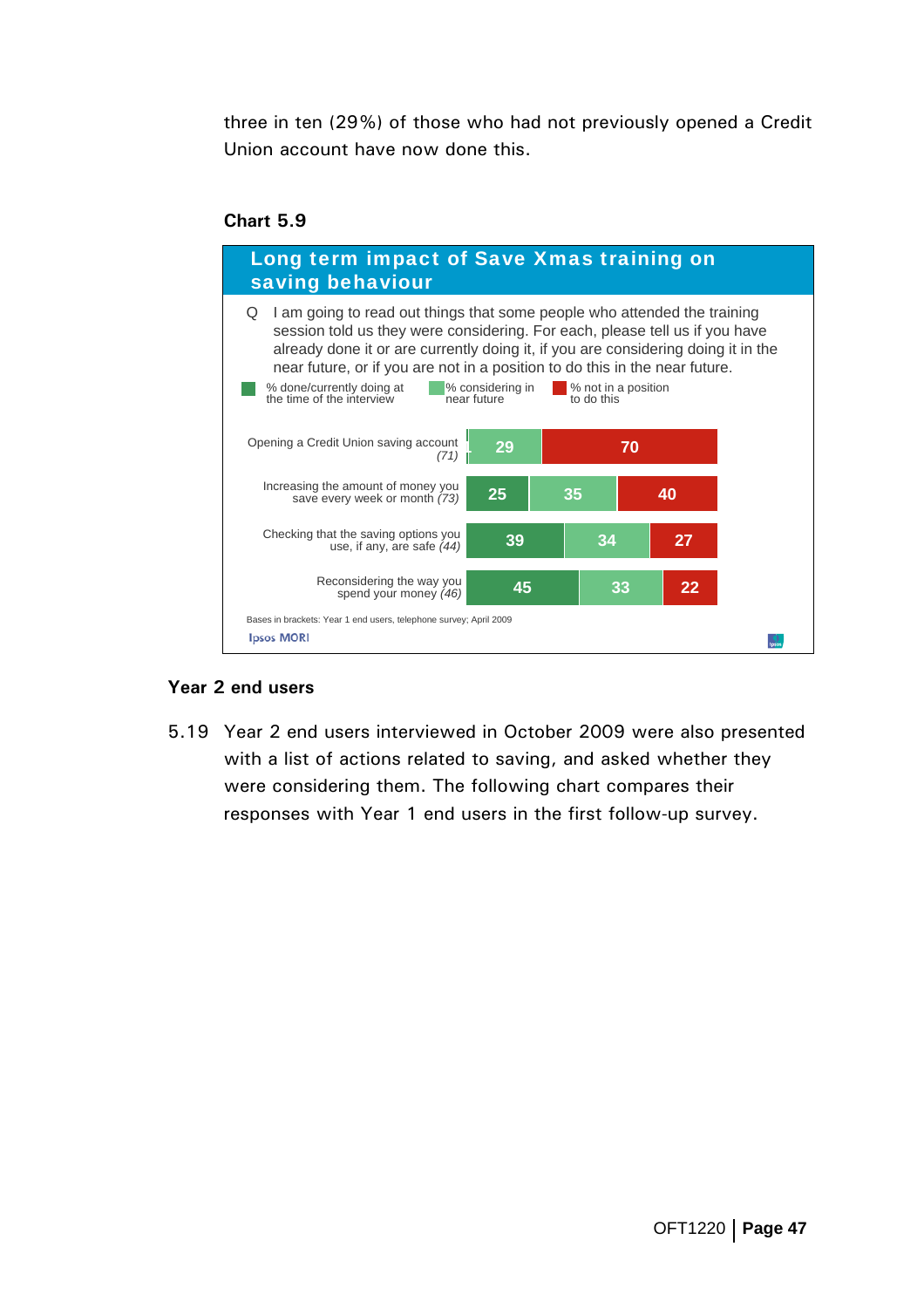**Chart 5.10** 



5.20 Almost nine in ten (87%) Year 2 end users were currently saving for important events, or considering doing so in the future. Four in five were currently doing so, which is a significantly higher level than reported by Year 1 end users in their initial follow-up survey (61%). Among those who were not currently saving through a Credit Union, one in five (21%) said they were considering this. Around three in five (56%) had either increased the amount of money they saved or were considering this, with just under half (44%) saying that they were not currently in a position to do this.

#### **Other changes to saving behaviour**

5.21 During the depth interviews with year 2 end users, participants mentioned other changes that they had made. In addition to taking up new saving options such as Credit Unions and ISAs participants mentioned smaller changes to their lifestyle and the way they manage money. Examples of this include cutting down on the amount spent on clothing and 'treats', switching to supermarkets own brands and buying things in charity shops, trying to use less gas and electricity in order to save on bills, and cooking more food from scratch rather than buying ready meals.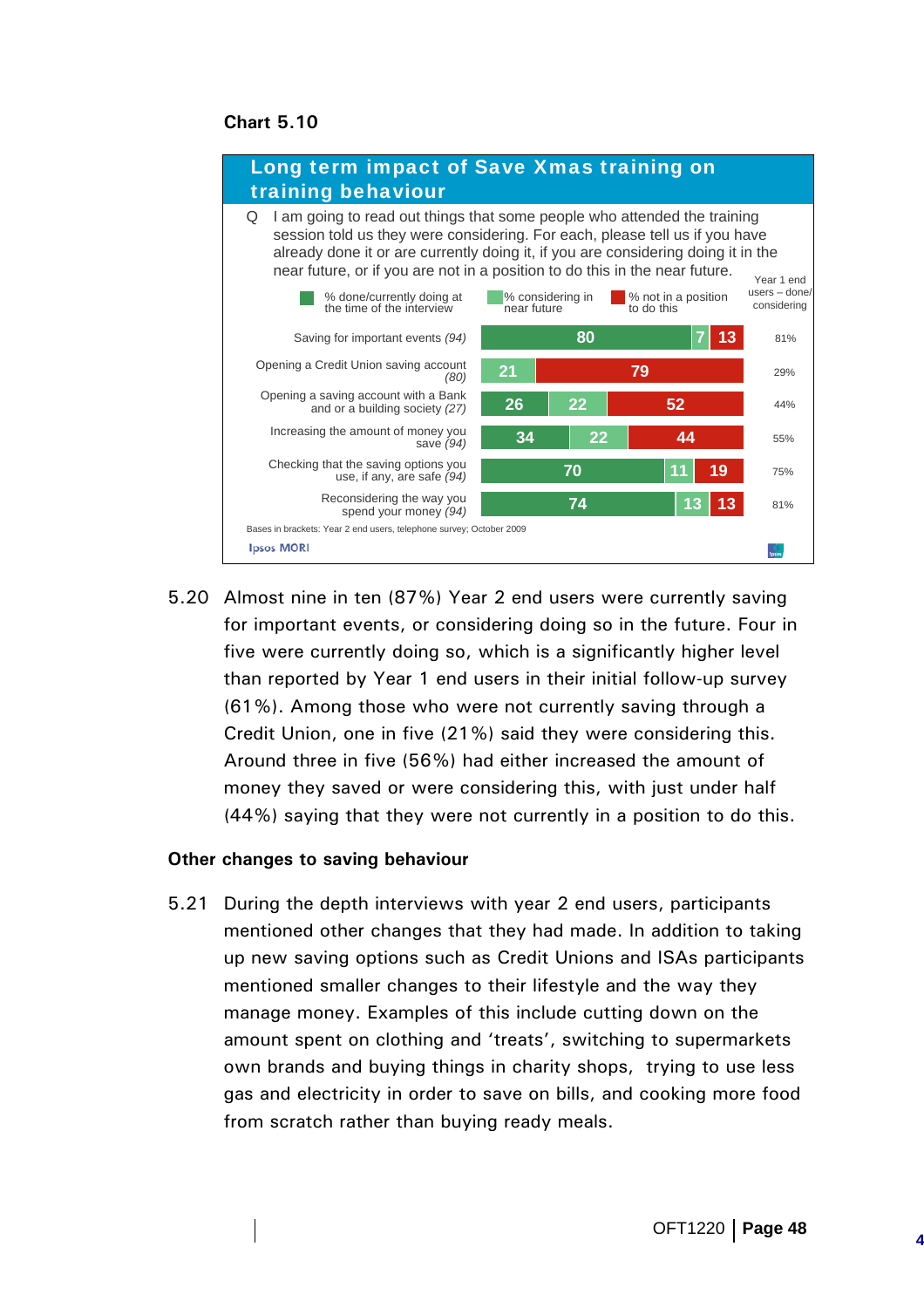*"We'll try to buy food that will last longer. Maybe rather than something that you just stick in the microwave that'll last one night, we'll try and make stews that will last maybe two days"* 

Female, under 30

5.22 Importantly, participants also mentioned saving small amounts of money each week in order to pay for Christmas and other events such as holidays, rather than getting into debt:

> *"I just put £5 a week…I know it's not a lot, but it adds up over the year…whether we can afford it or not, it's going to be easier to put £5 a week away now than it is all out at Christmas"*

> > Female, 30-50

*"…if you put 50p away every day, by Christmas that's almost £200 saved up. 50p, no-one notices…now I've still got my jar of money that will be for my Christmas presents, so I don't have any outgoings, I will not have any debts after Christmas"* 

Female, 30-50

#### **Ease and difficulties of making and sustaining changes**

5.23 Participants varied in terms of how easy or difficult they found it to implement these changes. Some felt that the training encouraged them to make small changes which were easy to implement – for example, saving small amounts of money each week that they would not miss. However, others felt that it was sometimes difficult to maintain changes – for example, to resist temptations such as shopping for non-essential items and treats.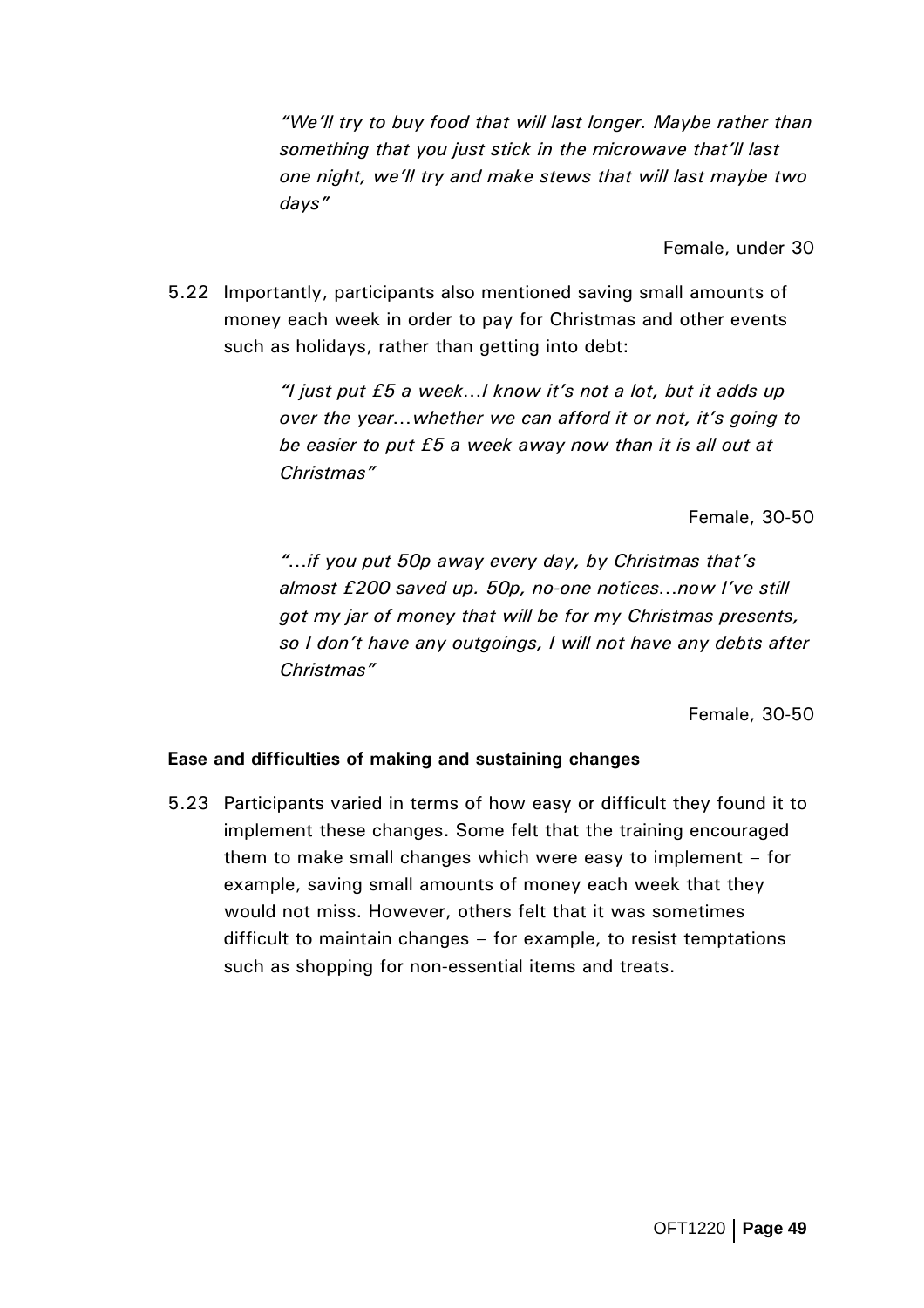#### **Reasons for making changes**

5.24 The reasons for making changes related to the motivations for attending the training session in the first place – i.e. in order to get out of debt or prevent getting into debt in the future. Making changes to their saving behaviour helped them to save for events such as Christmas or holidays, or to be prepared for unexpected events:

> *"I got myself into a great deal of debt before because I didn't have any money to fall back on, so if an emergency item like the washing machine or television broke down…I'd then have to take it out on hire purchase or on the credit card…if the washing machine broke down tomorrow I've got money in my account that I can go and use"*

> > Female, 30-50

- 5.25 Some end users felt that they would have made changes to their saving behaviour even if they hadn't attended the training, as they were forced to in order to get themselves out of debt or to avoid getting into debt in the future. However, there was a feeling among most participants that the training provided them with the resources they needed to make these changes, by providing them with support and guidance, and informing them about options they may not have considered. This further strengthens the survey findings on the usefulness of the training, and end users' increased awareness of saving in general, and saving options in particular.
- 5.26 Other factors which were important in helping end users make changes were friends and family members. Participants mentioned receiving encouragement from their partner, parents or children. For example, one individual explained that she gave money to her sister each week who saved it on her behalf, and this prevented her from spending it. However, family members could also be a barrier to saving – particularly children:

*"…I'll leave them with their dad and I'll go because if they go with me they'll say 'Mummy I want this, mummy I want that'"*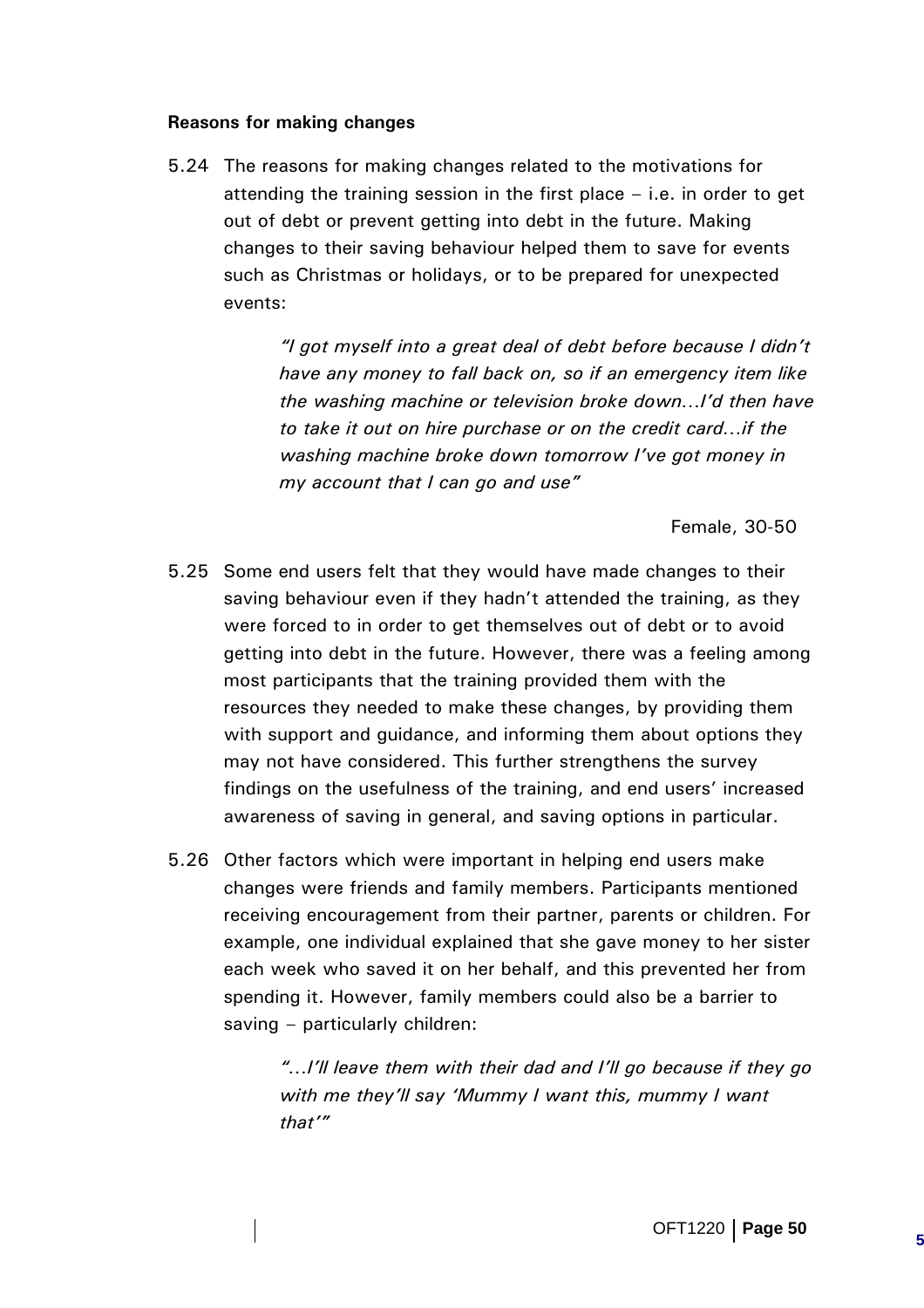5.27 The above individual also felt that it would be useful to include tips on how to deal with requests from children in future training sessions, although it may be felt that this is not a key focus of the campaign.

#### **Reasons for not making changes**

- 5.28 As discussed previously, when probed in the depth interviews, most end users said that they had changed their attitude towards money, and had at least made small changes to their lifestyle, even if they had not taken up new ways of saving. This suggests that Save Xmas is helpful in changing the way people think about money, even for those not currently in a position to save.
- 5.29 However, a few people said they had not made changes to their saving behaviour since the training session. Although this was a sensitive topic to discuss with end users, most were still willing to give further details about their situation. The reasons for not acting on the training were twofold:
	- Personal circumstances, i.e. training not happening at the right time in end users' lives, or willingness to make changes affected by changes in work status. As an example, one individual explained that he was recovering from drug and alcohol addiction at the time of the training session, and was not in a position to save back then. He felt the training would be more useful to him now.

Similarly, one participant said that she had not made changes to her saving behaviour due to being out of work, and therefore was unable to save money at the moment. She had looked into Credit Unions and was considering joining one in the future. However, during the interview it emerged that although she said she had not made any changes and had not taken up any new saving options, she still had made small changes to the way she handled her money, such as going out with her friends less often and cutting down on smoking.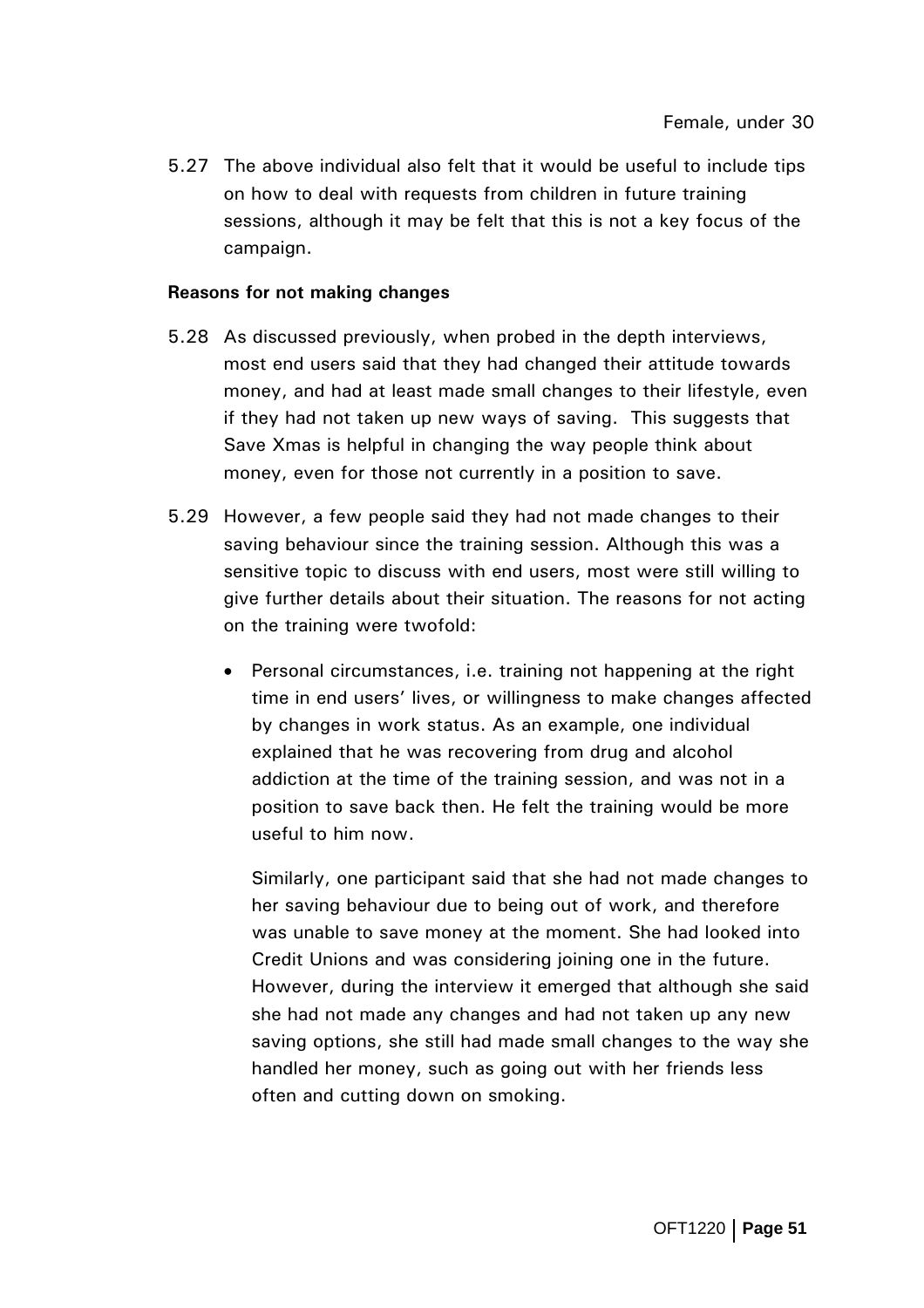- The perception that they are already saving and managing money properly, and that no actions were needed. As an example, one individual had been encouraged by his daughter to attend the training session, and had not made any changes as he was happy with how he managed his money  $-$  he already had a bank account and avoided credit cards, and tried not to buy things he could not afford:
- *"If I can't buy it at the end of the week, I just don't buy it"*

• Male,  $50+$ 

5.30 A few participants who said they attended the session for themselves and to pass on information to people they worked with were also in this situation.

## **Experience last/ saving towards next Christmas**

- 5.31 End users from the Year 1 cohort were asked about their experience of saving towards last Christmas. Around four in ten (43%) Year 1 end users interviewed in April 2009 felt that they did a better job of managing their money to pay for last Christmas than they had in previous years, while a similar proportion (45%) say their money management was similar to what it had been previously, and a tenth (11%) say it was worse than previous years.
- 5.32 Around half (48%) of Year 2 end users taking part in the follow-up survey said they were doing a better job of managing their money leading up to Christmas this year compared to last year, while over a third (37%) say their money management was the same as it was last year, and a sixth (15%) say it was worse this time around. When comparing Year 2 end users' preparations for the coming Christmas to Year 1 end users' experiences last Christmas, there are no significant differences.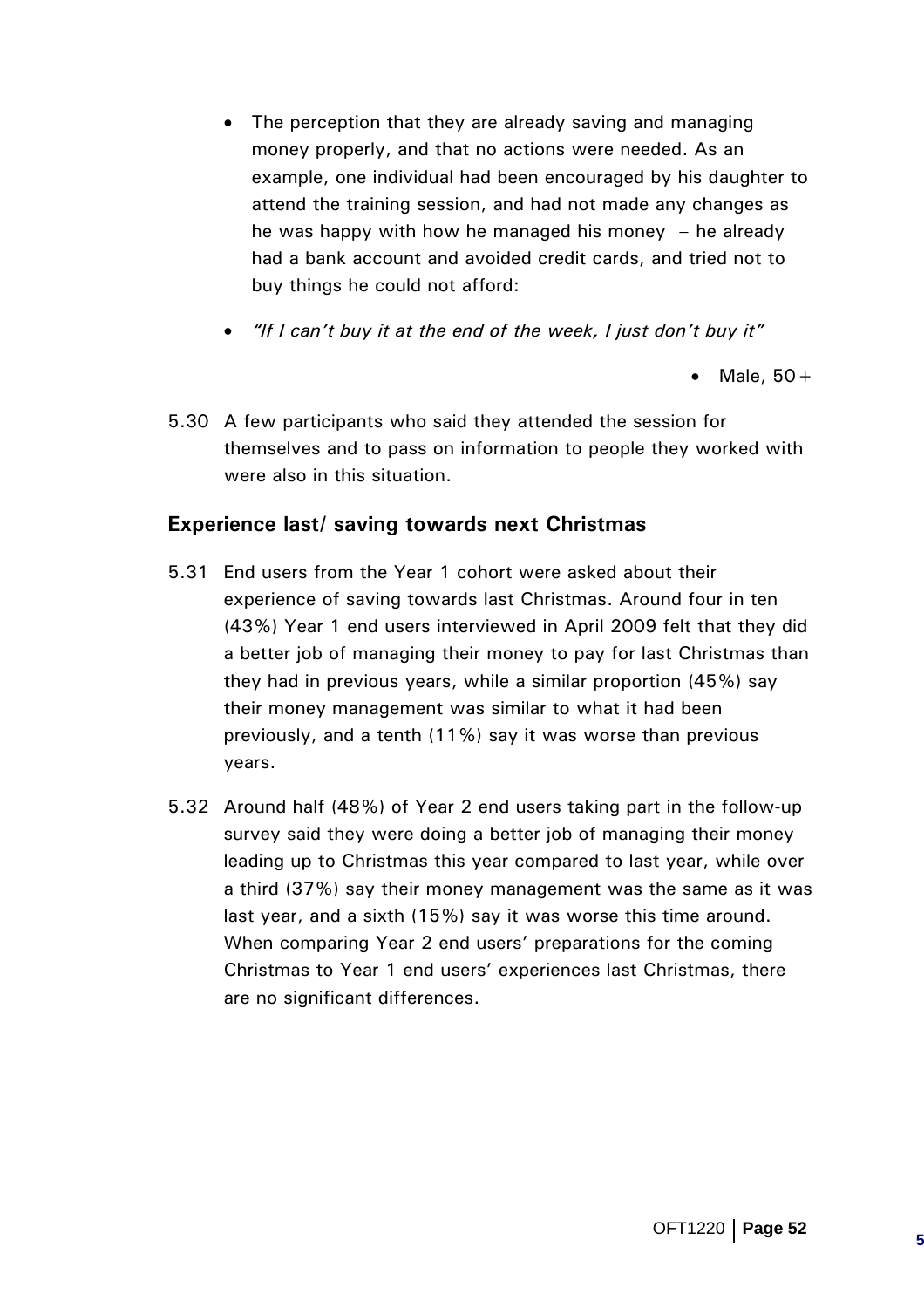#### **Chart 5.11**



### **Saving in the current economic climate**

- 5.33 Three in five (60%) Year 1 end users agree with the statement 'I find it really hard to save money right now'; including two in five (39%) expressing strong agreement. Around a third (35%) disagree.
- 5.34 Just under half (48%) of Year 2 end users in the first follow-up survey say they find it really hard to save money right now, and a similar proportion (44%) say they do not. Overall, the views of Year 2 end users appear more polarised than those of Year 1 end users.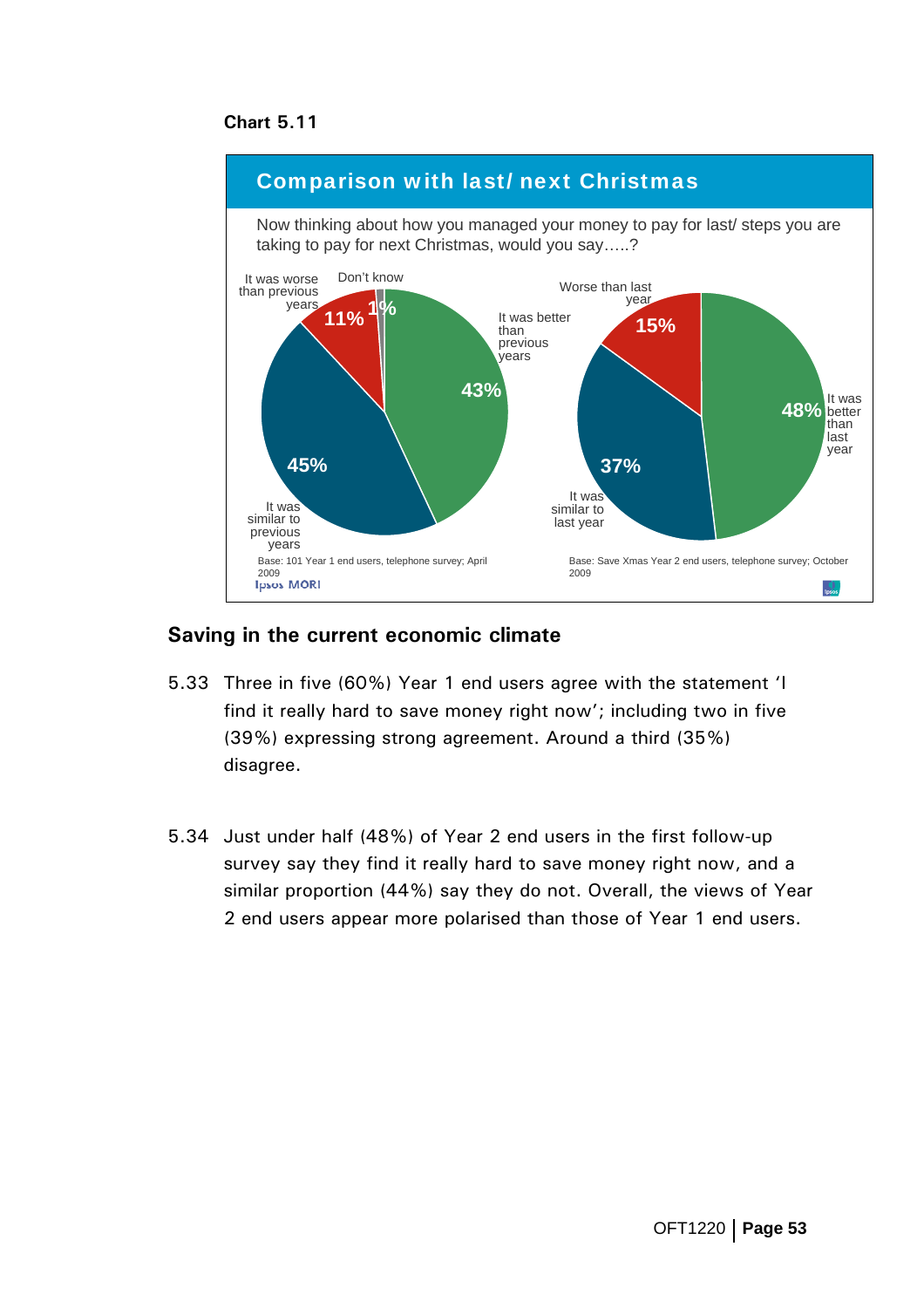**Char 5.12** 



- 5.35 There is no consensus on how the economic downturn is impacting on Year 1 and Year 2 end users' likelihood to save. In the majority of cases, amongst both cohorts, end users are either more likely to save in the current economic climate (39% among Year 1 end users interviewed in April 2009 and 45% among Year 2 interviewed in October 2009) or are not influenced by the current economic climate (39% and 38% respectively).
- 5.36 Year 1 and Year 2 end users are significantly more likely than GB adults interviewed on the omnibus to feel that the economic climate makes them more likely to save. A quarter (26%) of GB adults feel that the current economic climate makes them more likely to save than before, with a similar proportion (23%) reporting that it makes them less likely to save than before. Half of GB adults (50%) say the current economic climate makes no difference to how much they save. Year 1 and Year 2 end users are also more likely than C2DE women who did not attend the training interviewed in the omnibus to feel that the economic climate makes them more likely to save (39% and 45% compared with 23%).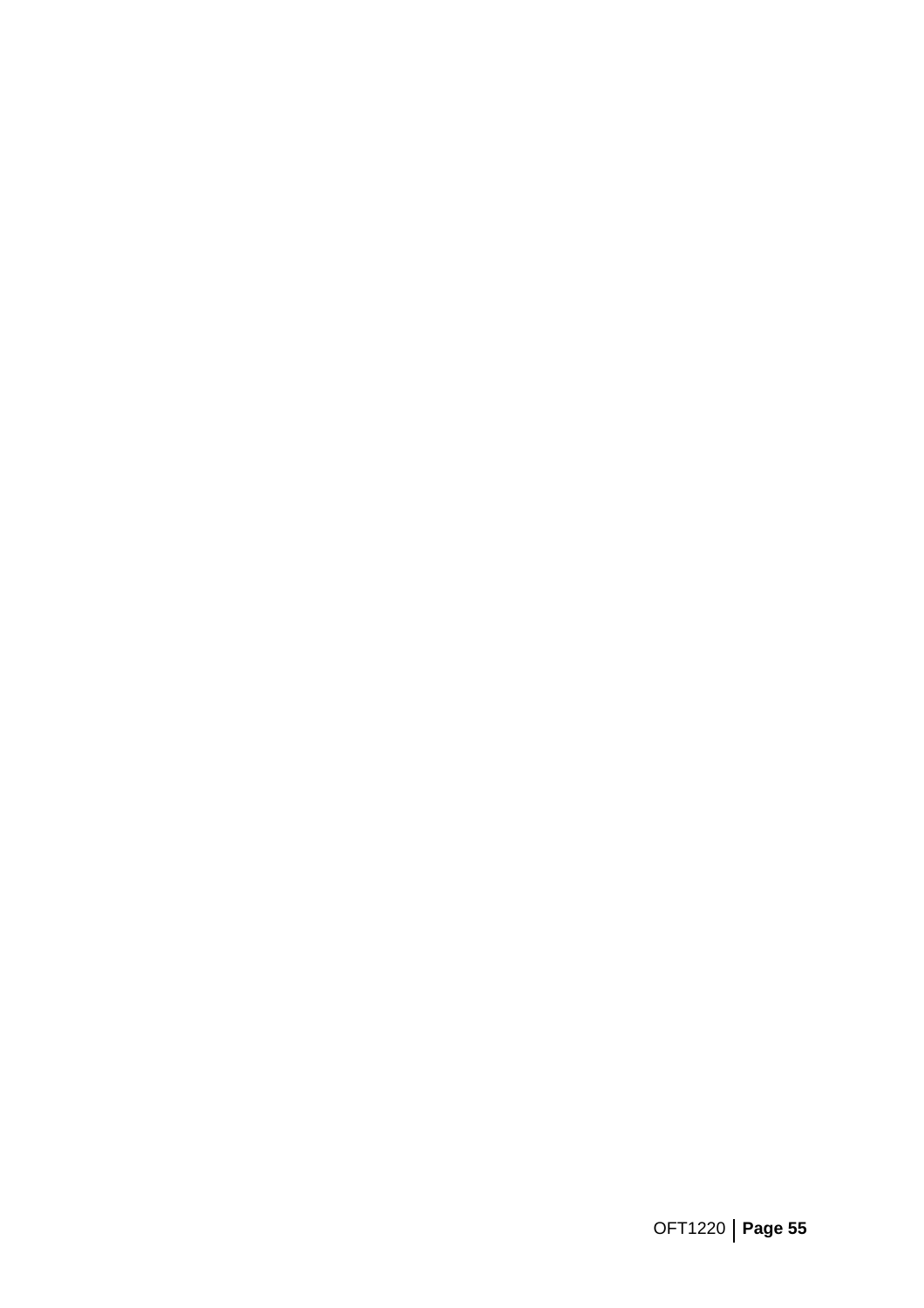



- 5.37 Young people aged 16 to 34 and members of the public who are in full time employment are more likely to save due to the current economic climate than average (35% and 30% respectively vs. 26%). Women from C2DE backgrounds are more likely than GB adults as a whole to feel that the economic climate makes them less likely to save (28% vs. 23% on average).
- 5.38 In the qualitative depth interviews, participants were asked to explain how the economic climate had impacted on their saving behaviour. Unsurprisingly, all draw on their personal circumstances when thinking about this issue. Some participants had started working in the last year, and therefore felt that the economic climate had not had a negative impact on them, whereas others felt that it had not made much difference to them so far, as they currently had a stable source of income.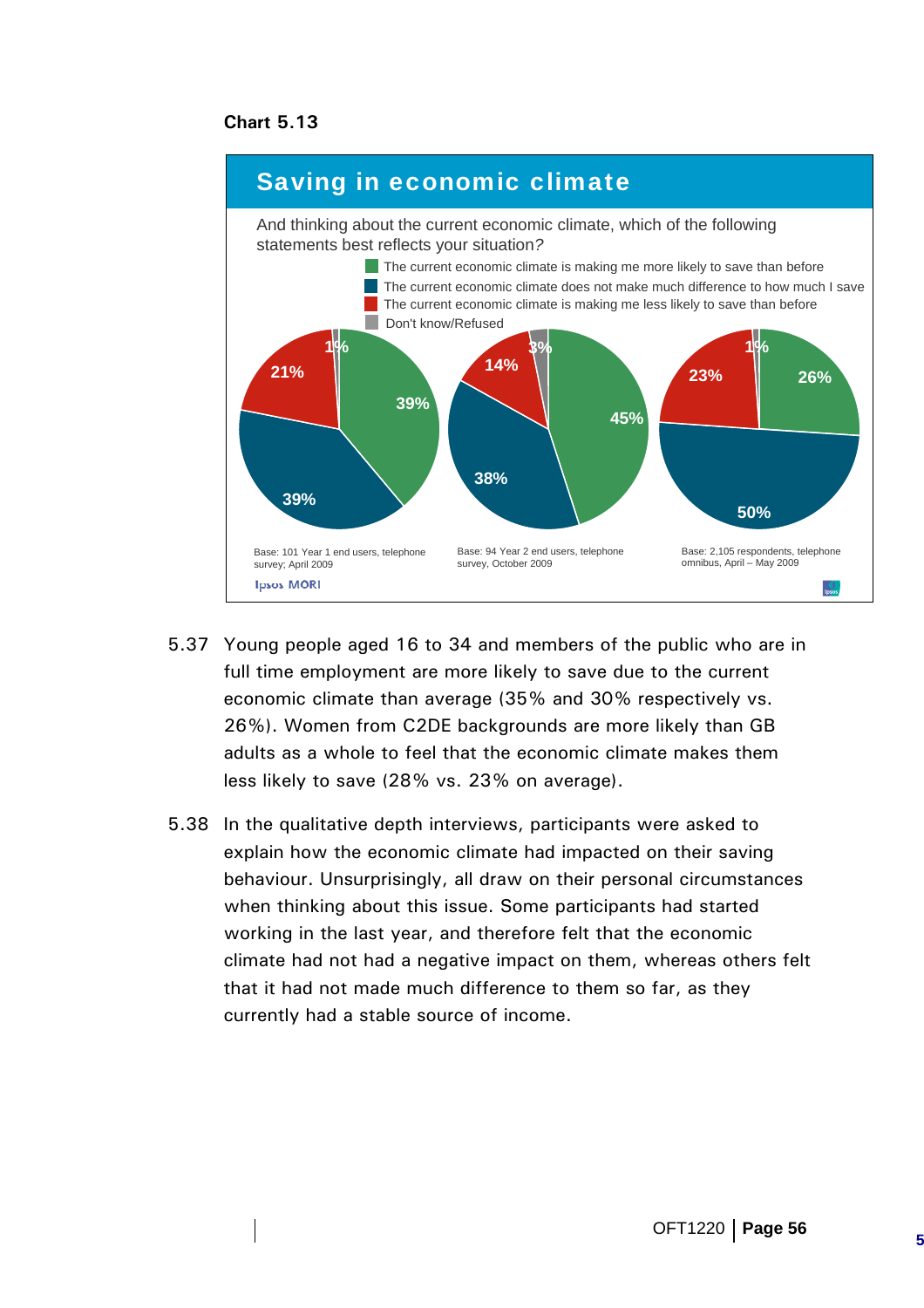<span id="page-62-0"></span>5.39 There was a feeling among some participants that it was even more important to save during the current economic climate, in order to have something to fall back on. One individual felt that although she was currently in stable employment, it was important for her to be prepared for a change in circumstances:

> *"…even if it [the economic climate] does improve I think it's now given me the incentive to save because even if it gets better, who knows what's around the corner in five years time"*

> > Female, 30-50

5.40 However, others recognised that it could be difficult to save during an economic downturn, and that the impact all depended on personal circumstances:

> *"…if you've lost your job and you've got a house and a car to pay for…then the last thing you're going to be bothered about is saving for a hamper for Christmas"*

> > Female, under 30

5.41 Research conducted by Ipsos MORI in May and November  $2009<sup>3</sup>$  $2009<sup>3</sup>$  $2009<sup>3</sup>$ shows that the economy is by far the most important issue facing Britain according to the UK adult population. Concern for the economy has increased rapidly from mid 2007 to Spring 2009, before gradually dropping over the last few months. In November (just after the telephone survey with Year 2 end users), it was ten percentage points lower than in May 2009 (just after the second follow-up telephone survey with Year 1 end users) at 49% instead of 59%. Still, such a high level of concern for the economy means that consumers are likely to welcome support, guidance and advice to help them manage their finances in this challenging time - as findings later in this report show.

 $\overline{a}$ <sup>3</sup> Ipsos MORI Issues Index, May 2009: <u>http://www.ipsos-</u> mori.com/researchpublications/researcharchive/poll.aspx?oItemId=2354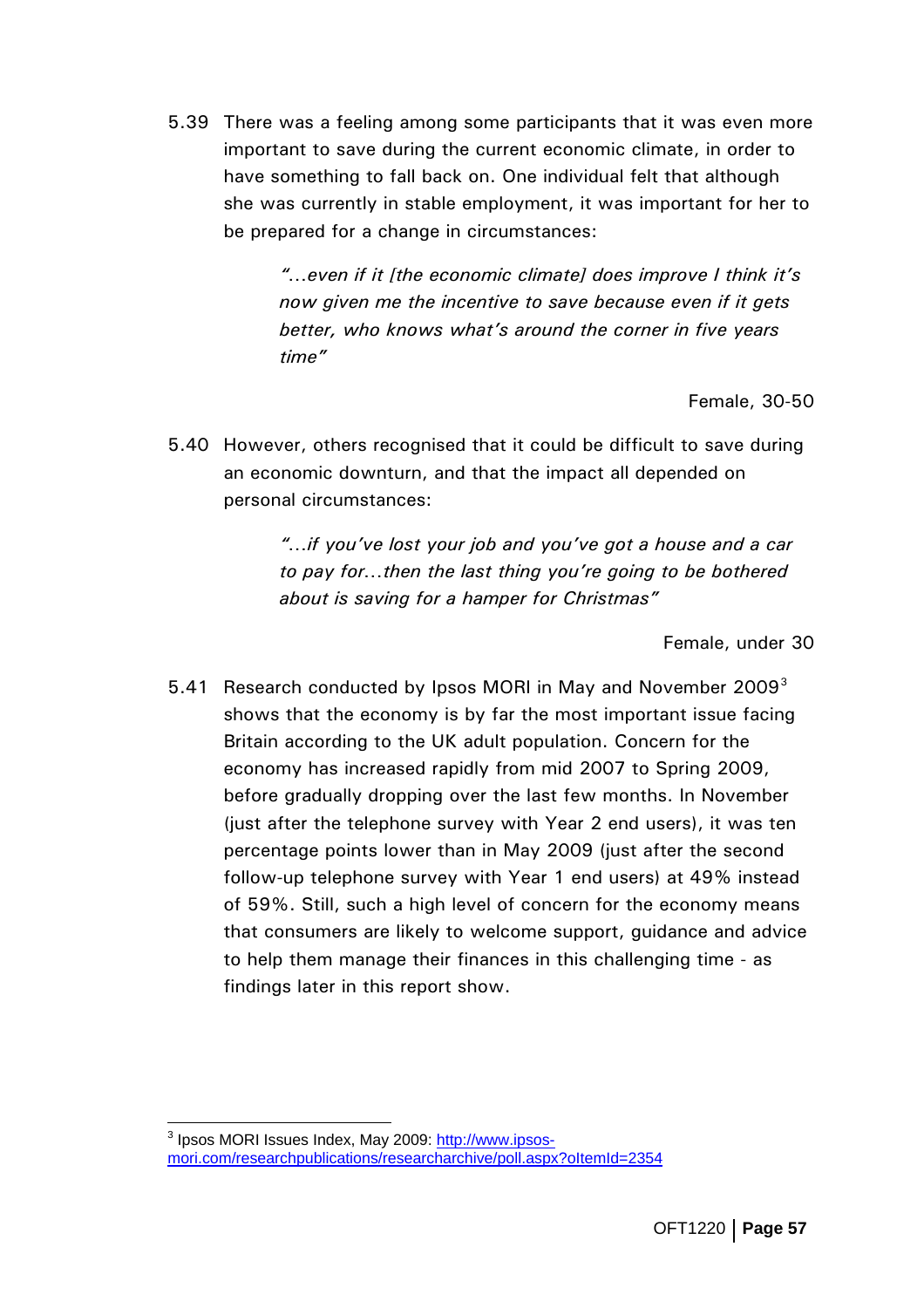**Chart 5.14** 



#### **Chart 5.15**

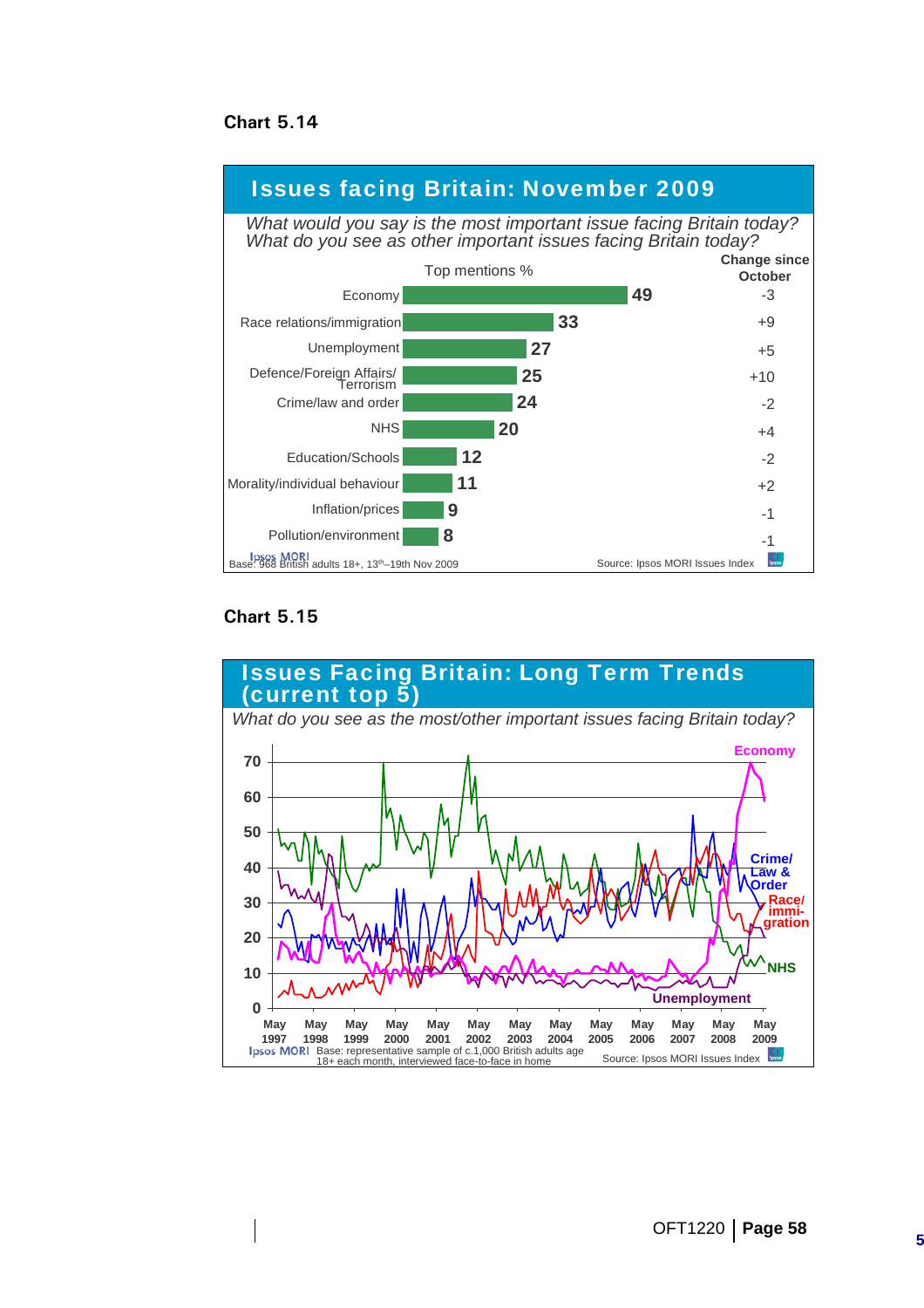## **Usefulness of information on saving for Christmas**

- 5.42 Over one year after attending a Save Xmas session, over nine in ten (94%) Year 1 end users say they find it useful to receive information or advice on different ways to save, with only one in twenty (6%) saying they do not find such information useful.
- 5.43 Year 2 end users interviewed in October 2009 also feel that information on saving is valuable in the current economic climate, with almost nine in ten (87%) saying it useful. There were no significant differences between Year 1 and Year 2 end users.



#### **Chart 5.16**

5.44 Year 1 and Year 2 consumers are significantly more likely than GB adults overall to find information on saving useful. Around two thirds (64%) of GB adults interviewed on the omnibus find it useful to receive information or advice on different ways to save, while around four in ten (37%) do not find such information useful. Importantly, younger people interviewed on the omnibus are more likely to say they would find such information useful: 78% of those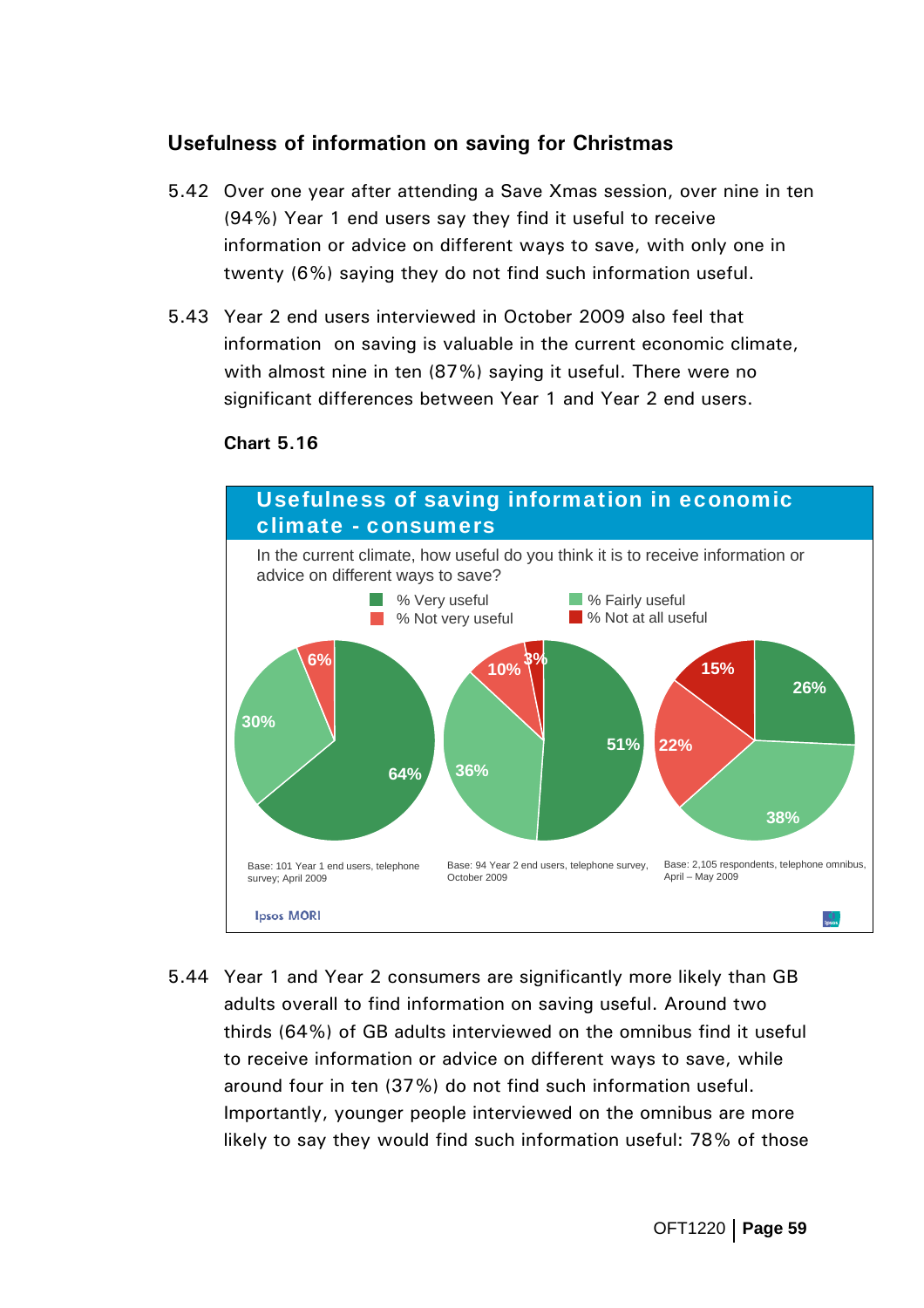aged 16 to 34 do, as opposed to 57% of other age groups. This is encouraging as the feedback forms show that the Year 2 campaign has reached a larger proportion of people aged under 30 than the Year 1 campaign. This is also in line with the previous finding that younger people are more inclined to save in the economic climate than other age groups.

5.45 Among GB adults, around one in five people say they have seen information (12%) or received advice (9%) on saving for specific events such as Christmas. Reflecting their willingness to save, younger people aged 16 to 34 are more likely to say they have received advice (12% do). Again, this is encouraging as this age group is also more likely to say they find information and advice on how to save useful in the current economic climate.



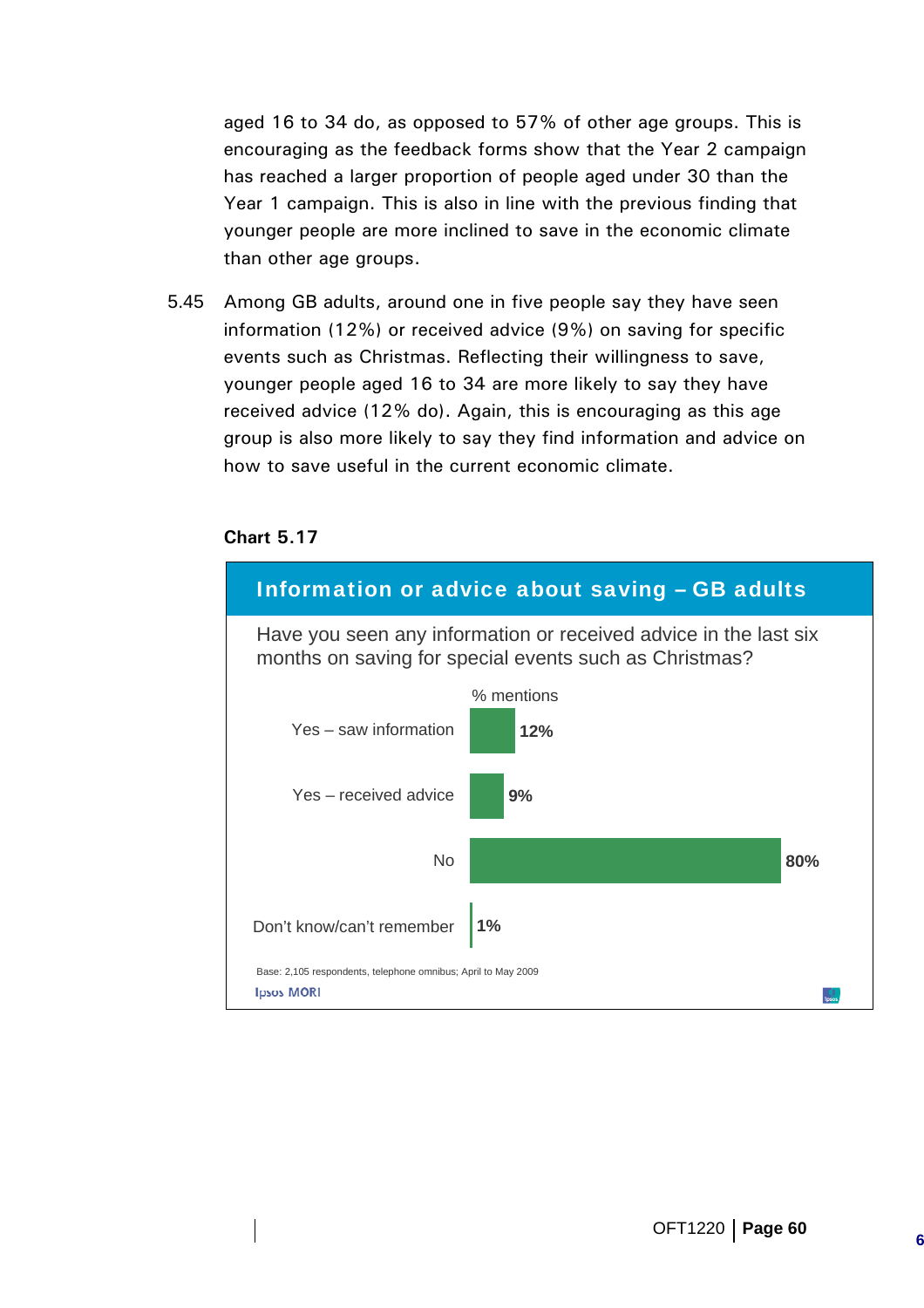# <span id="page-66-0"></span>6. CASE STUDIES

6.1 This section includes case studies from the depth interviews, to bring to life the short term and medium term impacts of the training among Year 2 end users.

## **Case Study 1: Janet[4](#page-66-0)**

**6.2 Responses to the telephone survey:** Has made changes to saving behaviour, has changed the way she saves money, current economic climate not make much difference on the way she saves.

### **Demographics**

Aged 30-50 Region: North West Work status: not in paid work, on benefits (in voluntary work)

6.3 Janet found out about the training session at a CAB weekly drop-in session at the local community centre and went along with her husband. The manager explained what the training would be about and she thought it was as expected. She thought the training session was very interesting and remembered the advice about different accounts, interest rates and loan sharks. She said the trainer was particularly approachable and made people feel comfortable, not embarrassed to ask questions and everything was made easy to understand.

*"She was interacting with people. She wasn't leaving anybody out, if anybody had a question she'd answer or at least try and answer and the information was unbelievable. She was approachable. You didn't feel embarrassed about asking a question that you might think was daft but to you it's important if you need to ask."* 

6.4 Before the training Janet described her saving as a bit 'hit and miss'. She felt she lacked discipline. When her and her husband left the training sessions she thought they should start putting money aside. She thought about what they could afford and thought it

 4 Not her real name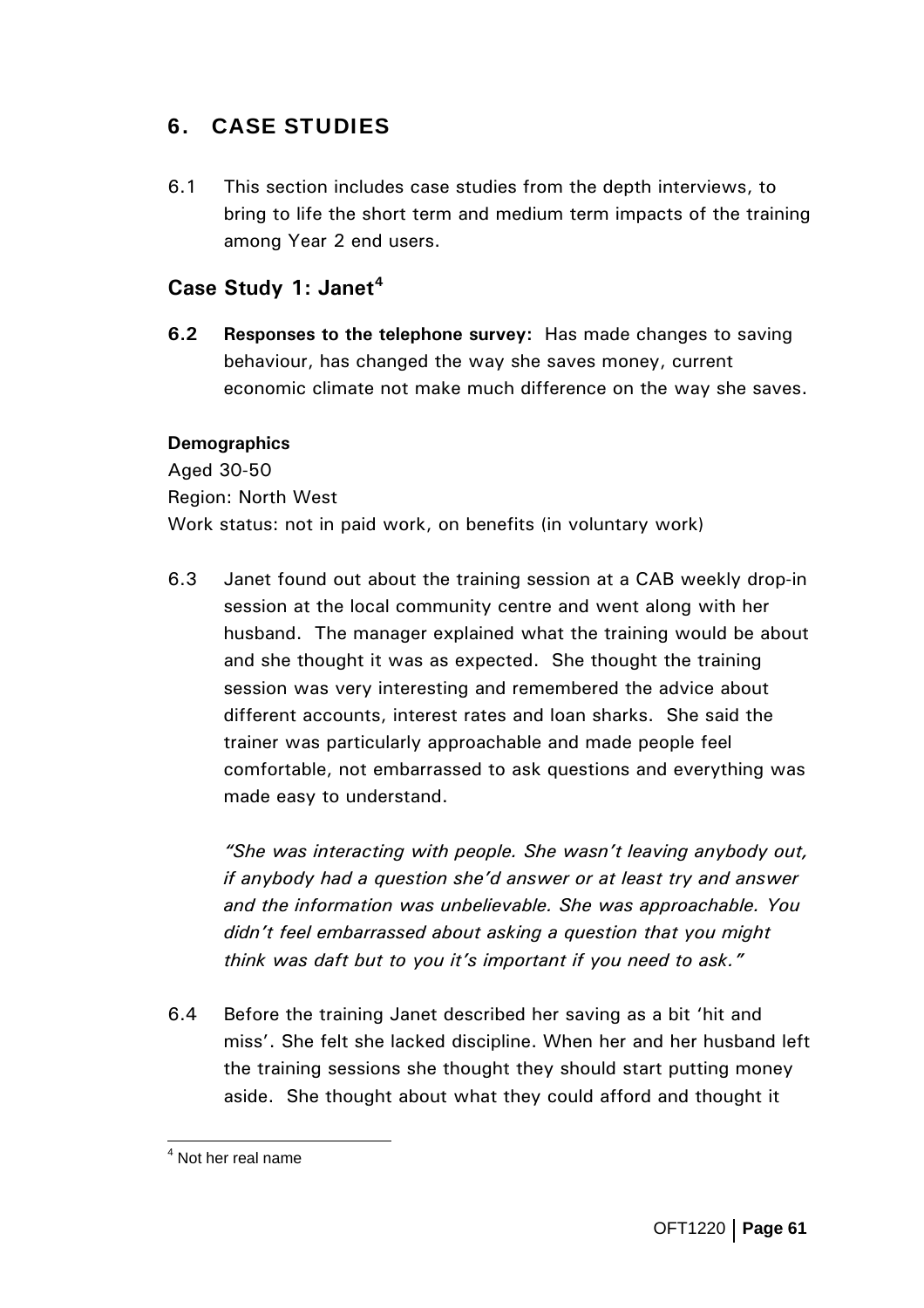would be easier to save £5 out of their benefits every week rather than have to spend a large amount in one lump sum at Christmas.

*"I came out and I looked at him and I went, we need to boost our saving you know? And he went, I know. So every week now I put £5 a week. I take it out, no matter what, £5 a week comes out of my money. Because we're only on benefit it's not a lot but it adds up over a year. And he asked if we could afford it and I said whether we can afford it or not, it's going to be easier to put £5 a week away now than it is all out at Christmas."* 

- 6.5 After the training, Janet thought about opening a Credit Union account. However, she was not able to get to a Credit Union during opening hours as she does voluntary work, and therefore did not feel it was the right option for her. Instead she decided to give the money to her sister who has a bank account and can save it on her behalf. She has agreed with her sister that she will not give her her money back until a few weeks before Christmas. Not being able to access the money was key for Janet: she wanted to make sure she would not spend it before the Christmas period.
- 6.6 Upon reflection, Janet felt they always would have been able to save £5 a week before attending the training session, but never thought of doing this. The training session was instrumental: it gave her the idea and motivation to do it. An additional trigger was that one of her daughters had just left home, which made it easier for Janet to put aside £5 a week as she spent slightly less on food shopping.
- 6.7 Despite her motivation, Janet explained that it was not always easy to sustain her efforts in the long-term. Sometimes she has had to give up small things to be able to put aside £5 a week. One example she gave was not buying Mars bars unless they were on offer, despite them being her favourite treat.
- 6.8 The training session made Janet start thinking about money and how she managed it. At first it was just Christmas but now she is saving up for a holiday next year. She said it has become a habit now, and she is used to doing it in this way: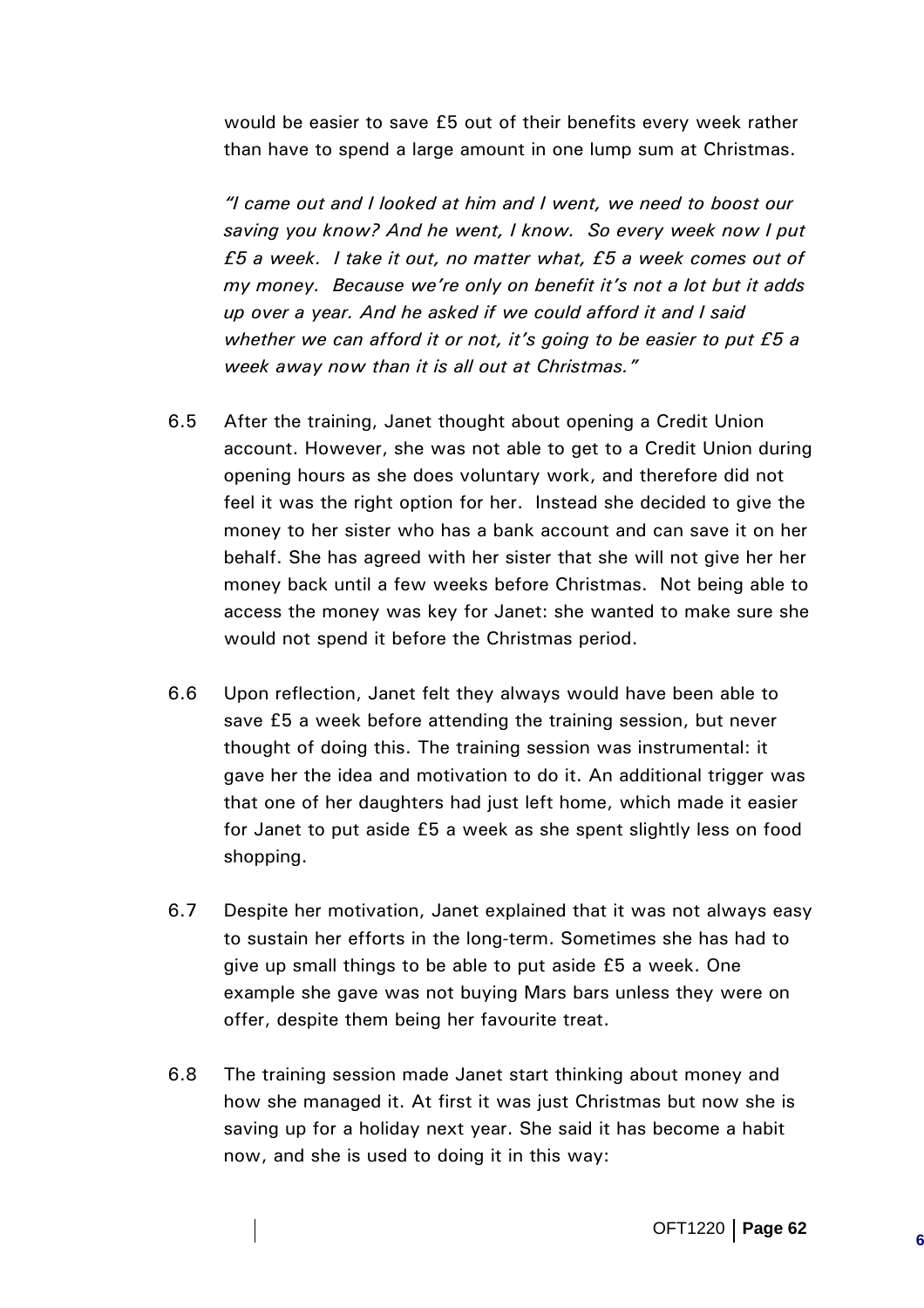<span id="page-68-0"></span>*"Once you get into a mindset you just do it automatically now. I've got most of the presents so I'm saving for next year when we go camping".* 

6.9 Janet also said that she has cut down on her energy consumption to save money. She didn't find this too hard, as she could see the rewards straight away – she uses on a meter so she puts less on and uses less. She also said she shops around more since the cost of living has increased in the recession. This she attributed in part to the training and remembered the advice to look around at different offers but also thought that it might have been simply due to things becoming more expensive. The information about loan sharks had also discouraged her from ever accepting such loan whereas before she might have been tempted. This was because she did not realise how high the interest was before the training.

## **Case Study 2: Matt[5](#page-68-0)**

**6.10 Responses to the telephone survey:** Has not made changes to saving behaviour, current economic climate does not make much difference to how he saves.

#### **Demographics**

Aged 30-50 Region: North West Work status: unemployed

- 6.11 Matt found out about the training programme as part of his rehabilitation programme to come off drugs and alcohol. It was recommended to him along many other training and advice sessions at the community centre.
- 6.12 Unfortunately Matt could not remember a lot about the training session. He said this was because he was still recovering from an addiction when the training took place. He did remember some

 5 Not his real name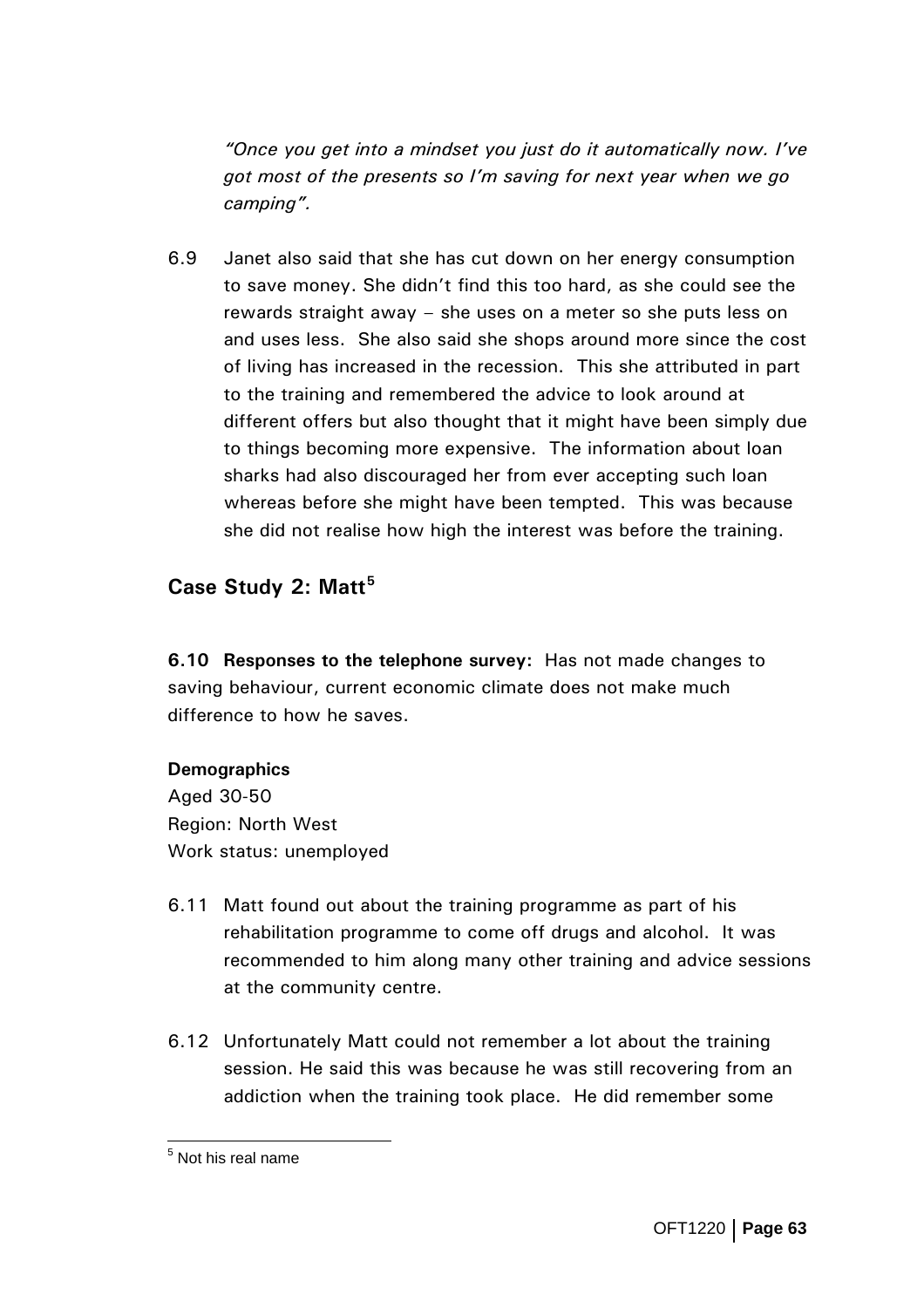<span id="page-69-0"></span>advice about doorstep lenders and it had stuck him that he should not accept their loans as the interest was very high.

- 6.13 Matt felt that the training was not very relevant to him at the time when it took place. He had no money, no belongings, not even a home. Saving was not one of his top priorities back then, especially as he said he did not have any money to live on.
- 6.14 Matt now lives in a Council house, and has become more concerned with money. He wants to make sure he can afford paying his rent and bills. He said that a training session might be of more help to him now, and he would welcome some advice on how to better handle his money. In particular he felt it would be useful to find out about places or accounts where he could keep his money so that he would not be able to spend it. He found it hard not to spend the money that he could save as he was unemployed and needed things to do. Being able to lock the money onto an account would help him be more disciplined.
- 6.15 If a training session was to be run again, he said he would attend it again as money was more of a concern for him now.

# **Case Study 3: Liz[6](#page-69-0)**

**6.16 Responses to the telephone survey:** has made changes to saving behaviour, current economic climate has made her more likely to save.

#### **Demographics**

Aged 30-50 Region: Scotland Work status: unemployed, on benefits

6.17 Liz has been attending financial exclusion training for the last 18 months, organised through the local housing association. When it first started, the training was advertised on posters around the local

e<br><sup>6</sup> Not her real name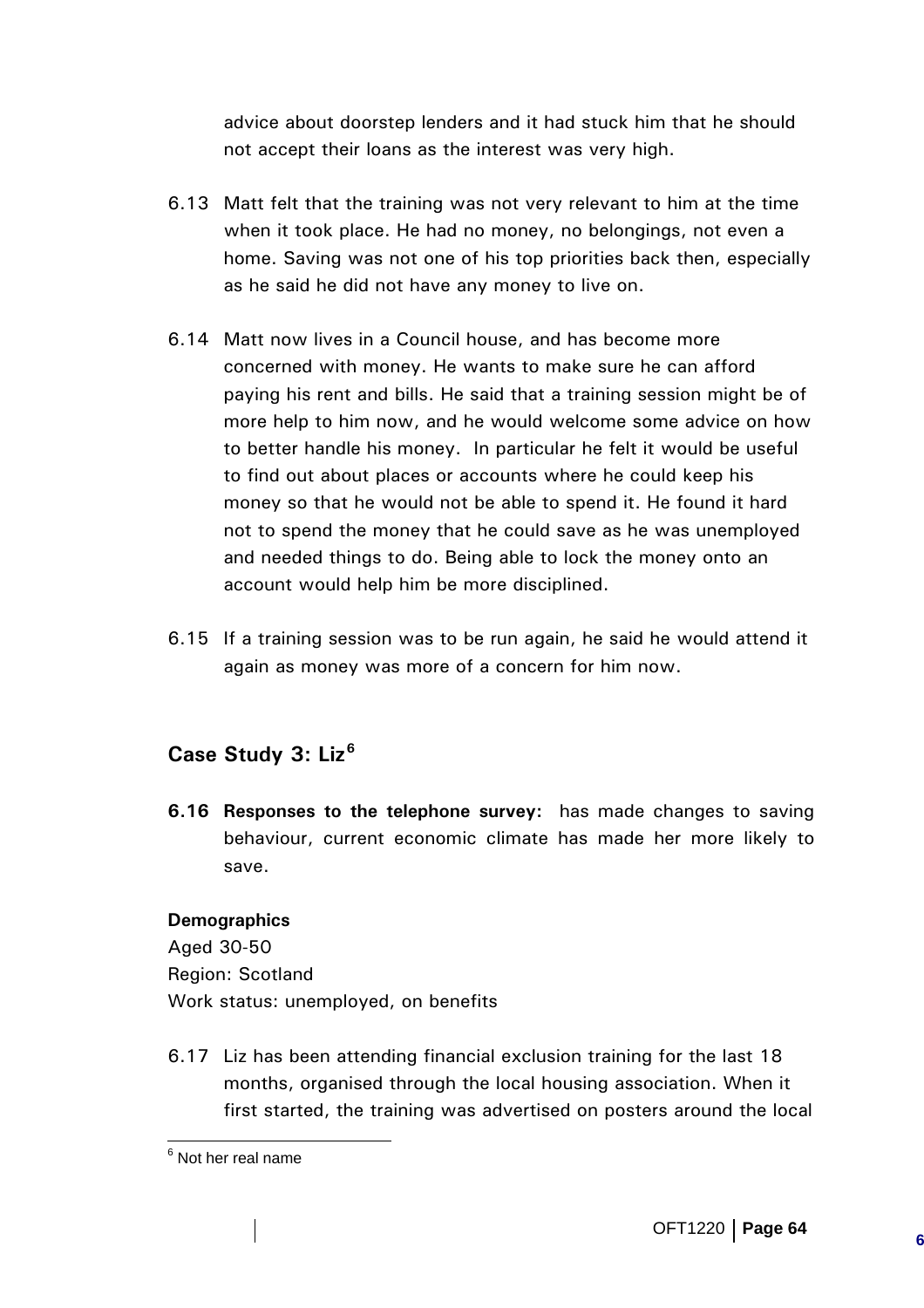area and anyone was welcome to come. She did not have any expectations and went in with an open mind. She found it a lot more relaxed than she thought it would be. She found the sessions interesting, and very interactive.

- 6.18 Liz felt she had a reasonable amount of financial knowledge prior to the training, which she had picked up over the years. For instance, she had always taken some steps to save for Christmas, such as collecting Asda and Tesco stamps, saving Tesco clubcard points for a whole year, and having a penny jar. However, she explained that she did not know how to apply her financial knowledge in different situations, or what was the best option for her. In particular, she said that she had problems with debt in the past, and with bank charges not being properly explained.
- 6.19 Liz found that the training sessions helped her in many ways. They helped her to face up her financial difficulties. Most importantly, they helped her realise how she could benefit from saving in her day-to-day life. She directly linked the benefits of saving to her personal circumstances:
	- One of her dogs was sick and she had to borrow money from family members to pay the bills. Liz wanted to have money there for emergencies.
	- Liz had been trying to get her house decorated for two years but could not afford to buy expensive items straight away.
	- She has a very large family and has to get a very large number of presents for Christmas.
	- She has been in debt in the past and did not want that to happen again.
- 6.20 With the information she has received Liz has been able to find the saving option that suited her. She has increased the amount of money she saves, in particular by opening a savings account with a bank and set up a direct debit of £3.50 a week from her current account to her savings account. She reached this figure by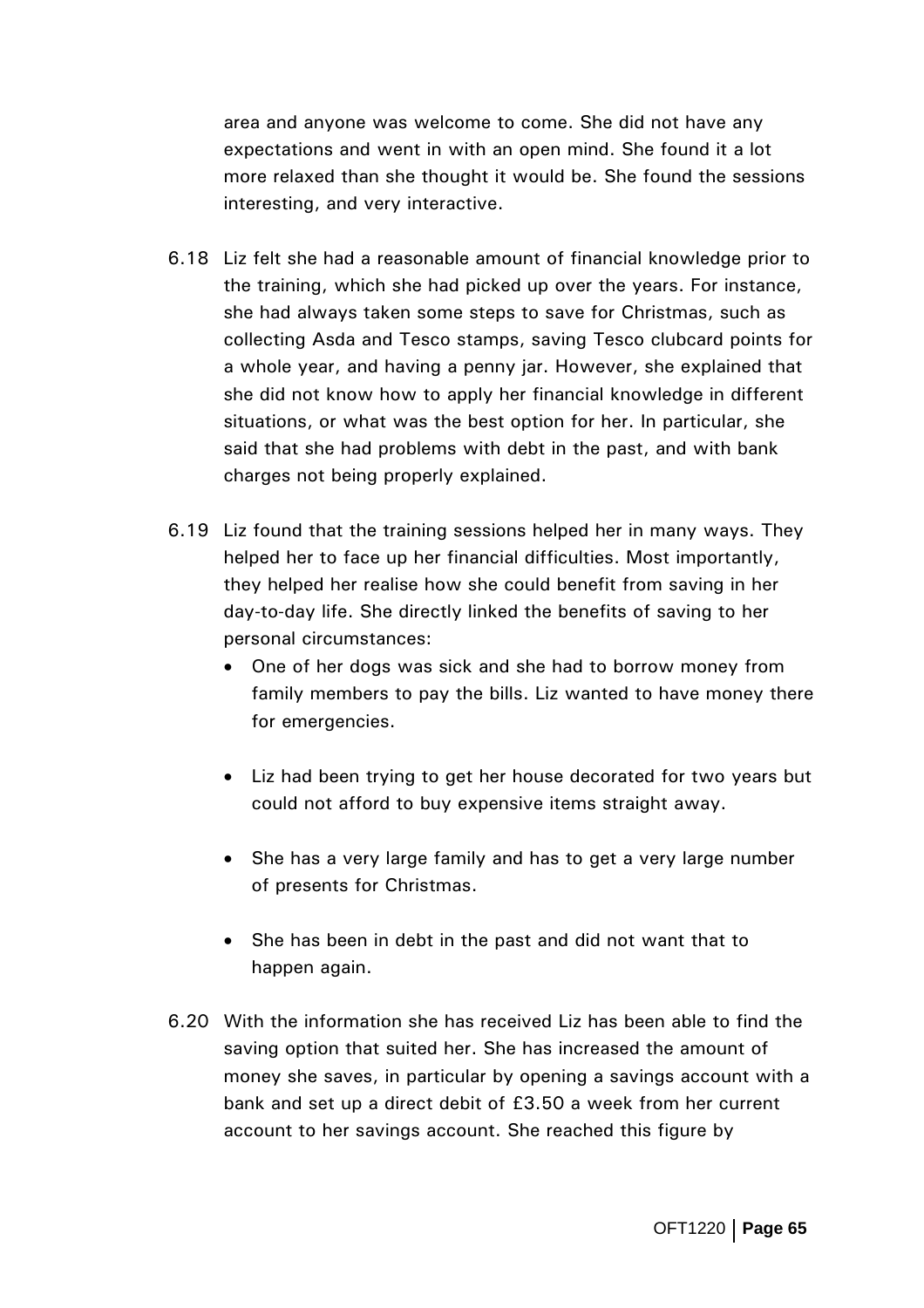budgeting her weekly income and working out approximately how much she had left over each week. As she now pays her bills by Direct Debit, the correct amount comes out of her account automatically and she is not tempted to spend it. In addition, she puts the copper jar money in her savings account now rather than just spending it. She is also more determined to collect and save stamps from supermarkets (Farmfoods and Iceland, as well as those from Asda and Tesco).

- 6.22 Liz has also reconsidered how she spends her money, by buying Supermarket branded food and buys more things from charity shops.
- 6.23 Reflecting upon these changes, Liz felt that they have had a positive impact on her finances: she can occasionally treat herself. Saving has become a routine now (helped by the direct debit). Her financial situation has improved both over the last year but drastically from two years ago when she was in a lot of debt. She did feel that she would be in a worse position if she had not attended the training.
- 6.24 Overall Liz enjoys being in the company of others when attending the training sessions. She enjoys learning new things. During the training sessions she has realised that there were others in the same situation or worse off than she was. She described the support participants received as "cracking".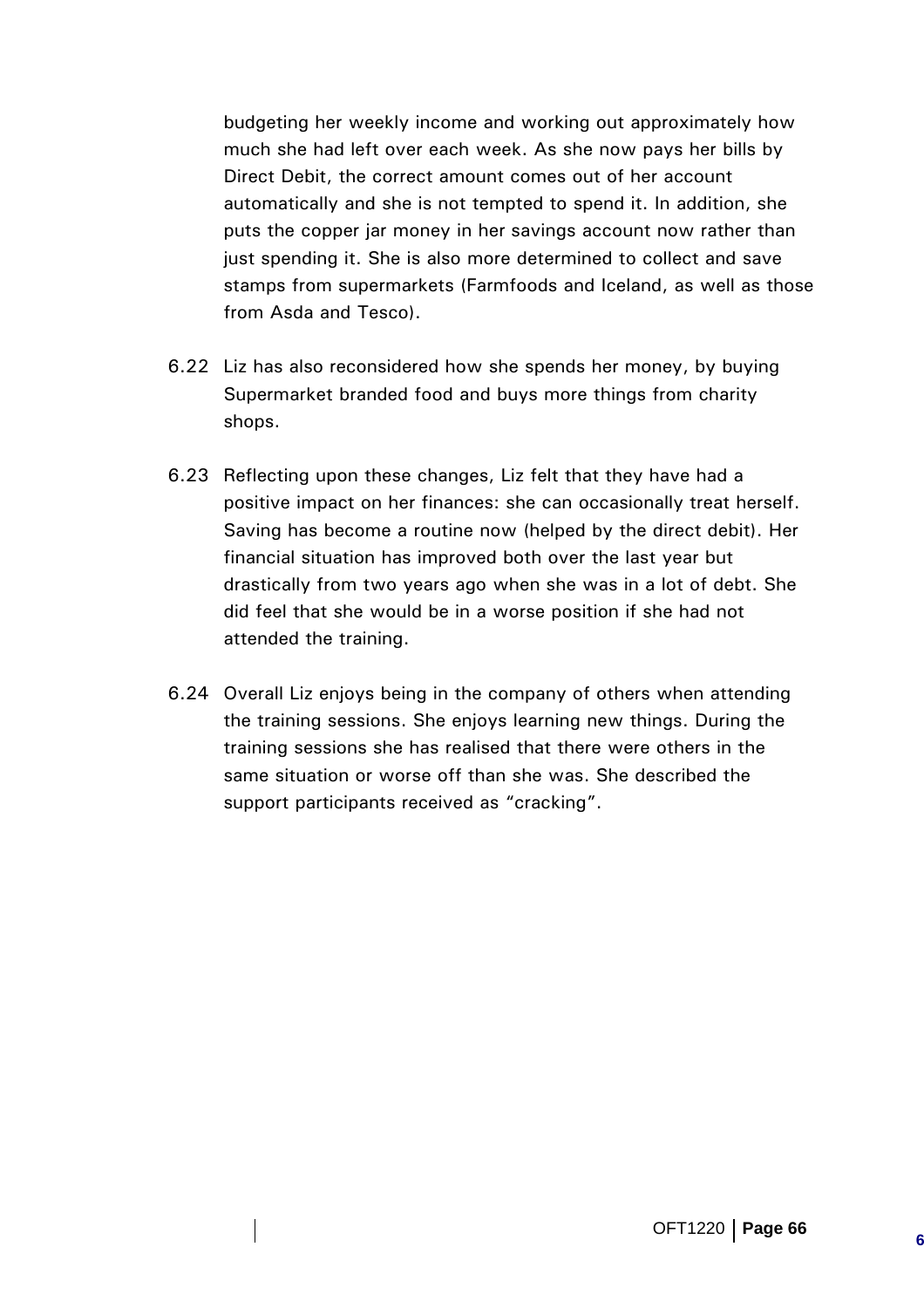# 7. CONCLUSIONS AND SUGGESTIONS

#### **Conclusions**

- 7.1 Year 2 of Save Xmas campaign has been evaluated through the use of feedback forms, telephone surveys with Year 1 and Year 2 end users, an Omnibus survey with a representative sample of GB adults, and through the use of qualitative depth interviews with Year 2 end users.
- 7.2 The Save Xmas campaign continues to reach people with low levels of knowledge and take-up of saving options, the vast majority of whom say they found the training useful. For Year 1 and Year 2 end users alike, knowledge and take up of saving options, and confidence in saving are at a higher level than prior to the training. End users have greater levels of knowledge and confidence in saving options than GB adults interviewed on the omnibus. The research conducted with Year 1 end users shows that the soft outcomes (i.e. on knowledge and confidence) of the campaign are sustained in the medium and long term.
- 7.3 Looking at the hard outcomes of the campaign (i.e. the take up of saving options), just over half of end users interviewed a few months after their training say they have not made any changes to the way they save. Those who have made changes report taking up small scale decisions which they felt comfortable with and can sustain in the long term, such as better budgeting and planning, and changing the way they save. Despite being low key, evidence collected during the depth interviews shows that some of these changes had a life changing impact.
- 7.4 The impact of the economic downturn is clearly being felt by Year 1 and Year 2 end users, as well as the rest of GB adults. However, it is encouraging that end users in Year 1 and Year 2 are significantly more likely than GB adults to say that the current economic climate is making them more likely to save. This reflects the finding from the qualitative interviews with Year 2 end users that the training has helped them understand how they could personally benefit from saving, and realise why they should try to save in the future.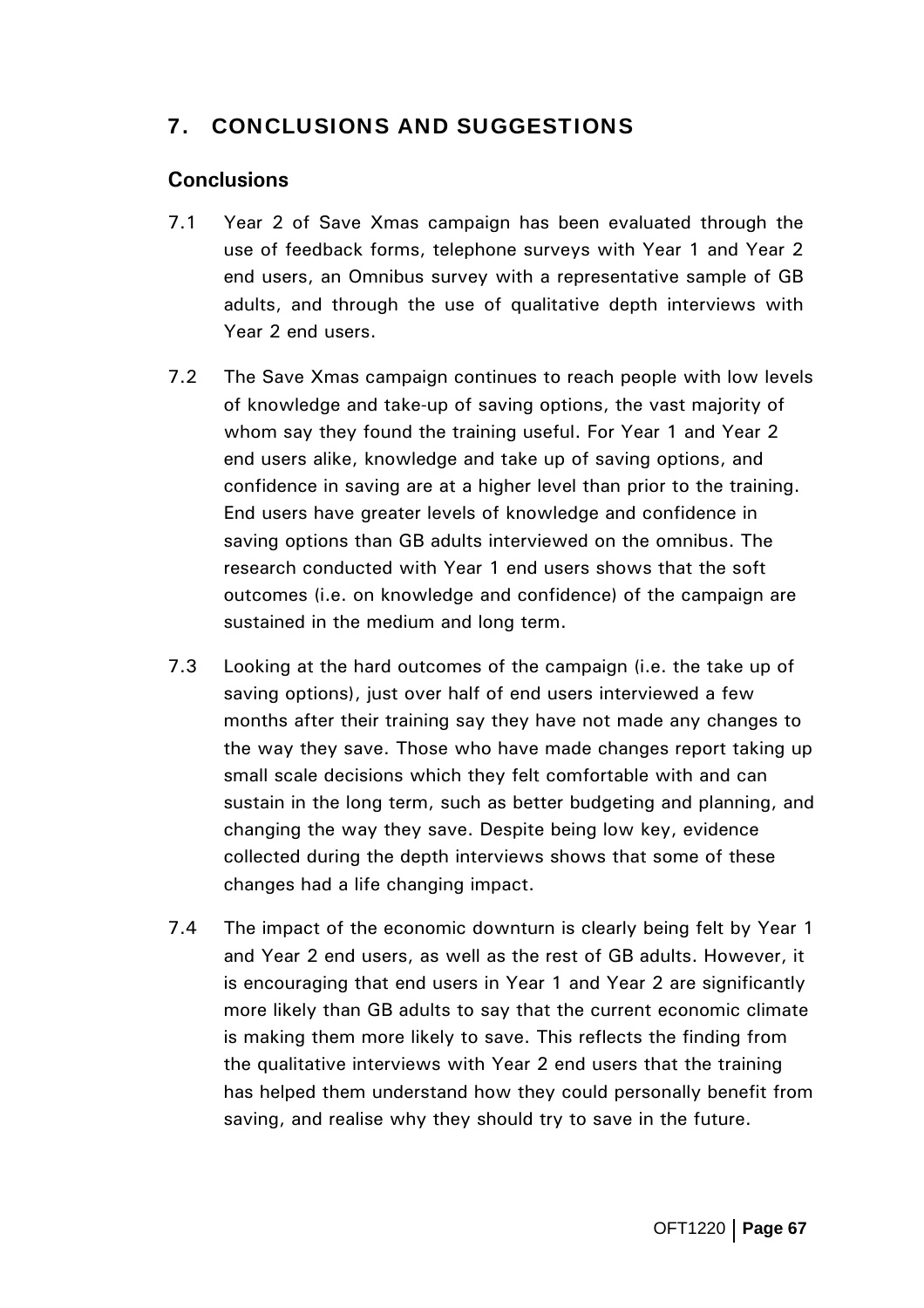- 7.5 The qualitative interviews with Year 2 end users suggest that as well as increasing take-up of saving options, the campaign has encouraged people to take small steps to improve the way they manage their money, such as shopping from charity shops more frequently, cooking meals from scratch rather than buying meals, or buying items with supermarkets' own brands. Although these small steps may be hard to quantify, those who have taken them indicate that once cumulated these have had an important impact on their finances.
- 7.6 Moving forward, the findings suggest that the Save Xmas campaign continues to be well received by those who are financially excluded individuals, as long as the training takes place at the right time in their life. In particular, individuals who have more urgent and vital issues to address (e.g. homelessness, addictions) do not feel they can fully benefit from the training.
- 7.7 The delivery of the campaign has been successful, and many of those who have attended a session say they would value the opportunity to attend a follow-up session, or a fuller training programme on financial capability. They felt especially motivated when realising that other people faced similar financial difficulties. Some also highlighted the need to further tailor the sessions on the needs of the audience, e.g. dealing with children's demands.

## **Suggestions for the delivery of future Save Xmas campaign**

- 7.8 Although reactions to the training were generally positive, Year 2 end users who participated in a depth interview were asked about possible ways to improve the training sessions. The key areas mentioned were:
	- Attendance at training sessions: some end users felt that the events may not have been promoted as effectively as they could have been, and as a result, the numbers attending sessions were lower than anticipated. This is in line with the findings provided by trainers during the Year 1 evaluation, which highlighted the challenges posed by the recruitment;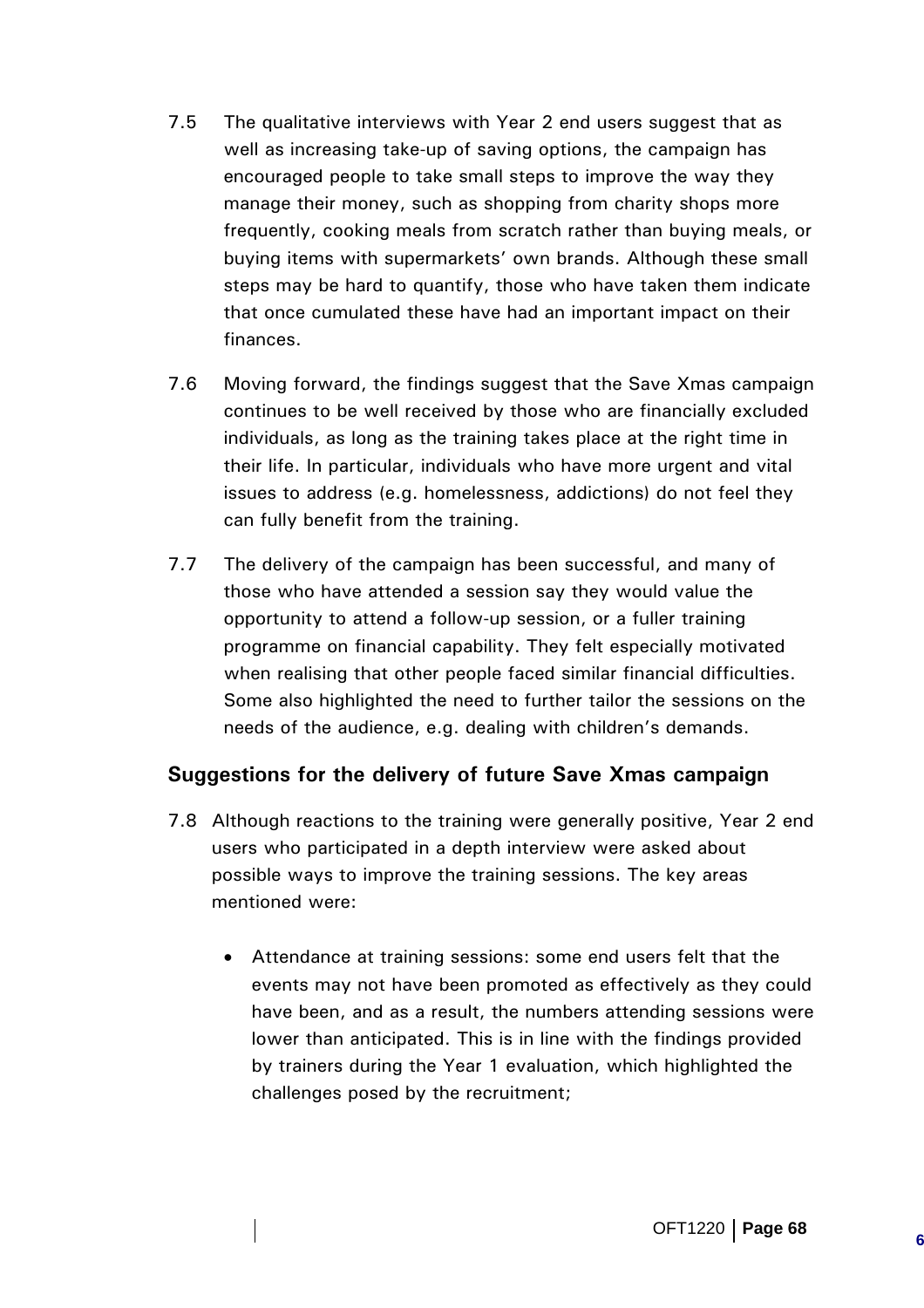- Frequency of training sessions: some end users felt that it would be useful to have 'refresher' sessions on a regular basis, in order to provide up-to-date information and ongoing support. This need could also be addressed by referral on to other financial capability training;
- Tailored training sessions and advice: whilst end users generally felt that the topic was of relevance to them, some suggestions were made around the possibility of tailoring the sessions to particular circumstances (for example, tailored sessions for old people, young people and parents).

#### **Evaluation of future waves of Save Xmas**

- 7.9 It is encouraging that Save Xmas appears to be working very effectively regarding raising knowledge and awareness of the different ways to save, and confidence in making decisions about saving. When evaluating future campaigns it would be valuable to find out more about the end users for whom the campaign is not fully effective, i.e. those who have not started saving, or have not made changes to how they save. This could be done in two ways:
	- Due to the small number of individuals who took part in this research, it is not possible to draw conclusions on the demographic profile of those who have made changes to how they save, and those who have not. A redesign of the feedback forms could help to achieve higher levels of completion, and therefore yield more reliable demographics data, which would help target future years of the campaign on the groups for whom it is known to be most effective.
	- In addition, it would be useful to explore their reasons for not making changes and what could be done to overcome this – for example, whether a different approach is required for this group, and to what extent the personal circumstances of these end users make them unable to save at all or to make changes to the way they save. This would enable OFT to find out if anything else could be done to ensure a greater proportion of end users start saving as a result of the training.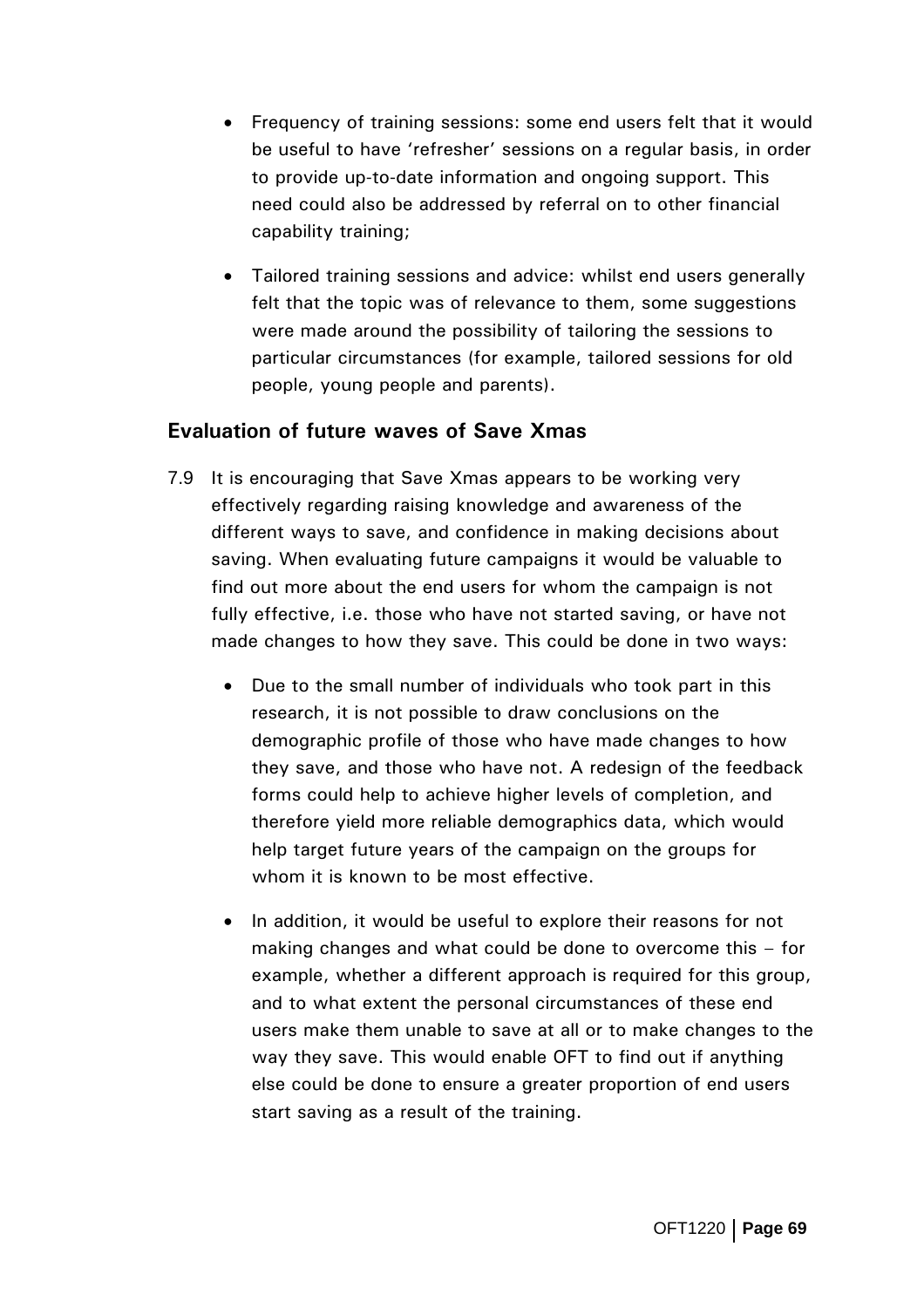# **APPENDICES**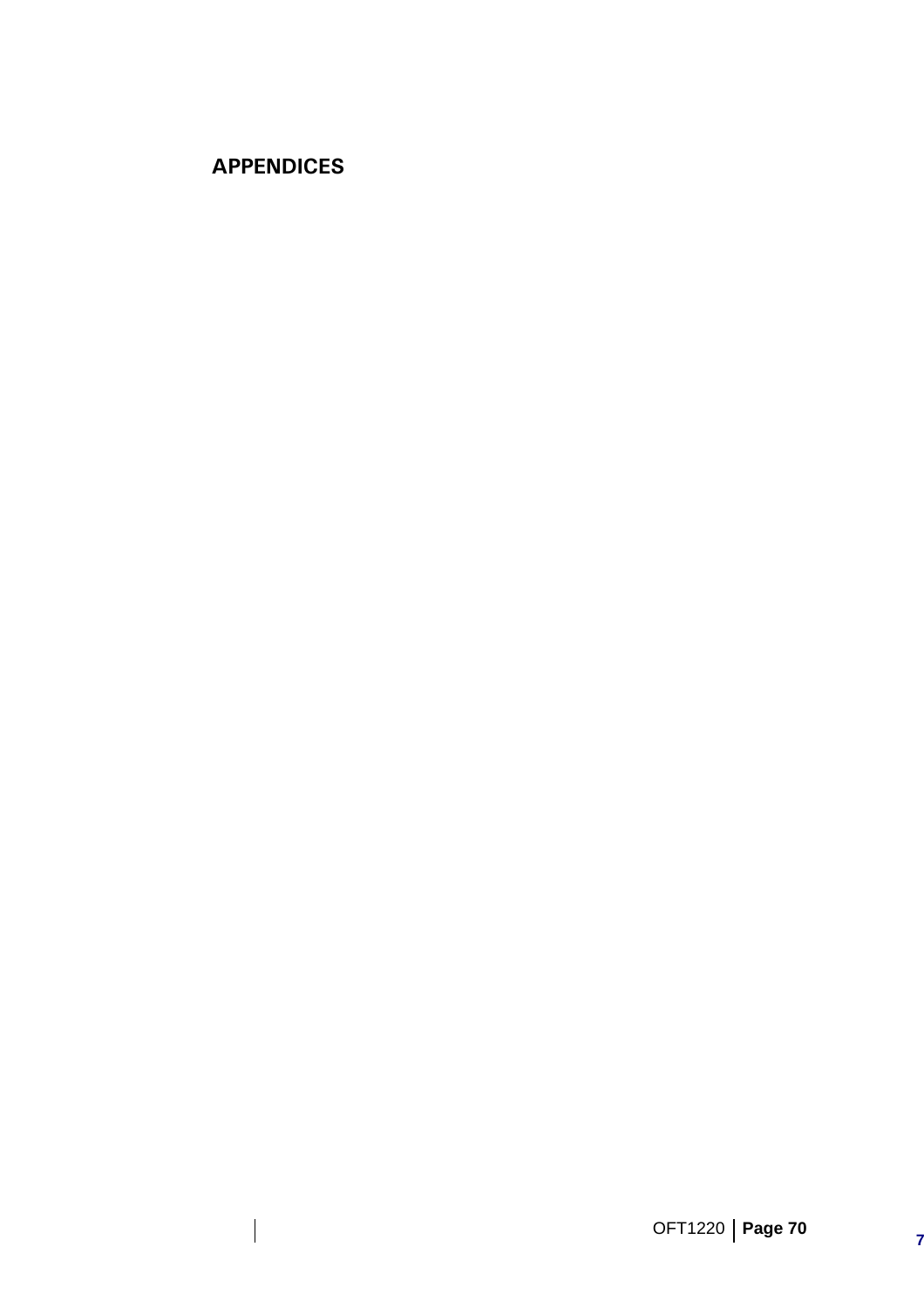#### **Year 1 end users telephone survey - Sample breakdown**

- A.1 The following table provides a breakdown of the sample for the second Year 1 end users survey. A total of 134 individuals took part in the first survey and agreed to be recontacted.
- A.2 After removing those with inaccurate contact details and those not recalling the training, a total of 116 were eligible for the survey. A total of 101 interviews were gained, which is an adjusted response rate of 87%.

|                                           |     | $\frac{0}{0}$ |
|-------------------------------------------|-----|---------------|
| <b>Total sample</b>                       | 134 | 100%          |
| Inaccurate contact details                | 12  | 9%            |
| (unobtainable and incorrect phone         |     |               |
| numbers)                                  |     |               |
| Ineligible (those not recall the training | 6   | 4%            |
| session)                                  |     |               |
| <b>Total eligible sample</b>              | 116 | 100%          |
| Complete interviews                       | 101 | 87%           |
| <b>Refusals</b>                           | 4   | 3%            |
| No reply after 15 calls                   | 10  | 9%            |
| Unavailable during fieldwork period       | 1   | 1%            |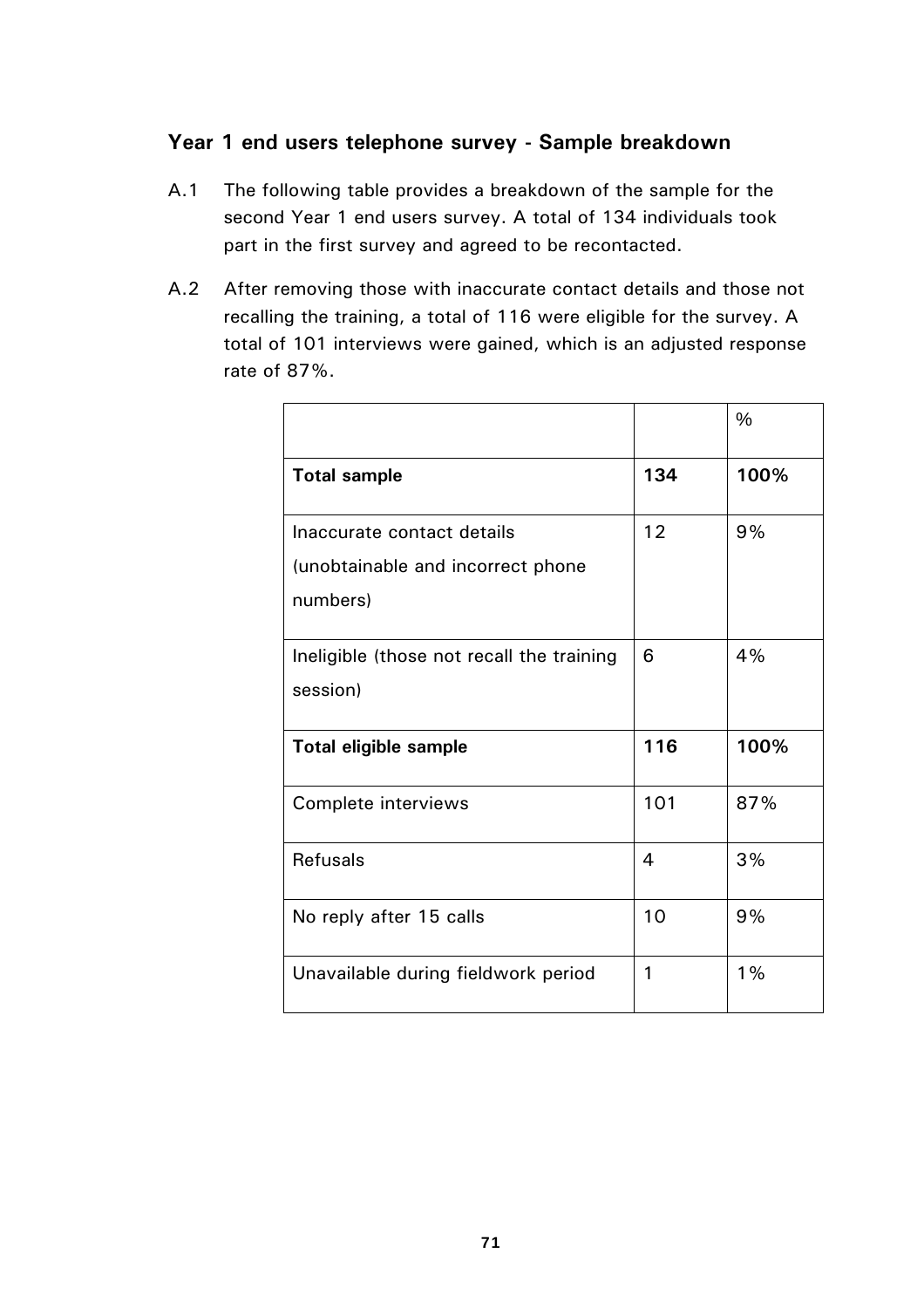### **Year 2 end users telephone survey - Sample breakdown**

- A.3 The following table provides a breakdown of the sample for the Year 2 end users survey. A total of 275 records from individuals who had attended the training for personal information (rather than as trainers) and had valid telephone numbers were provided by OFT.
- A.4 After removing those with inaccurate contact details and those not recalling the training, a total of 146 were eligible for the survey. A total of 94 interviews were gained, which is an adjusted response rate of 64%.

|                                                                             |                | %    |
|-----------------------------------------------------------------------------|----------------|------|
| <b>Total sample</b>                                                         | 275            | 100% |
| Inaccurate contact details<br>(unobtainable and incorrect phone<br>numbers) | 72             | 26%  |
| Ineligible (includes trainers and those<br>not recall training session)     | 57             | 21%  |
| <b>Total eligible sample</b>                                                | 146            | 100% |
| Complete interviews                                                         | 94             | 64%  |
| <b>Refusals</b>                                                             | 10             | 7%   |
| Language difficulties                                                       | 5              | 3%   |
| No reply after 15 calls                                                     | 33             | 23%  |
| Unavailable during fieldwork period                                         | $\overline{4}$ | 3%   |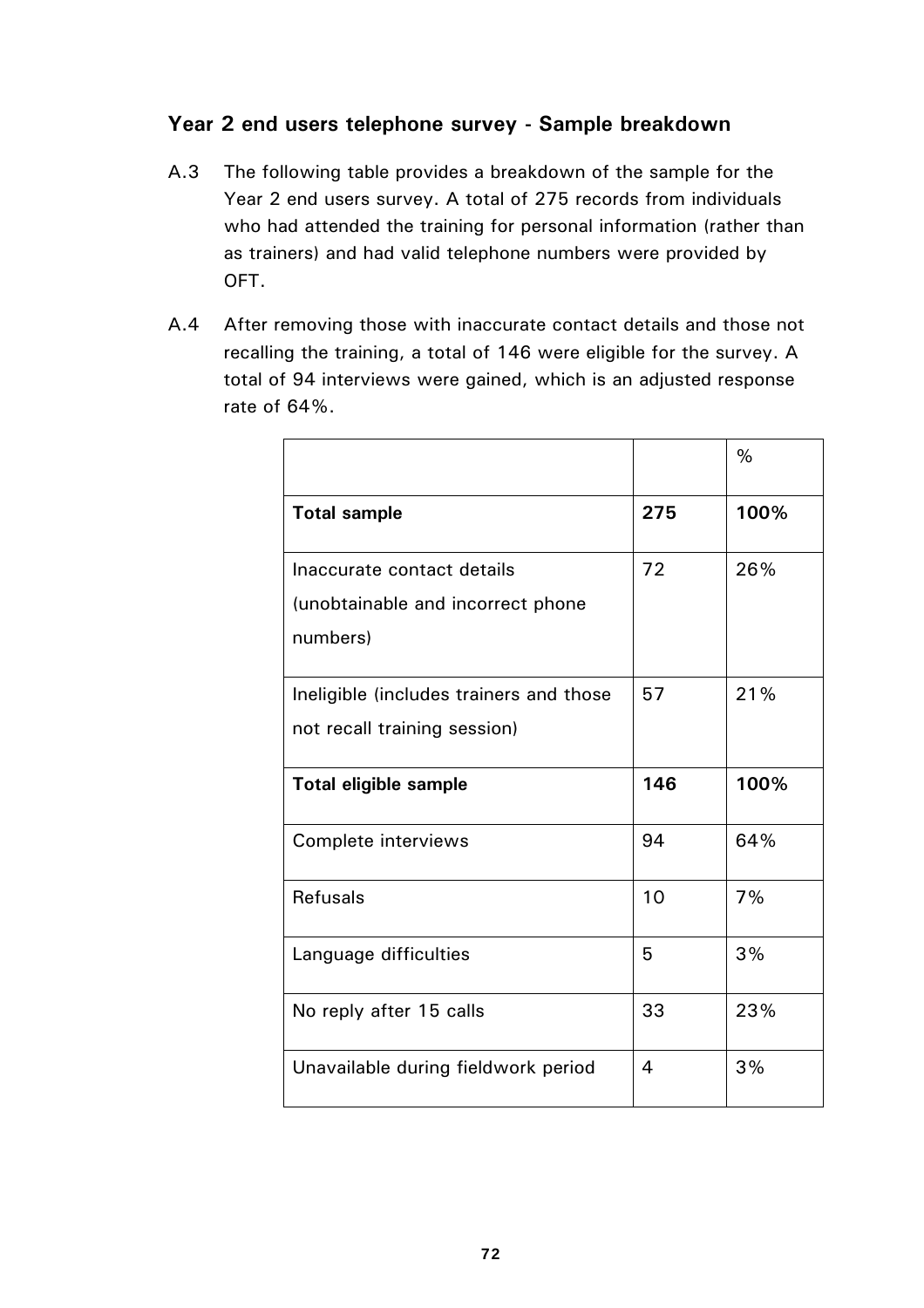#### **Guide to statistical reliability**

A.5 The end users who took part in the research are only a sample of the total 'population' of end users, so we cannot be certain that the figures obtained are exactly those we would have if all end users trained on Save Xmas had taken part (the 'true' values). We can, however, predict the variation between the sample results and the 'true' values from knowledge of the size of the samples on which the results are based and the number of times that a particular answer is given. The confidence with which we can make this prediction is usually chosen to be 95% - that is, the chances are 95 in 100 that the 'true' value will fall within a specified range. The table below illustrates the predicted ranges for different sample sizes and percentage results at the '95% confidence interval'. Please note that sampling tolerances are based on the assumption that a random sampling method was used, and should therefore be treated with caution:

| Size of sample on which<br>survey result is based | <b>Approximate sampling tolerances</b><br>applicable to percentages at or near<br>these levels |                      |                |  |  |
|---------------------------------------------------|------------------------------------------------------------------------------------------------|----------------------|----------------|--|--|
|                                                   | 10% or<br>90%<br>土                                                                             | 30% or 70%<br>$^{+}$ | 50%<br>$+$     |  |  |
| 94 Year 2 end users                               | 6                                                                                              | 9                    | 10             |  |  |
| 101 Year 1 end users                              | 6                                                                                              | 9                    | 10             |  |  |
| 2,521 Year 2 feedback<br>forms                    |                                                                                                | $\overline{2}$       | $\overline{2}$ |  |  |

A.6 For example, with a sample size of 2,521 where 30% give a particular answer, the chances are 19 in 20 that the 'true' value (which would have been obtained if the whole population had been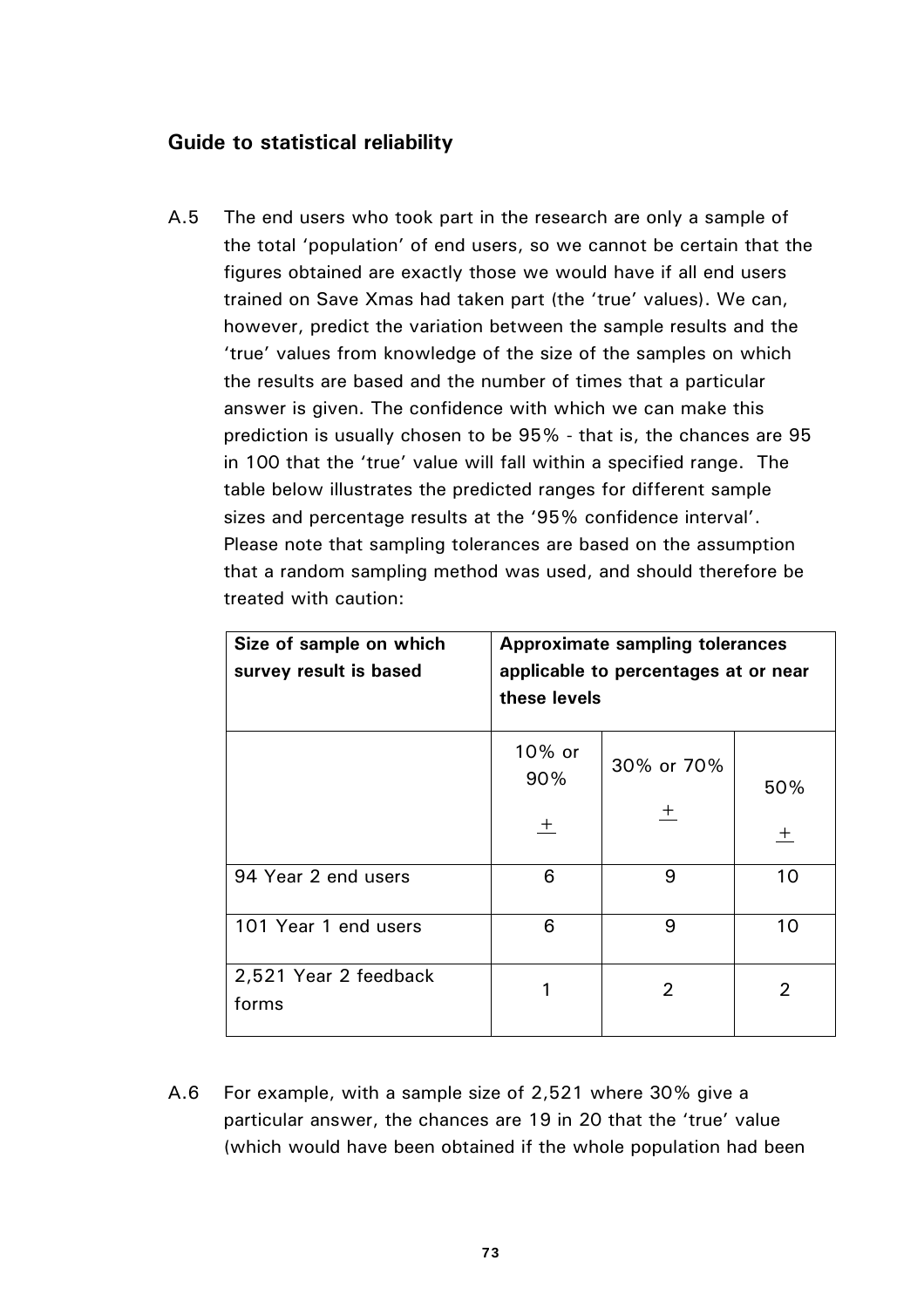interviewed) will fall within the range of  $+2$  percentage points from the sample result.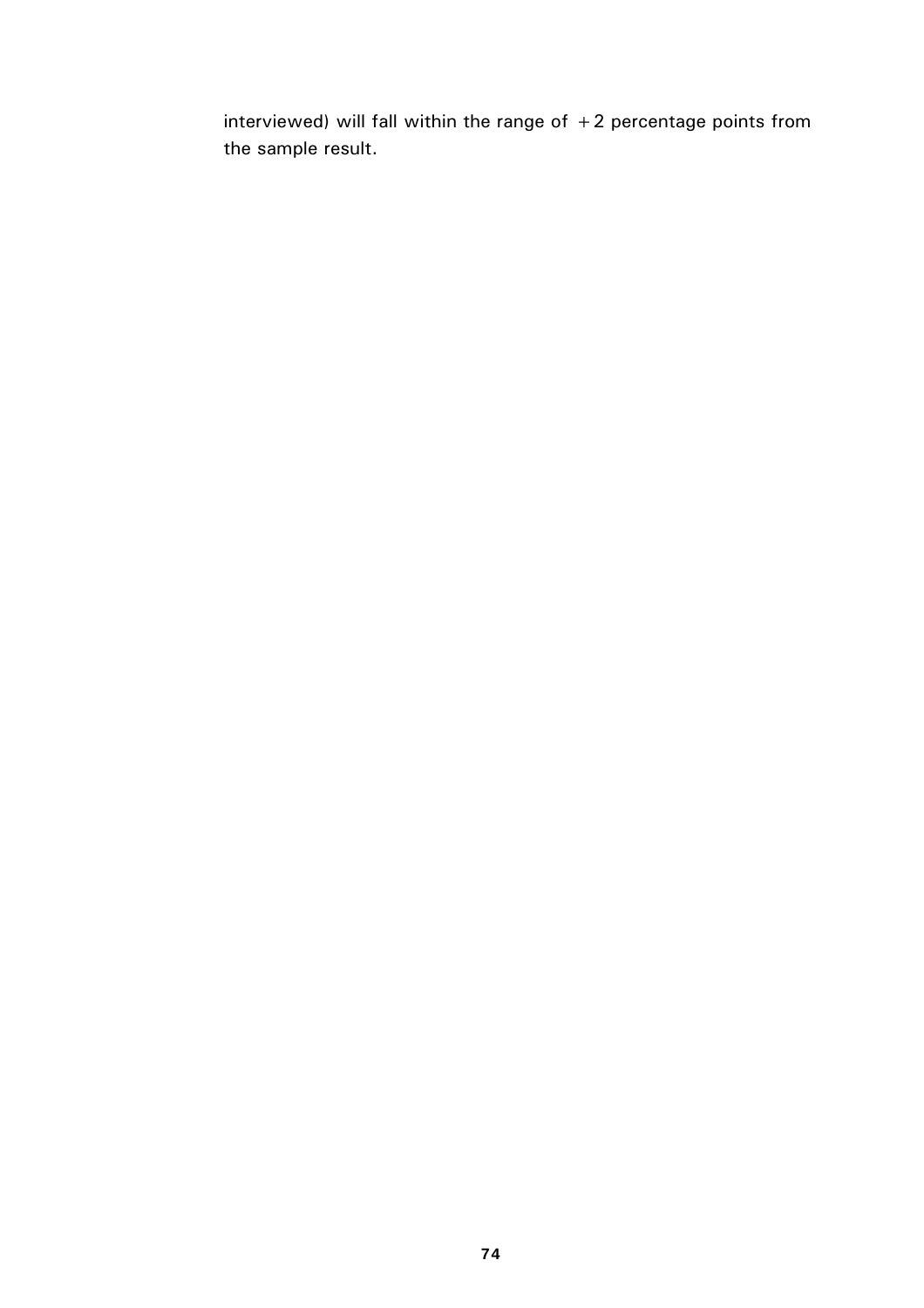A.7 When results are compared between separate groups within a sample, different results may be obtained. The difference may be 'real' or it may occur by chance (because not everyone in the population has been interviewed). To test if the difference is a real one - i.e. if it is 'statistically significant', we again have to know the size of the samples, the percentage giving a certain answer and the degree of confidence chosen. If we assume '95% confidence interval', the differences between the results of two separate groups must be greater than the values given in the table below:

| Size of samples compared                                  |                    | Differences required for significance<br>at or near these percentage levels |              |
|-----------------------------------------------------------|--------------------|-----------------------------------------------------------------------------|--------------|
|                                                           | 10% or<br>90%<br>土 | 30% or 70%<br>$\pm$                                                         | 50%<br>$\pm$ |
| 94 Year 2 end users and<br>2,521 Year 2 feedback<br>forms | 6                  | 10                                                                          | 10           |
| 94 Year 2 end users and<br>101 Year 1 end users           | 9                  | 13                                                                          | 14           |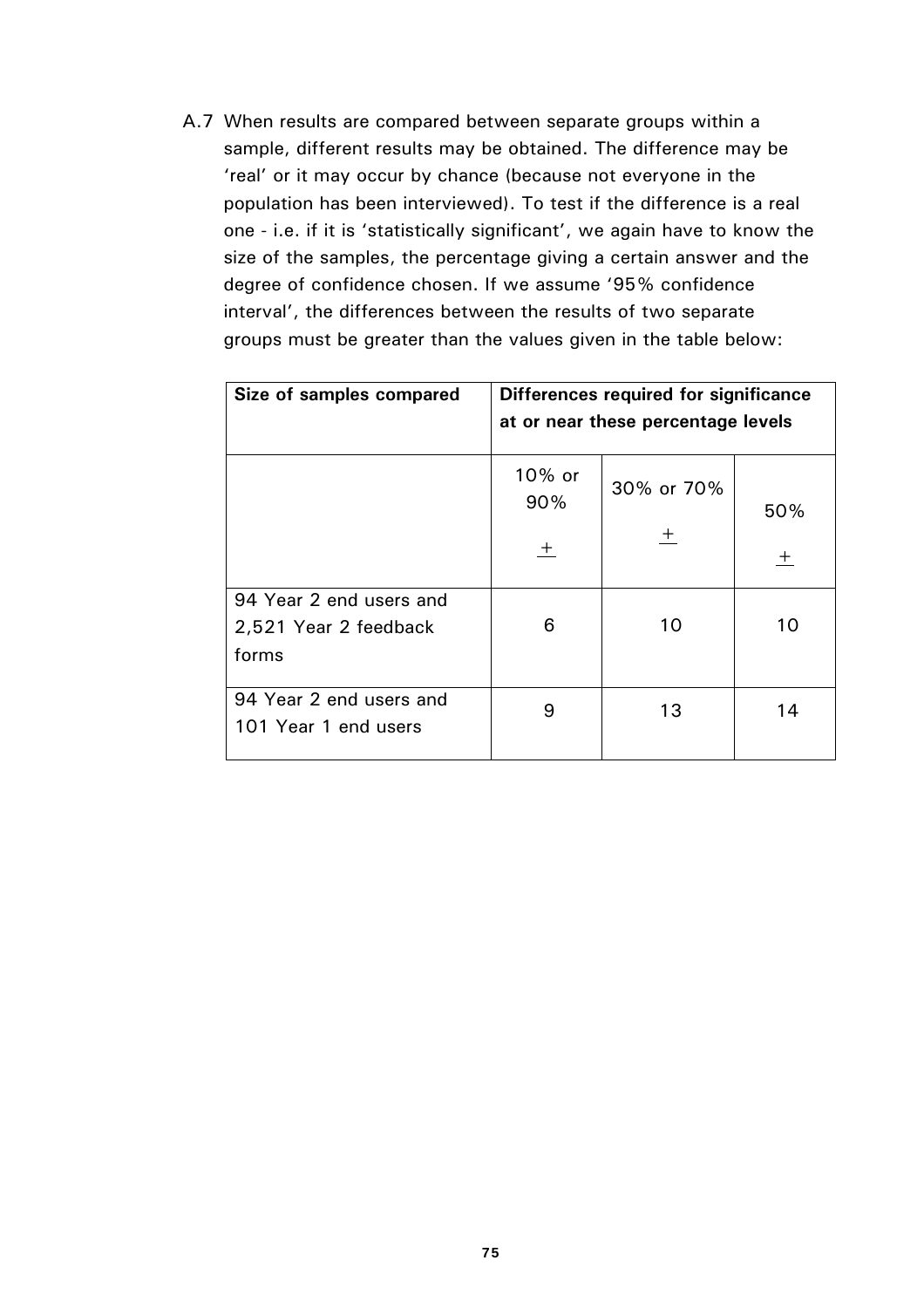## **Topline Results for 2nd follow-up survey with Year 1 end users**

- This topline is based on a follow-up survey with people who attended a training session on saving for Christmas between December 2007 and May 2008. Respondents were first interviewed in July 2008.
- Fieldwork for the follow-up survey took place between  $20<sup>th</sup>$  April and 4th May 2009.
- Results are based upon 101 telephone interviews. The base for each question is therefore 101, unless otherwise stated.
- The data has been weighted according to the age and gender profile of the respondents in the July 2008 survey.
- Where results do not sum to 100, this may be due to multiple responses, computer rounding, the exclusion of don't knows/not stated or weighting.
- An asterisk (\*) represents a value of less than one half of one per cent, but not zero.
- Some questions in this survey were also asked in 2008. Where this is the case, 2008 results are shown alongside the 2009 results.
- Results for the July 2008 survey are based on 149 responses, unless otherwise stated.
- Where the base for a question is less than 30, the number of responses (n) is given rather than the percentage.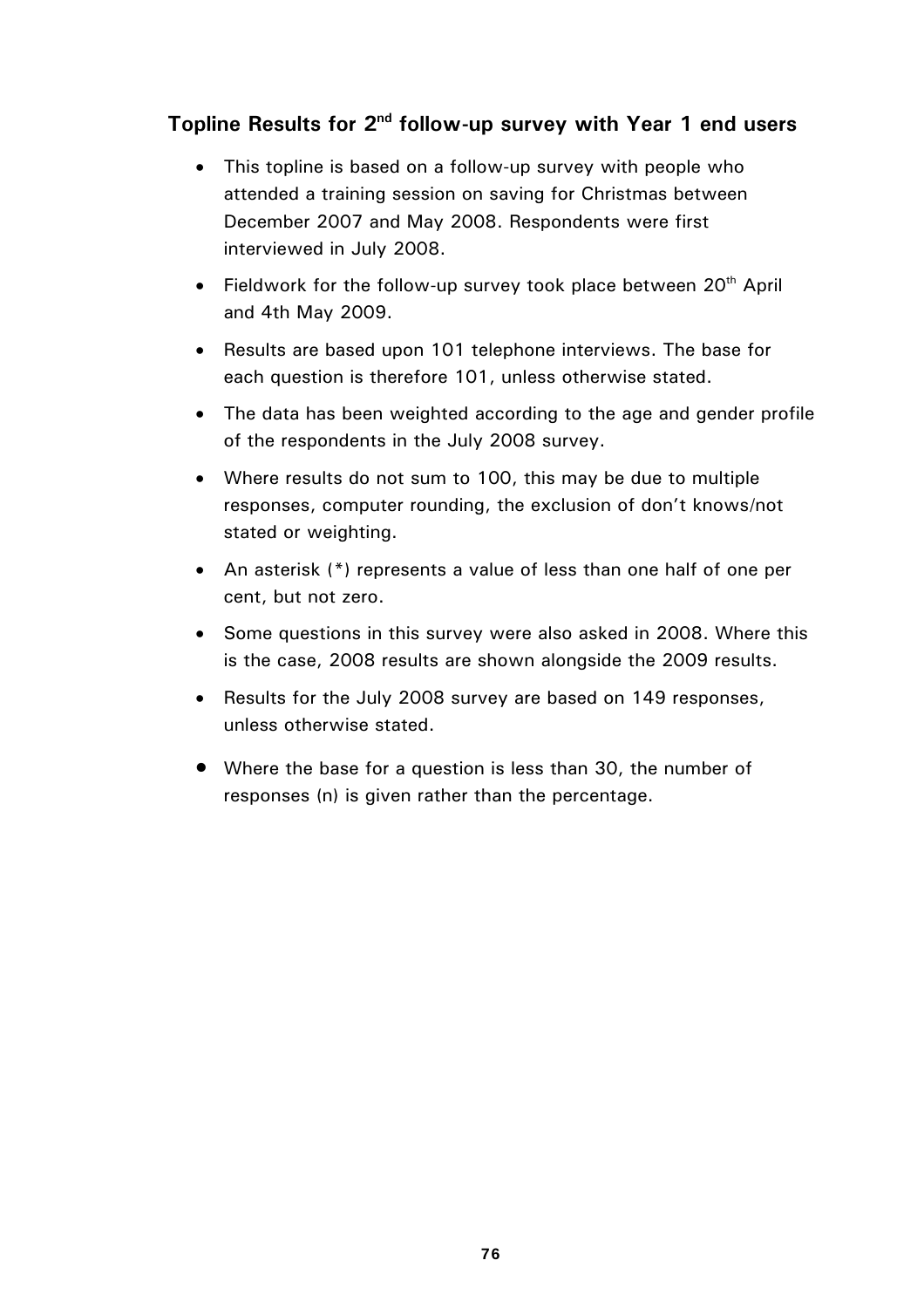| $Q1$ .<br>How much, if anything, do you feel you know about different ways of<br>saving for important events, such as Christmas or a birthday, or for<br>unforeseen circumstances? |             |           |           |  |
|------------------------------------------------------------------------------------------------------------------------------------------------------------------------------------|-------------|-----------|-----------|--|
|                                                                                                                                                                                    |             | 2009      | 2008      |  |
|                                                                                                                                                                                    |             | $N = 101$ | $N = 149$ |  |
|                                                                                                                                                                                    |             | $\%$      | $\%$      |  |
|                                                                                                                                                                                    | Very little |           | 10        |  |
|                                                                                                                                                                                    | Some things | 33        | 37        |  |
|                                                                                                                                                                                    | A lot       | 61        | 53        |  |

| Q <sub>2</sub> | How confident do you feel about making the right decisions when it<br>comes to saving for important events such as Christmas or a<br>birthday, or for unforeseen circumstances? |           |  |
|----------------|---------------------------------------------------------------------------------------------------------------------------------------------------------------------------------|-----------|--|
|                |                                                                                                                                                                                 | $\%$      |  |
|                |                                                                                                                                                                                 | $N = 101$ |  |
|                | Very confident                                                                                                                                                                  | 45        |  |
|                | Fairly confident                                                                                                                                                                | 45        |  |
|                | Not very confident                                                                                                                                                              | 8         |  |
|                | Not at all confident                                                                                                                                                            | 2         |  |

| Q3.                                                                                                                           | 2009 question Have you made any changes to how you save for<br>important events such as Christmas in the last year? |            |           |           |  |  |
|-------------------------------------------------------------------------------------------------------------------------------|---------------------------------------------------------------------------------------------------------------------|------------|-----------|-----------|--|--|
| 2008 question Have you made any changes to how you save for<br>important events such as Christmas since the training session? |                                                                                                                     |            |           |           |  |  |
|                                                                                                                               |                                                                                                                     |            | 2009      | 2008      |  |  |
|                                                                                                                               |                                                                                                                     |            | $N = 101$ | $N = 149$ |  |  |
|                                                                                                                               |                                                                                                                     |            | %         | %         |  |  |
|                                                                                                                               |                                                                                                                     | <b>Yes</b> | 43        | 38        |  |  |
|                                                                                                                               |                                                                                                                     | No         | 57        | 62        |  |  |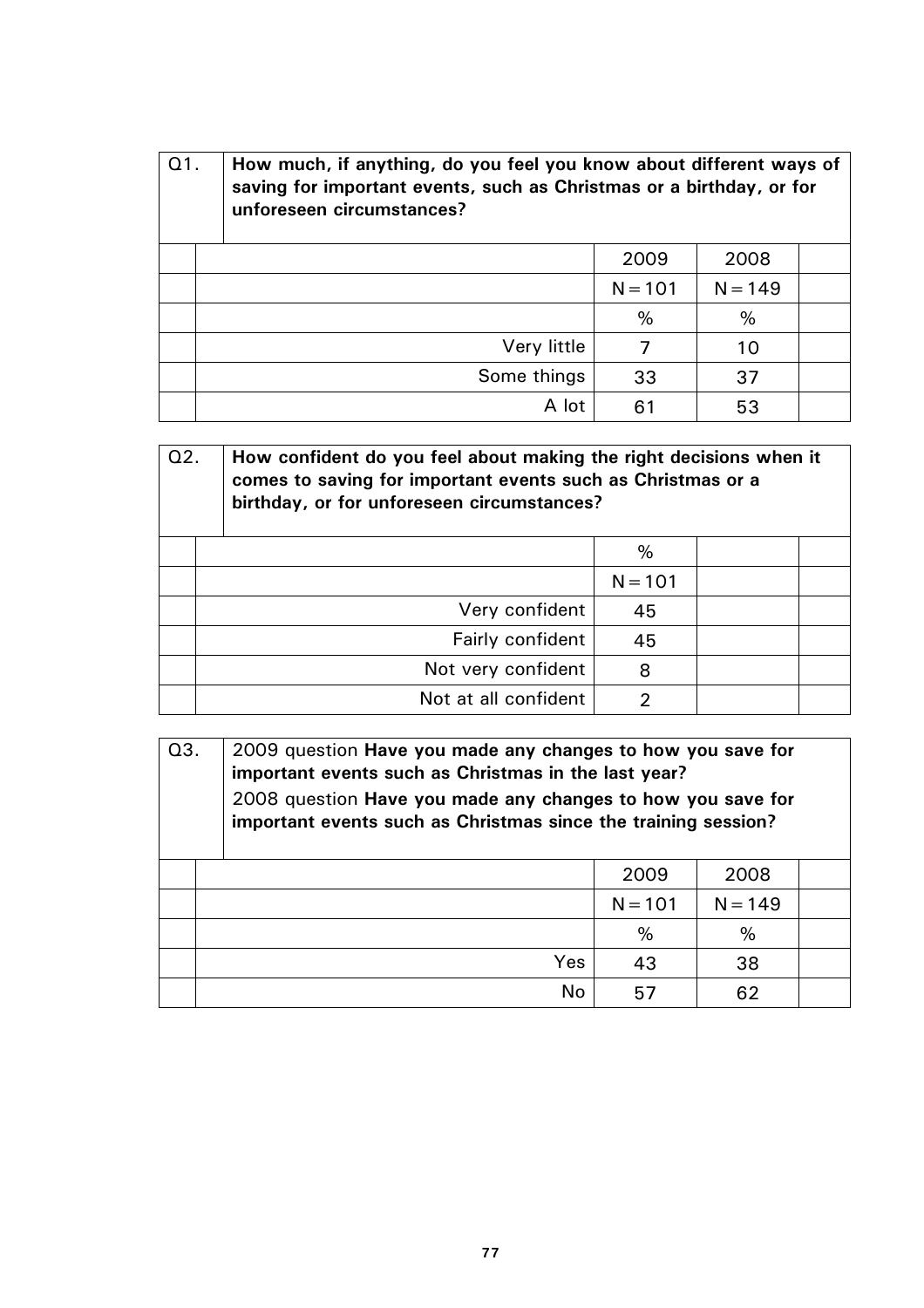| Q4. | What changes have you made?<br>Base: all who said they have made changes to how they save in the<br>last year |                |  |  |
|-----|---------------------------------------------------------------------------------------------------------------|----------------|--|--|
|     |                                                                                                               | $N = 44$       |  |  |
|     |                                                                                                               | %              |  |  |
|     | Opened a saving account with a bank or<br>building society                                                    | 26             |  |  |
|     | Be more careful with money/budget plan<br>more                                                                | 24             |  |  |
|     | Opened a saving account with a Credit<br>Union                                                                | 22             |  |  |
|     | Supermarket saving schemes/stamps/cards                                                                       | 21             |  |  |
|     | Have increased the amount of money I save<br>every week or month                                              | 14             |  |  |
|     | Have changed the way I save                                                                                   | 11             |  |  |
|     | Keep savings separate/in a jar/in the house/<br>a friend looks after them for me                              | 9              |  |  |
|     | I am saving for hamper                                                                                        | $\overline{4}$ |  |  |
|     | Saved money by buying presents at sales<br>or shop clearances earlier than would<br>normally do               | $\overline{2}$ |  |  |
|     | Have started saving                                                                                           | $\overline{2}$ |  |  |
|     | Other                                                                                                         | 4              |  |  |

| Q5.<br>For each of the following aspects, please tell me if you feel you know<br>a great deal, a fair amount, not very much or nothing at all?<br>$N = 101$ |      |                    |                       |                            |                   |
|-------------------------------------------------------------------------------------------------------------------------------------------------------------|------|--------------------|-----------------------|----------------------------|-------------------|
|                                                                                                                                                             |      | A<br>great<br>deal | A fair<br>amoun<br>t. | <b>Not</b><br>very<br>much | Nothing<br>at all |
| The different ways to save for<br>important events such as<br><b>Christmas</b>                                                                              | $\%$ | 37                 | 51                    | 8                          | 4                 |
| How you can check if your<br>savings are safe                                                                                                               | %    | 22                 | 40                    | 31                         | 8                 |
| Where to get information or<br>advice regarding saving                                                                                                      | %    | 31                 | 52                    | 15                         | 3                 |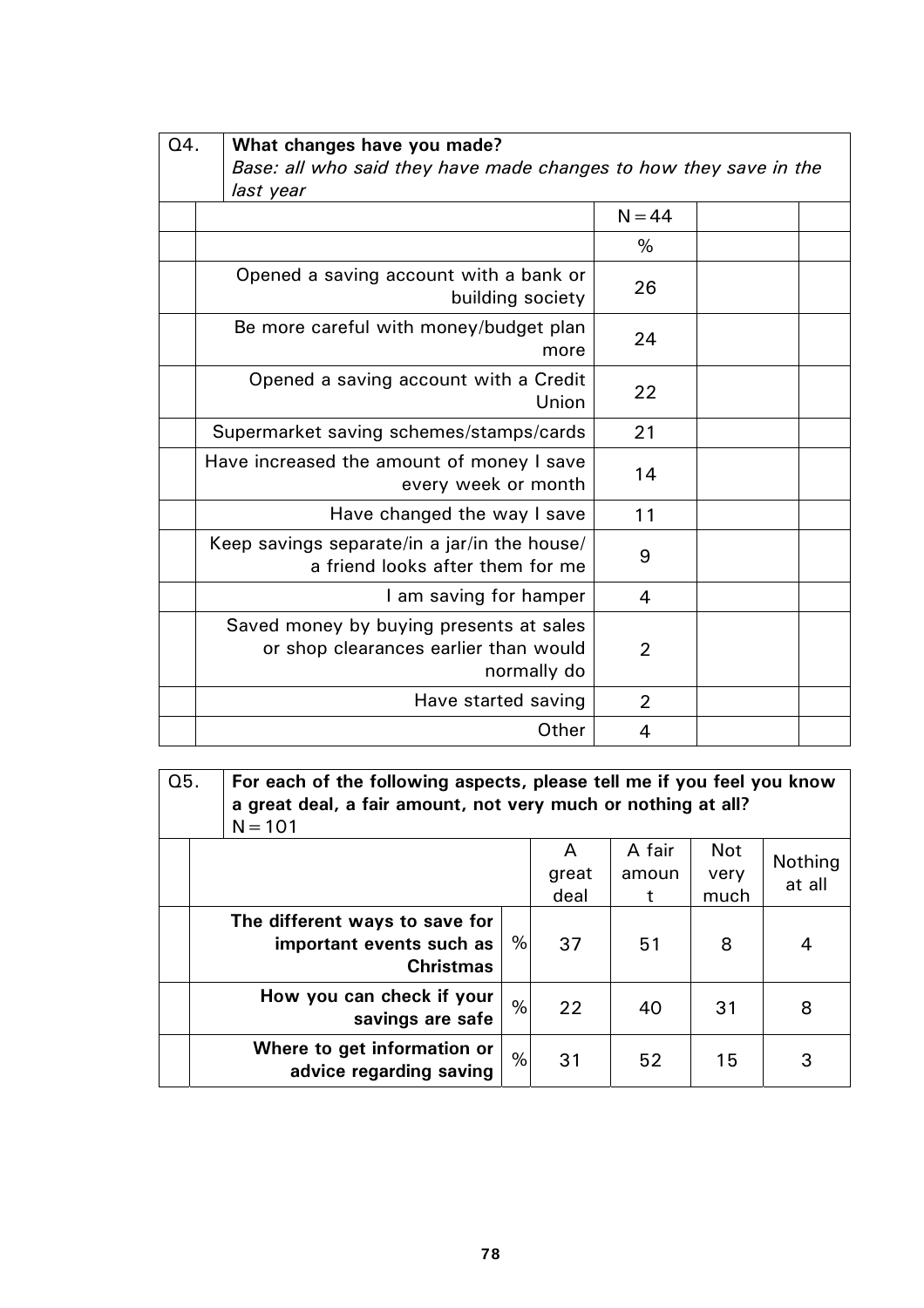|             | Q6.<br>I am going to read out some saving options. For each, please tell me<br>if you feel you know a great deal, a fair amount, just a little, if you<br>have heard of it but know nothing about it, or if you have never heard<br>of it. |      |                    |                      |                  |                                    |                         |
|-------------|--------------------------------------------------------------------------------------------------------------------------------------------------------------------------------------------------------------------------------------------|------|--------------------|----------------------|------------------|------------------------------------|-------------------------|
|             |                                                                                                                                                                                                                                            |      | A<br>great<br>deal | A fair<br>amoun<br>t | Just a<br>little | Heard<br>of<br>know<br>nothin<br>g | Never<br>heard<br>of it |
| A           | <b>Christmas hamper and</b><br>voucher schemes (such as<br>Park, Variety and Family)                                                                                                                                                       |      |                    |                      |                  |                                    |                         |
|             | $2009 (N = 101)$                                                                                                                                                                                                                           | %    | 36                 | 23                   | 23               | 12                                 | 6                       |
|             | $2008 (N = 149)$                                                                                                                                                                                                                           | %    | 25                 | 36                   | 23               | 16                                 | $\mathbf{1}$            |
| B           | Schemes run by<br>supermarkets*                                                                                                                                                                                                            |      |                    |                      |                  |                                    |                         |
|             | $2009 (N = 101)$                                                                                                                                                                                                                           | %    | 30                 | 27                   | 23               | 14                                 | 6                       |
|             | $2008 (N = 149)$                                                                                                                                                                                                                           | %    | 35                 | 36                   | 14               | 14                                 | $\mathbf{1}$            |
| $\mathbf C$ | <b>Christmas clubs with local</b><br>shops (like butchers &<br>corner shops)                                                                                                                                                               |      |                    |                      |                  |                                    |                         |
|             | $2009 (N = 101)$                                                                                                                                                                                                                           | %    | 16                 | 35                   | 23               | 13                                 | 13                      |
|             | $2008 (N = 149)$                                                                                                                                                                                                                           | %    | 17                 | 34                   | 24               | 18                                 | 6                       |
| D           | <b>Credit union savings</b><br>accounts                                                                                                                                                                                                    |      |                    |                      |                  |                                    |                         |
|             | $2009 (N = 101)$                                                                                                                                                                                                                           | %    | 31                 | 36                   | 17               | 10                                 | 6                       |
|             | $2008 (N = 149)$                                                                                                                                                                                                                           | %    | 30                 | 32                   | 20               | 12                                 | 7                       |
| E           | <b>Bank and building society</b><br>savings accounts                                                                                                                                                                                       |      |                    |                      |                  |                                    |                         |
|             | $2009 (N = 101)$                                                                                                                                                                                                                           | %    | 44                 | 39                   | 12               | 4                                  | 1                       |
|             | $2008 (N = 149)$                                                                                                                                                                                                                           | %    | 34                 | 36                   | 24               | 5                                  | 1                       |
| F           | <b>The Post Office Christmas</b><br>Club                                                                                                                                                                                                   |      |                    |                      |                  |                                    |                         |
|             | $2009 (N = 101)$                                                                                                                                                                                                                           | $\%$ | 8                  | 21                   | 21               | 13                                 | 38                      |
|             | $2008 (N = 149)$                                                                                                                                                                                                                           | %    |                    |                      |                  |                                    |                         |

\*Note change of wording. It was 'Supermarkets Christmas stamps and saving card schemes' in the 2008 survey.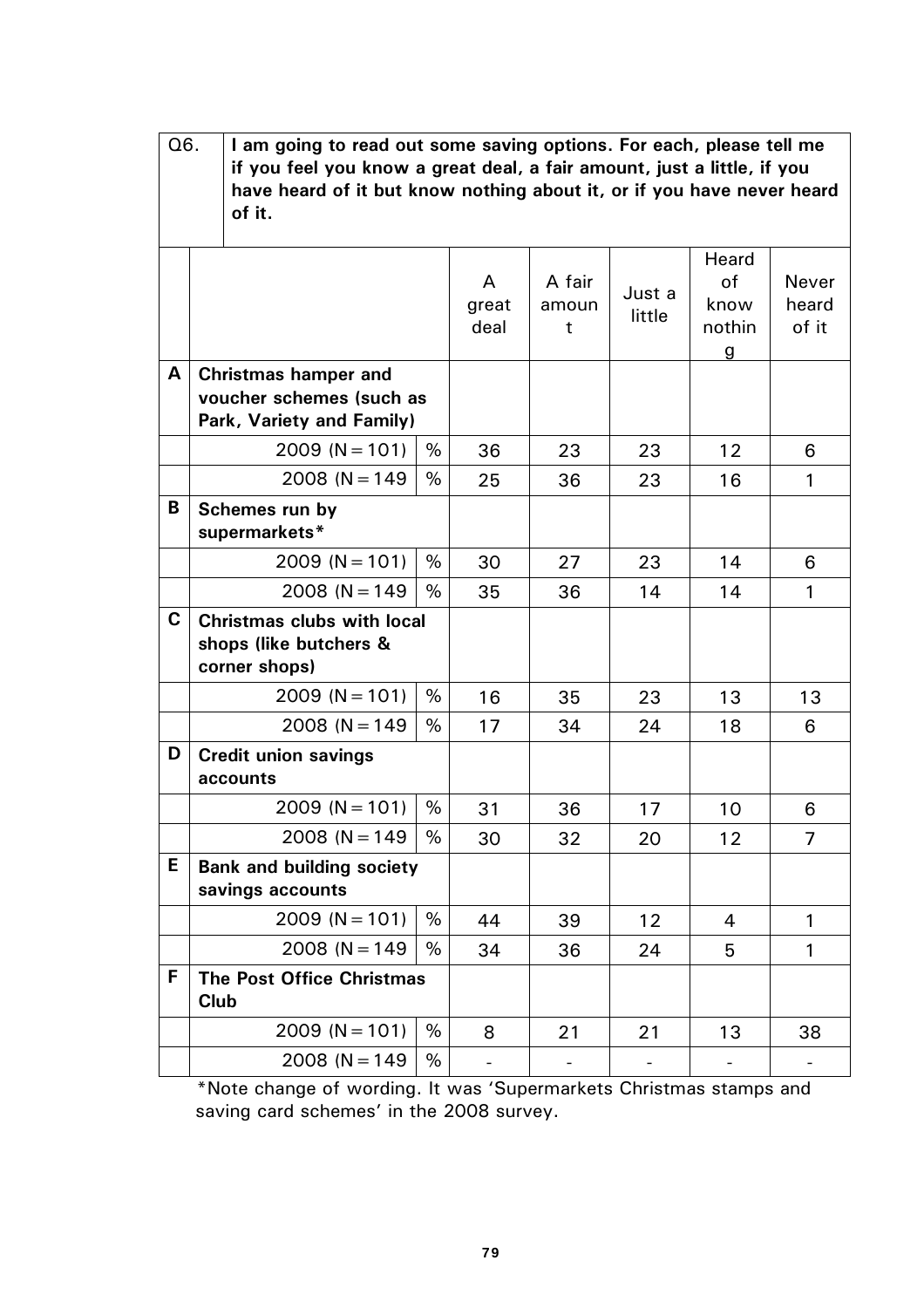| Q7. | Which of the following saving options, if any, are you currently using<br>to save for important events such as Christmas or a birthday, or<br>unforeseen circumstances? |                |                |  |
|-----|-------------------------------------------------------------------------------------------------------------------------------------------------------------------------|----------------|----------------|--|
|     |                                                                                                                                                                         | 2009           | 2008           |  |
|     |                                                                                                                                                                         | $N = 101$      | $N = 149$      |  |
|     |                                                                                                                                                                         | %              | %              |  |
|     | Bank and building society savings accounts                                                                                                                              | 72             | 62             |  |
|     | Schemes run by supermarkets*                                                                                                                                            | 31             | 19             |  |
|     | <b>Credit union savings accounts</b>                                                                                                                                    | 26             | 23             |  |
|     | <b>Christmas hamper and voucher schemes</b><br>(such as Park, Variety and Family)                                                                                       | 12             | 9              |  |
|     | Christmas clubs with local shops (like<br>butchers & corner shops)                                                                                                      | 4              | $\overline{7}$ |  |
|     | <b>The Post Office Christmas Club</b>                                                                                                                                   | 3              |                |  |
|     | Just save cash/don't put in savings<br>account/keep at home                                                                                                             | $\overline{2}$ |                |  |
|     | Save on my own/with relatives/work<br>colleagues                                                                                                                        |                | 3              |  |
|     | Have an ISA                                                                                                                                                             |                | $\overline{2}$ |  |
|     | Other                                                                                                                                                                   |                | 1              |  |
|     | None of these, I am not in a position to<br>save at the moment                                                                                                          | 11             | 17             |  |

\*Note change of wording. It was 'Supermarkets Christmas stamps and saving card schemes' in the 2008 survey.

| Q8.<br>Last time we spoke to you, you said that you were saving with<br><insert at="" mentioned="" not="" q7="" saving="" scheme="">. Can I check,<br/>are you still saving in this way, or not?<br/>Bases in brackets: All who did not mention a saving option at Q7 that<br/>they had mentioned in the July 2008 survey</insert> |                                                   |   |  |   |  |
|------------------------------------------------------------------------------------------------------------------------------------------------------------------------------------------------------------------------------------------------------------------------------------------------------------------------------------|---------------------------------------------------|---|--|---|--|
| Yes<br>No                                                                                                                                                                                                                                                                                                                          |                                                   |   |  |   |  |
| <b>Christmas hamper and voucher schemes</b><br>(such as Park, Variety and Family) (Base:<br>4)                                                                                                                                                                                                                                     |                                                   |   |  | 4 |  |
|                                                                                                                                                                                                                                                                                                                                    | N<br><b>Schemes run by supermarkets (Base: 2)</b> |   |  |   |  |
| <b>Christmas clubs with local shops (like)</b><br>butchers & corner shops) (Base: 5)                                                                                                                                                                                                                                               |                                                   | N |  | 5 |  |
|                                                                                                                                                                                                                                                                                                                                    | Credit Union savings accounts (Base: 3)           | N |  |   |  |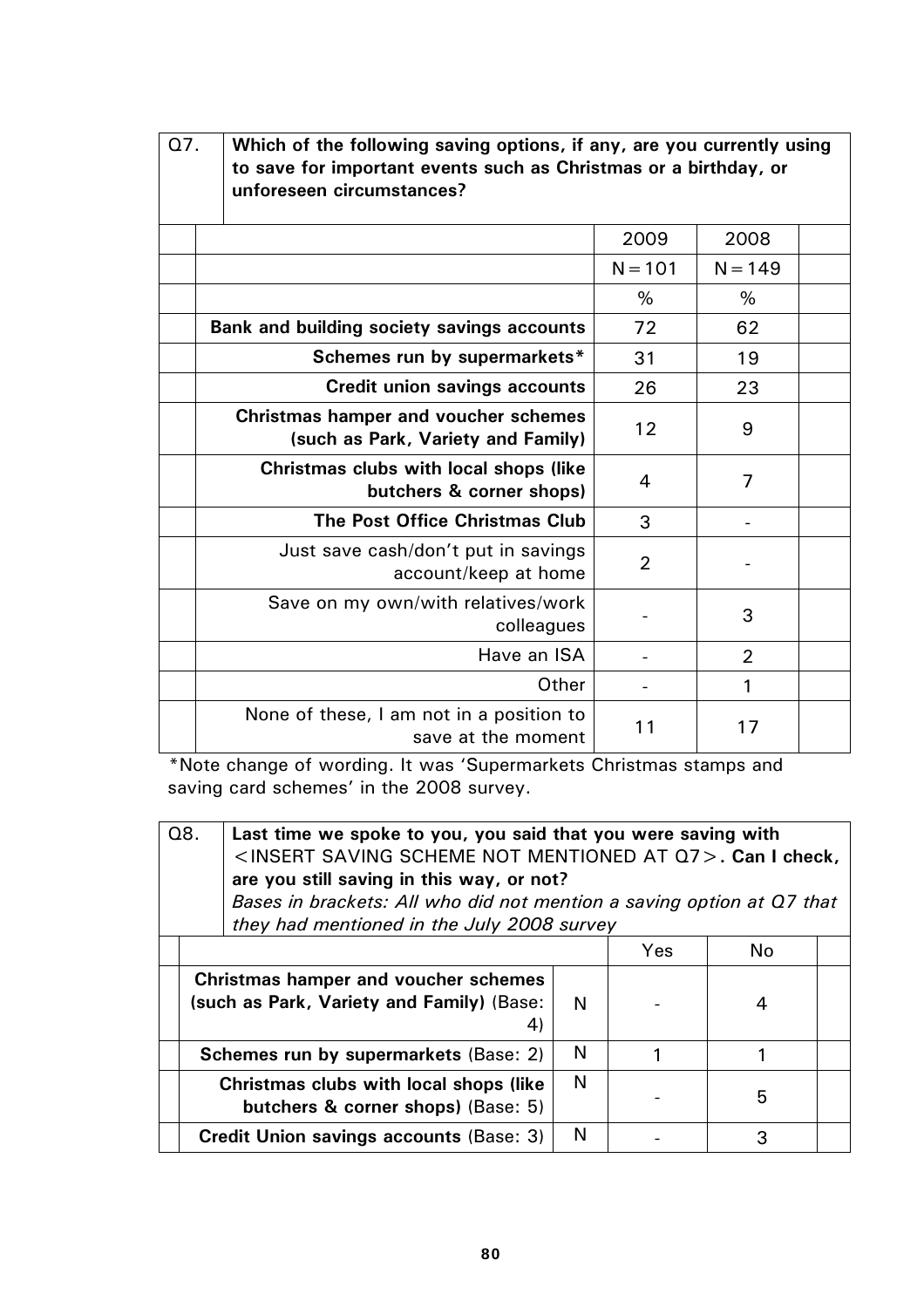| Bank and building society savings |  |  |
|-----------------------------------|--|--|
| accounts (Base: 8)                |  |  |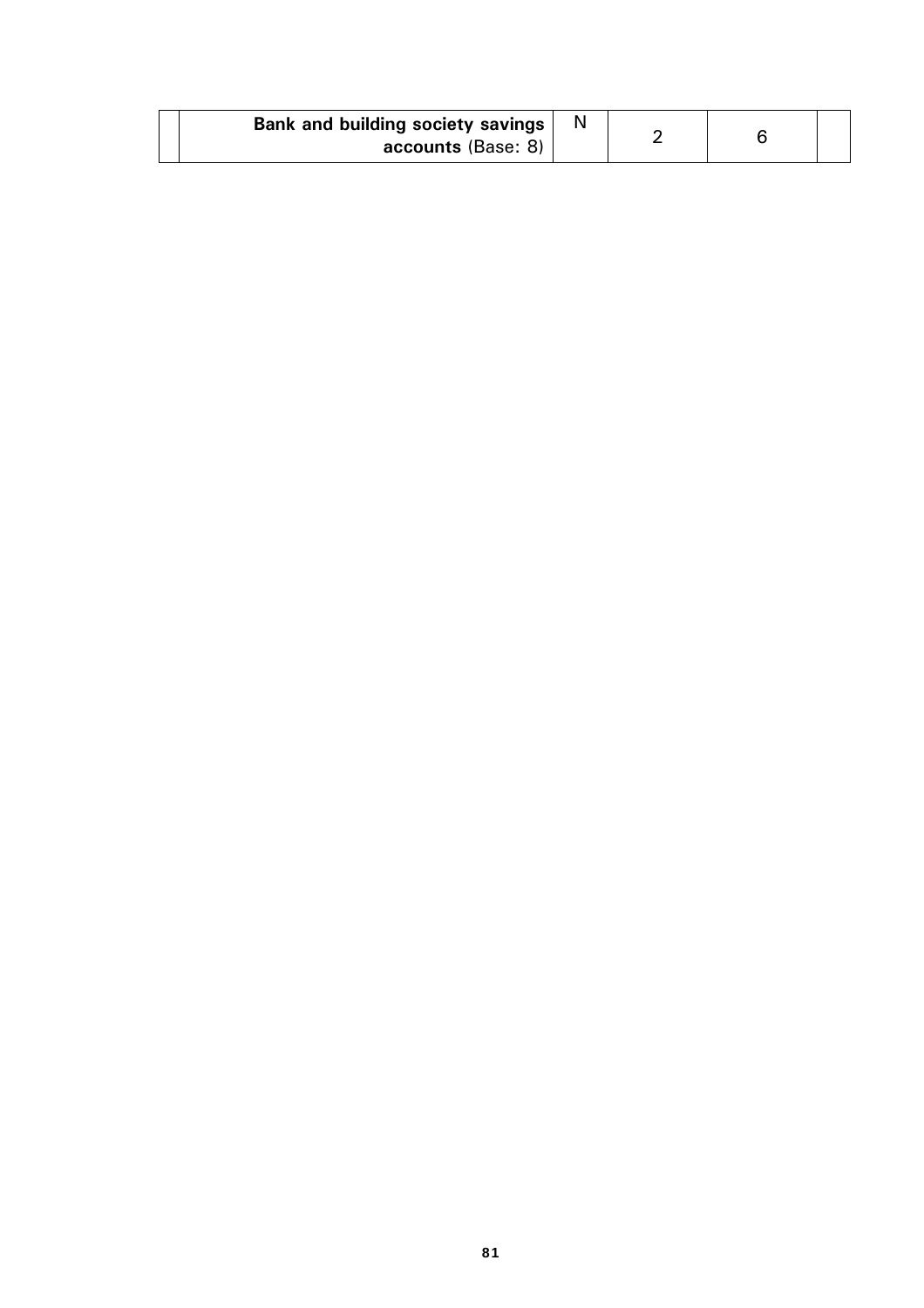| Q7/Q8     |                                      | Take up of saving schemes - total number                                   |                |  |
|-----------|--------------------------------------|----------------------------------------------------------------------------|----------------|--|
| combined. |                                      |                                                                            |                |  |
|           |                                      |                                                                            | %              |  |
|           |                                      | Bank and building society savings accounts                                 | 74             |  |
|           |                                      | Schemes run by supermarkets                                                | 32             |  |
|           | <b>Credit Union savings accounts</b> |                                                                            |                |  |
|           |                                      | Christmas hamper and voucher schemes<br>(such as Park, Variety and Family) |                |  |
|           |                                      | Christmas clubs with local shops (like<br>butchers & corner shops)         | $\overline{4}$ |  |
|           |                                      | The Post Office Christmas Club                                             | 3              |  |
|           |                                      | Just save cash/don't put in savings<br>account/keep at home                | $\overline{2}$ |  |
|           |                                      | None of these, I am not in a position to<br>save at the moment             | 11             |  |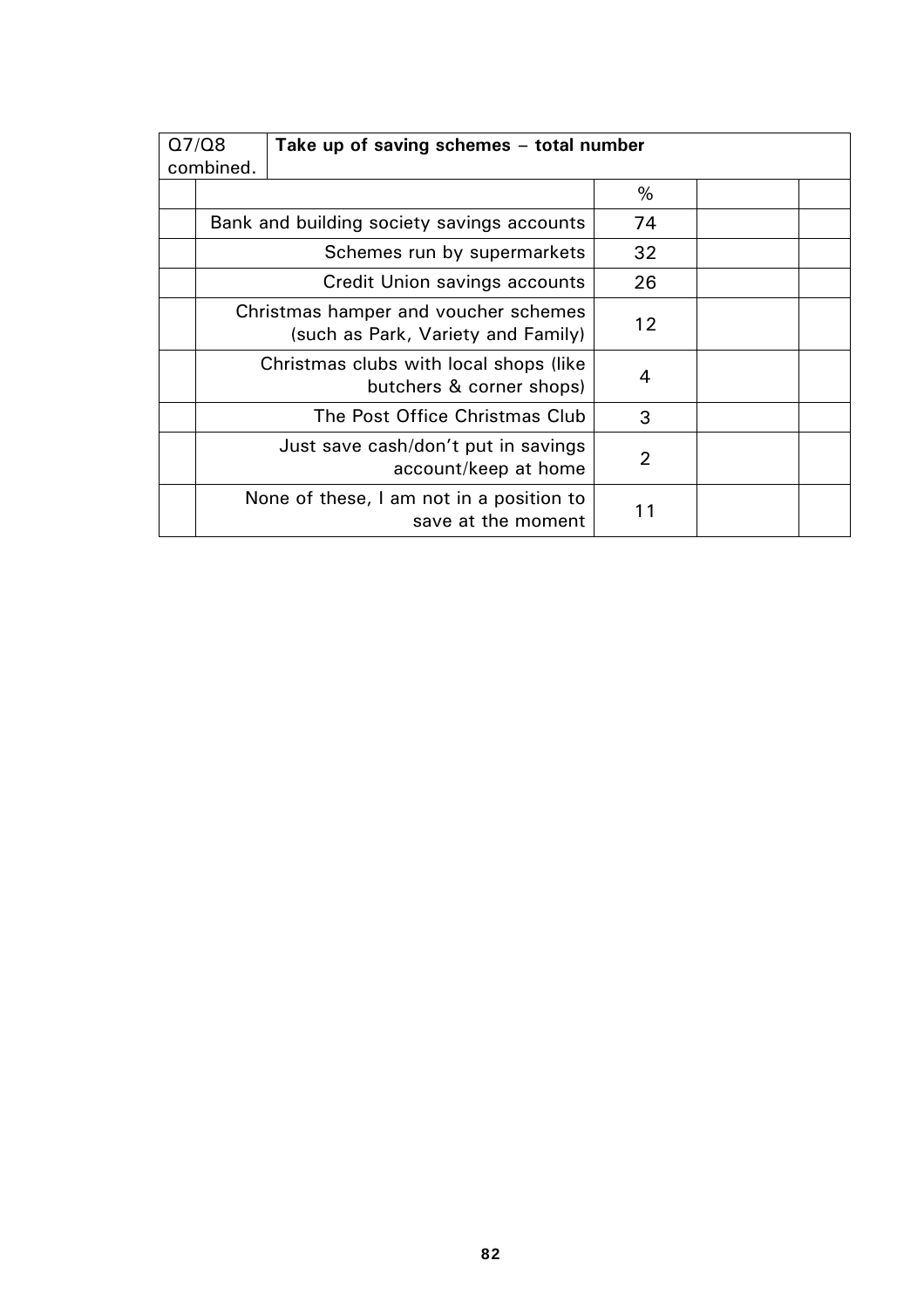| Q9.         | I am going to read out things that some people who attended the<br>training session told us they were considering. For each, please tell us<br>if you have already done it or are currently doing it, if you are<br>considering doing it in the near future, or if you are not in a position<br>to do this in the near future.<br>2009 bases in brackets: all who said back in July that they intended<br>to or were not a position to do the things listed, and who did not<br>mention these saving options at Q7 |      |                                        |                                       |                                                            |
|-------------|--------------------------------------------------------------------------------------------------------------------------------------------------------------------------------------------------------------------------------------------------------------------------------------------------------------------------------------------------------------------------------------------------------------------------------------------------------------------------------------------------------------------|------|----------------------------------------|---------------------------------------|------------------------------------------------------------|
|             |                                                                                                                                                                                                                                                                                                                                                                                                                                                                                                                    |      | Done or<br>currentl<br>y doing<br>this | Considering<br>this in near<br>future | Not in a<br>position<br>to do<br>this in<br>near<br>future |
| A           | Saving for important events or<br>unforeseen circumstances                                                                                                                                                                                                                                                                                                                                                                                                                                                         |      |                                        |                                       |                                                            |
|             | 2009 (base 8)                                                                                                                                                                                                                                                                                                                                                                                                                                                                                                      | N    | 3                                      | 4                                     | $\mathbf{1}$                                               |
|             | 2008 (base 149)                                                                                                                                                                                                                                                                                                                                                                                                                                                                                                    | %    | 61                                     | 20                                    | 19                                                         |
| B           | <b>Opening a Credit Union saving</b><br>account                                                                                                                                                                                                                                                                                                                                                                                                                                                                    |      |                                        |                                       |                                                            |
|             | 2009 (base 71)                                                                                                                                                                                                                                                                                                                                                                                                                                                                                                     | %    | $\mathbf{1}$                           | 29                                    | 70                                                         |
|             | 2008 (base 115)                                                                                                                                                                                                                                                                                                                                                                                                                                                                                                    | $\%$ | 4                                      | 25                                    | 70                                                         |
| $\mathbf C$ | Opening a saving account with a Bank<br>and or a building society                                                                                                                                                                                                                                                                                                                                                                                                                                                  |      |                                        |                                       |                                                            |
|             | 2009 (base 14)                                                                                                                                                                                                                                                                                                                                                                                                                                                                                                     | N    | $\mathbf{1}$                           | 3                                     | 10                                                         |
|             | 2008 (base 57)                                                                                                                                                                                                                                                                                                                                                                                                                                                                                                     | $\%$ | 28                                     | 16                                    | 56                                                         |
| D           | Increasing the amount of money you<br>save every week or month                                                                                                                                                                                                                                                                                                                                                                                                                                                     |      |                                        |                                       |                                                            |
|             | 2009 (base 73)                                                                                                                                                                                                                                                                                                                                                                                                                                                                                                     | %    | 25                                     | 35                                    | 40                                                         |
|             | 2008 (base 149)                                                                                                                                                                                                                                                                                                                                                                                                                                                                                                    | %    | 30                                     | 25                                    | 45                                                         |
| Е           | Checking that the saving options you<br>use, if any, are safe                                                                                                                                                                                                                                                                                                                                                                                                                                                      |      |                                        |                                       |                                                            |
|             | 2009 (base 44)                                                                                                                                                                                                                                                                                                                                                                                                                                                                                                     | %    | 39                                     | 34                                    | 27                                                         |
|             | 2008 (base 149)                                                                                                                                                                                                                                                                                                                                                                                                                                                                                                    | %    | 56                                     | 19                                    | 26                                                         |
| F           | Reconsidering the way you spend<br>your money                                                                                                                                                                                                                                                                                                                                                                                                                                                                      |      |                                        |                                       |                                                            |
|             | 2009 (base 46)                                                                                                                                                                                                                                                                                                                                                                                                                                                                                                     | %    | 45                                     | 33                                    | 22                                                         |
|             | 2008 (base 149)                                                                                                                                                                                                                                                                                                                                                                                                                                                                                                    | %    | 54                                     | 27                                    | 19                                                         |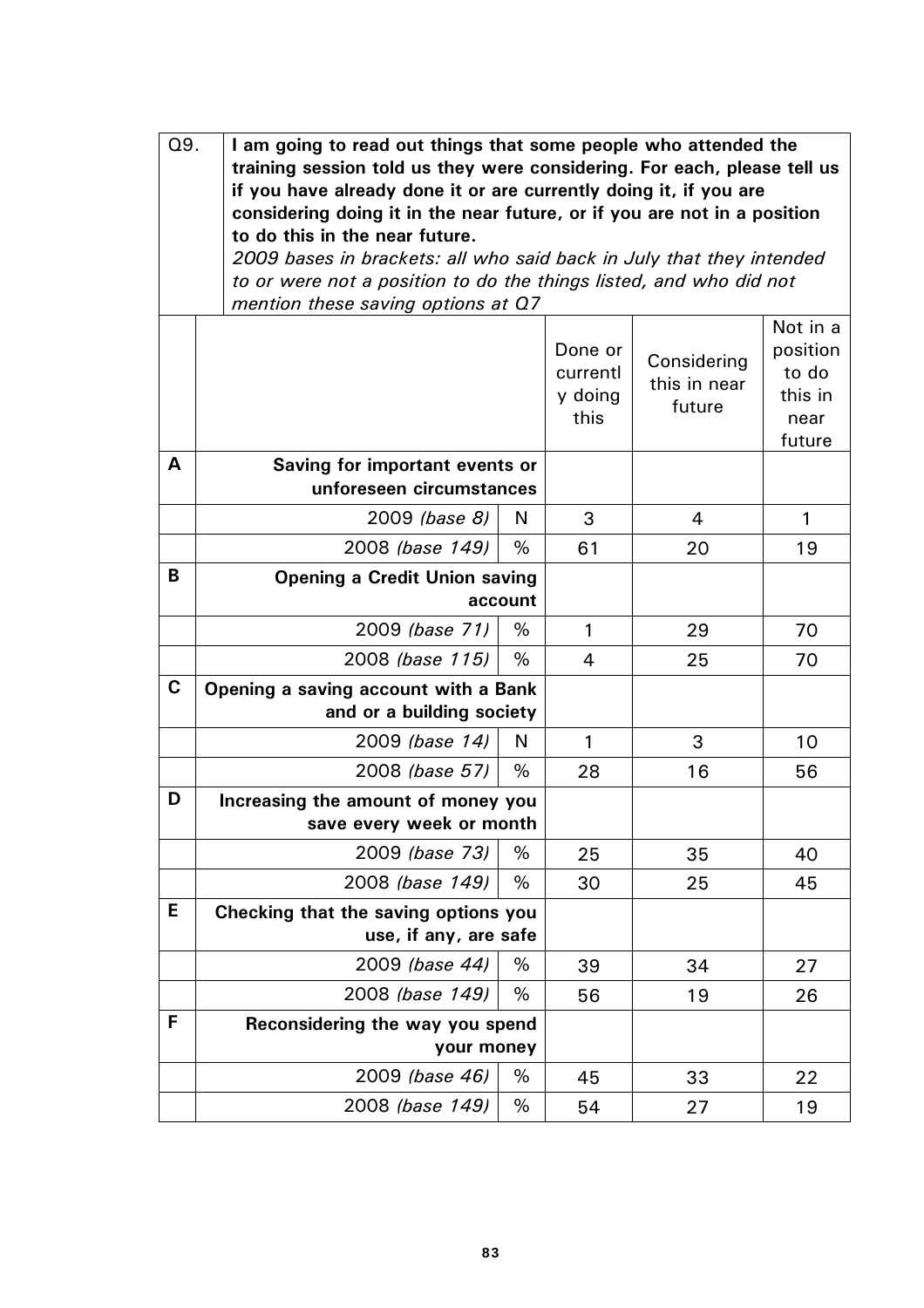| Q <sub>10</sub> . |  | Now thinking about how you managed your money to pay for last<br>Christmas, would you say |           |  |
|-------------------|--|-------------------------------------------------------------------------------------------|-----------|--|
|                   |  |                                                                                           | $N = 101$ |  |
|                   |  |                                                                                           | %         |  |
|                   |  | It was similar to previous years                                                          | 45        |  |
|                   |  | It was worse than previous years                                                          | 11        |  |
|                   |  | It was better than previous years                                                         | 43        |  |
|                   |  | Don't know                                                                                |           |  |

| Q11. |  | I am going to read out a statement. Please tell me if you agree or<br>disagree. I find it really hard to save money right now. |           |  |
|------|--|--------------------------------------------------------------------------------------------------------------------------------|-----------|--|
|      |  |                                                                                                                                | $N = 101$ |  |
|      |  |                                                                                                                                | %         |  |
|      |  | Strongly agree                                                                                                                 | 39        |  |
|      |  | Tend to agree                                                                                                                  | 21        |  |
|      |  | Neither agree or disagree                                                                                                      | 5         |  |
|      |  | Tend to disagree                                                                                                               | 19        |  |
|      |  | Strongly disagree                                                                                                              | 16        |  |

| Q12. |  | Looking back, how useful do you think the session you attended on<br>saving for Christmas was? |           |  |
|------|--|------------------------------------------------------------------------------------------------|-----------|--|
|      |  |                                                                                                | $N = 101$ |  |
|      |  |                                                                                                | %         |  |
|      |  | Very useful                                                                                    | 61        |  |
|      |  | Fairly useful                                                                                  | 31        |  |
|      |  | Not very useful                                                                                | 6         |  |
|      |  | Not at all useful                                                                              |           |  |
|      |  | Don't know/can't remember                                                                      | 2         |  |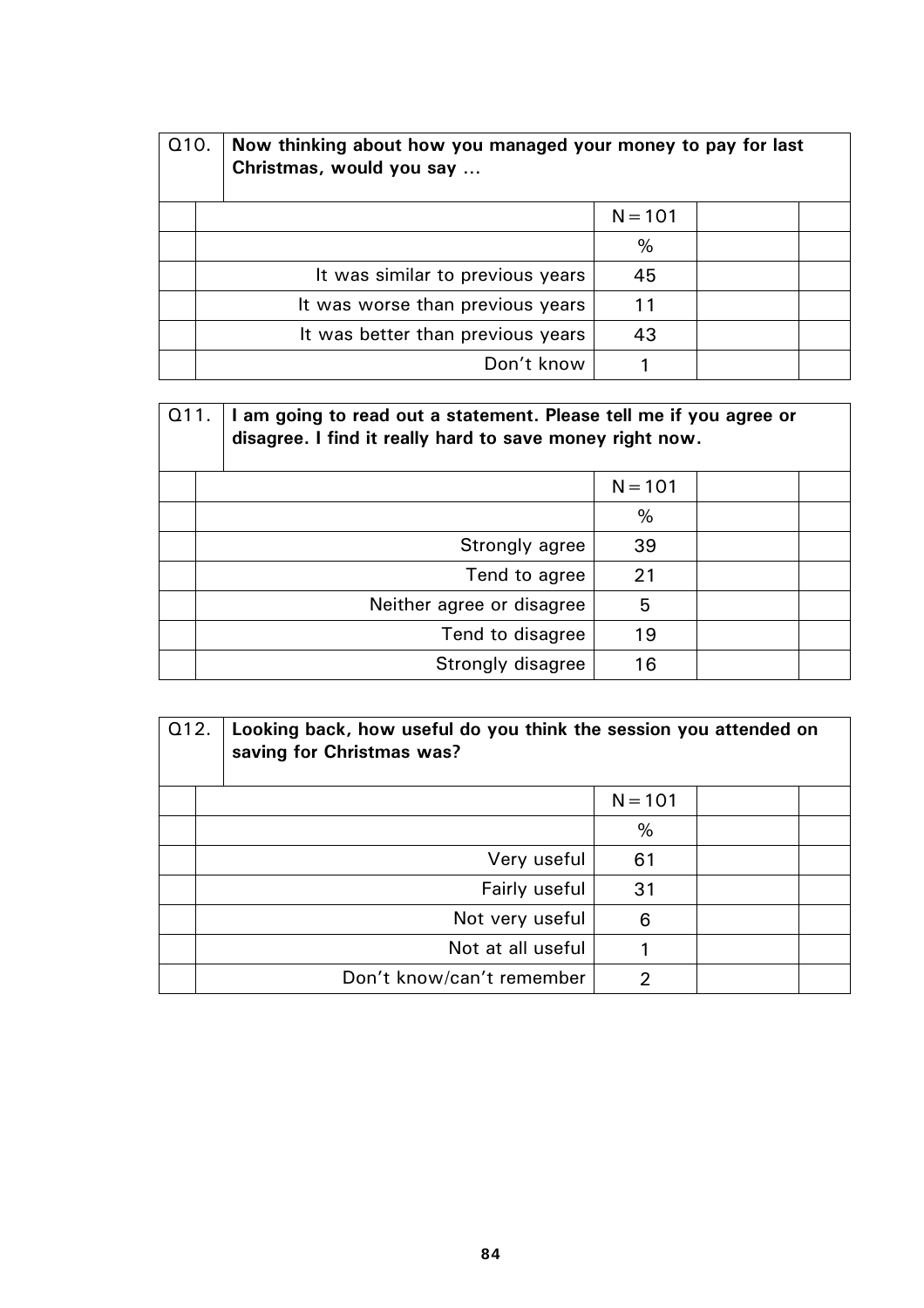| Q13. | And thinking about the current economic climate, which of the<br>following statement best reflects your situation? |           |  |  |
|------|--------------------------------------------------------------------------------------------------------------------|-----------|--|--|
|      |                                                                                                                    | $N = 101$ |  |  |
|      |                                                                                                                    | $\%$      |  |  |
|      | The current economic climate is making me<br>more likely to save than before                                       | 39        |  |  |
|      | The current economic climate is making me<br>less likely to save than before                                       | 21        |  |  |
|      | The current economic climate does not<br>make much difference to how much I save                                   | 39        |  |  |
|      | Don't know                                                                                                         |           |  |  |

| Q14. |  | In the current economic climate, how useful do you think it is to<br>receive information or advice on different ways to save? |           |  |
|------|--|-------------------------------------------------------------------------------------------------------------------------------|-----------|--|
|      |  |                                                                                                                               | $N = 101$ |  |
|      |  |                                                                                                                               | %         |  |
|      |  | Very useful                                                                                                                   | 64        |  |
|      |  | Fairly useful                                                                                                                 | 30        |  |
|      |  | Not very useful                                                                                                               | 6         |  |
|      |  | Not at all useful                                                                                                             |           |  |

| Q15. The Office of Fair Trading may be conducting further research in the<br>next 12 months. Would it be OK for Ipsos MORI or another appointed<br>contractor to contact you again in connection with future studies? |           |  |
|-----------------------------------------------------------------------------------------------------------------------------------------------------------------------------------------------------------------------|-----------|--|
|                                                                                                                                                                                                                       | $N = 101$ |  |
|                                                                                                                                                                                                                       | $\%$      |  |
| Yes – both Ipsos MORI or any other<br>appointed contractors may recontact                                                                                                                                             | 88        |  |
| No - neither may recontact                                                                                                                                                                                            | 12        |  |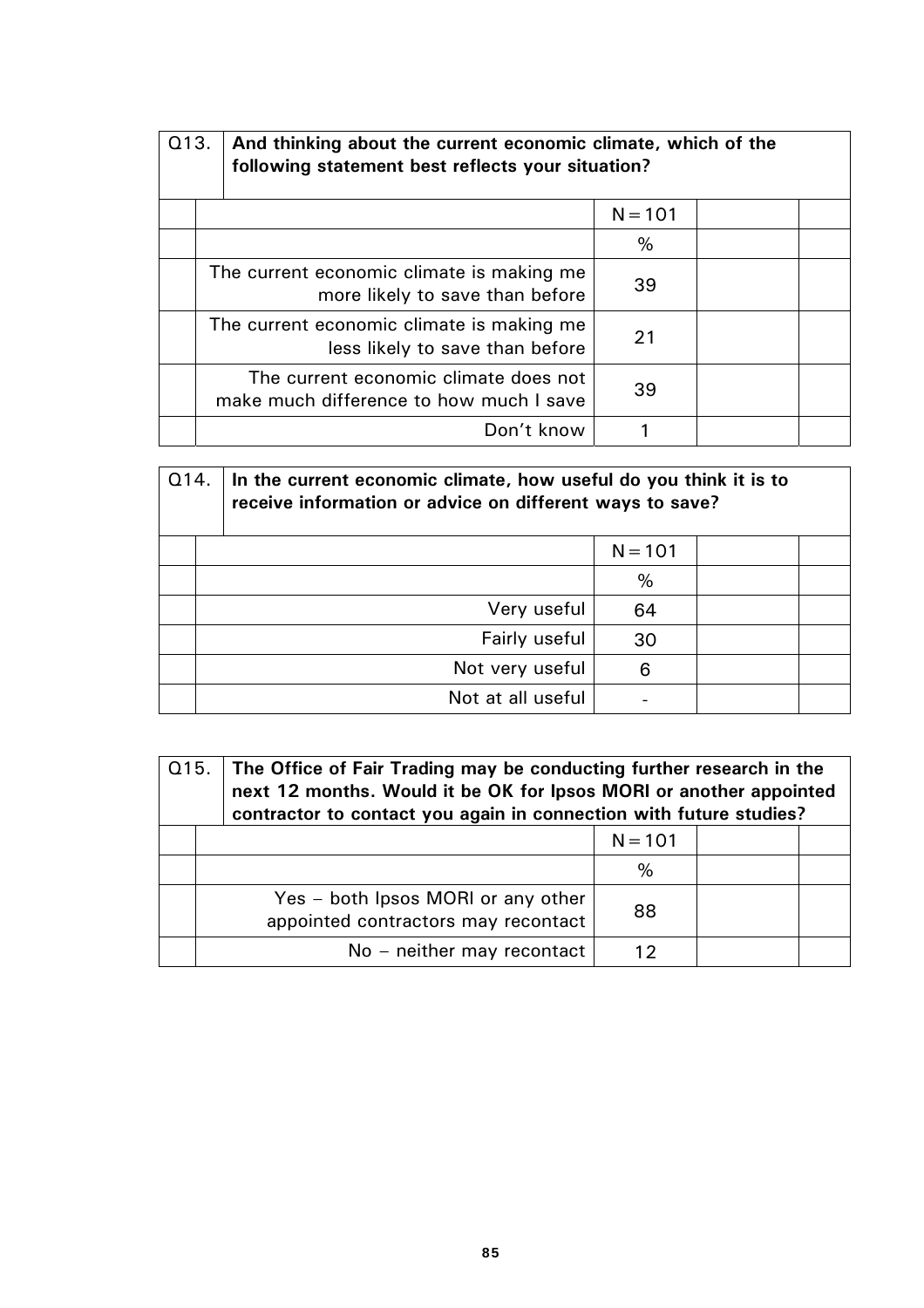## **Topline Results from GB adults Omnibus**

- Results are based on 2015 interviews with adults aged  $16 +$  in Great Britain.
- Results are also provided for C2DE women, based on 514 interviews with this subgroup. Statistically significant differences (at 95% confidence level) between C2DE women and the total sample are indicated in bold.
- Fieldwork was conducted via Ipsos MORI telephone Omnibus between 17<sup>th</sup> & 19<sup>th</sup> April and 29<sup>th</sup> & 31<sup>st</sup> May 2009.
- Data have been weighted by gender, age, social grade and region to reflect the known profile of the GB population
- Where figures do not add up to 100, this is due to multiple coding or computer rounding.
- Results based on all respondents unless otherwise stated.
- An asterisk (\*) denotes a finding of less than 0.5% but greater than zero.

| Q1. | How much, if anything, do you feel you know about different ways of<br>saving for important events, such as Christmas or a birthday, or for<br>unforeseen circumstances? |             |              |                   |  |  |  |  |  |
|-----|--------------------------------------------------------------------------------------------------------------------------------------------------------------------------|-------------|--------------|-------------------|--|--|--|--|--|
|     |                                                                                                                                                                          |             | <b>TOTAL</b> | <b>WOMEN</b>      |  |  |  |  |  |
|     |                                                                                                                                                                          |             |              | C <sub>2</sub> DE |  |  |  |  |  |
|     |                                                                                                                                                                          |             | %            | $\%$              |  |  |  |  |  |
|     |                                                                                                                                                                          |             | $N = 2,10$   | $N = 514$         |  |  |  |  |  |
|     |                                                                                                                                                                          |             | 5            |                   |  |  |  |  |  |
|     |                                                                                                                                                                          | Very little | 17           | 20                |  |  |  |  |  |
|     |                                                                                                                                                                          | Some things | 39           | 43                |  |  |  |  |  |
|     |                                                                                                                                                                          | A lot       | 45           | 37                |  |  |  |  |  |

| Q2. | How confident do you feel about making the right decisions when it<br>comes to saving for important events, such as Christmas or a<br>birthday, or for unforeseen circumstances? |                      |              |                               |  |  |  |  |
|-----|----------------------------------------------------------------------------------------------------------------------------------------------------------------------------------|----------------------|--------------|-------------------------------|--|--|--|--|
|     |                                                                                                                                                                                  |                      | <b>TOTAL</b> | <b>WOMEN</b>                  |  |  |  |  |
|     |                                                                                                                                                                                  |                      |              | C <sub>2</sub> D <sub>E</sub> |  |  |  |  |
|     |                                                                                                                                                                                  |                      | %            | %                             |  |  |  |  |
|     |                                                                                                                                                                                  |                      |              |                               |  |  |  |  |
|     |                                                                                                                                                                                  |                      | $N = 2,105$  | $N = 514$                     |  |  |  |  |
|     |                                                                                                                                                                                  | Very confident       | 40           | 31                            |  |  |  |  |
|     |                                                                                                                                                                                  | Fairly confident     | 46           | 52                            |  |  |  |  |
|     |                                                                                                                                                                                  | Not very confident   | 9            | 9                             |  |  |  |  |
|     |                                                                                                                                                                                  | Not at all confident | 3            | っ                             |  |  |  |  |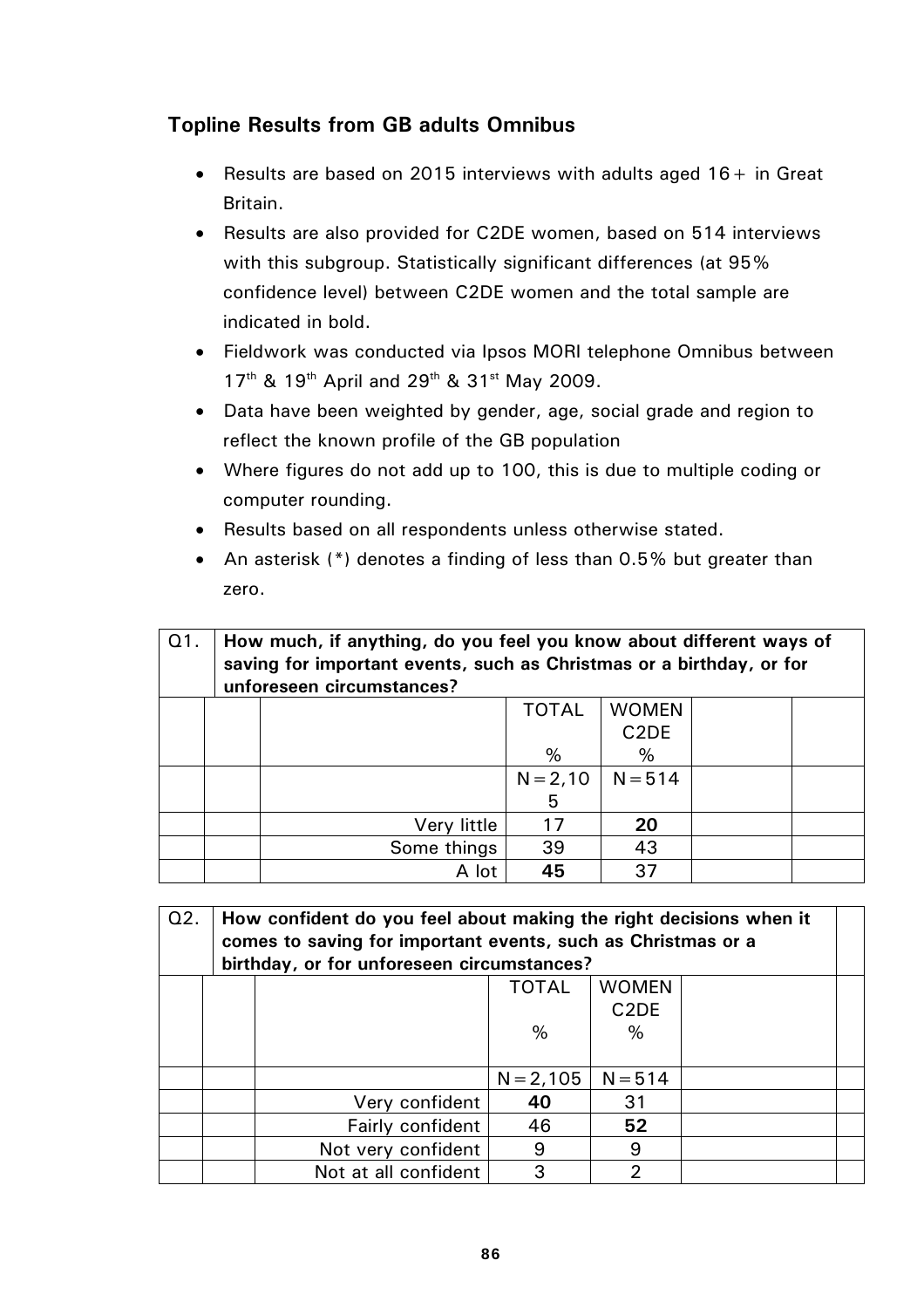|  | <b>CONFIDENT</b>        | 86 | 83 |  |
|--|-------------------------|----|----|--|
|  | <b>NOT CONFIDENT</b>    |    | 13 |  |
|  | Doesn't apply, I am not |    |    |  |
|  | in a position to save   |    |    |  |

| Q3. |                       | Have you seen any information or received advice in the last six<br>months on saving for special events such as Christmas? |                               |  |  |  |  |  |  |  |  |
|-----|-----------------------|----------------------------------------------------------------------------------------------------------------------------|-------------------------------|--|--|--|--|--|--|--|--|
|     |                       | <b>TOTAL</b>                                                                                                               | <b>WOMEN</b>                  |  |  |  |  |  |  |  |  |
|     |                       |                                                                                                                            | C <sub>2</sub> D <sub>E</sub> |  |  |  |  |  |  |  |  |
|     |                       | $\%$                                                                                                                       | %                             |  |  |  |  |  |  |  |  |
|     |                       | $N = 2,105$                                                                                                                | $N = 514$                     |  |  |  |  |  |  |  |  |
|     | Yes - saw information | 12                                                                                                                         | 12                            |  |  |  |  |  |  |  |  |
|     | Yes - received advice | 9                                                                                                                          | 8                             |  |  |  |  |  |  |  |  |
|     | No.                   | 80                                                                                                                         | 81                            |  |  |  |  |  |  |  |  |
|     | Don't know/ can't     |                                                                                                                            |                               |  |  |  |  |  |  |  |  |
|     | remember              |                                                                                                                            |                               |  |  |  |  |  |  |  |  |

| Q4. | And thinking about the current economic climate, which of the<br>following statement best reflects your situation? |              |                                    |  |  |  |  |  |  |
|-----|--------------------------------------------------------------------------------------------------------------------|--------------|------------------------------------|--|--|--|--|--|--|
|     |                                                                                                                    | <b>TOTAL</b> | <b>WOMEN</b>                       |  |  |  |  |  |  |
|     |                                                                                                                    | %            | C <sub>2</sub> D <sub>E</sub><br>% |  |  |  |  |  |  |
|     |                                                                                                                    | $N = 2,105$  | $N = 514$                          |  |  |  |  |  |  |
|     | The current economic<br>climate is making me<br>more likely to save than<br>before                                 | 26           | 23                                 |  |  |  |  |  |  |
|     | The current economic<br>climate is making me less<br>likely to save than before                                    | 23           | 28                                 |  |  |  |  |  |  |
|     | The current economic<br>climate does not make<br>much difference to how<br>much I save                             | 50           | 47                                 |  |  |  |  |  |  |
|     | Don't know/refused                                                                                                 |              |                                    |  |  |  |  |  |  |

| Q5. | In the current economic climate, how useful do you think it is to<br>receive information or advice on different ways to save? |              |                               |  |  |  |  |  |  |
|-----|-------------------------------------------------------------------------------------------------------------------------------|--------------|-------------------------------|--|--|--|--|--|--|
|     |                                                                                                                               | <b>TOTAL</b> | <b>WOMEN</b>                  |  |  |  |  |  |  |
|     |                                                                                                                               |              | C <sub>2</sub> D <sub>E</sub> |  |  |  |  |  |  |
|     |                                                                                                                               | %            | %                             |  |  |  |  |  |  |
|     |                                                                                                                               | $N = 2,105$  | $N = 514$                     |  |  |  |  |  |  |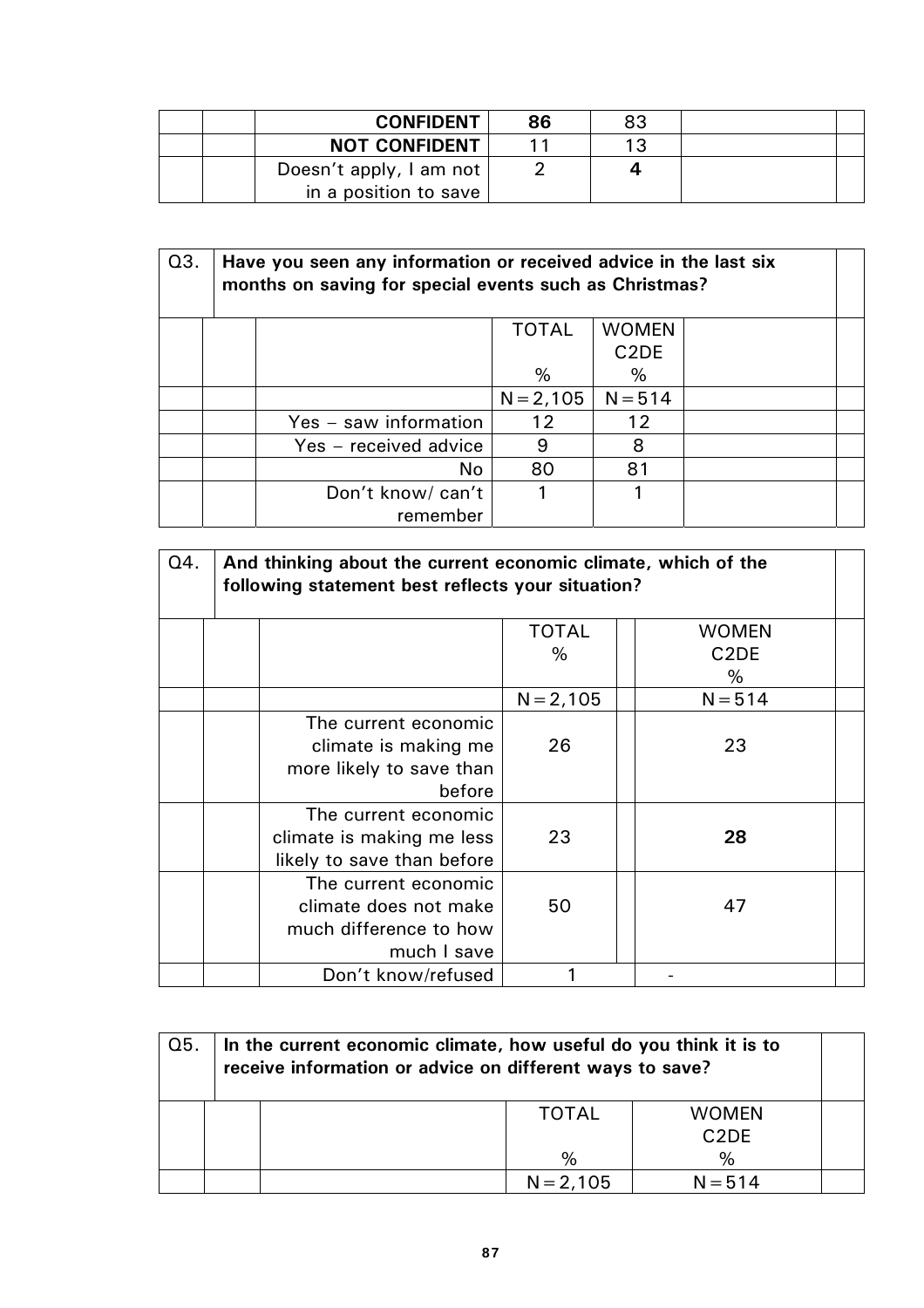| Very useful       | 26 | 23 |  |
|-------------------|----|----|--|
| Fairly useful     | 38 |    |  |
| Not very useful   | 22 | 19 |  |
| Not at all useful | 15 | 16 |  |
| <b>USEFUL</b>     | 63 | 64 |  |
| <b>NOT USEFUL</b> |    | 36 |  |

### **Topline results from telephone survey with Year 2 end users**

- Topline based on a telephone survey with 94 people who attended a Save Xmas training session in 2009.
- The fieldwork for the telephone survey took place between 12th October and 26th October 2009.
- For comparison purposes, results from the telephone survey of Year 1 end users are provided where relevant. Statistically significant differences between the surveys are shown in bold. The fieldwork for the Year 1 survey took place between 11 July and 3<sup>rd</sup> August 2008.
- Some of the key questions were included on Ipsos MORI's Telephone Omnibus survey between 17th & 19th April and 29th & 31st May 2009. Results are included for comparison.
- Respondents are end users who completed a feedback form at the end of their training session, and who agreed to be recontacted for further research.
- The base for each question is shown in brackets. Data are unweighted. Where data do not add up to 100%, this may be due to multi-coding, or computer rounding.
- Please note that the base size is very small on some of the questions meaning that small differences between results may not be statistically significant. Where the base size is below 20, numbers of responses are used instead of percentages.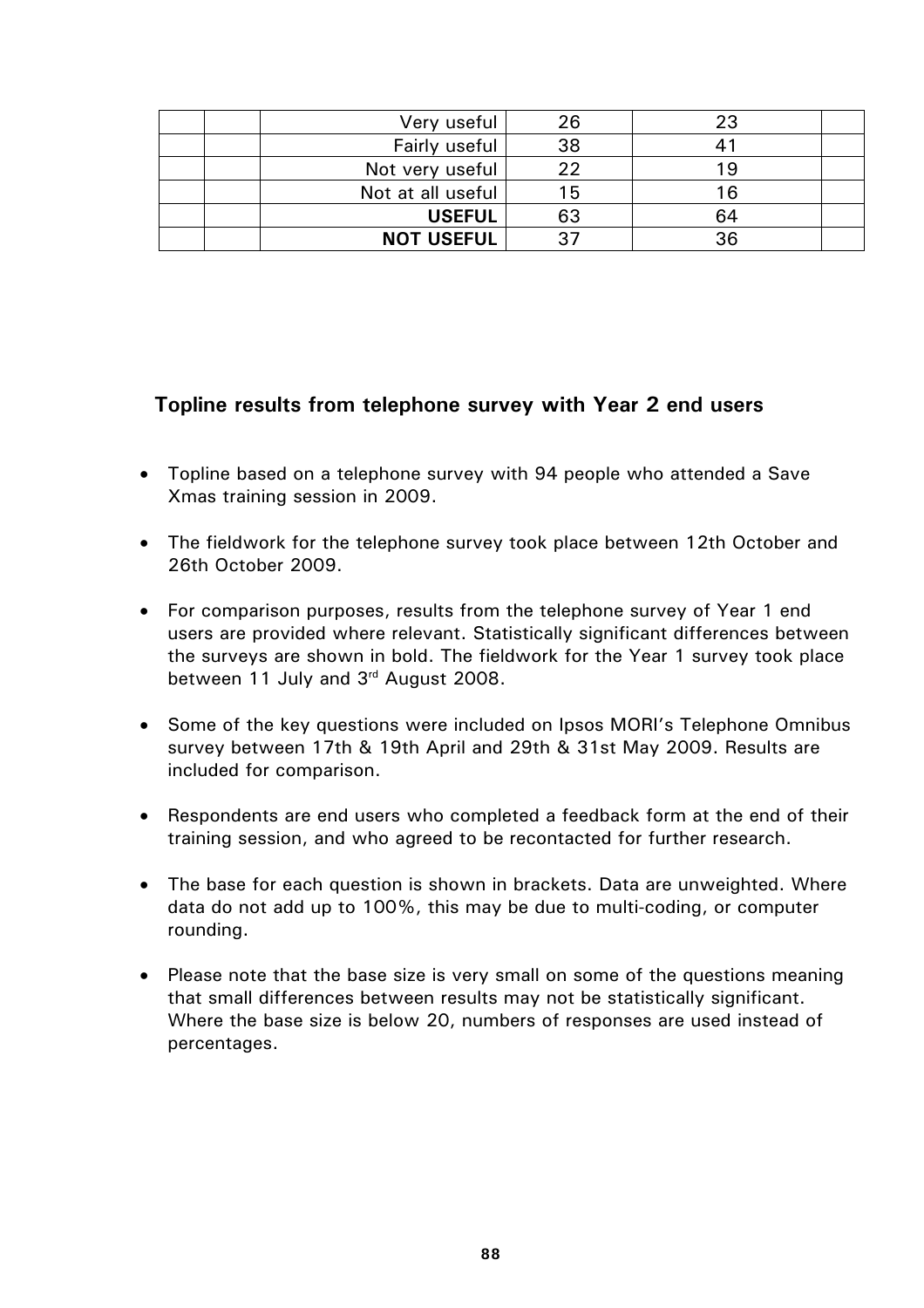| Q <sub>1</sub> | How much, if anything, do you feel you know about different ways of<br>saving for important events, such as Christmas or a birthday, or for<br>unforeseen circumstances?<br><b>SINGLE CODE</b> |  |               |               |  |  |  |  |
|----------------|------------------------------------------------------------------------------------------------------------------------------------------------------------------------------------------------|--|---------------|---------------|--|--|--|--|
|                |                                                                                                                                                                                                |  |               |               |  |  |  |  |
|                |                                                                                                                                                                                                |  | %             | %             |  |  |  |  |
|                |                                                                                                                                                                                                |  | Year 1 (2008) | Year 2 (2009) |  |  |  |  |
|                |                                                                                                                                                                                                |  | Base (149)    | Base (94)     |  |  |  |  |
|                | Very little                                                                                                                                                                                    |  | 10            | 5             |  |  |  |  |
|                | Some things                                                                                                                                                                                    |  | 37            | 41            |  |  |  |  |
|                | A lot                                                                                                                                                                                          |  | 53            | 53            |  |  |  |  |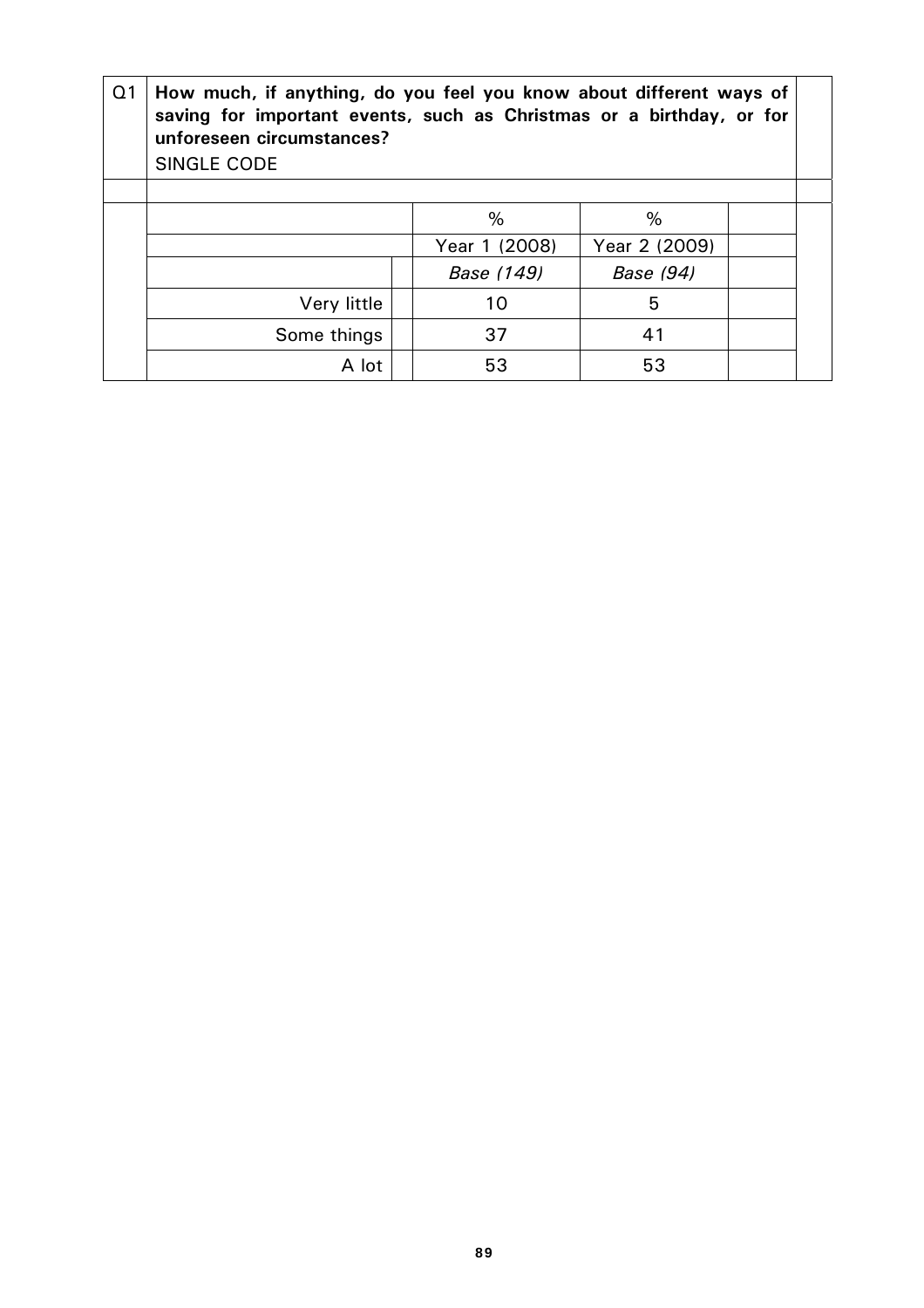| Q1b. | How confident do you feel about making the right decisions when it<br>comes to saving for important events such as Christmas or a birthday,<br>or for unforeseen circumstances? |  |               |                |  |  |  |  |  |  |
|------|---------------------------------------------------------------------------------------------------------------------------------------------------------------------------------|--|---------------|----------------|--|--|--|--|--|--|
|      | <b>SINGLE CODE</b>                                                                                                                                                              |  |               |                |  |  |  |  |  |  |
|      |                                                                                                                                                                                 |  |               |                |  |  |  |  |  |  |
|      |                                                                                                                                                                                 |  | %             | %              |  |  |  |  |  |  |
|      |                                                                                                                                                                                 |  | Omnibus 2009) | Year 2 (2009)  |  |  |  |  |  |  |
|      |                                                                                                                                                                                 |  | Base (2015)   | Base (94)      |  |  |  |  |  |  |
|      | Very confident                                                                                                                                                                  |  | 40            | 37             |  |  |  |  |  |  |
|      | Fairly confident                                                                                                                                                                |  | 46            | 59             |  |  |  |  |  |  |
|      | Not very confident                                                                                                                                                              |  | 9             |                |  |  |  |  |  |  |
|      | Not at all confident                                                                                                                                                            |  | 3             | $\overline{2}$ |  |  |  |  |  |  |
|      | Doesn't apply, I am not<br>in a position to save                                                                                                                                |  | 2             | 2              |  |  |  |  |  |  |

| Q <sub>2</sub> | Where would you go to find out more on saving for important events or<br>unforeseen circumstances?<br><b>SINGLE CODE</b> |                |                    |  |
|----------------|--------------------------------------------------------------------------------------------------------------------------|----------------|--------------------|--|
|                |                                                                                                                          |                |                    |  |
|                |                                                                                                                          | %              | %<br>Year 2 (2009) |  |
|                |                                                                                                                          | Year 1 (2008)  |                    |  |
|                |                                                                                                                          | Base (149)     | Base (94)          |  |
|                | <b>Banks</b>                                                                                                             | 32             | 35                 |  |
|                | The Internet                                                                                                             | 17             | 20                 |  |
|                | <b>Citizens Advice Bureau</b>                                                                                            | 25             | 18                 |  |
|                | <b>Credit Union</b>                                                                                                      | 16             | 11                 |  |
|                | Advice from<br>friends/family                                                                                            | 3              | $\overline{7}$     |  |
|                | <b>Financial Advisor</b>                                                                                                 | 3              | $\overline{4}$     |  |
|                | Books/newspapers                                                                                                         | 1              | 3                  |  |
|                | Would not look for<br>information/have my own<br>knowledge                                                               | $\overline{2}$ | 3                  |  |
|                | Post Office                                                                                                              | 3              | 3                  |  |
|                | Supermarkets/shops                                                                                                       | n/a            | $\overline{2}$     |  |
|                | Savings/Christmas club                                                                                                   | n/a            | $\overline{2}$     |  |
|                | <b>Building Society</b>                                                                                                  | 3              | 1                  |  |
|                | Other                                                                                                                    | 9              | 11                 |  |
|                | Don't know                                                                                                               | 14             | 14                 |  |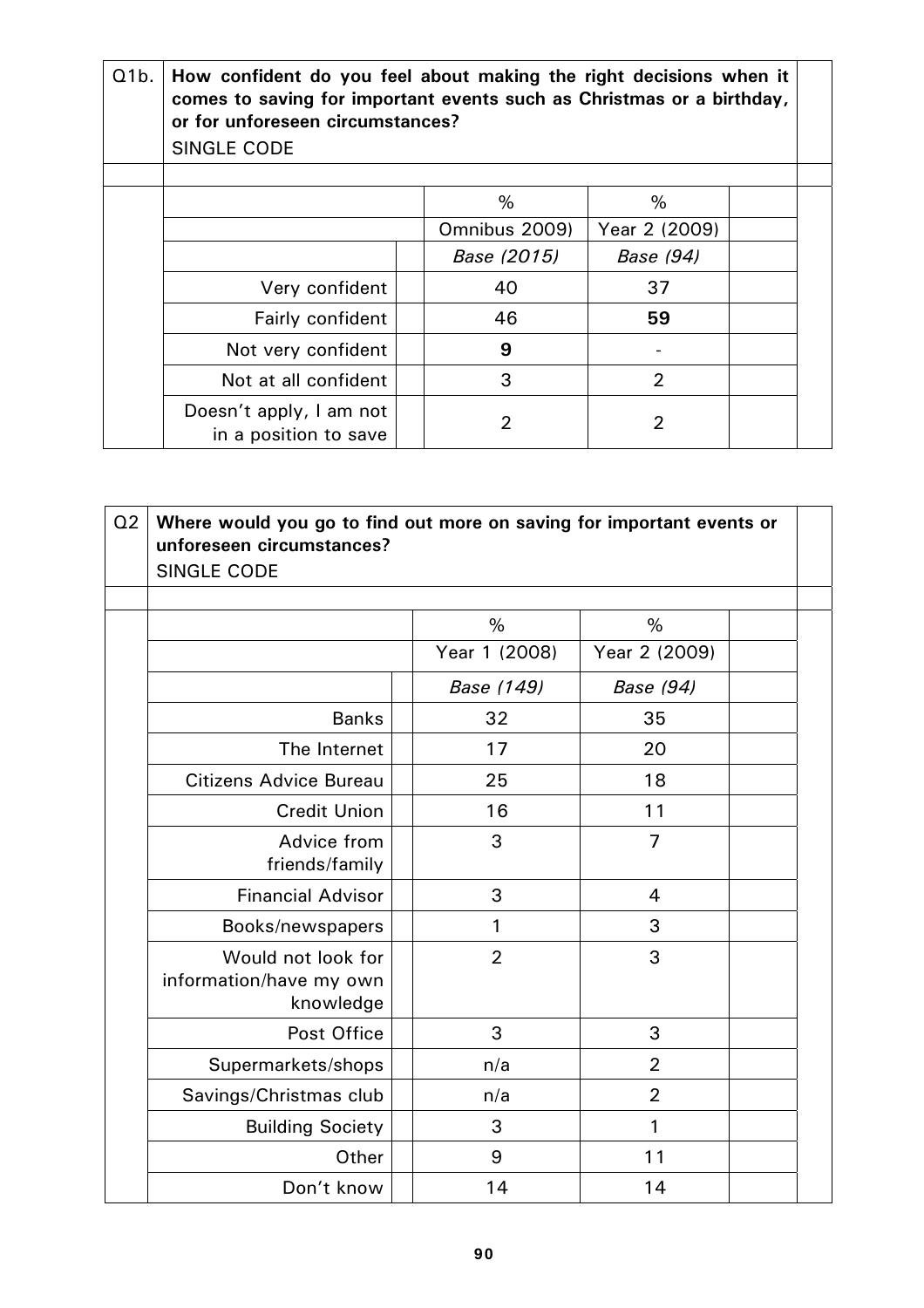| Q <sub>3</sub> | I am going to read out some saving options. For each, please tell me if<br>you feel you know a great deal, a fair amount, just a little, if you have<br>heard of it but know nothing at all, or if you have never heard of it?<br><b>SINGLE CODE</b> |               |    |                                     |                                      |                                      |                                                |                                |  |  |  |
|----------------|------------------------------------------------------------------------------------------------------------------------------------------------------------------------------------------------------------------------------------------------------|---------------|----|-------------------------------------|--------------------------------------|--------------------------------------|------------------------------------------------|--------------------------------|--|--|--|
|                | Year 1 cohort 2008 base<br>(72) Year 2 cohort 2009<br>base (94)                                                                                                                                                                                      |               |    | Know a<br>great<br>deal<br>about it | Know a<br>fair<br>amount<br>about it | Know<br>just a<br>little<br>about it | Heard<br>of but<br>know<br>nothing<br>about it | <b>Never</b><br>heard<br>of it |  |  |  |
| A              | Christmas hamper<br>and voucher                                                                                                                                                                                                                      |               | 08 | 25                                  | 36                                   | 23                                   | 16                                             | 1                              |  |  |  |
|                | schemes (such as<br>Park, Variety and<br>Family)                                                                                                                                                                                                     | %             | 09 | 23                                  | 35                                   | 20                                   | 16                                             | 5                              |  |  |  |
| B              | Christmas clubs                                                                                                                                                                                                                                      |               | 08 | 17                                  | 34                                   | 24                                   | 18                                             | 6                              |  |  |  |
|                | with local shops<br>(like butchers &<br>corner shops)                                                                                                                                                                                                | $\frac{0}{0}$ | 09 | 20                                  | 21                                   | 22                                   | 23                                             | 13                             |  |  |  |
| C              | <b>Credit Union</b>                                                                                                                                                                                                                                  | $\%$          | 08 | 30                                  | 32                                   | 20                                   | 12                                             | $\overline{7}$                 |  |  |  |
|                | savings accounts                                                                                                                                                                                                                                     |               | 09 | 24                                  | 29                                   | 21                                   | 16                                             | 10                             |  |  |  |
| D              | Bank and building                                                                                                                                                                                                                                    |               | 08 | 34                                  | 36                                   | 24                                   | 5                                              | $\mathbf{1}$                   |  |  |  |
|                | society savings<br>accounts                                                                                                                                                                                                                          | $\%$          | 09 | 34                                  | 48                                   | 15                                   | $\overline{2}$                                 | 1                              |  |  |  |
| E              | <b>Supermarkets</b><br>Christmas stamps                                                                                                                                                                                                              |               | 08 | 35                                  | 36                                   | 14                                   | 14                                             | 1                              |  |  |  |
|                | and saving card<br>schemes<br>(08/)Schemes run<br>by supermarkets<br>(09)                                                                                                                                                                            | $\%$          | 09 | 26                                  | 33                                   | 24                                   | 14                                             | 3                              |  |  |  |
| F              | The post office                                                                                                                                                                                                                                      | %             | 08 | n/a                                 | n/a                                  | n/a                                  | n/a                                            | n/a                            |  |  |  |
|                | Christmas club                                                                                                                                                                                                                                       |               | 09 | 6                                   | 14                                   | 29                                   | 32                                             | 19                             |  |  |  |

| Q4 | Have you made any changes to how you save for important events such<br>as Christmas since the training session?<br>SINGLE CODE |  |               |                  |  |  |  |
|----|--------------------------------------------------------------------------------------------------------------------------------|--|---------------|------------------|--|--|--|
|    |                                                                                                                                |  | %             | %                |  |  |  |
|    |                                                                                                                                |  | Year 1 (2008) | Year 2<br>(2009) |  |  |  |
|    |                                                                                                                                |  | Base (149)    | <b>Base (94)</b> |  |  |  |
|    | Yes                                                                                                                            |  | 38            | 48               |  |  |  |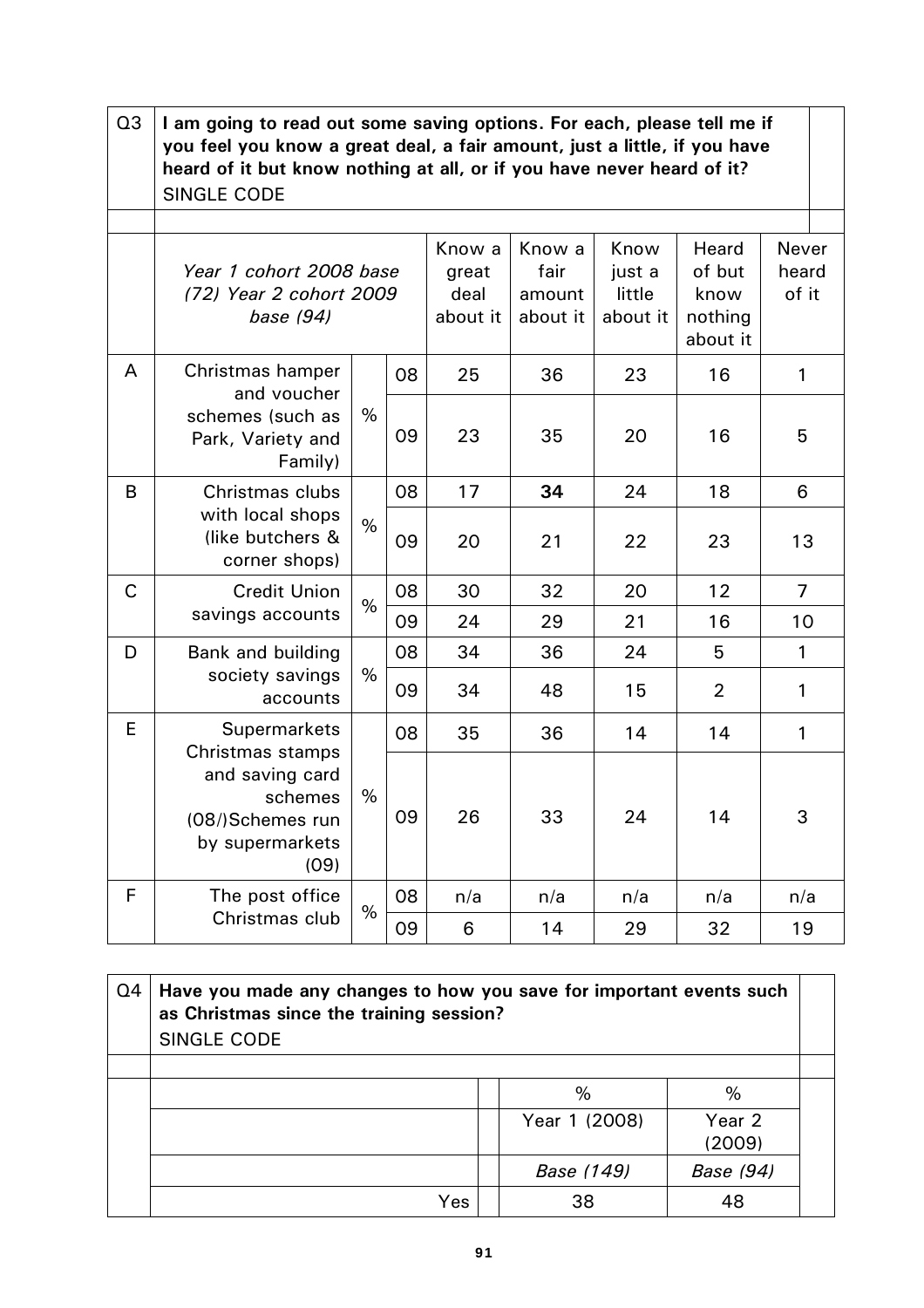|--|--|--|--|--|

 $\overline{\phantom{a}}$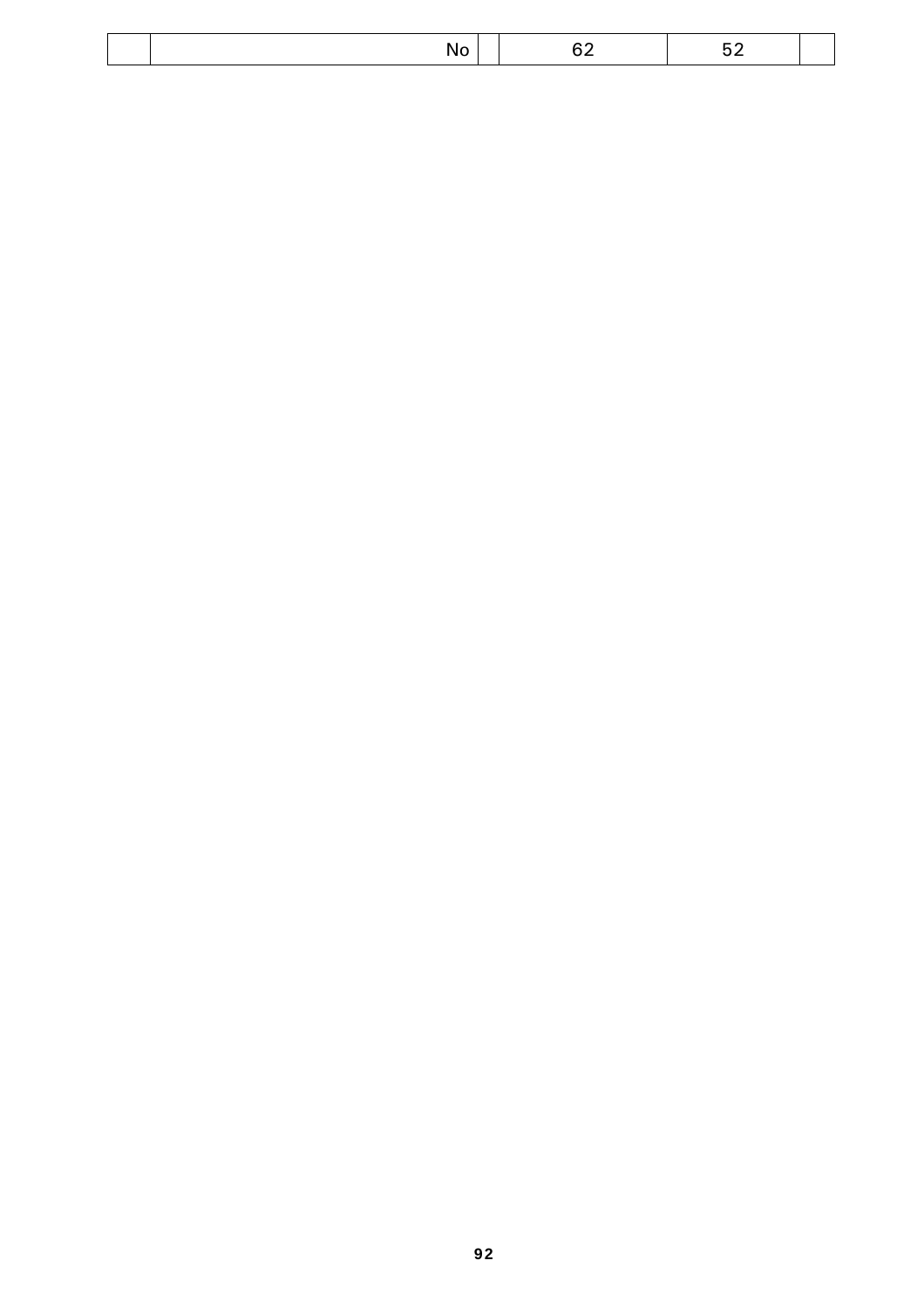| Q <sub>5</sub> | What changes have you made?<br><b>SINGLE CODE</b>                                               |  |               |                             |  |  |  |
|----------------|-------------------------------------------------------------------------------------------------|--|---------------|-----------------------------|--|--|--|
|                |                                                                                                 |  |               |                             |  |  |  |
|                |                                                                                                 |  | %             | %                           |  |  |  |
|                |                                                                                                 |  | Year 1 (2008) | Year <sub>2</sub><br>(2009) |  |  |  |
|                |                                                                                                 |  | Base (56)     | Base (45)                   |  |  |  |
|                | Be more careful with money,<br>budget/plan more                                                 |  | 21            | 49                          |  |  |  |
|                | Have changed the way I save                                                                     |  | 5             | 27                          |  |  |  |
|                | Opened a saving account with a<br>bank or building society                                      |  | 27            | 16                          |  |  |  |
|                | Opened a saving account with a<br><b>Credit Union</b>                                           |  | 27            | 13                          |  |  |  |
|                | Have started saving                                                                             |  | 20            | 11                          |  |  |  |
|                | Have increased the amount of<br>money I save every week or month                                |  | 11            | 7                           |  |  |  |
|                | Saved money by buying presents<br>at sales or shop clearances earlier<br>than would normally do |  | 4             | 4                           |  |  |  |
|                | Collecting supermarkets/shops<br>vouchers                                                       |  | n/a           | $\overline{4}$              |  |  |  |
|                | Supermarket saving<br>schemes/stamps/cards                                                      |  | 14            | $\overline{2}$              |  |  |  |
|                | I am saving for hamper                                                                          |  | n/a           | $\overline{2}$              |  |  |  |
|                | Have avoided falling into debts                                                                 |  | 7             | 2                           |  |  |  |
|                | Have checked that the saving<br>options I use are safe                                          |  | 2             | n/a                         |  |  |  |
|                | Keep savings separate/in a jar/in<br>the house/a friend looks after them<br>for me              |  | n/a           | n/a                         |  |  |  |
|                | Other                                                                                           |  | 7             | 4                           |  |  |  |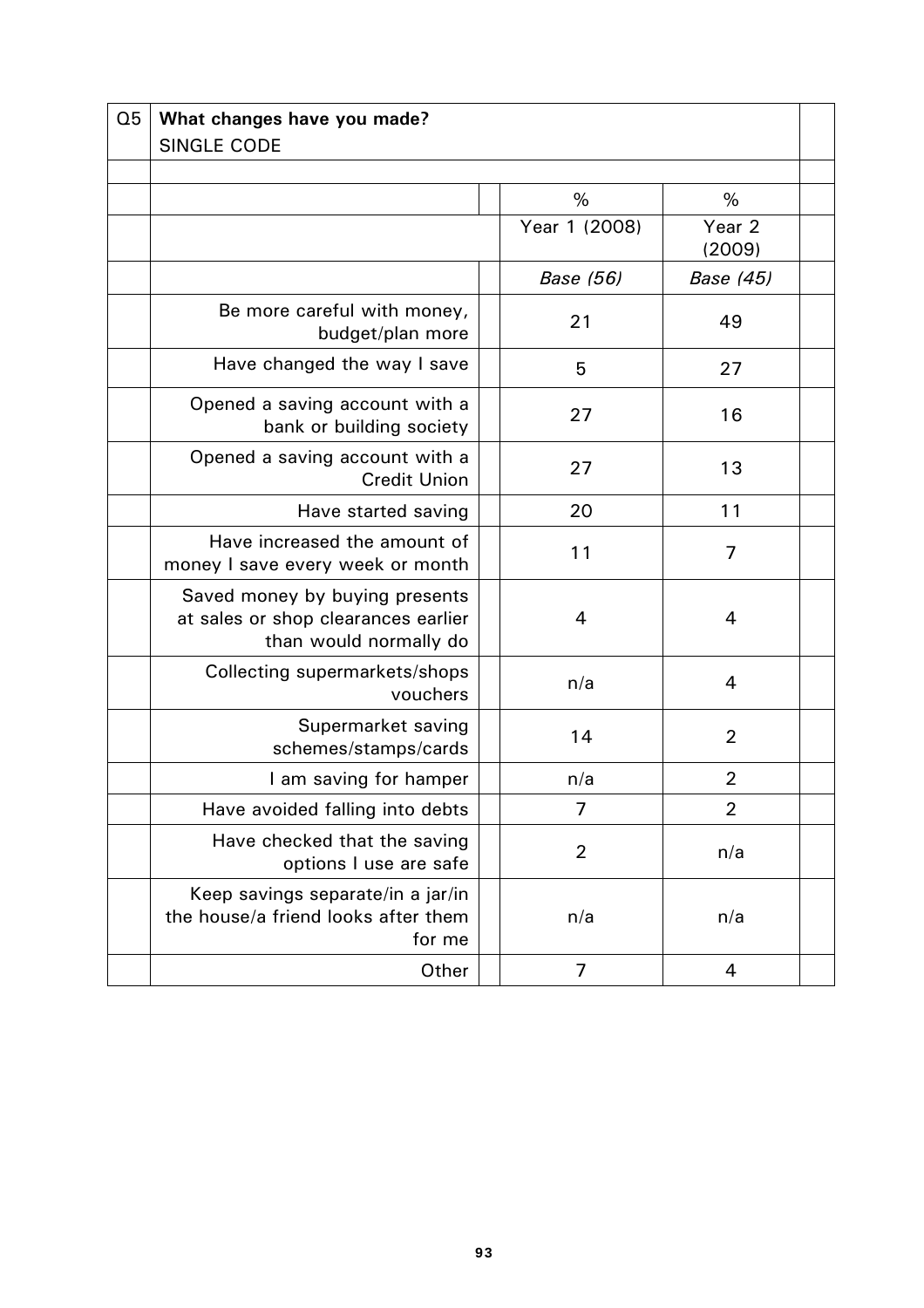| Q6. | Which of the following saving options, if any, are you currently using to<br>save for important events such as Christmas or a birthday, or<br>unforeseen circumstances? |  |                |                             |  |  |  |
|-----|-------------------------------------------------------------------------------------------------------------------------------------------------------------------------|--|----------------|-----------------------------|--|--|--|
|     |                                                                                                                                                                         |  |                |                             |  |  |  |
|     |                                                                                                                                                                         |  | %              | %                           |  |  |  |
|     |                                                                                                                                                                         |  | Year 1 (2008)  | Year <sub>2</sub><br>(2009) |  |  |  |
|     |                                                                                                                                                                         |  | Base (149)     | Base (94)                   |  |  |  |
|     | Bank and building society savings<br>accounts                                                                                                                           |  | 62             | 71                          |  |  |  |
|     | Schemes run by supermarkets                                                                                                                                             |  | 19             | 39                          |  |  |  |
|     | <b>Credit Union savings accounts</b>                                                                                                                                    |  | 23             | 15                          |  |  |  |
|     | Christmas clubs with local shops<br>(like butchers & corner shops)                                                                                                      |  | 7              | 14                          |  |  |  |
|     | Christmas hamper and voucher<br>schemes (such as Park, Variety and<br>Family)                                                                                           |  | 9              | 11                          |  |  |  |
|     | The Post Office Christmas Club                                                                                                                                          |  | n/a            | 1                           |  |  |  |
|     | Save on my own/with<br>relatives/work colleagues                                                                                                                        |  | 3              | n/a                         |  |  |  |
|     | Have an ISA                                                                                                                                                             |  | $\overline{2}$ | n/a                         |  |  |  |
|     | Other, please specify                                                                                                                                                   |  | 1              | 3                           |  |  |  |
|     | I not in a position to save at the<br>moment                                                                                                                            |  | 17             | 11                          |  |  |  |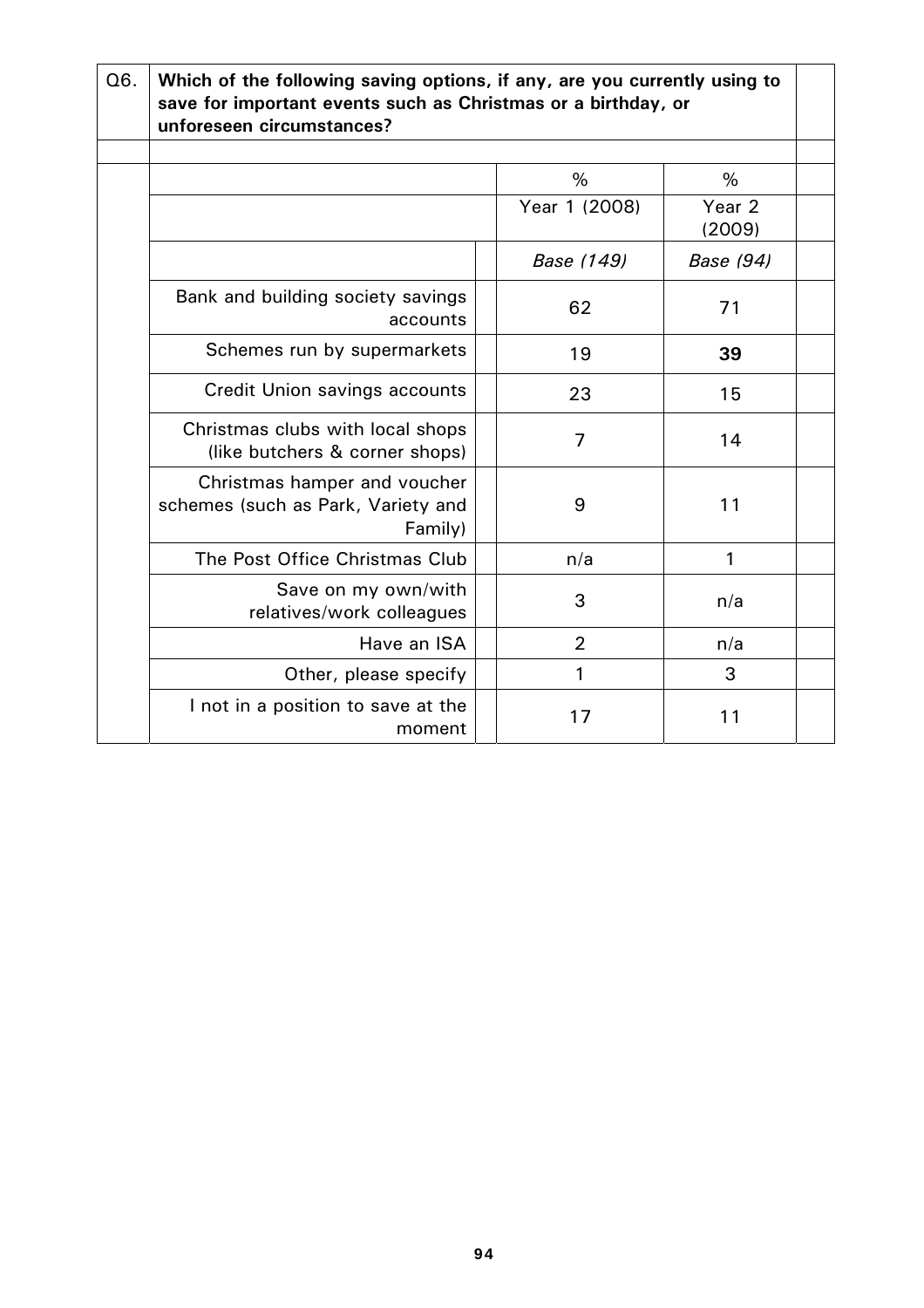| Q7.          | You said that you are currently saving though <insert a,="" b,="" c,<br="" code="">D, E, F BELOW &gt;. Can I just check, have you started saving with<br/><insert a,="" b,="" below="" c,="" code="" d,="" e,="" f=""> a result of the training<br/>session, or were you already saving in this way before you attended<br/>the training?</insert></insert> |      |    |                                           |                                                                          |  |  |  |  |
|--------------|-------------------------------------------------------------------------------------------------------------------------------------------------------------------------------------------------------------------------------------------------------------------------------------------------------------------------------------------------------------|------|----|-------------------------------------------|--------------------------------------------------------------------------|--|--|--|--|
|              |                                                                                                                                                                                                                                                                                                                                                             |      |    |                                           |                                                                          |  |  |  |  |
|              | Bases in brackets: all who<br>said they use this saving<br>option at Q6                                                                                                                                                                                                                                                                                     |      |    | As a result of<br>the training<br>session | Was already<br>saving in this<br>way before<br>attending the<br>training |  |  |  |  |
| A            | Christmas hamper and<br>voucher schemes (such as                                                                                                                                                                                                                                                                                                            |      | 08 | $\overline{2}$                            | 11                                                                       |  |  |  |  |
|              | Park, Variety and Family)<br>2008 Base (13) and 2009<br>Base (10)                                                                                                                                                                                                                                                                                           | N    | 09 | 3                                         | 7                                                                        |  |  |  |  |
| B            | Christmas clubs with local<br>shops (like butchers &                                                                                                                                                                                                                                                                                                        | N    | 08 | 8                                         | $\overline{2}$                                                           |  |  |  |  |
|              | corner shops)<br>2008 Base (10) and 2009<br>Base (13)                                                                                                                                                                                                                                                                                                       |      | 09 | 6                                         | 7                                                                        |  |  |  |  |
| C            | <b>Credit Union savings</b><br>accounts                                                                                                                                                                                                                                                                                                                     | $\%$ | 08 | 41                                        | 59                                                                       |  |  |  |  |
|              | 2008 Base (34) and 2009<br>Base (14)                                                                                                                                                                                                                                                                                                                        | N    | 09 | 7                                         | 7                                                                        |  |  |  |  |
| D            | Bank and building society<br>savings accounts                                                                                                                                                                                                                                                                                                               |      | 08 | 23                                        | 77                                                                       |  |  |  |  |
|              | 2008 Base (92) and 2009<br>Base (67)                                                                                                                                                                                                                                                                                                                        | %    | 09 | 27                                        | 73                                                                       |  |  |  |  |
| E            | Schemes run by<br>supermarkets                                                                                                                                                                                                                                                                                                                              |      | 08 | 41                                        | 59                                                                       |  |  |  |  |
|              | 2008 Base (22) and 2009<br><b>Base (36)</b>                                                                                                                                                                                                                                                                                                                 | %    | 09 | 33                                        | 67                                                                       |  |  |  |  |
| $\mathsf{F}$ | The Post Office Christmas                                                                                                                                                                                                                                                                                                                                   |      | 08 | n/a                                       | n/a                                                                      |  |  |  |  |
|              | Club<br>2009 Base (1)                                                                                                                                                                                                                                                                                                                                       | N    | 09 | 1                                         |                                                                          |  |  |  |  |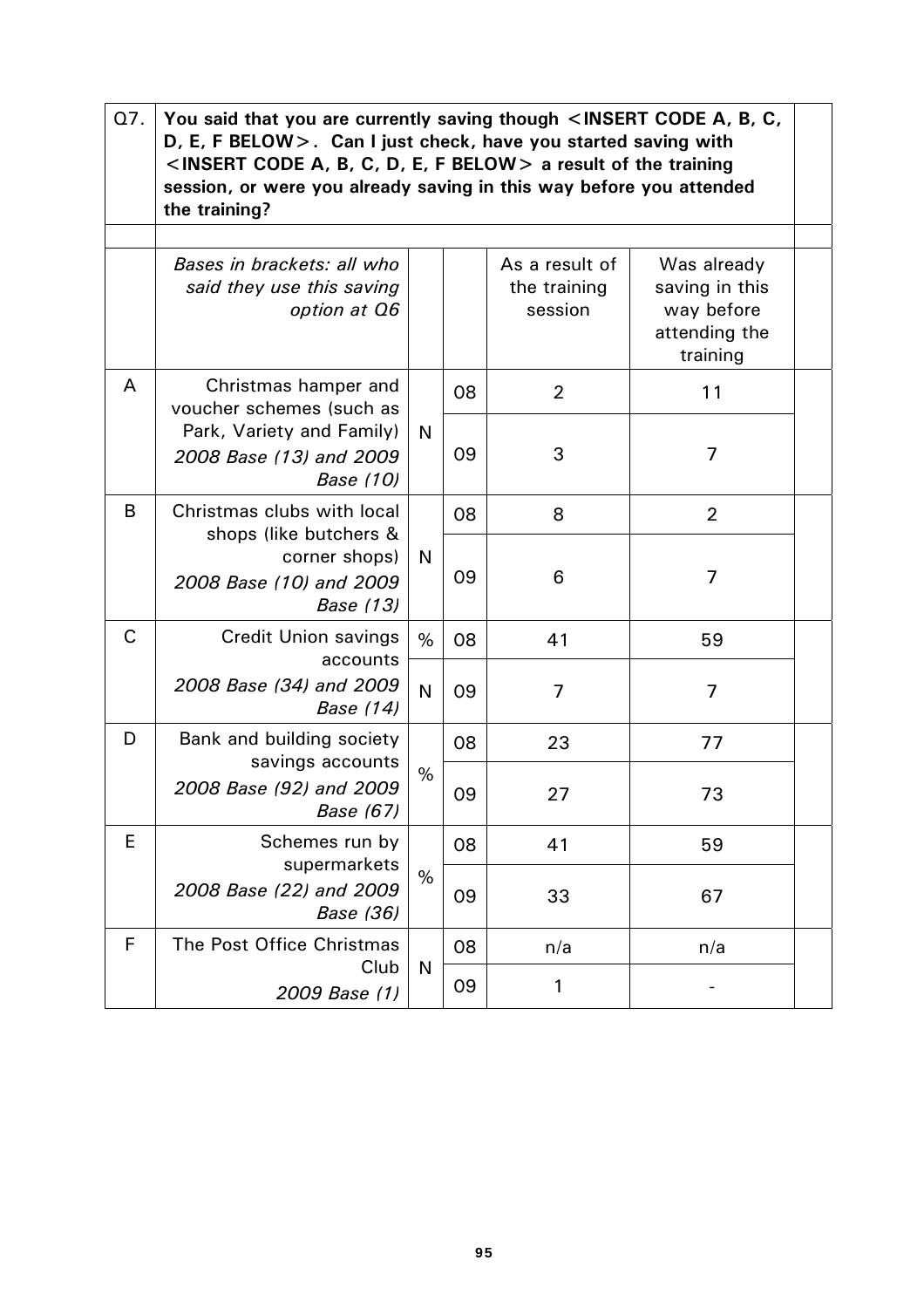| Q8.          | I am going to read out things that some people who attended the<br>training session told us they were considering. For each, please tell us if<br>you have already done it or are currently doing it, if you are considering<br>doing it in the near future, or if you are not in a position to do this in<br>the near future. |      |    |                                                                   |                                                            |                                                               |  |  |  |  |
|--------------|--------------------------------------------------------------------------------------------------------------------------------------------------------------------------------------------------------------------------------------------------------------------------------------------------------------------------------|------|----|-------------------------------------------------------------------|------------------------------------------------------------|---------------------------------------------------------------|--|--|--|--|
|              |                                                                                                                                                                                                                                                                                                                                |      |    |                                                                   |                                                            |                                                               |  |  |  |  |
|              |                                                                                                                                                                                                                                                                                                                                |      |    | I have<br>already done<br>this or I am<br>currently<br>doing this | I am<br>considering<br>doing this in<br>the near<br>future | I am not in a<br>position to<br>do this in the<br>near future |  |  |  |  |
| A            | Saving for                                                                                                                                                                                                                                                                                                                     |      | 08 | 61                                                                | 20                                                         | 19                                                            |  |  |  |  |
|              | important events or<br>unforeseen<br>circumstances<br>2008 Base (149)<br>and 2009 Base (94)                                                                                                                                                                                                                                    | %    | 09 | 80                                                                | 7                                                          | 13                                                            |  |  |  |  |
| B            | Opening a Credit<br>Union saving                                                                                                                                                                                                                                                                                               |      | 08 | 4                                                                 | 25                                                         | 70                                                            |  |  |  |  |
|              | account<br>2008 Base (115)<br>and 2009 Base (80)                                                                                                                                                                                                                                                                               | %    | 09 |                                                                   | 21                                                         | 79                                                            |  |  |  |  |
| $\mathsf{C}$ | Opening a saving<br>account with a                                                                                                                                                                                                                                                                                             |      | 08 | 28                                                                | 16                                                         | 56                                                            |  |  |  |  |
|              | bank and or a<br>building society<br>2008 Base (57) and<br>2009 Base (27)                                                                                                                                                                                                                                                      | %    | 09 | 26                                                                | 22                                                         | 52                                                            |  |  |  |  |
| D            | Increasing the                                                                                                                                                                                                                                                                                                                 |      | 08 | 30                                                                | 25                                                         | 45                                                            |  |  |  |  |
|              | amount of money<br>you save each<br>week or month<br>2008 Base (149)<br>and 2009 Base (94)                                                                                                                                                                                                                                     | $\%$ | 09 | 34                                                                | 22                                                         | 44                                                            |  |  |  |  |
| E            | Checking that the                                                                                                                                                                                                                                                                                                              |      | 08 | 56                                                                | 19                                                         | 26                                                            |  |  |  |  |
|              | saving options you<br>use, if any, are safe<br>2008 Base (149)<br>and 2009 Base (94)                                                                                                                                                                                                                                           | %    | 09 | 70                                                                | 11                                                         | 19                                                            |  |  |  |  |
| F            | Reconsidering the                                                                                                                                                                                                                                                                                                              |      | 08 | 54                                                                | 27                                                         | 19                                                            |  |  |  |  |
|              | way you spend<br>your money<br>2008 Base (149)<br>and 2009 Base (94)                                                                                                                                                                                                                                                           | %    | 09 | 74                                                                | 13                                                         | 13                                                            |  |  |  |  |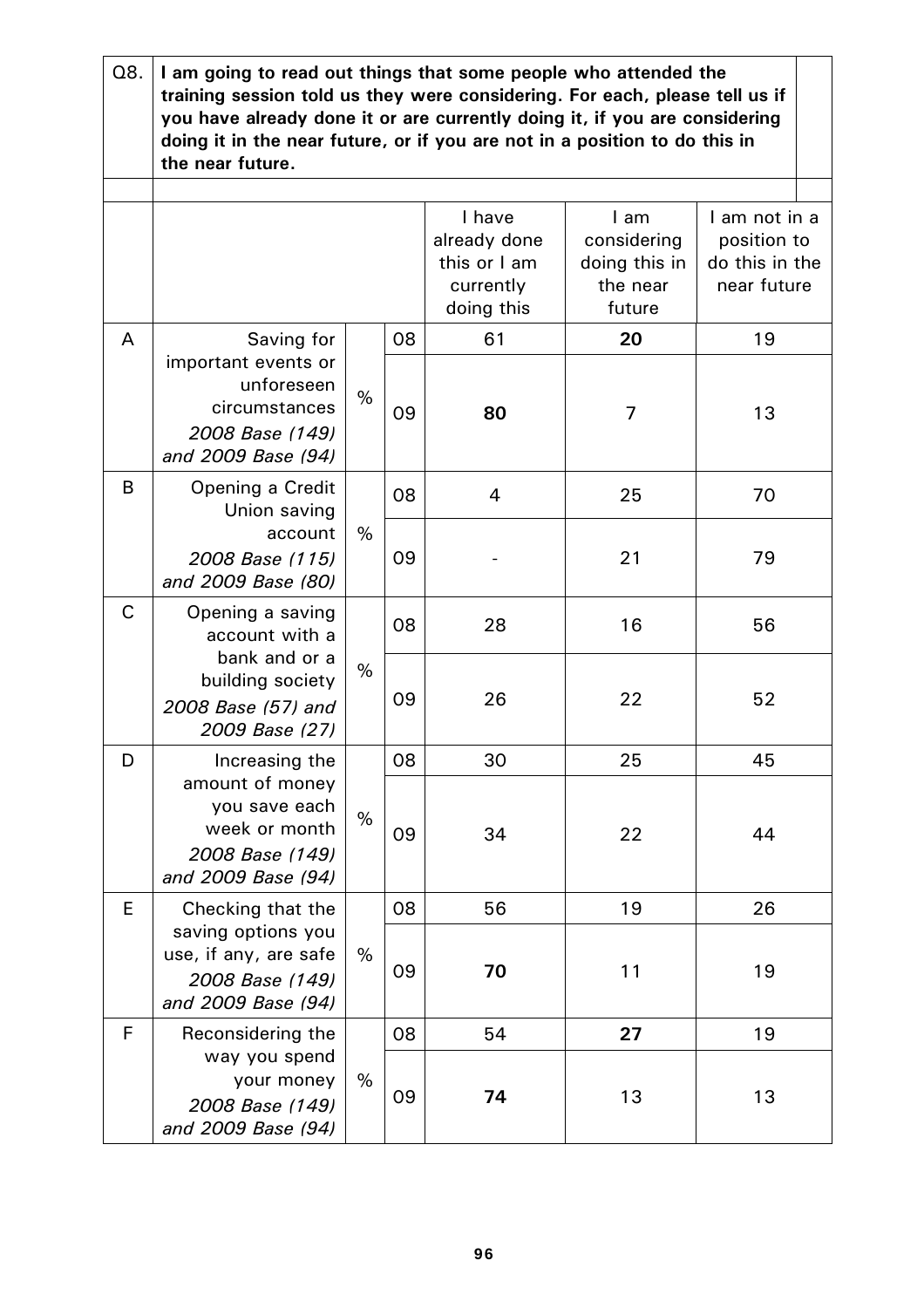| Q9.         | You said that you  INSERT RELATED ITEM FROM LIST ABOVE.                                                                                      |      |    |                                           |                                                               |  |  |  |  |
|-------------|----------------------------------------------------------------------------------------------------------------------------------------------|------|----|-------------------------------------------|---------------------------------------------------------------|--|--|--|--|
|             | Can I just check, is this as a result of the Save Xmas training session,<br>or were you already doing this before you attended the training? |      |    |                                           |                                                               |  |  |  |  |
|             |                                                                                                                                              |      |    | As a result of<br>the training<br>session | Was already doing<br>this before<br>attending the<br>training |  |  |  |  |
| A           | Are saving for important                                                                                                                     |      | 08 | 42                                        | 58                                                            |  |  |  |  |
|             | events or unforeseen<br>circumstances<br>2008 Base (91) and 2009<br>Base (75)                                                                | $\%$ | 09 | 36                                        | 64                                                            |  |  |  |  |
| B           | Have opened a Credit                                                                                                                         |      | 08 | 1                                         | 4                                                             |  |  |  |  |
|             | Union saving account<br>2008 Base (5)                                                                                                        | N    | 09 |                                           |                                                               |  |  |  |  |
| $\mathsf C$ | Have opened a saving<br>account with a Bank and                                                                                              |      | 08 | 1                                         | 15                                                            |  |  |  |  |
|             | or a building society<br>2008 Base (16) and 2009<br>Base (7)                                                                                 | N    | 09 |                                           | 7                                                             |  |  |  |  |
| D           | Have increased the amount<br>of money you save each                                                                                          |      | 08 | 78                                        | 22                                                            |  |  |  |  |
|             | week or month<br>2008 Base (45) and 2009<br>Base (32)                                                                                        | $\%$ | 09 | 81                                        | 19                                                            |  |  |  |  |
| E           | Have checked that the                                                                                                                        |      | 08 | 54                                        | 46                                                            |  |  |  |  |
|             | saving options you use, if<br>any, are safe<br>2008 Base (83) and 2009<br><b>Base</b> (66)                                                   | $\%$ | 09 | 52                                        | 48                                                            |  |  |  |  |
| F           | Had reconsidered the way                                                                                                                     |      | 08 | 67                                        | 33                                                            |  |  |  |  |
|             | you spend your money<br>2008 Base (81) and 2009<br>Base (70)                                                                                 | $\%$ | 09 | 77                                        | 23                                                            |  |  |  |  |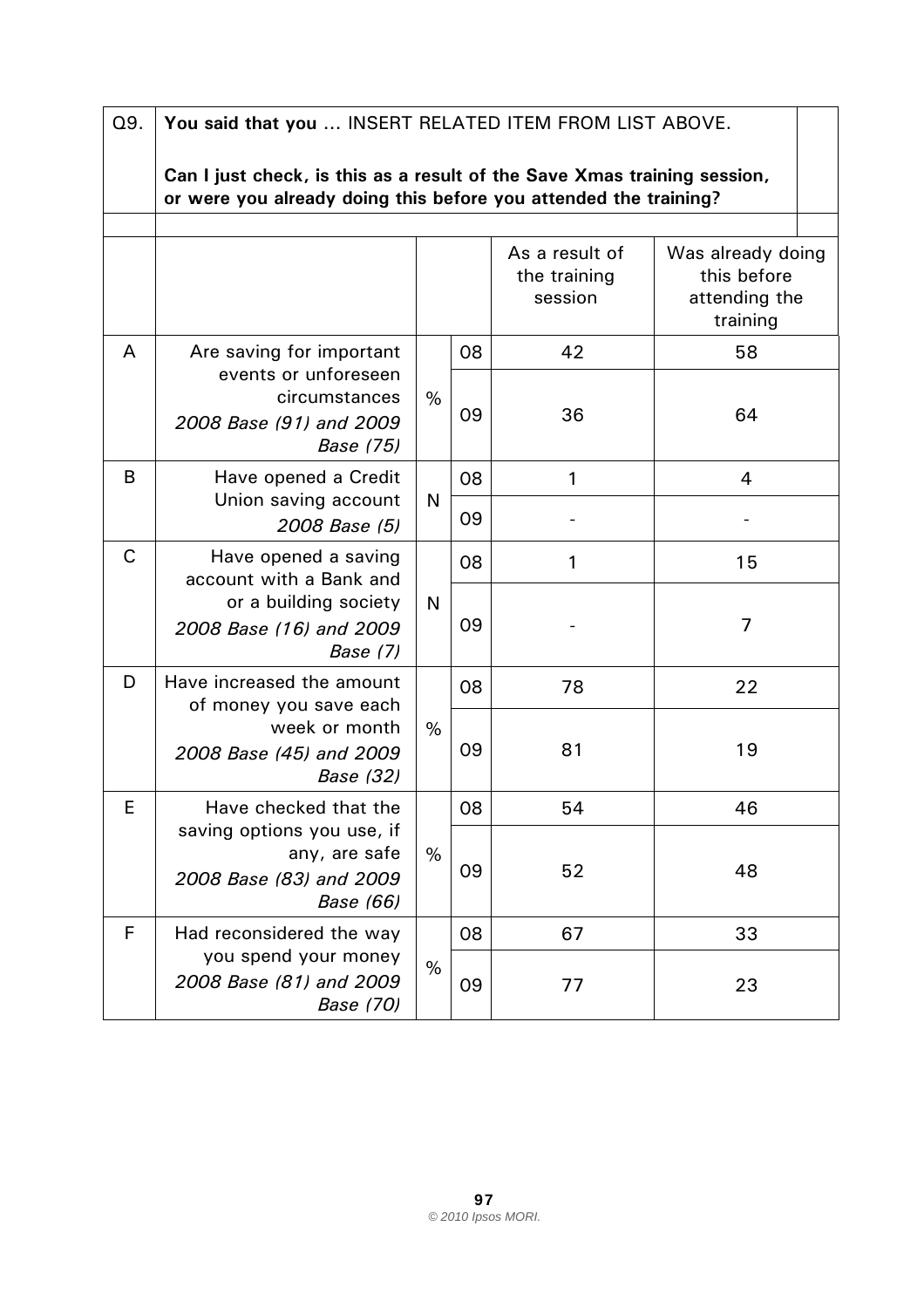| Q <sub>10</sub> . | As a result of the training you attended on saving, would you say you<br>feel more confident about deciding how to save, less confident, or<br>about the same?<br>SINGLE CODE |               |               |  |  |  |  |
|-------------------|-------------------------------------------------------------------------------------------------------------------------------------------------------------------------------|---------------|---------------|--|--|--|--|
|                   |                                                                                                                                                                               |               |               |  |  |  |  |
|                   |                                                                                                                                                                               | %             | %             |  |  |  |  |
|                   |                                                                                                                                                                               | Year 1 (2008) | Year 2 (2009) |  |  |  |  |
|                   |                                                                                                                                                                               | Base (149)    | Base (94)     |  |  |  |  |
|                   | More confident                                                                                                                                                                | 71            | 72            |  |  |  |  |
|                   | Less confident                                                                                                                                                                | 3             |               |  |  |  |  |
|                   | About the same                                                                                                                                                                | 26            | 28            |  |  |  |  |

| Q11. | Now I'd like you to think about how you are managing your money to<br>pay for Christmas this year. Thinking about any steps you may have<br>already taken to pay for Christmas, compared to this time last year,<br>would you say that your situation is ? |  |               |  |  |  |  |  |
|------|------------------------------------------------------------------------------------------------------------------------------------------------------------------------------------------------------------------------------------------------------------|--|---------------|--|--|--|--|--|
|      | <b>SINGLE CODE</b>                                                                                                                                                                                                                                         |  |               |  |  |  |  |  |
|      |                                                                                                                                                                                                                                                            |  |               |  |  |  |  |  |
|      |                                                                                                                                                                                                                                                            |  | $\%$          |  |  |  |  |  |
|      |                                                                                                                                                                                                                                                            |  | Year 2 (2009) |  |  |  |  |  |
|      |                                                                                                                                                                                                                                                            |  | Base (94)     |  |  |  |  |  |
|      | Worse than last year                                                                                                                                                                                                                                       |  | 15            |  |  |  |  |  |
|      | Similar to last year                                                                                                                                                                                                                                       |  | 37            |  |  |  |  |  |
|      | Better than last year                                                                                                                                                                                                                                      |  | 48            |  |  |  |  |  |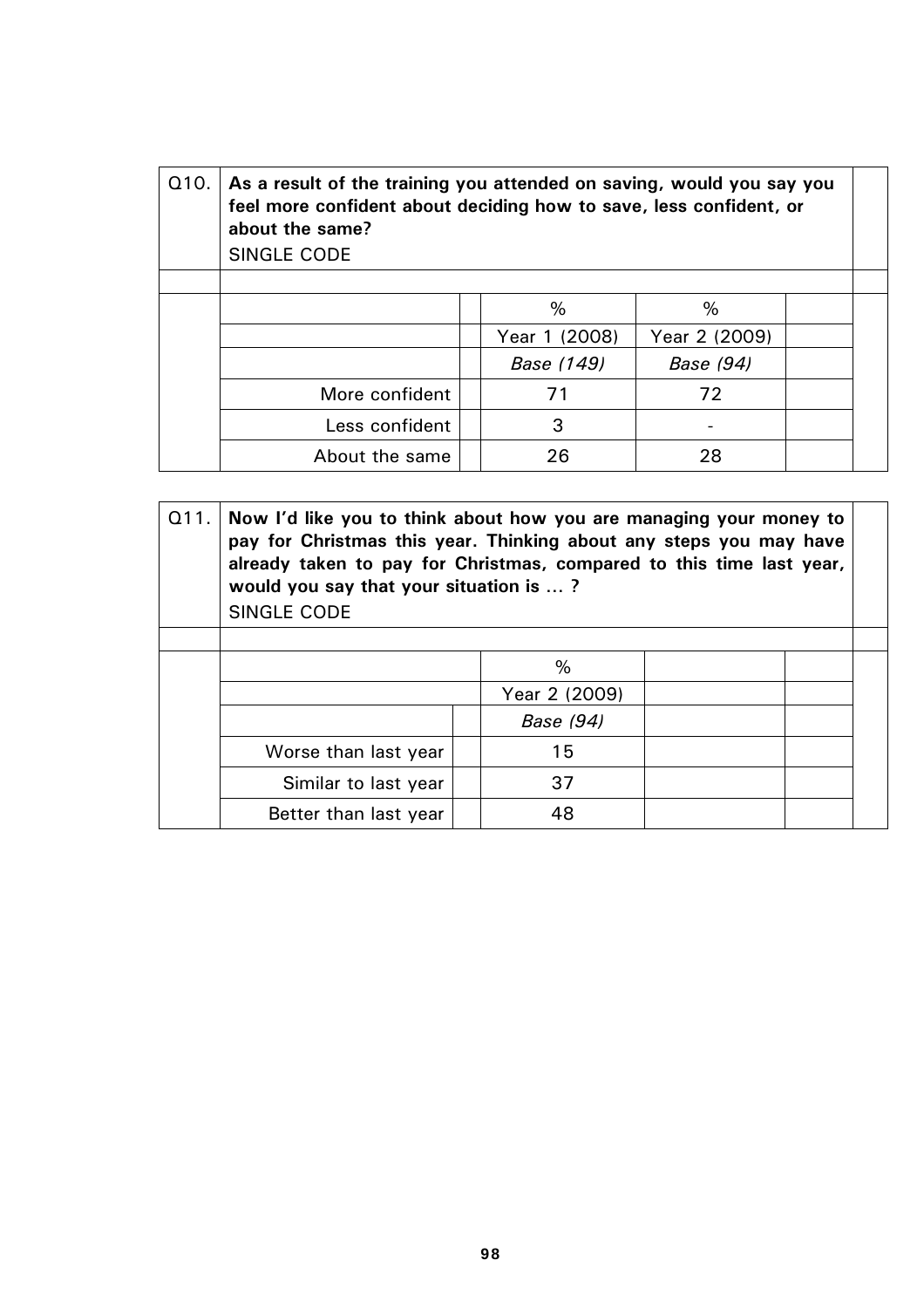| Q12. | I am going to read out a statement. Please tell me if you agree or<br>disagree. |               |  |  |  |  |  |
|------|---------------------------------------------------------------------------------|---------------|--|--|--|--|--|
|      | I find it really hard to save money right now                                   |               |  |  |  |  |  |
|      | <b>SINGLE CODE</b>                                                              |               |  |  |  |  |  |
|      |                                                                                 |               |  |  |  |  |  |
|      |                                                                                 | $\%$          |  |  |  |  |  |
|      |                                                                                 | Year 2 (2009) |  |  |  |  |  |
|      |                                                                                 | Base (94)     |  |  |  |  |  |
|      | Strongly agree                                                                  | 24            |  |  |  |  |  |
|      | Tend to agree                                                                   | 23            |  |  |  |  |  |
|      | Neither agree nor<br>disagree                                                   | 9             |  |  |  |  |  |
|      | Tend to disagree                                                                | 26            |  |  |  |  |  |
|      | Strongly disagree                                                               | 18            |  |  |  |  |  |

| Q13. | And thinking about the current economic climate, which of the<br>following statement best reflects your situation?<br><b>SINGLE CODE</b> |  |                     |                    |  |  |  |
|------|------------------------------------------------------------------------------------------------------------------------------------------|--|---------------------|--------------------|--|--|--|
|      |                                                                                                                                          |  | %<br>Omnibus (2009) | %<br>Year 2 (2009) |  |  |  |
|      |                                                                                                                                          |  | Base (2015)         | Base (94)          |  |  |  |
|      | The current economic<br>climate is making me<br>more likely to save than<br>before                                                       |  | 26                  | 45                 |  |  |  |
|      | The current economic<br>climate does not make<br>much difference to how<br>much I save                                                   |  | 23                  | 38                 |  |  |  |
|      | The current economic<br>climate is making me<br>less likely to save than<br>before                                                       |  | 50                  | 14                 |  |  |  |
|      | Don't know                                                                                                                               |  |                     | 3                  |  |  |  |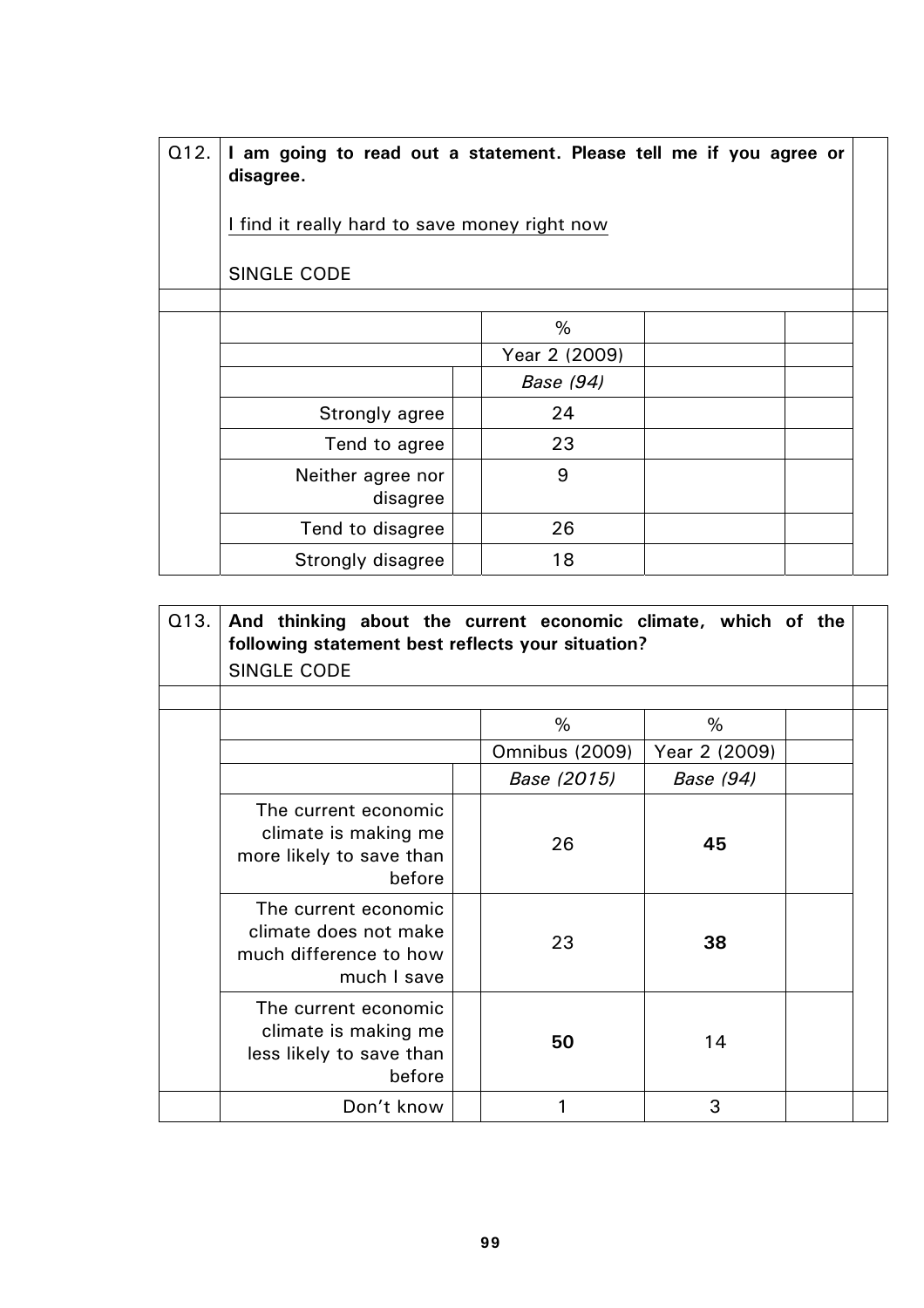| Q14. | In the current economic climate, how useful do you think it is to<br>receive information or advice on different ways to save?<br><b>SINGLE CODE</b> |  |                |               |  |  |  |  |
|------|-----------------------------------------------------------------------------------------------------------------------------------------------------|--|----------------|---------------|--|--|--|--|
|      |                                                                                                                                                     |  | $\%$           | %             |  |  |  |  |
|      |                                                                                                                                                     |  | Omnibus (2009) | Year 2 (2009) |  |  |  |  |
|      |                                                                                                                                                     |  | Base (2015)    | Base (94)     |  |  |  |  |
|      | Very useful                                                                                                                                         |  | 26             | 51            |  |  |  |  |
|      | Fairly useful                                                                                                                                       |  | 38             | 36            |  |  |  |  |
|      | Not very useful                                                                                                                                     |  | 22             | 10            |  |  |  |  |
|      | Not at all useful                                                                                                                                   |  | 15             | 3             |  |  |  |  |

## **Demographics**

| <b>GENDER</b> |               |               |  |
|---------------|---------------|---------------|--|
|               |               |               |  |
|               | %             | %             |  |
|               | Year 1 (2008) | Year 2 (2009) |  |
|               | Base (149)    | Base (94)     |  |
| Male          | 15            | 21            |  |
| Female        | 85            | 79            |  |

| And are you aged |  |               |               |  |  |  |  |  |
|------------------|--|---------------|---------------|--|--|--|--|--|
|                  |  |               |               |  |  |  |  |  |
|                  |  | %             | %             |  |  |  |  |  |
|                  |  | Year 1 (2008) | Year 2 (2009) |  |  |  |  |  |
|                  |  | Base (149)    | Base (94)     |  |  |  |  |  |
| Under 30         |  | 18            | 28            |  |  |  |  |  |
| Between 30-49    |  | 50            | 48            |  |  |  |  |  |
| Over 50          |  | 32            | 24            |  |  |  |  |  |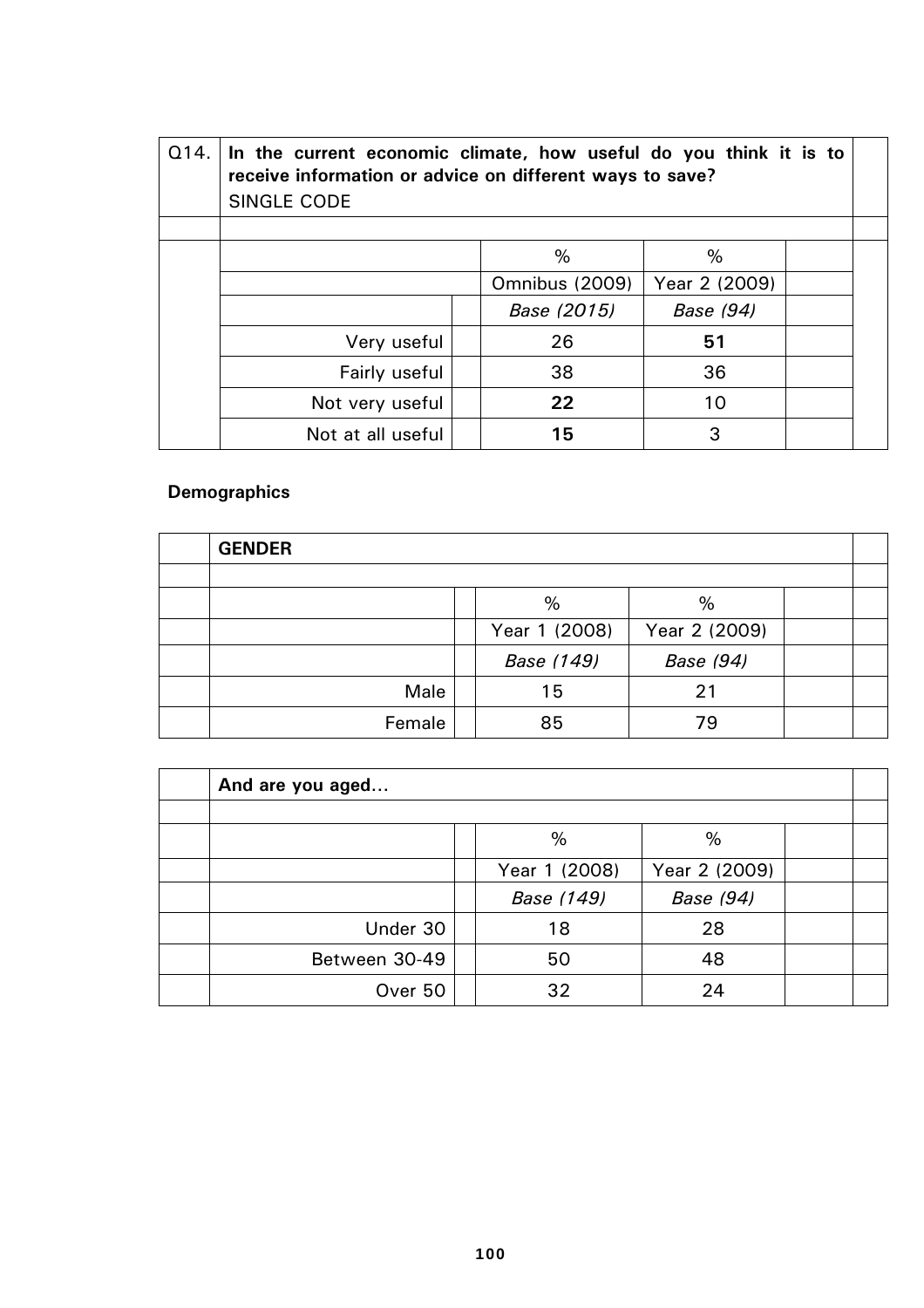| future studies? | The Office of Fair Trading may be conducting further research in<br>the next 12 months. Would it be OK for Ipsos MORI or another<br>appointed contractor to contact you again in connection with |               |                             |  |  |  |  |  |  |
|-----------------|--------------------------------------------------------------------------------------------------------------------------------------------------------------------------------------------------|---------------|-----------------------------|--|--|--|--|--|--|
|                 |                                                                                                                                                                                                  |               |                             |  |  |  |  |  |  |
|                 |                                                                                                                                                                                                  | %             | %                           |  |  |  |  |  |  |
|                 |                                                                                                                                                                                                  | Year 1 (2008) | Year <sub>2</sub><br>(2009) |  |  |  |  |  |  |
|                 |                                                                                                                                                                                                  | Base (149)    | Base (94)                   |  |  |  |  |  |  |
| Yes             |                                                                                                                                                                                                  | 90            | 93                          |  |  |  |  |  |  |
| No.             |                                                                                                                                                                                                  |               |                             |  |  |  |  |  |  |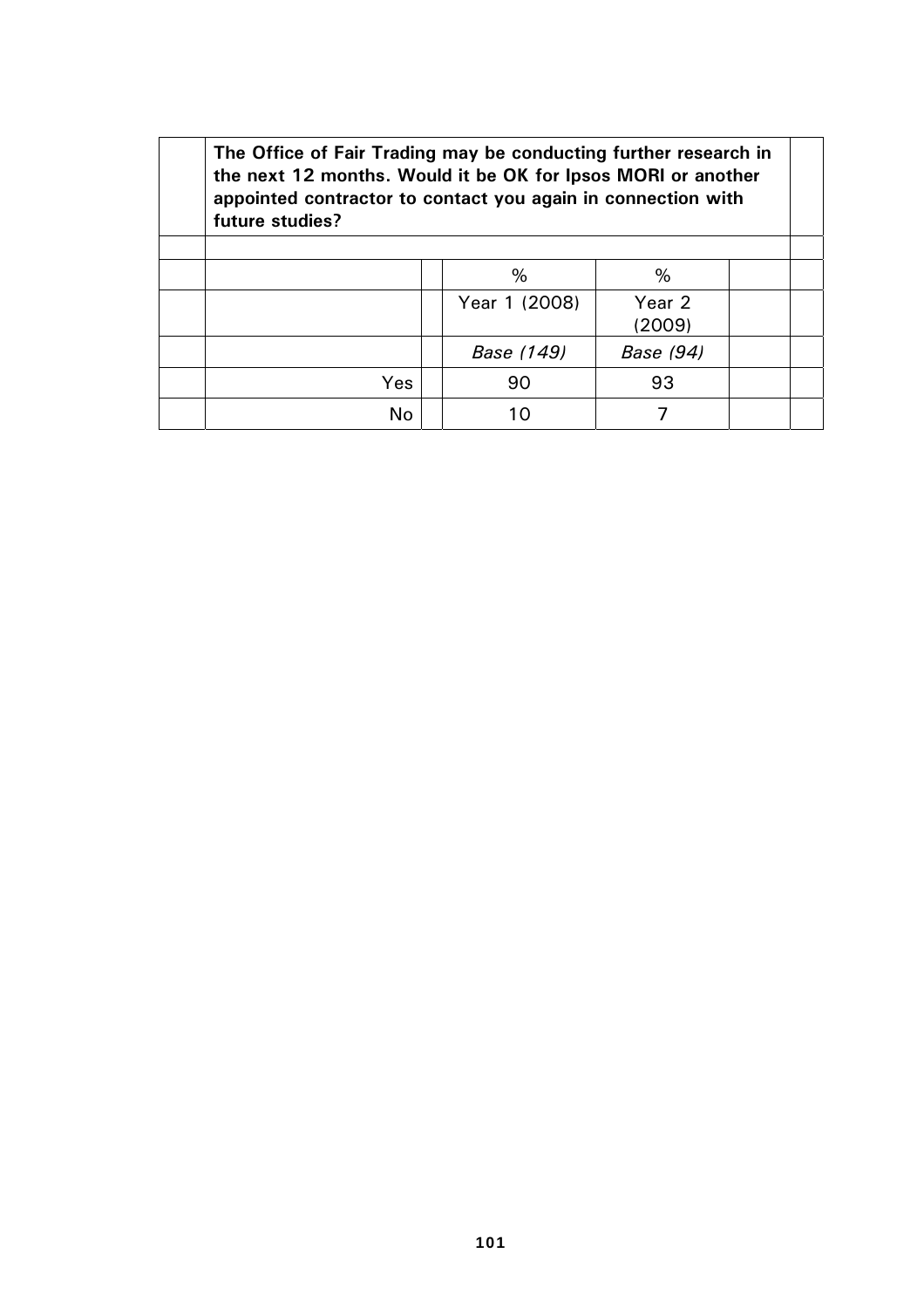## **Discussion guide for depth interviews with Year 2 end users**

**Aims:** 

- Explore end users' decisions to attend a Save Xmas training session
- Explore end users' decision to not make changes to how they save
- Explore end users' decision to make changes to how they save
- Explore impact of economic climate
- Feedback on training session

| <b>Interview sections</b>                  | <b>Notes</b>                                                                                                                                                                        | <b>Approx</b><br>timing* |
|--------------------------------------------|-------------------------------------------------------------------------------------------------------------------------------------------------------------------------------------|--------------------------|
| 1. Introduction                            | <b>Consistent introduction. Ensure MRS</b><br>requirements met.<br>Put interviewee at ease.                                                                                         | 5 mins                   |
| 2. Warm up                                 | Ice-breaker                                                                                                                                                                         | 2 mins                   |
| 3. The training session                    | This aims to determine the reasoning<br>behind the decision to attend a Save<br>Xmas training session. Identify trainees'<br>expectations.                                          | 10 mins                  |
| 4. Changes made since the training session | Recap on responses to questions 4 and 5<br>from the telephone survey.<br>Depending on their responses, participants<br>will be routed to section 5 or to section 6.                 | $2 - 3$<br>mins          |
| 5. Reasons for not making changes          | This aims to determine the reason why no<br>changes were made and what could have<br>been done to encourage a change in<br>saving behaviour.                                        | 15 mins                  |
| 6. Reasons for changes in saving behaviour | This aims to understand exactly what<br>brought about a change in saving<br>behaviour and also to determine the level<br>of commitment to this change.                              | 15 mins                  |
| 7. Impact of economic climate              | This should give a good idea of the effect<br>the current economic climate is having on<br>people in general and what the<br>implications of this are for their ability to<br>save. | 10 mins                  |
| 8. Concluding comments                     | Asks participants to reflect on Save Xmas<br>overall<br>Sum up, thank and close.                                                                                                    | $5 - 7$<br>mins          |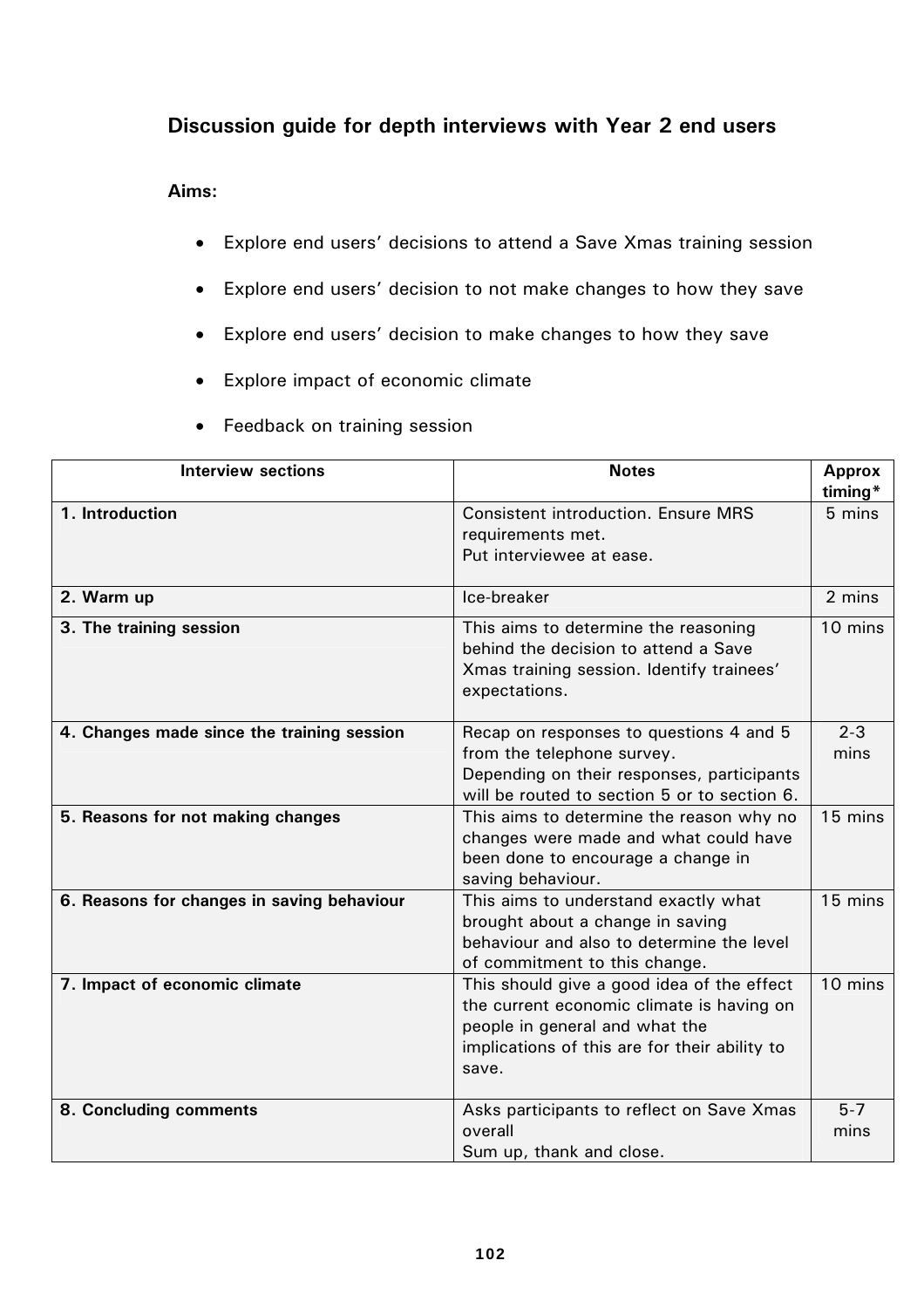\*timings are indicative, exact timings will depend on participants' responses.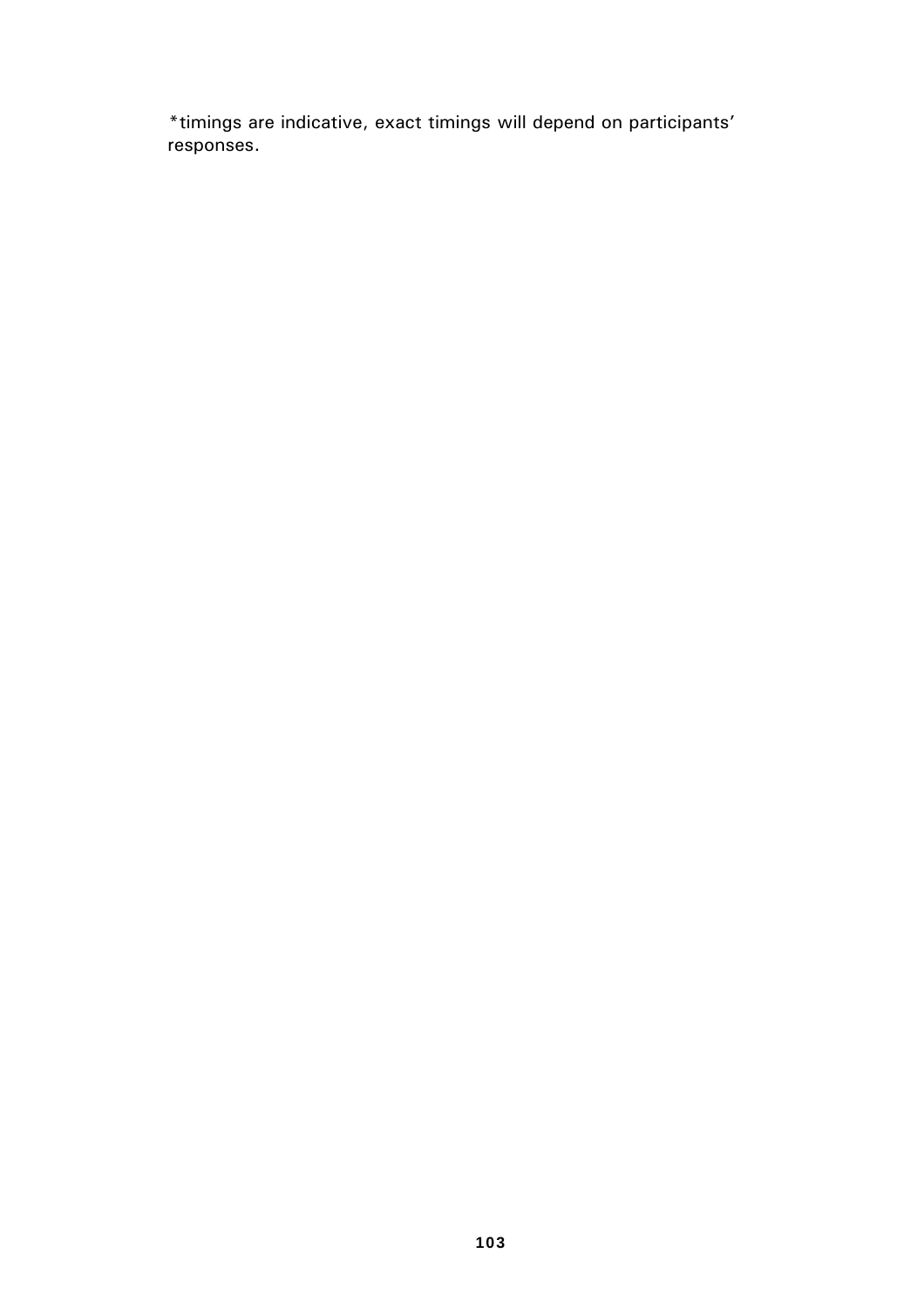| <b>Section</b>                                                                                                                                                                                                                                                                   | Objectives                        | Approx<br>time |
|----------------------------------------------------------------------------------------------------------------------------------------------------------------------------------------------------------------------------------------------------------------------------------|-----------------------------------|----------------|
| 1. Introduction                                                                                                                                                                                                                                                                  | Consistent<br>introduction.       | 5 mins         |
| • Introduce self, Ipsos MORI,                                                                                                                                                                                                                                                    | <b>Ensure MRS</b><br>requirements |                |
| Role of Ipsos MORI – an independent research<br>organisation, gather all opinions: all opinions valid,<br>no right or wrong answers.                                                                                                                                             | met.<br>Puts                      |                |
| • Introduce client - the Office of Fair Trading                                                                                                                                                                                                                                  | interviewee at<br>ease            |                |
| · Explain purpose of research - OFT want to<br>understand people's experiences in a bit more<br>detail, so we're going speaking to a few people<br>who took part in the telephone study to<br>understand their experiences of saving, and how<br>useful they found the training. |                                   |                |
| • We want to hear their true opinion and views,<br>they should not be shy or embarrassed about<br>telling us what they think and do. There is no<br>right or wrong answers to the questions.                                                                                     |                                   |                |
| • Confidentiality: reassure interviewee that they are<br>not being judged and that any information<br>provided will not be passed on to OFT or to<br>anyone else outside the Ipsos MORI project team.                                                                            |                                   |                |
| • Reassure participant that what they say will NOT<br>impact on any benefits they may receive, or any<br>application for benefits they may have.                                                                                                                                 |                                   |                |
| Explain that this interview follows up from<br>interview they did over the telephone a few<br>weeks ago. We are interested in finding out a bit<br>more about some of the responses that they<br>gave.                                                                           |                                   |                |
| • Get permission to record – transcribe for quotes,<br>no detailed attribution.                                                                                                                                                                                                  |                                   |                |
| 2. Warm up                                                                                                                                                                                                                                                                       | Ice-breaker                       | 2 mins         |
| To start with, could you tell me a few things about<br>who are? For instance, if you work, or who you live<br>with?<br>Can you remember when you attended a training                                                                                                             |                                   |                |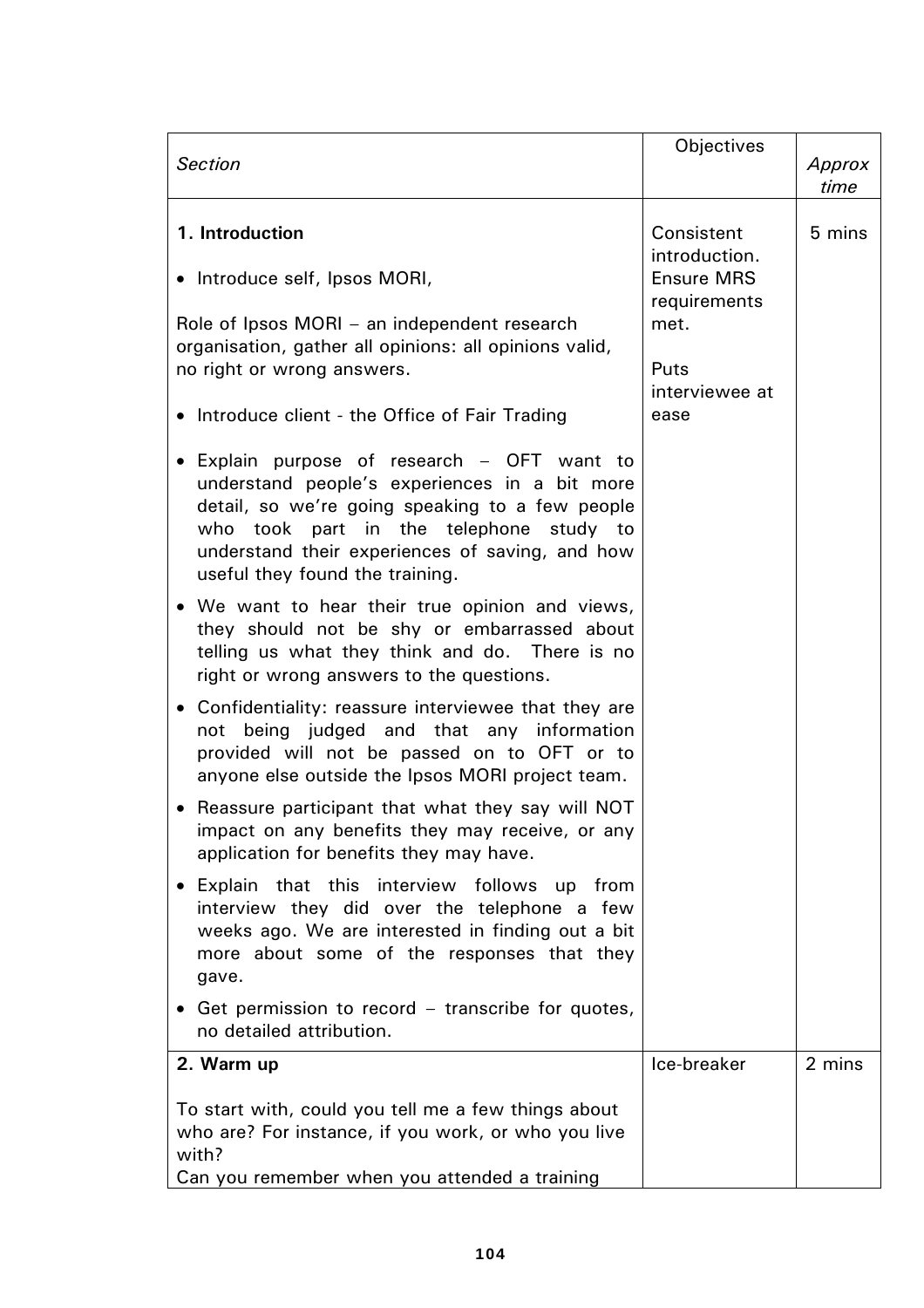| INTERVIEWER PLEASE TRY TO FIND OUT HOW                                                                                                                                                                                                                                                                                                                                                                                                                                                                                                                                                                                                                                                                                                                                                                                                                                                                                                                                                                                                                                                                   |                                                                                                                                                        |            |
|----------------------------------------------------------------------------------------------------------------------------------------------------------------------------------------------------------------------------------------------------------------------------------------------------------------------------------------------------------------------------------------------------------------------------------------------------------------------------------------------------------------------------------------------------------------------------------------------------------------------------------------------------------------------------------------------------------------------------------------------------------------------------------------------------------------------------------------------------------------------------------------------------------------------------------------------------------------------------------------------------------------------------------------------------------------------------------------------------------|--------------------------------------------------------------------------------------------------------------------------------------------------------|------------|
| LONG AGO THE SESSION TOOK PLACE.                                                                                                                                                                                                                                                                                                                                                                                                                                                                                                                                                                                                                                                                                                                                                                                                                                                                                                                                                                                                                                                                         |                                                                                                                                                        |            |
| 3. The training session<br>How did you first find out about the Save Xmas<br>training session? IF NECESSARY - REMIND THAT<br>THIS WAS A SESSION ABOUT SAVING FOR<br>CHRISTMAS AND OTHER EVENTS.<br>Did you receive an invite to attend one of these<br>sessions? Where did it come from? How did they<br>know about you?<br>What were you told about the session beforehand?<br>Did you know what to expect? What did you<br>expect? What were you hoping to get out of<br>attending the session?<br>Were your expectations met?<br>What was the session called? Were you told it<br>would be about saving for Christmas? How relevant<br>did you think it would be for you?<br>Were you encouraged to attend a session? Or were<br>you offered any incentive to do so? How much<br>choice did you have to attend/not to attend the<br>session?<br><b>IF YES ASK</b><br>How did this encouragement and/or incentive<br>influence your decision to attend a session?<br>Taking everything into account, why did you decide<br>to attend the session?<br>Did you find the topic interesting? Why/ why not? | This aims to<br>identify<br>participants'<br>motivations<br>behind<br>attending a<br>training<br>session, and<br>any<br>expectations<br>that they had. | 10<br>mins |
| Looking back, what more do you think you could<br>have been told about the Save Xmas sessions<br>beforehand?<br>I know it may be hard to remember, but can you                                                                                                                                                                                                                                                                                                                                                                                                                                                                                                                                                                                                                                                                                                                                                                                                                                                                                                                                           |                                                                                                                                                        |            |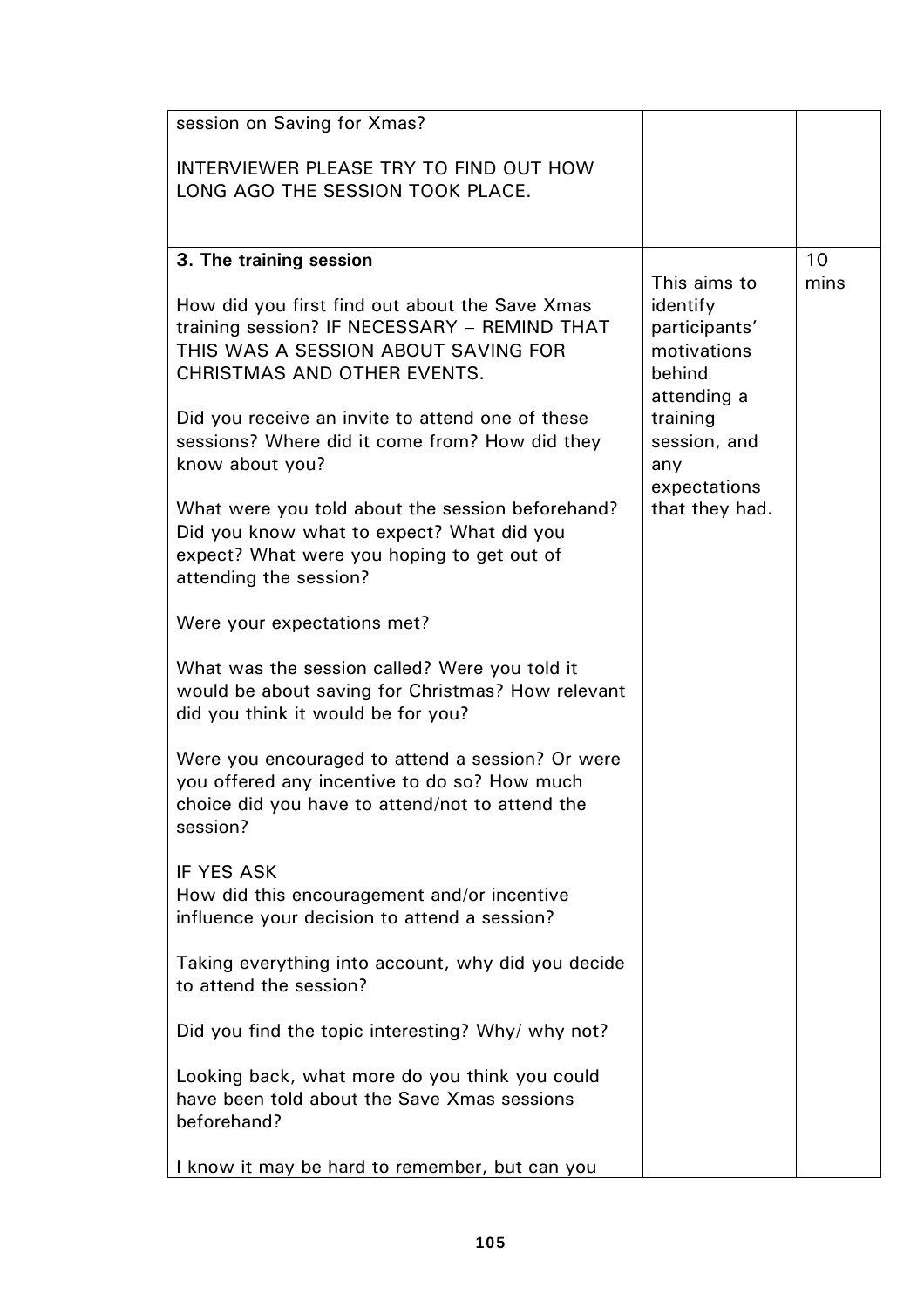| remember at all what you were thinking when you<br>left the training session? Were you planning to make<br>changes to how you prepare for next Christmas<br>back then? What sorts of things were you thinking<br>of doing? |                                                                               |                 |
|----------------------------------------------------------------------------------------------------------------------------------------------------------------------------------------------------------------------------|-------------------------------------------------------------------------------|-----------------|
| <b>MODERATOR PLEASE KEEP THE ABOVE</b><br>RESPONSES IN MIND, YOU MAY NEED THEM FOR<br><b>SECTION 5.</b>                                                                                                                    |                                                                               |                 |
| 4. Change(s) to saving behaviour since attending the<br>training session.                                                                                                                                                  | Aims to double<br>check the                                                   | $2 - 3$<br>mins |
| According to the information you gave in the<br>telephone survey, you have <insert response<br="">FROM Q4&gt;. Can I just check, is that still correct?</insert>                                                           | responses<br>given in the<br>telephone<br>survey, before                      |                 |
| IF YES AT Q4, ADD, And the change you made<br>is/are <isnert q5="" response="">. Is that correct?<br/>Have you made any other changes since then?</isnert>                                                                 | exploring<br>reasons behind<br>these<br>responses in                          |                 |
| MODERATOR PLEASE NOTE: THE TYPES OF<br>CHANGES THAT PARTICIPANTS MAY DO AS A<br>RESULT OF THE SESSION INCLUDE:<br>- START SAVING                                                                                           | more depth.<br>Participants will<br>be routed to                              |                 |
| - INCREASE THE AMOUNT OF MONEY THAT THEY<br><b>SAVE</b><br>- OPEN A SAVIBNG ACCOUNT WITH A BANK,                                                                                                                           | section 5 (have<br>not made<br>changes) OR to                                 |                 |
| BUILDING SOCIETY, OR WITH CREDIT UNION<br>- CHECK THAT THE SAVING OPTION THEY USE<br><b>ARE SAFE</b>                                                                                                                       | section 6 (have<br>made changes)                                              |                 |
| - RECONSIDER THE WAY THEY MANAGE THEIR<br><b>MONEY</b>                                                                                                                                                                     |                                                                               |                 |
| 5. Reasons for not making changes                                                                                                                                                                                          |                                                                               |                 |
| ASK THIS SECTION TO ALL WHO DID NOT MAKE<br>CHANGES TO HOW THEY SAVE FOR CHRISTMAS<br>OR OTHER IMPORTANT EVENTS.                                                                                                           | This aims to<br>determine the<br>reason(s) why<br>no changes<br>were made and | 15<br>mins      |
| You told me earlier that when you left the training<br>session, you were planning to do <insert<br>RESPONSE FROM END OF SECTION 3&gt;. Did you<br/>try to do it?</insert<br>                                               | what could<br>have been done<br>to encourage a<br>change in<br>saving         |                 |
| IF YES ASK Can you tell how it went?<br>(MODERATOR, PLEASE USE STORY TELLING                                                                                                                                               | behaviour.                                                                    |                 |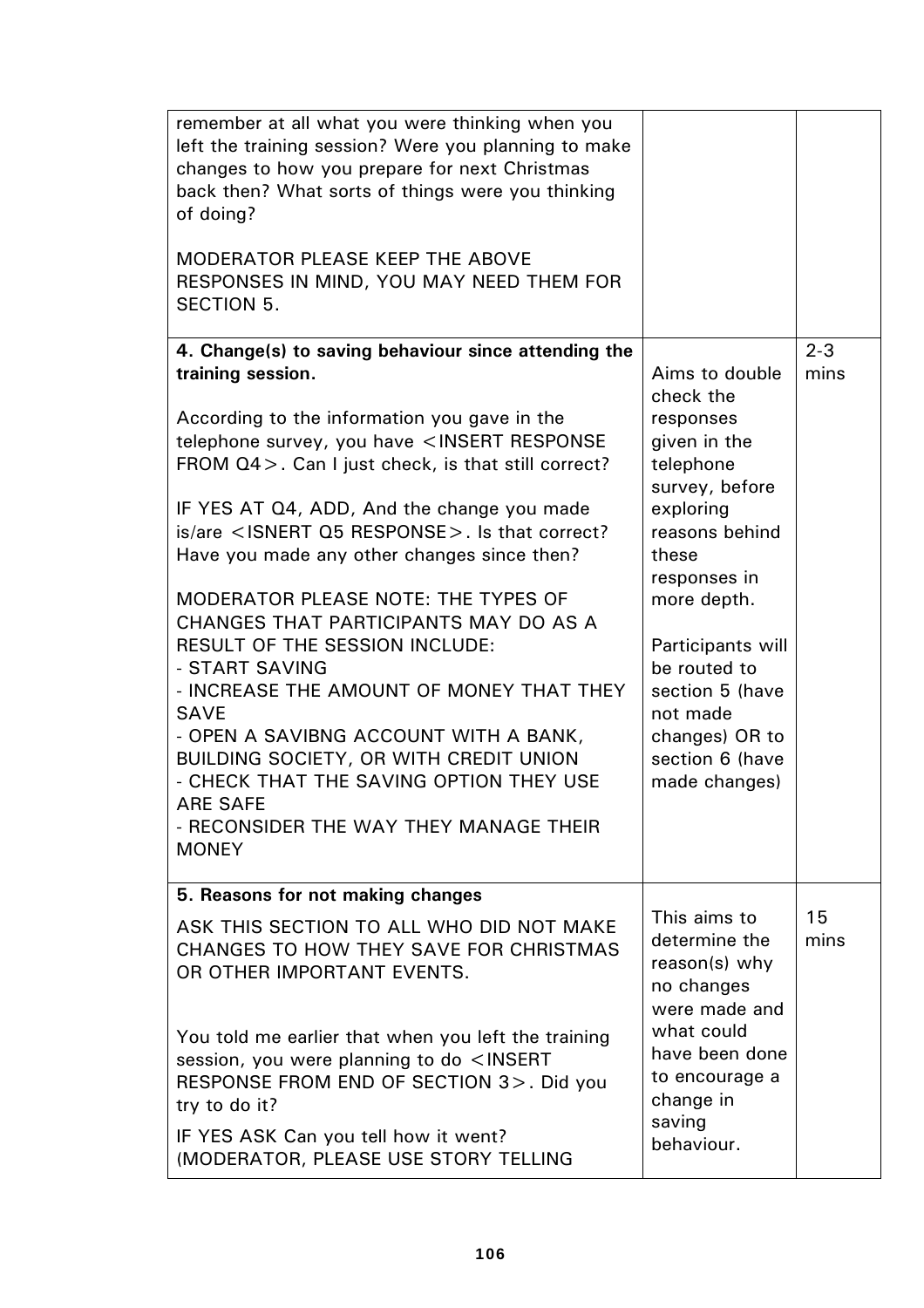APPROACH) IF NO ASK Are there any reasons why you did not do it? What made it difficult? What else? PROBE FULLY: Lack of willpower, no time, lack of motivation, financial pressures, changes in personal circumstances, no trust banks/financial institutions since the collapse of Northern Rock and Lehman Brothers last Autumn… Thinking back to before you attended the training session, were you saving? In what ways? • IF WERE NOT SAVING BEFORE AND STILL NOT SAVING NOW, ASK You said that you haven't made any changes to your saving behaviour since the training session. Many people told us the same. What do you think prevent people from making changes to how they save to be better prepared for Christmas or other important events? e.g. no perceived need to change saving behaviour, their financial situation got worse over last few months, have not had time to make changes yet, not in a position to save at the moment, no trust in banks and financial institutions, etc. MOPDERATOR PLEASE KEEP THE ABOVE AS A GENERAL QUESTION FIRST, BEFORE MOVING ON TO THE PARTICIPANT'S CIRCUMSTANCES Did you try to change the way you save for Christmas or other important events? IF YES How did it go? IF NO Why not? Any other reasons? MODERAOR PLEASE BEAR IN MIND THIS IS A VERY SENSITIVE QUESTION. PEOPLE MAY NOT FEEL COMFORTABLE TALKING ABOUT REASONS IN DETAIL. THE KEY INFORMATION YOU NEED TO FIND OUT IS IF THE REASONS FOR NOT SAVING RELATE TO THE QUALITY/ COVERAGE OF THE TRAINING OR TO EXTERNAL REASONS SUCH AS ECONOMIC CIRCUMSTANCES. What improvements, if any, could be made to the training sessions to help people save? What else? What would help you to save/ save more? What would you need to help you check if a saving option

is safe to use? What else that could be done by OFT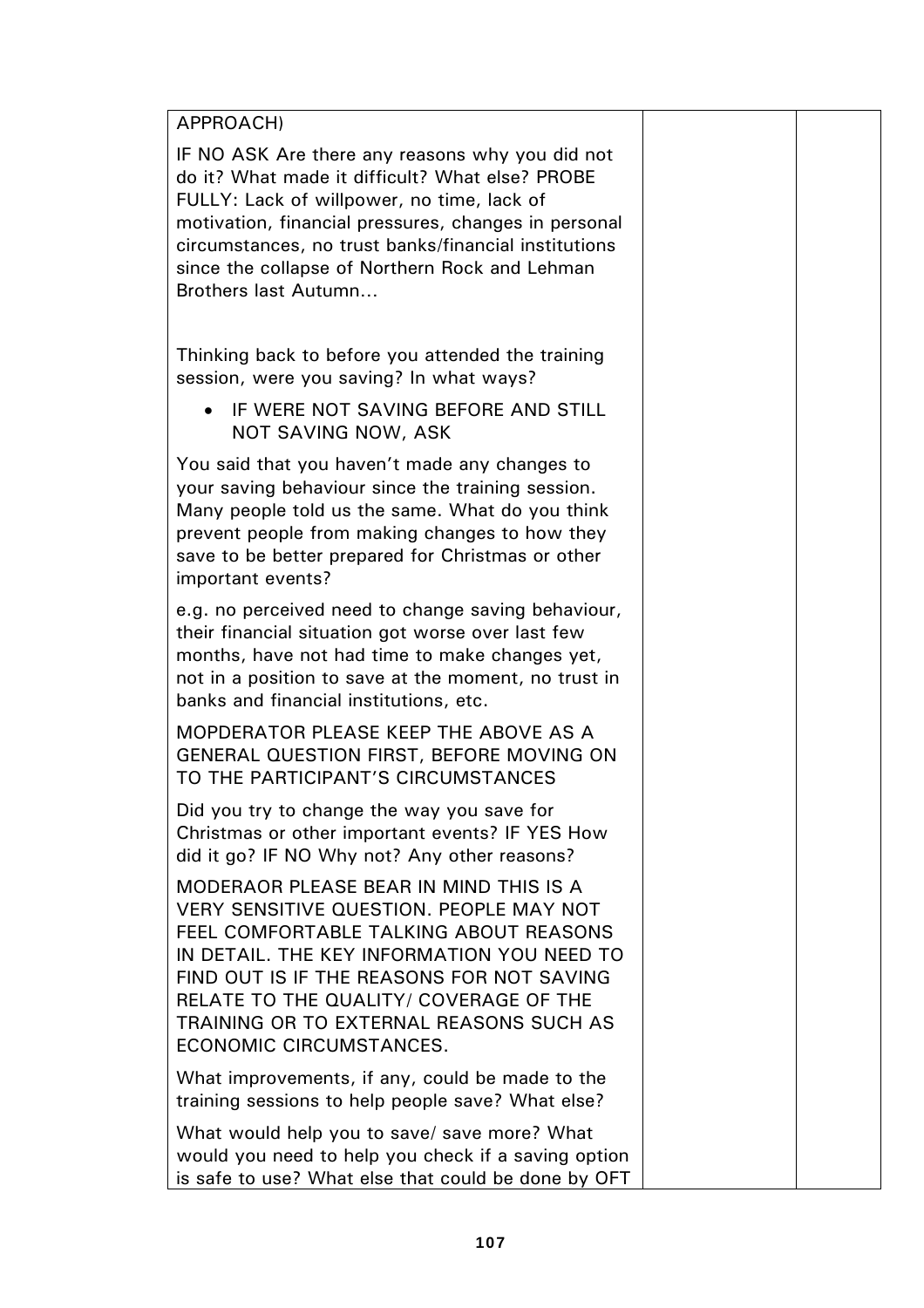| to help people in your situation?                                                                                                                                                                                                                                            |                                                               |            |
|------------------------------------------------------------------------------------------------------------------------------------------------------------------------------------------------------------------------------------------------------------------------------|---------------------------------------------------------------|------------|
| What further information about saving would you<br>would find useful? What else?                                                                                                                                                                                             |                                                               |            |
| Do you plan to do anything differently in the future?<br>IF YES: What do you intent to do differently? What<br>else?                                                                                                                                                         |                                                               |            |
| ASK THIS SECTION IF PARTICIPANT WAS<br>SAVING BEFORE THE TRAINING AND IS<br><b>STILL SAVING NOW</b>                                                                                                                                                                          |                                                               |            |
| You said that you haven't made any changes to<br>your saving behaviour since the training session.<br>What are the reasons for this? e.g. no perceived<br>need to change saving behaviour, have not had time<br>to make changes yet, saving options considered<br>safe, etc. |                                                               |            |
| Thinking more generally, what improvements, if any,<br>could be made to the training sessions, to help<br>people save more and check the saving options they<br>use are safe?                                                                                                |                                                               |            |
| Do you plan to do anything differently in the future?<br>IF YES: What do you intent to do differently? What<br>else?                                                                                                                                                         |                                                               |            |
| 6. Reasons for changes in saving behaviour                                                                                                                                                                                                                                   |                                                               |            |
| ASK THIS SECTION TO ALL THOSE WHO HAVE<br><b>MADE CHANGES SINCE TRAINING SESSION</b>                                                                                                                                                                                         | This aims to<br>understand<br>exactly what<br>brought about   | 15<br>mins |
| First, I would like you to think about the change(s)<br>you made to how you save.                                                                                                                                                                                            | a change in<br>saving<br>behaviour and                        |            |
| Could you tell me a bit more about the change(s)<br>you made in the way you save? What was it? Did<br>you make any other changes as well as this one?                                                                                                                        | also to<br>determine the<br>level of<br>commitment to         |            |
| ASK THE FOLLOWING QUESTIONS ONCE FOR                                                                                                                                                                                                                                         | this change.                                                  |            |
| <b>EACH CHANGE MADE</b>                                                                                                                                                                                                                                                      | Using a story<br>telling                                      |            |
| Now thinking about the decision making process,<br>how did you decide to make this change? Why did<br>you decide to do it? What triggered the change?<br>What else?                                                                                                          | approach, we<br>ask participants<br>to talk us<br>through the |            |
| DO NOT PROMPT. CHECK IF PARTICIPANT                                                                                                                                                                                                                                          | process they                                                  |            |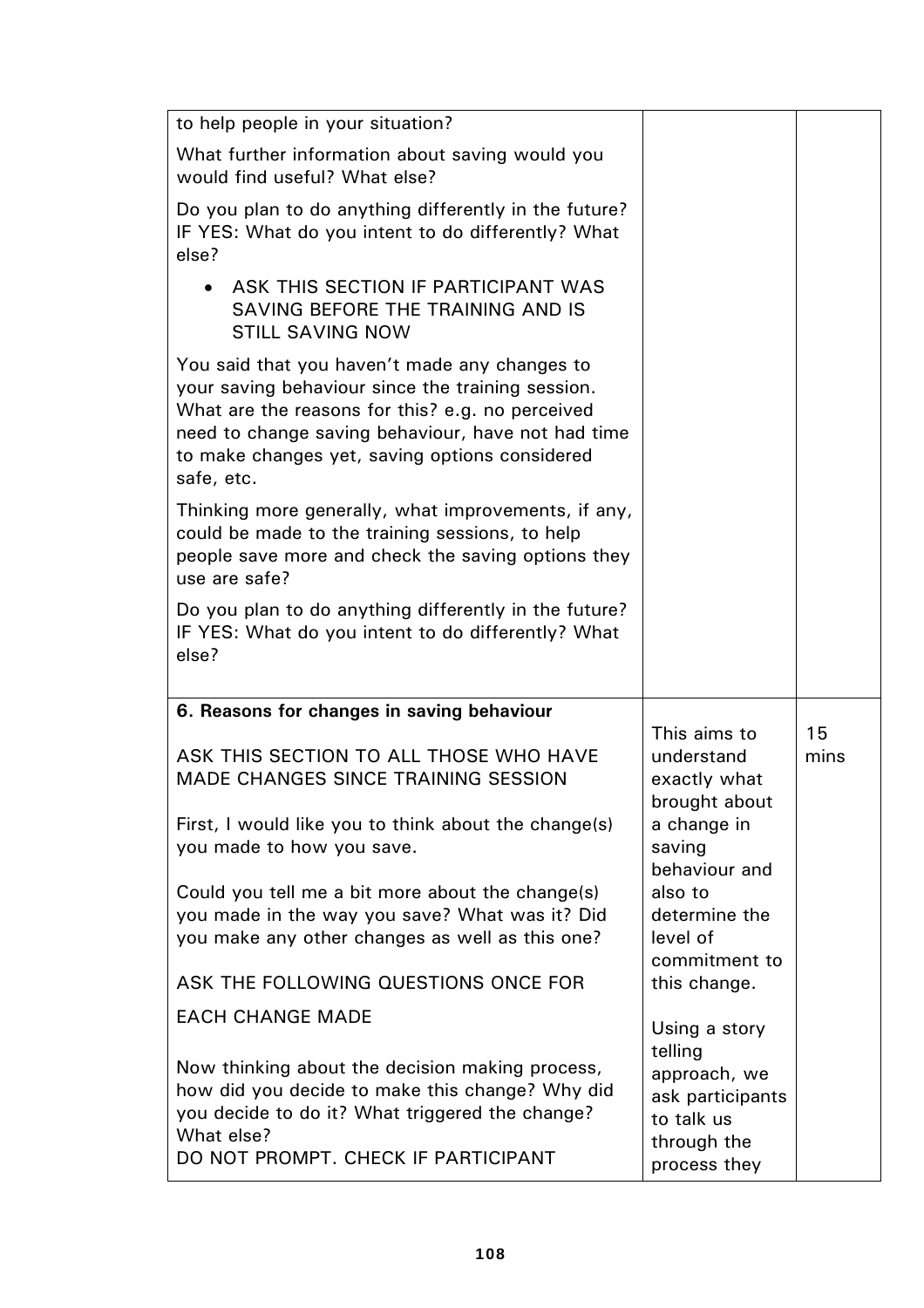| MENTIONS THE SAVE XMAS TRAINING/ASPECTS                                                                                                                                                                                             | went through                   |  |
|-------------------------------------------------------------------------------------------------------------------------------------------------------------------------------------------------------------------------------------|--------------------------------|--|
| RELATED TO THE TRAINING, OTHER FACTORS                                                                                                                                                                                              | when making                    |  |
| UNRELATED TO THE TRAINING.                                                                                                                                                                                                          | change(s) to<br>how they save. |  |
|                                                                                                                                                                                                                                     |                                |  |
| Did any of the following played a part in your                                                                                                                                                                                      |                                |  |
| decision to make this particular change to how you                                                                                                                                                                                  |                                |  |
| save: encouragement from others (family/ friends/                                                                                                                                                                                   |                                |  |
| advisors), changes in economic circumstances (for                                                                                                                                                                                   |                                |  |
| instance finding a job), information received during                                                                                                                                                                                |                                |  |
| the training (FIND OUT WHAT SORT OF                                                                                                                                                                                                 |                                |  |
| INFORMATION MORE PRECISELY).                                                                                                                                                                                                        |                                |  |
| Which of these was most important in influencing                                                                                                                                                                                    |                                |  |
| your behaviour?                                                                                                                                                                                                                     |                                |  |
|                                                                                                                                                                                                                                     |                                |  |
| Still thinking about this change, how did you go<br>about making it?                                                                                                                                                                |                                |  |
| Was it easy or difficult? What was easy/difficult?<br>What else?                                                                                                                                                                    |                                |  |
| How do you feel about it now?                                                                                                                                                                                                       |                                |  |
| How do you think this change impacts on your                                                                                                                                                                                        |                                |  |
| finances?                                                                                                                                                                                                                           |                                |  |
| Can you imagine how things would be if you hadn't                                                                                                                                                                                   |                                |  |
| made this change? How would they be?                                                                                                                                                                                                |                                |  |
| ASK AS APPROPRIATE, DEPENDING ON THE TYPE                                                                                                                                                                                           |                                |  |
| OF CHANGE How likely to think you are to be able                                                                                                                                                                                    |                                |  |
| to sustain this change in the future? Do you find it                                                                                                                                                                                |                                |  |
| easy or hard to keep up with it?                                                                                                                                                                                                    |                                |  |
| IF PARTICIPANT DOES NOT MENTION THE SAVE<br>XMAS TRAINING AS ONE OF THE TRIGGERS FOR<br>MAKING CHANGES TO HOW THEY SAVE, ASK:<br>Have you done anything differently with regard to<br>savings, or in terms of money management as a |                                |  |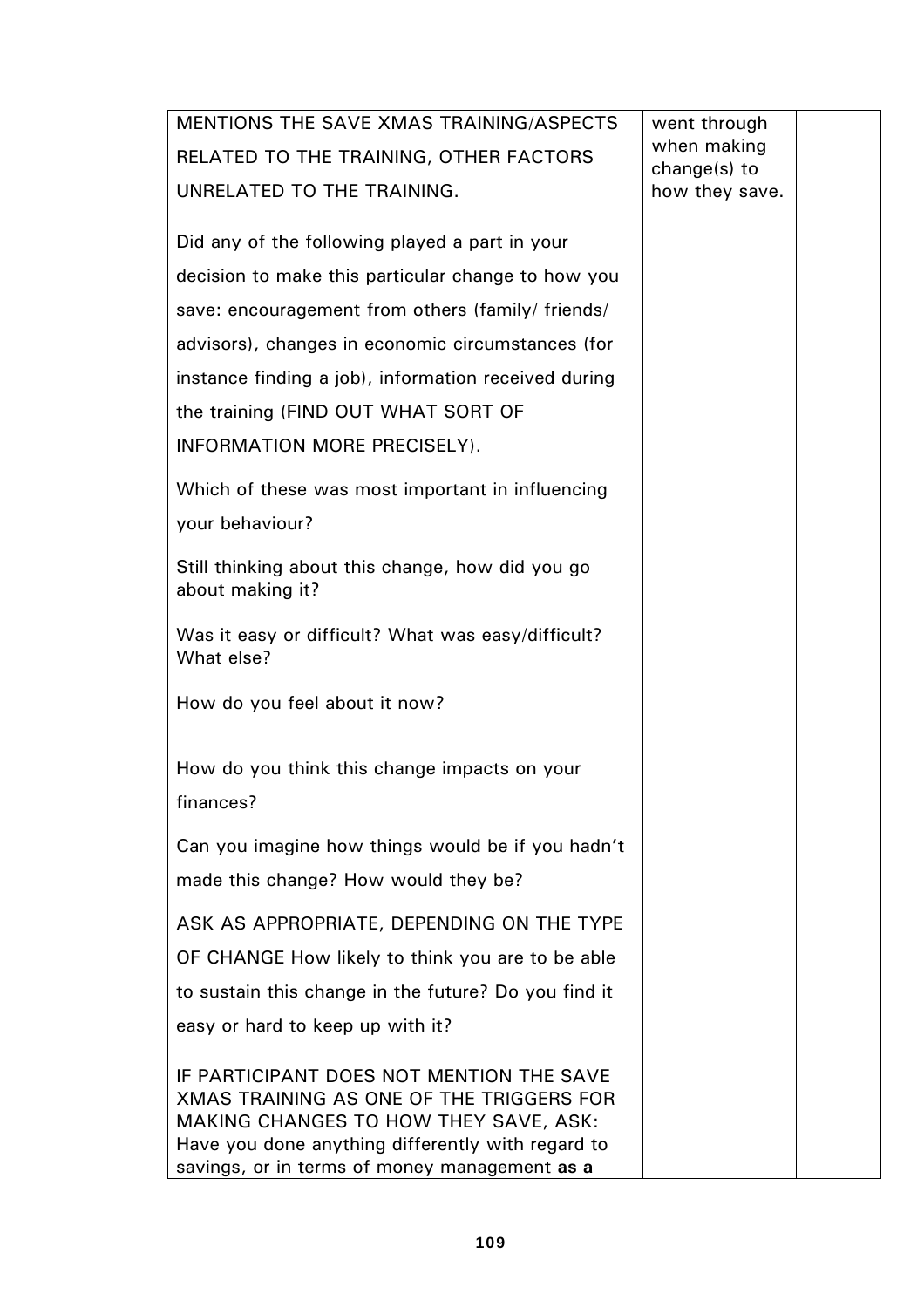| result of the training session?                                                                                                                                                                                            |                                                                                |            |
|----------------------------------------------------------------------------------------------------------------------------------------------------------------------------------------------------------------------------|--------------------------------------------------------------------------------|------------|
| Why is that?                                                                                                                                                                                                               |                                                                                |            |
| Do you plan to do anything differently in the future?                                                                                                                                                                      |                                                                                |            |
|                                                                                                                                                                                                                            |                                                                                |            |
| 7. Impact of economic climate                                                                                                                                                                                              | This explores<br>the effect the                                                | 10<br>mins |
| How would you describe your financial situation<br>over the last year? Has this got better/ worse<br>compared to the same time last year, or has it<br>stayed the same? PROBE AS NECESSARY Why has<br>it got better/worse? | current<br>economic<br>climate on<br>participants,<br>and more<br>specially on |            |
| Has the current economic situation had an impact<br>on you? In what ways? How does it impact on your<br>life? And how does it impact on your finances, if at<br>all? How else?                                             | their ability to<br>save.                                                      |            |
| Would things be different if you hadn't attended the                                                                                                                                                                       |                                                                                |            |
| Save Xmas training?                                                                                                                                                                                                        |                                                                                |            |
| IF YES What would be different? What else? Why<br>would they be different?                                                                                                                                                 |                                                                                |            |
| IF NO Has the Save Xmas training had any influence                                                                                                                                                                         |                                                                                |            |
| on your finances at all?                                                                                                                                                                                                   |                                                                                |            |
| In the telephone interview, you said that $\leq$ INSERT<br>RESPONSE FROM Q13>. Can you recall why you<br>said this? For what other reasons?<br>Would you give the same response if I asked you<br>the question today?      |                                                                                |            |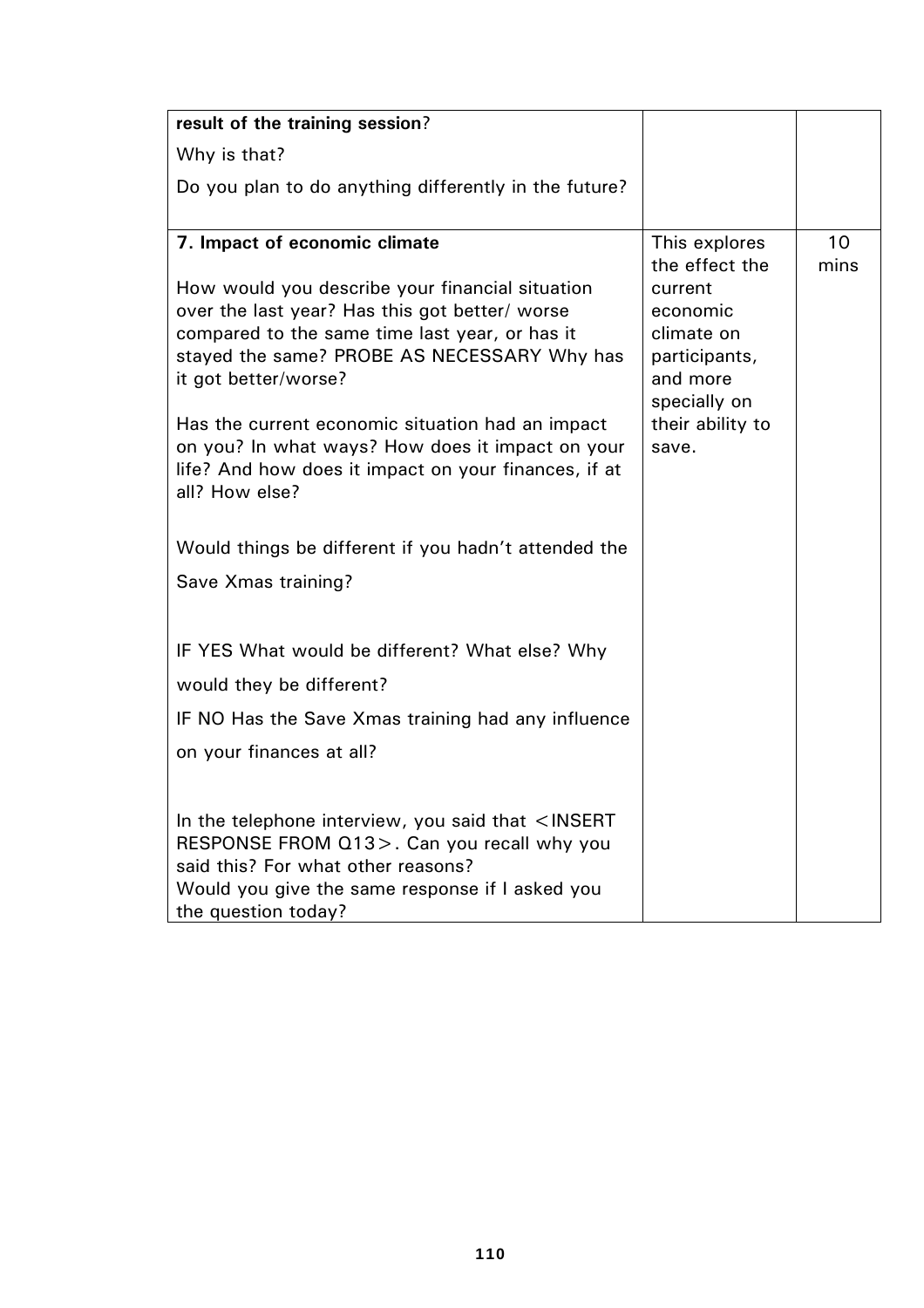| 8. Concluding comments                                | To sum up -      | $5 - 7$ |
|-------------------------------------------------------|------------------|---------|
|                                                       | allows the       | mins    |
|                                                       | participant to   |         |
|                                                       | summarise        |         |
| Overall, what did you like most about the training    | their priorities |         |
| session you attended? What did you dislike most?      | and brings the   |         |
|                                                       | interview to a   |         |
| Were you given any particularly interesting or useful | close.           |         |
| tips or advice during the session?                    |                  |         |
|                                                       |                  |         |
| Is there anything that you think could be learned for |                  |         |
| running similar sessions in the future?               |                  |         |
| How relevant do you think the Save Xmas training      |                  |         |
|                                                       |                  |         |
| was for you?                                          |                  |         |
|                                                       |                  |         |
| Can you think of one key message that you would       |                  |         |
| like us to report back to OFT about the Save Xmas     |                  |         |
| campaign?                                             |                  |         |
|                                                       |                  |         |
|                                                       |                  |         |
| The Office of Fair Trading may be conducting further  |                  |         |
| research on this topic in the next 12 months. Would   |                  |         |
| you be happy for us to contact you again if needed?   |                  |         |
|                                                       |                  |         |
| Thank participant and close                           |                  |         |
|                                                       |                  |         |
|                                                       |                  |         |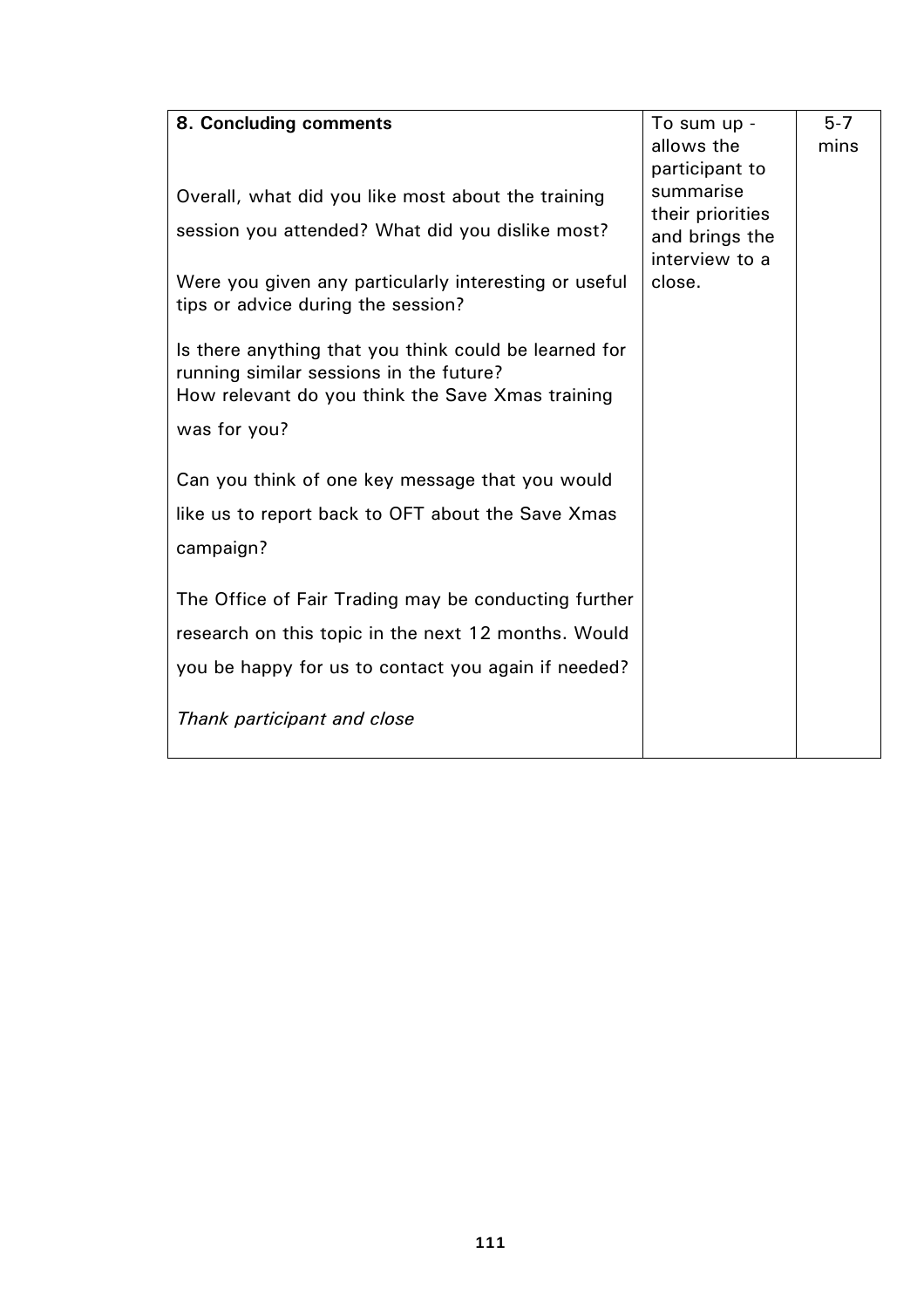## **CAB management information**

8.46 The monitoring information provided by CAB indicates that 3,153 end users attended a Save Xmas session in 2009, exceeding the target of 2,800.

|                              | Target | <b>Number</b> | Percentage |
|------------------------------|--------|---------------|------------|
|                              | number | achieved      | difference |
|                              |        |               |            |
| Sessions delivered           | 560    | 551           | $-2%$      |
| Frontline workers<br>reached | 2800   | 2290          | $-18%$     |
| End users reached            | 2800   | 3153          | $+13%$     |

8.47 In Scotland, 567 people attended the training sessions, of which 158 are frontline workers. In addition, at the Save Xmas roadshows run by OFT and CAB across the UK, a total of 1,799 consumers received advice.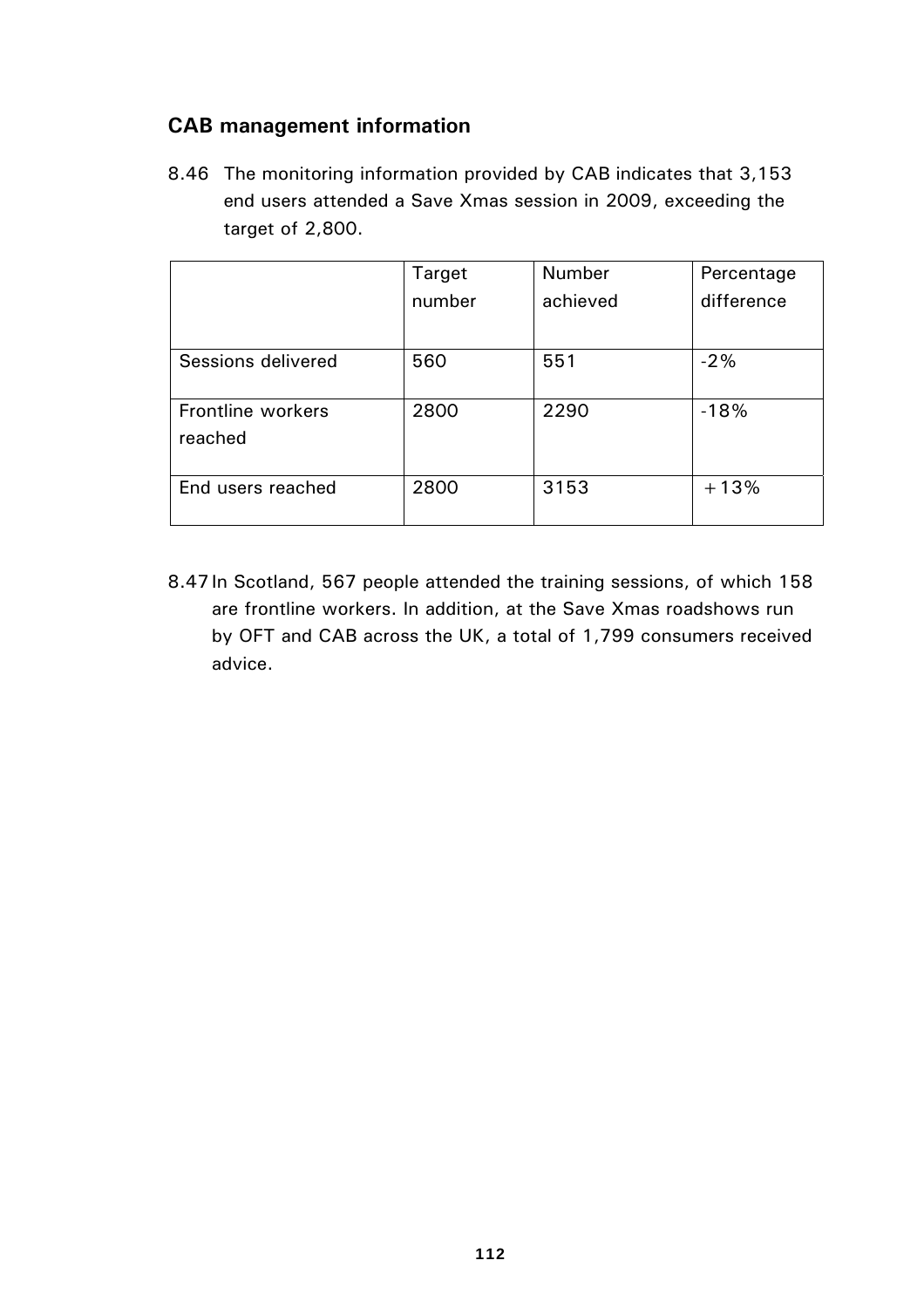## Sessions per forum region

| <b>Delivery partner</b>              | Forum region         | Target no.     | No. of         | Target no.     | No. of         | Target no. of | No. of         |
|--------------------------------------|----------------------|----------------|----------------|----------------|----------------|---------------|----------------|
|                                      |                      | of sessions    | sessions       | of frontline   | frontline      | end users     | end            |
|                                      |                      |                | delivered      | staff          | staff reached  |               | users          |
|                                      |                      |                |                |                |                |               | reached        |
| Maidstone                            | South East           | 13             | 13             | 52             | 94             | 52            | 105            |
| Reigate & Banstead                   | South East           | 6              | 3              | $\mathsf{O}$   | 35             | 48            | 14             |
| The Riverside Group                  | South East           | 3              | 5              | 15             | 27             | 15            | 44             |
| <b>Tunbridge Wells</b>               | South East           | 11             | 11             | 40             | 78             | 30            | 12             |
| Canterbury                           | South East           | 5              | 5              | 15             | 23             | 15            | 17             |
| <b>Downland Housing Association</b>  | South East           | $\overline{4}$ | $\overline{4}$ | $\overline{0}$ | 18             | 40            | $\overline{7}$ |
| <b>Region total</b>                  | <b>South East</b>    | 42             | 41             | 122            | 275            | 200           | 199            |
|                                      |                      |                |                |                |                |               |                |
| Oxford                               | <b>Thames Valley</b> | $\overline{4}$ | $\overline{4}$ | 16             | 13             | 16            | 18             |
| <b>Didcot</b>                        | <b>Thames Valley</b> | 10             | $\overline{4}$ | 40             | 12             | 0             | 15             |
| <b>Oxford Carers' Centre</b>         | <b>Thames Valley</b> | $\overline{2}$ | $\overline{2}$ | 8              | $\overline{2}$ | 8             | 9              |
| South Abingdon Children's Centre     | <b>Thames Valley</b> | $\overline{2}$ | $\overline{4}$ | 8              | 9              | 8             | 17             |
| <b>Region total</b>                  | <b>Thames Valley</b> | 18             | 14             | 72             | 36             | 32            | 59             |
|                                      |                      |                |                |                |                |               |                |
| Haverhill                            | East                 | 6              | 6              | 40             | 42             | 20            | 57             |
| <b>Cambridge Housing Association</b> | East                 | 8              | 8              | 48             | 26             | 40            | 20             |
| <b>Three Rivers</b>                  | East                 | 3              | 3              | $\overline{O}$ | 3              | 24            | 24             |
| <b>Castle Point</b>                  | East                 | 6              | $\overline{4}$ | 24             | 19             | 24            | 33             |
| Rochford & Rayleigh                  | East                 | 5              | 5              | 20             | 18             | 20            | 42             |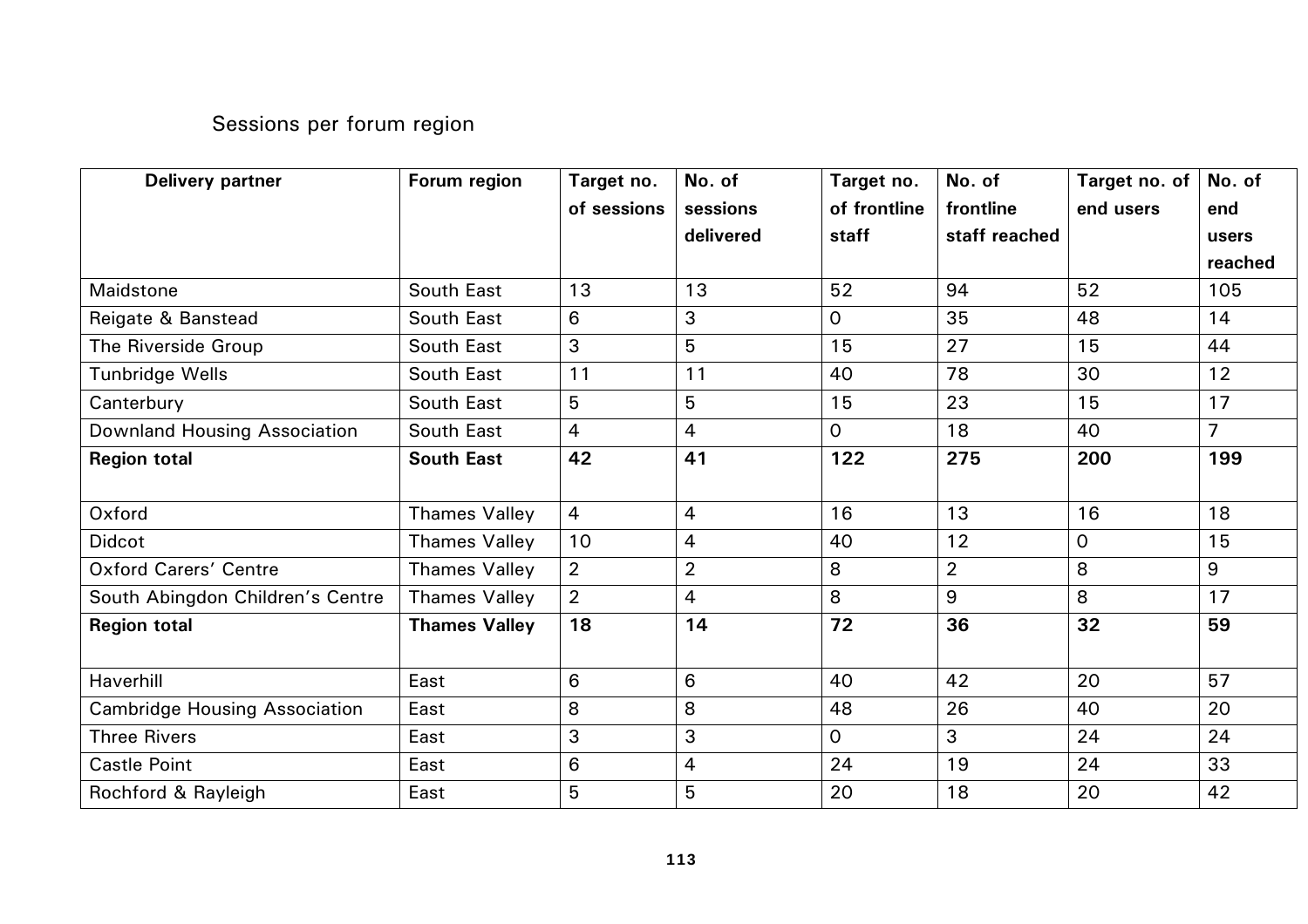| $\sim$<br>- AUTP 1<br>וסווט | וים ב−<br>Laɔเ |  |  | $\sim$<br>. | - - |
|-----------------------------|----------------|--|--|-------------|-----|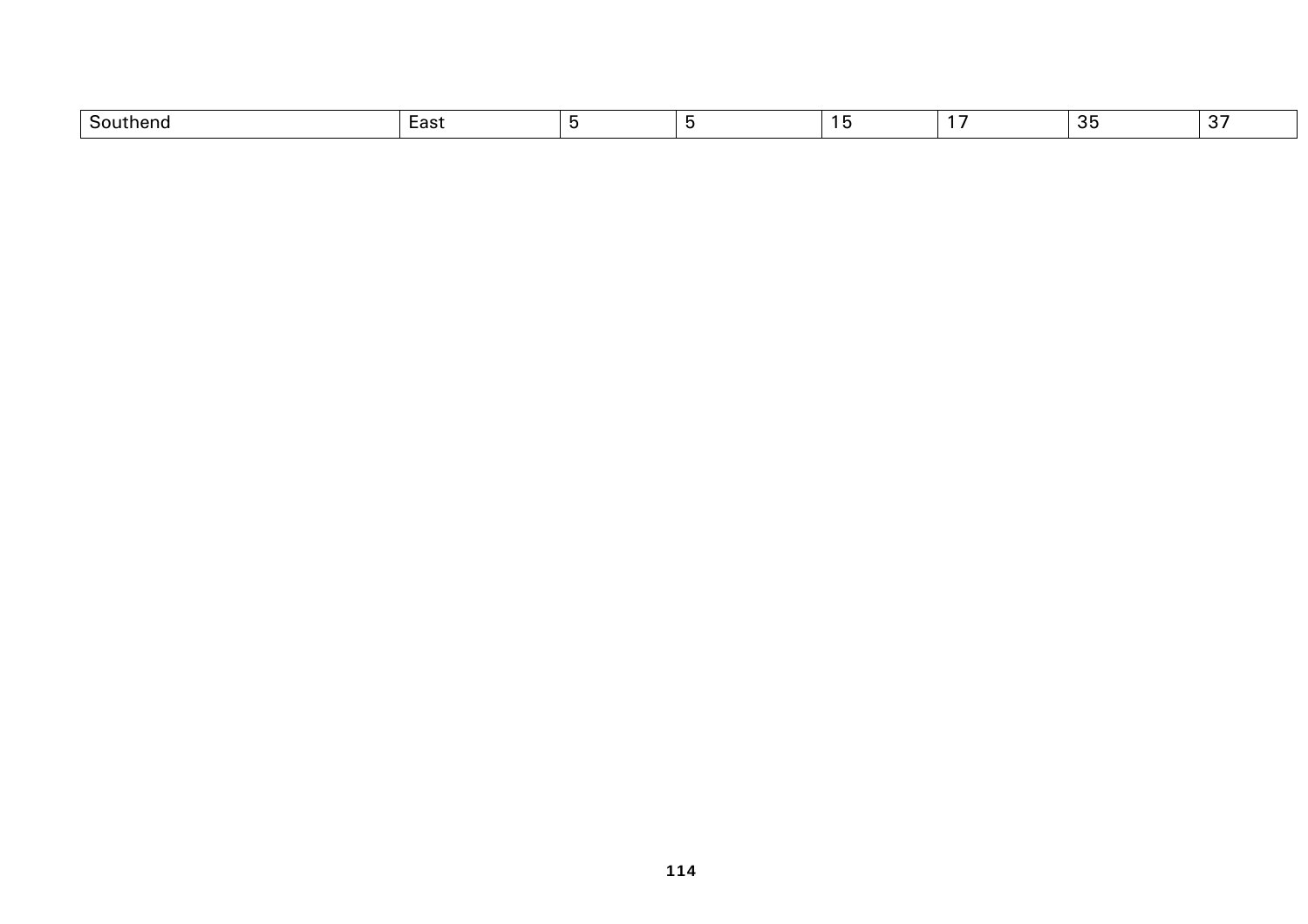| <b>Delivery partner</b>            | Forum region      | Target no.<br>of sessions | No. of<br>sessions<br>delivered | Target no.<br>of frontline<br>staff | No. of<br>frontline<br>staff reached | Target no. of $ $<br>end users | No. of<br>end<br>users<br>reached |
|------------------------------------|-------------------|---------------------------|---------------------------------|-------------------------------------|--------------------------------------|--------------------------------|-----------------------------------|
| <b>Bury St Edmunds</b>             | East              | 8                         | 8                               | 40                                  | 70                                   | 40                             | $\mathsf{O}$                      |
| <b>Orwell Housing Association</b>  | East              | 4                         | 3                               | 16                                  | 22                                   | 16                             | 21                                |
| <b>PACT</b>                        | East              | $\overline{2}$            | $\overline{4}$                  | 0                                   | 9                                    | 16                             | 17                                |
| <b>Region total</b>                | <b>East</b>       | 47                        | 46                              | 203                                 | 226                                  | 235                            | 251                               |
| The Riverside Group                | North West        | 10                        | 12                              | 50                                  | 64                                   | 50                             | 105                               |
| <b>St Helens</b>                   | North West        | 8                         | $\overline{7}$                  | 32                                  | 22                                   | 32                             | 27                                |
| Morecambe & Heysham                | North West        | 16                        | 17                              | 0                                   | 33                                   | 130                            | 119                               |
| <b>Bolton Money Skills Service</b> | North West        | 10                        | 12                              | 50                                  | 49                                   | 50                             | 32                                |
| Speke, Toxteth & North Liverpool   | North West        | 15                        | 16                              | 75                                  | 44                                   | 75                             | 109                               |
| <b>Trafford</b>                    | North West        | 4                         | 5                               | 20                                  | 29                                   | 20                             | 8                                 |
| Tameside                           | North West        | $\overline{4}$            | $\overline{4}$                  | 20                                  | 11                                   | 20                             | 19                                |
| Chester                            | North West        | $\overline{2}$            | $\overline{2}$                  | 20                                  | 19                                   | $\overline{O}$                 | $\overline{O}$                    |
| Vale Royal                         | North West        | $\boldsymbol{9}$          | 9                               | 28                                  | 67                                   | 67                             | 38                                |
| <b>Liverpool Central</b>           | North West        | 5                         | $\overline{4}$                  | 24                                  | $\overline{7}$                       | 16                             | 18                                |
| <b>Advice Link</b>                 | North West        | 8                         | 8                               | 20                                  | 62                                   | 60                             | 10                                |
| <b>Region total</b>                | <b>North West</b> | 91                        | 96                              | 339                                 | 407                                  | 520                            | 485                               |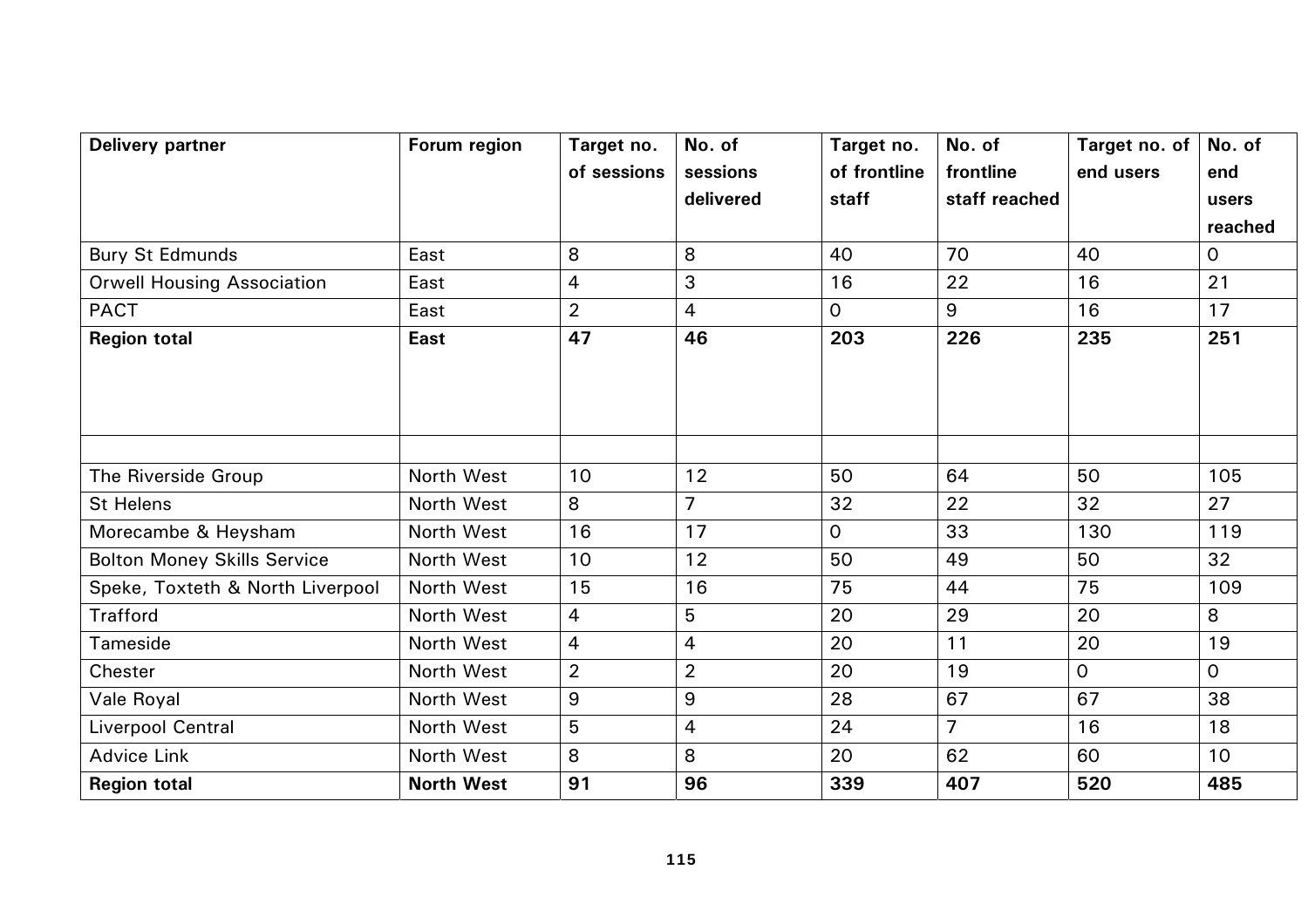| <b>Delivery partner</b>             | Forum region       | Target no.     | No. of         | Target no.     | No. of         | Target no. of  | No. of         |
|-------------------------------------|--------------------|----------------|----------------|----------------|----------------|----------------|----------------|
|                                     |                    | of sessions    | sessions       | of frontline   | frontline      | end users      | end            |
|                                     |                    |                | delivered      | staff          | staff reached  |                | users          |
|                                     |                    |                |                |                |                |                | reached        |
| Riverside group                     | <b>North East</b>  | $\overline{2}$ | $\overline{2}$ | 10             | 11             | 10             | 17             |
| Washington                          | North East         | $\overline{4}$ | 3              | 16             | 11             | 16             | 13             |
| Darlington                          | <b>North East</b>  | 6              | 0              | 30             | $\overline{O}$ | 30             | $\overline{O}$ |
| <b>FISCUS</b>                       | North East         | 16             | 17             | $\mathbf 0$    | 34             | 96             | 115            |
| Wansbeck                            | North East         | 8              | 5              | $\overline{O}$ | 18             | 80             | 27             |
| <b>Gateshead Council</b>            | North East         | 10             | 10             | 50             | 42             | 50             | 171            |
| Outreach welfare rights             | North East         | 6              | 6              | 36             | 14             | 50             | 44             |
| Stockton and District Advice and    | <b>North East</b>  | 12             | 12             | 36             | 66             | $\overline{0}$ | 26             |
| Info Service                        |                    |                |                |                |                |                |                |
| <b>Region total</b>                 | <b>North East</b>  | 64             | 55             | 178            | 196            | 332            | 413            |
|                                     |                    |                |                |                |                |                |                |
| Ynys Mon                            | North Wales        | 6              | 6              | 32             | 6              | 32             | 46             |
| Denbighshire HomeStart              | <b>North Wales</b> | $\overline{2}$ | $\overline{2}$ | 10             | 17             | 10             | 17             |
| <b>Home-start Flintshire</b>        | <b>North Wales</b> | $\overline{2}$ | $\overline{2}$ | 20             | 3              | $\mathsf{O}$   | 22             |
| <b>Flintshire Community Parents</b> | <b>North Wales</b> | 12             | 12             | 100            | 71             | $\overline{O}$ | 21             |
| New Life Church, Holywell           | <b>North Wales</b> | $\overline{4}$ | 4              | 19             | 21             | 8              | 22             |
| Wales and West housing              | <b>North Wales</b> | 20             | 20             | $\mathsf{O}$   | 65             | 200            | 106            |
| association                         |                    |                |                |                |                |                |                |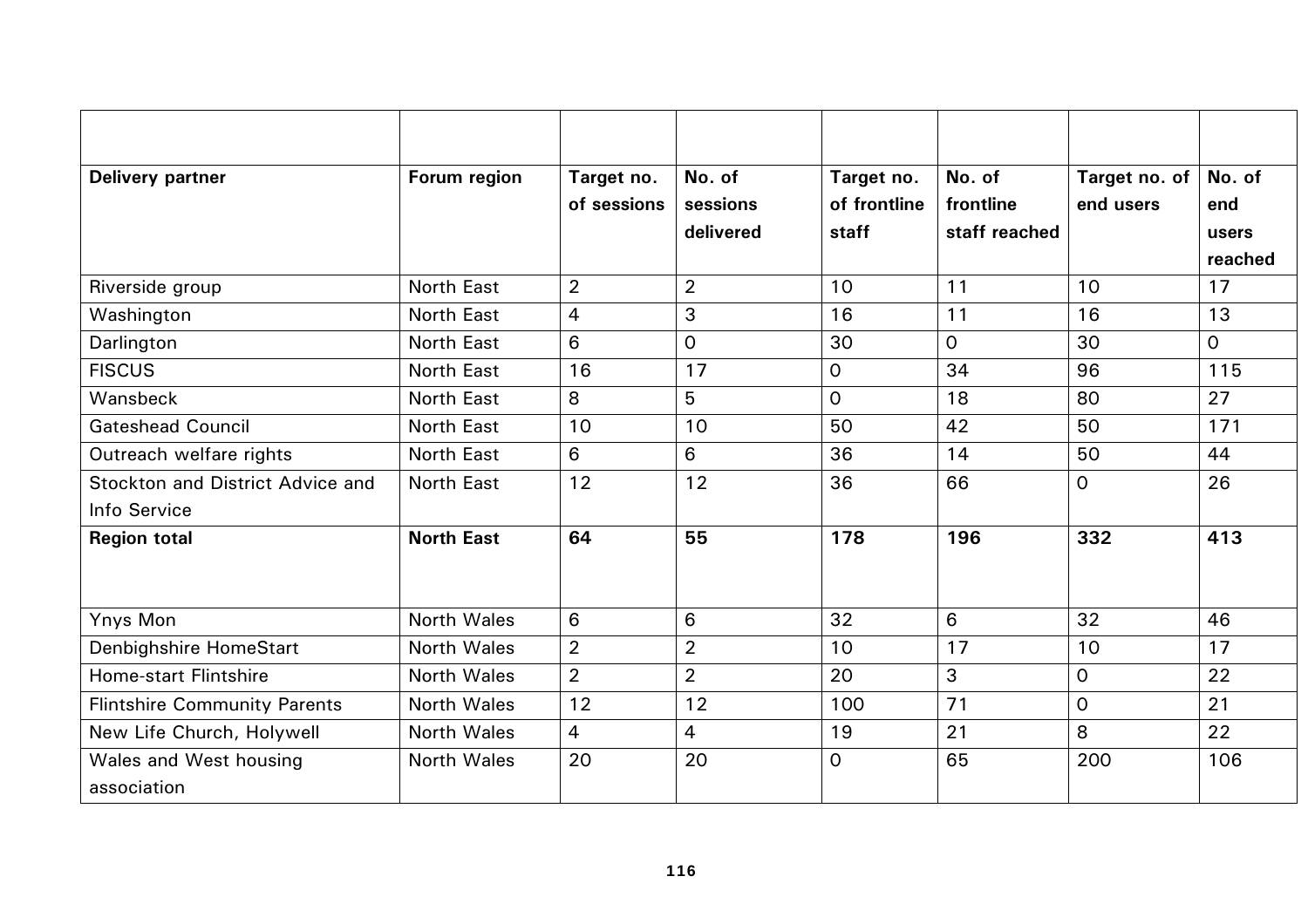| Community housing Cymru | <b>North Wales</b> | 4  |    | -40         | 30  |     |     |
|-------------------------|--------------------|----|----|-------------|-----|-----|-----|
| North Coast Church      | <b>North Wales</b> | -  |    | ں ،         | 10  |     |     |
| <b>Region total</b>     | <b>North Wales</b> | 52 | 50 | າາ1<br>23 I | 223 | 256 | 241 |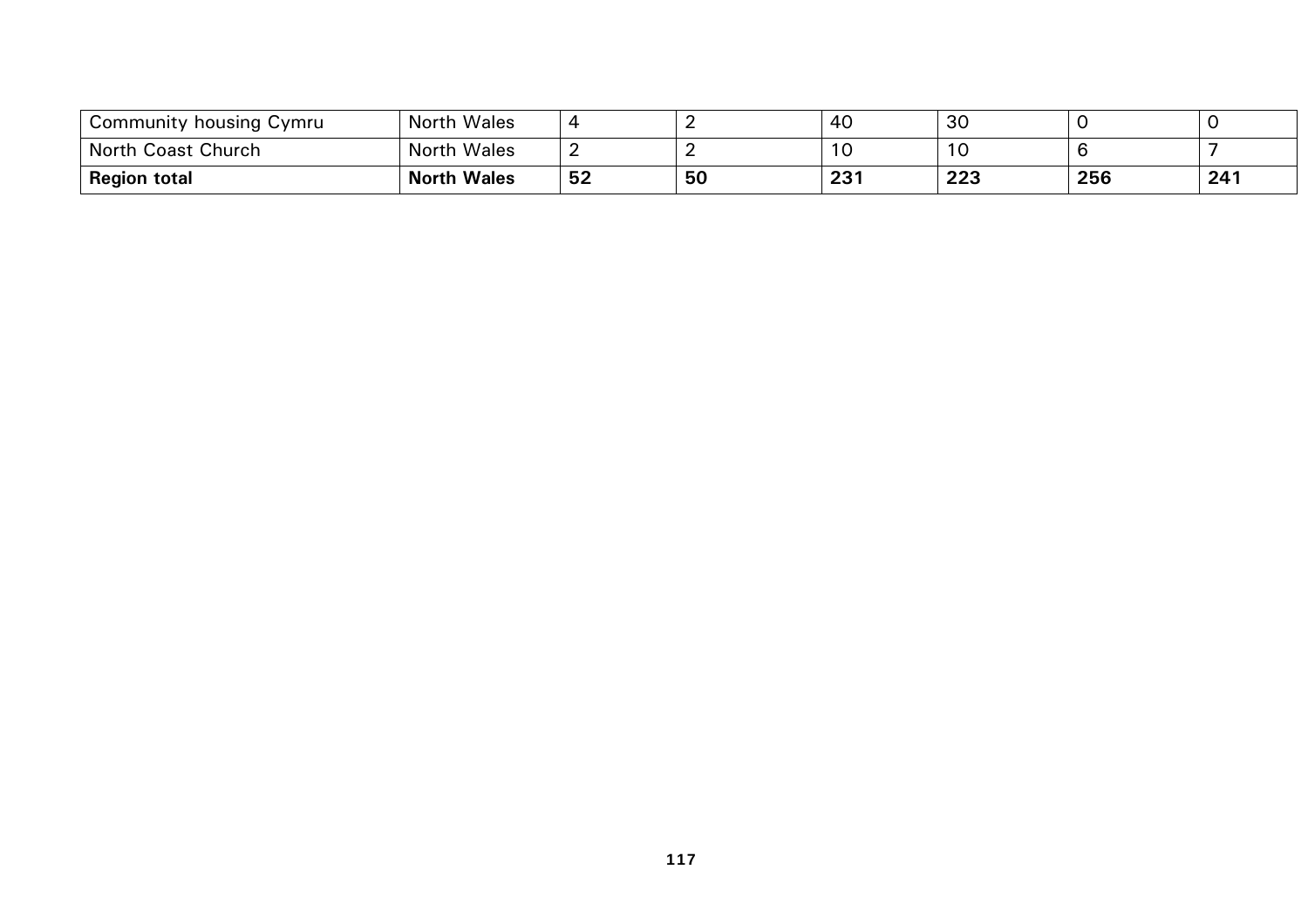| <b>Delivery partner</b>               | Forum region               | Target no.<br>of sessions | No. of<br>sessions<br>delivered | Target no.<br>of frontline<br>staff | No. of<br>frontline<br>staff reached | Target no. of<br>end users | No. of<br>end<br>users<br>reached |
|---------------------------------------|----------------------------|---------------------------|---------------------------------|-------------------------------------|--------------------------------------|----------------------------|-----------------------------------|
| Wales and West housing<br>association | Mid, S & W<br>Wales        | 20                        | 20                              | $\overline{O}$                      | 24                                   | 200                        | 131                               |
| <b>Community housing Cymru</b>        | Mid, S & W<br>Wales        | 3                         | $\overline{2}$                  | 30                                  | 29                                   | $\overline{O}$             | $\overline{0}$                    |
| Powys                                 | Mid, S & W<br>Wales        | 8                         | 8                               | 32                                  | 22                                   | 32                         | 43                                |
| V2C                                   | Mid, S & W<br>Wales        | 10                        | 10                              | $\overline{O}$                      | 60                                   | 100                        | 56                                |
| <b>Cynon Valley</b>                   | Mid, S & W<br>Wales        | $\,6\,$                   | 3                               | 55                                  | 18                                   | 18                         | $\overline{0}$                    |
| Caerphilly                            | Mid, S & W<br>Wales        | 5                         | 5                               | 25                                  | 21                                   | 25                         | 50                                |
| <b>Region total</b>                   | Mid, S & W<br><b>Wales</b> | 52                        | 48                              | 142                                 | 174                                  | 375                        | 280                               |
| Richmond                              | W / SW London              | $\overline{4}$            | $\overline{4}$                  | 20                                  | 34                                   | 12                         | 272                               |
| Wandsworth                            | W / SW London              | $\overline{4}$            | 4                               | 10                                  | 9                                    | 20                         | $\overline{4}$                    |
| <b>WEA</b>                            | W / SW London              | 6                         | $\overline{2}$                  | 20                                  | $\overline{2}$                       | 40                         | 17                                |
| Hillingdon                            | W / SW London              | 8                         | $\overline{7}$                  | 40                                  | 39                                   | 10                         | 37                                |
| Merton                                | W / SW London              | 16                        | $9$                             | 80                                  | 18                                   | 80                         | 105                               |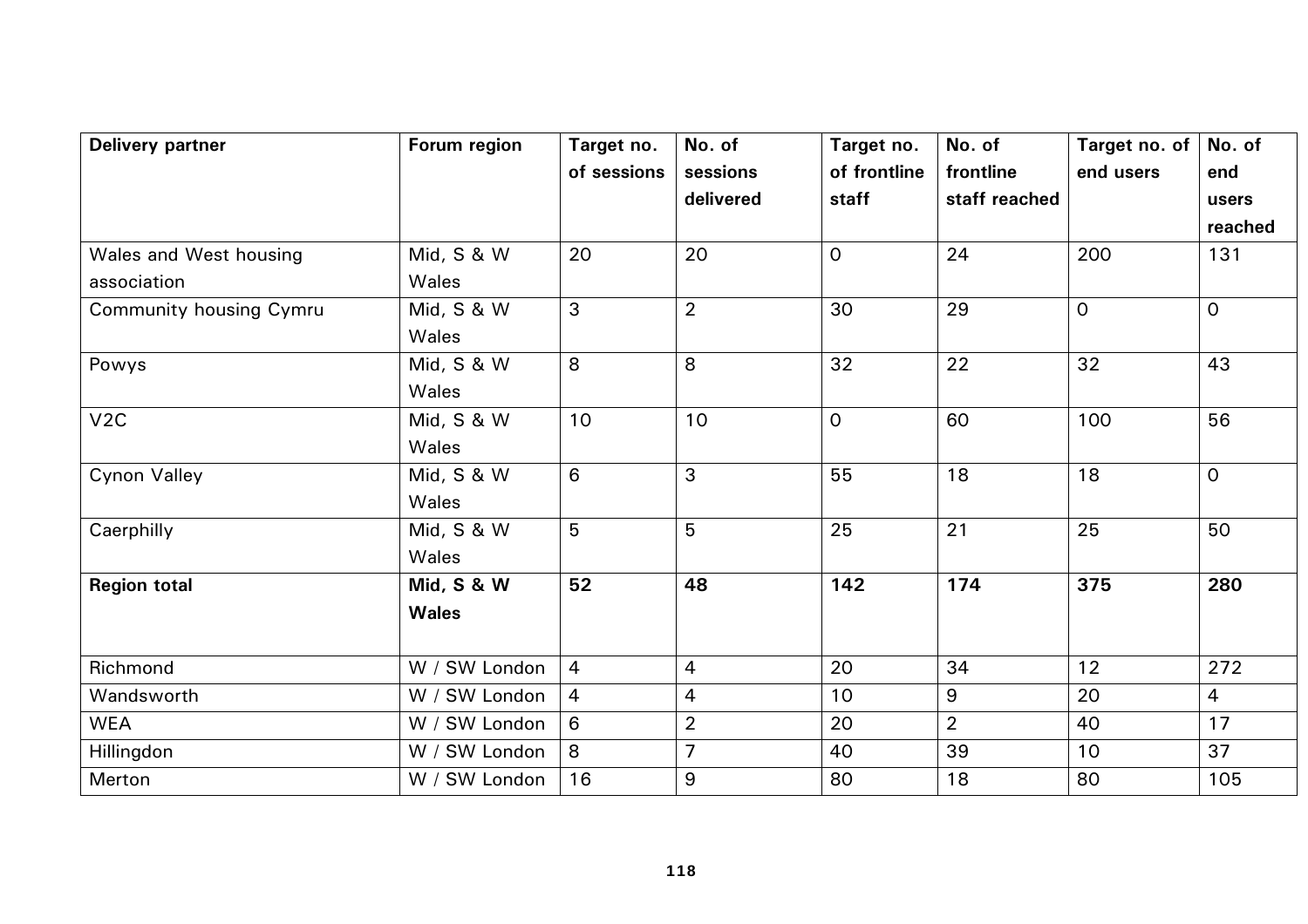| <b>Region total</b> | W / SW London                 | 38                        | 26                              | 170                                 | 102                                  | 162                        | 435                               |
|---------------------|-------------------------------|---------------------------|---------------------------------|-------------------------------------|--------------------------------------|----------------------------|-----------------------------------|
| Delivery partner    | Forum region                  | Target no.<br>of sessions | No. of<br>sessions<br>delivered | Target no.<br>of frontline<br>staff | No. of<br>frontline<br>staff reached | Target no. of<br>end users | No. of<br>end<br>users<br>reached |
| Southwark           | Central/East<br>London        | 8                         | $\overline{2}$                  | 40                                  | 18                                   | 24                         | 9                                 |
| <b>RCJ</b>          | Central/East<br>London        | $\overline{4}$            | $\overline{4}$                  | 12                                  | 23                                   | 20                         | $\overline{2}$                    |
| <b>BRAC</b>         | Central/East<br>London        | $\overline{4}$            | $\overline{4}$                  | $\overline{O}$                      | $\mathsf{O}$                         | 32                         | 19                                |
| <b>ELFI</b>         | Central/East<br>London        | $\overline{4}$            | $\mathsf{O}$                    | 16                                  | $\overline{0}$                       | 16                         | $\overline{0}$                    |
| <b>Region total</b> | <b>Central/East</b><br>London | 20                        | 10                              | 68                                  | 41                                   | 92                         | 30                                |
| Liskeard            | Devon &<br>Cornwall           | 10                        | 10                              | 40                                  | 13                                   | 40                         | 56                                |
| Plymouth            | Devon &<br>Cornwall           | 16                        | 20                              | 16                                  | 93                                   | 96                         | 68                                |
| Southwest Pound     | Devon &<br>Cornwall           | 16                        | 16                              | 64                                  | 83                                   | 64                         | 79                                |
| <b>Region total</b> | Devon &<br><b>Cornwall</b>    | 42                        | 46                              | 120                                 | 189                                  | 200                        | 203                               |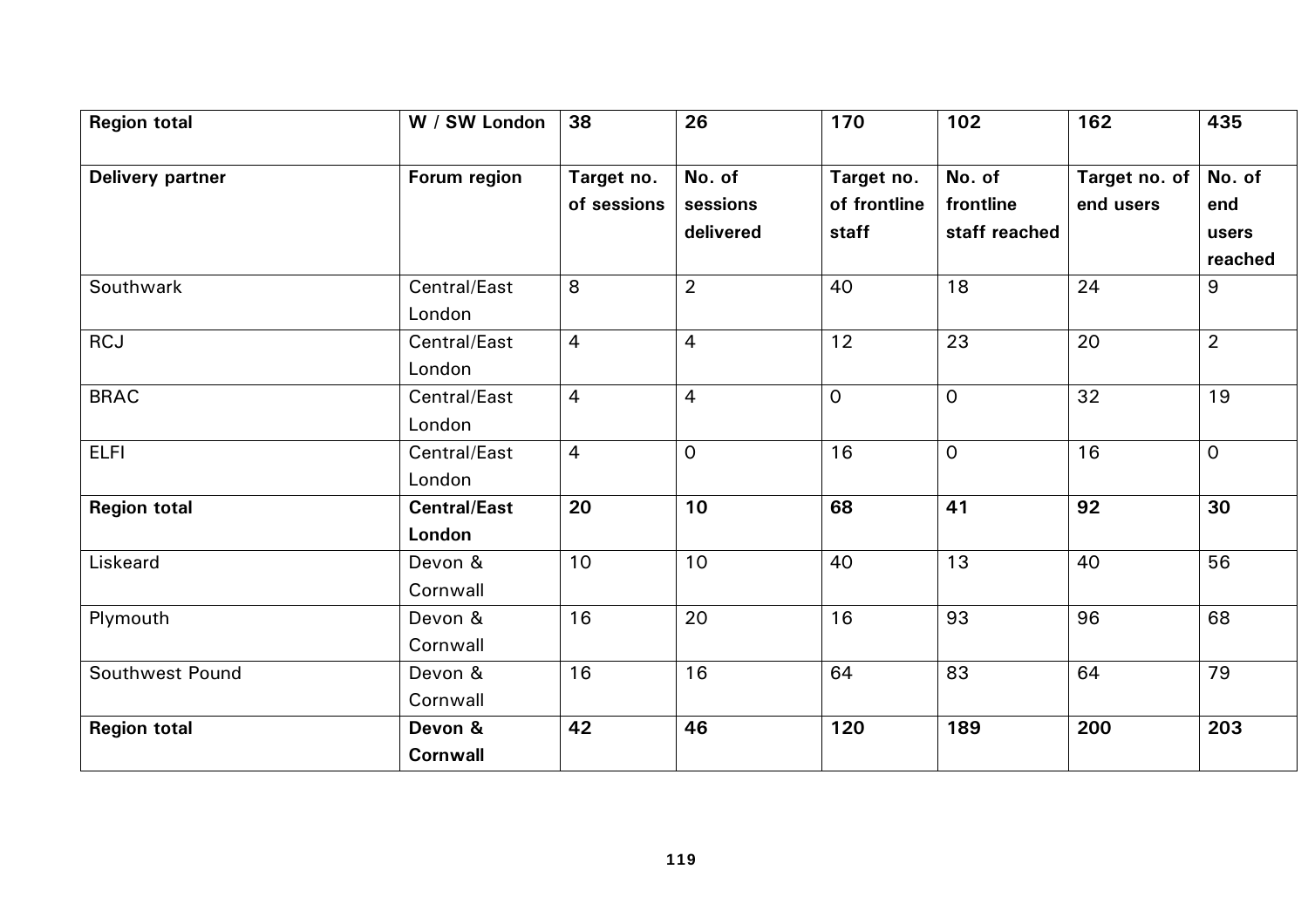| <b>Delivery partner</b>      | Forum region         | Target no.     | No. of         | Target no.     | No. of         | Target no. of | No. of  |
|------------------------------|----------------------|----------------|----------------|----------------|----------------|---------------|---------|
|                              |                      | of sessions    | sessions       | of frontline   | frontline      | end users     | end     |
|                              |                      |                | delivered      | staff          | staff reached  |               | users   |
|                              |                      |                |                |                |                |               | reached |
| <b>GLOMAS</b>                | <b>West Midlands</b> | 8              | $\overline{7}$ | 32             | 8              | 32            | 22      |
| Cheltenham Housing Aid       | <b>West Midlands</b> | 10             | $\overline{7}$ | 40             | 38             | 40            | 26      |
| Cheltenham, Cirencester &    | <b>West Midlands</b> | 10             | 9              | 50             | 43             | 50            | 61      |
| Tewkesbury                   |                      |                |                |                |                |               |         |
| East Staffs                  | <b>West Midlands</b> | $\overline{7}$ | $\overline{7}$ | 28             | 29             | 28            | 39      |
|                              |                      |                |                |                |                |               |         |
| Birmingham                   | <b>West Midlands</b> | 6              | $\overline{7}$ | 47             | 42             | $\Omega$      | 9       |
| North Warwickshire           | <b>West Midlands</b> | $\overline{2}$ | $\overline{2}$ | $\overline{O}$ | $\overline{2}$ | 40            | 25      |
| <b>Region total</b>          | <b>West Midlands</b> | 43             | 39             | 197            | 162            | 190           | 182     |
|                              |                      |                |                |                |                |               |         |
|                              |                      |                |                |                |                |               |         |
|                              |                      |                |                |                |                |               |         |
| Bedworth, Rugby and Nuneaton | <b>East Midlands</b> | 40             | 37             | 160            | 103            | 160           | 179     |
| <b>Region total</b>          | <b>East Midlands</b> | 40             | 37             | 160            | 103            | 160           | 179     |
|                              |                      |                |                |                |                |               |         |
|                              |                      |                |                |                |                |               |         |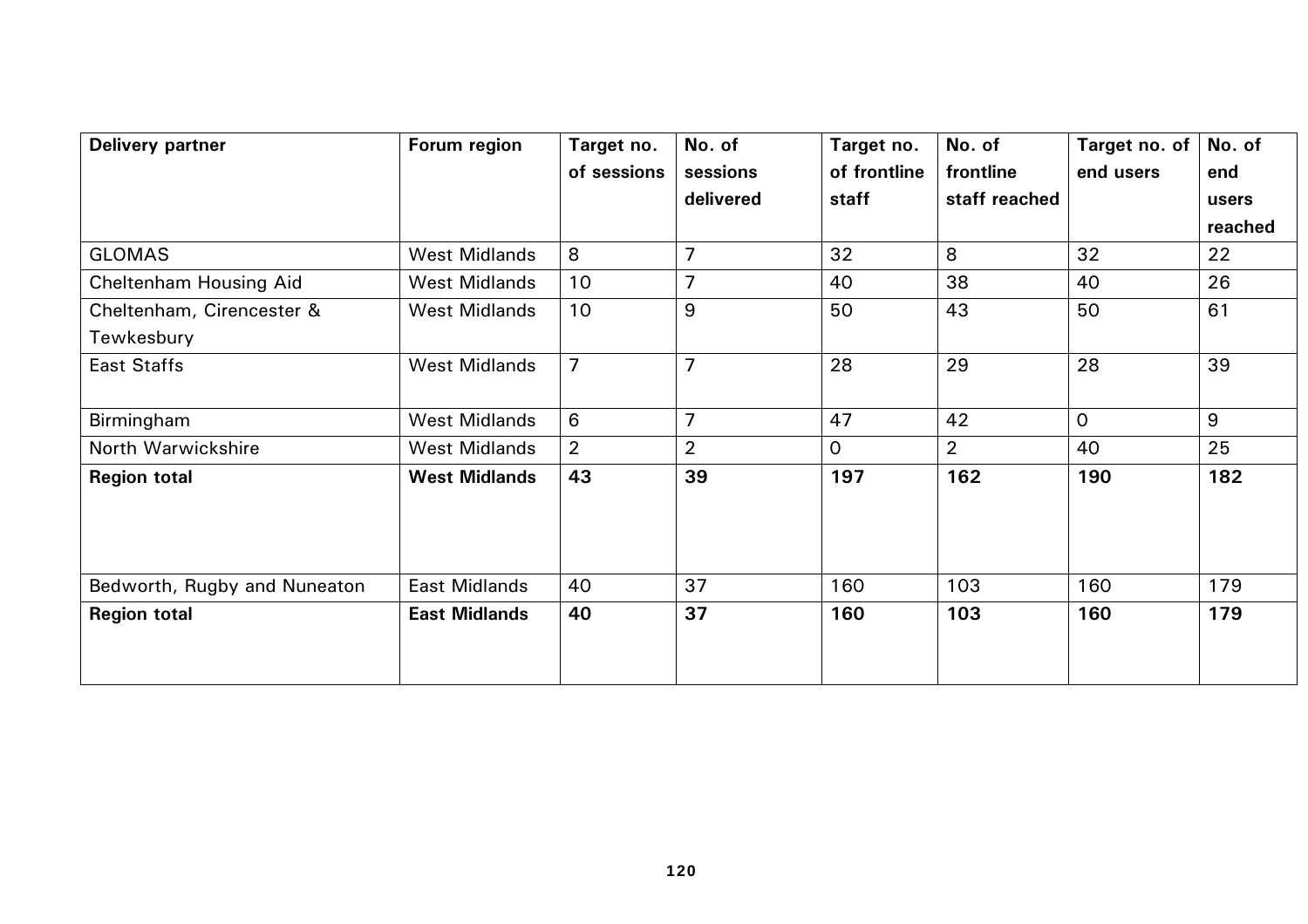| <b>Delivery partner</b>     | Forum region      | Target no.     | No. of         | Target no.   | No. of         | Target no. of  | No. of         |
|-----------------------------|-------------------|----------------|----------------|--------------|----------------|----------------|----------------|
|                             |                   | of sessions    | sessions       | of frontline | frontline      | end users      | end            |
|                             |                   |                | delivered      | staff        | staff reached  |                | users          |
|                             |                   |                |                |              |                |                | reached        |
| Wakefield                   | Yorkshire &       | $\overline{4}$ | $\overline{4}$ | 51           | 32             | $\overline{O}$ | $\overline{O}$ |
|                             | Humberside        |                |                |              |                |                |                |
| <b>St Leger Homes</b>       | Yorkshire &       | 4              | 5              | 20           | 21             | 20             | $\overline{4}$ |
|                             | Humberside        |                |                |              |                |                |                |
| York                        | Yorkshire &       | 10             | 6              | 60           | $\overline{7}$ | 60             | 73             |
|                             | Humberside        |                |                |              |                |                |                |
| Selby                       | Yorkshire &       | 6              | $\overline{4}$ | 30           | 9              | 30             | 48             |
|                             | Humberside        |                |                |              |                |                |                |
| Barnsley                    | Yorkshire &       | 6              | $\overline{7}$ | 30           | 20             | 24             | 26             |
|                             | Humberside        |                |                |              |                |                |                |
| Sheffield                   | Yorkshire &       | 4              | $\overline{4}$ | 20           | 18             | 20             | 21             |
|                             | Humberside        |                |                |              |                |                |                |
| <b>Region total</b>         | Yorkshire &       | 34             | 30             | 211          | 107            | 154            | 172            |
|                             | <b>Humberside</b> |                |                |              |                |                |                |
| <b>GLOMAS</b>               | Wessex            | 8              | 6              | 32           | $\overline{7}$ | 32             | 22             |
| <b>Bristol City Council</b> | Wessex            | $\overline{2}$ | $\overline{2}$ | 20           | 14             | $\overline{O}$ | $\overline{O}$ |
| Taunton                     | Wessex            | $\overline{2}$ | $\overline{2}$ | 10           | 11             | 10             | $\overline{O}$ |
| <b>East Dorset</b>          | Wessex            | $\overline{2}$ | 3              | 10           | 17             | 10             | $\overline{2}$ |
| <b>Region total</b>         | <b>Wessex</b>     | 14             | 13             | 72           | 49             | 52             | 24             |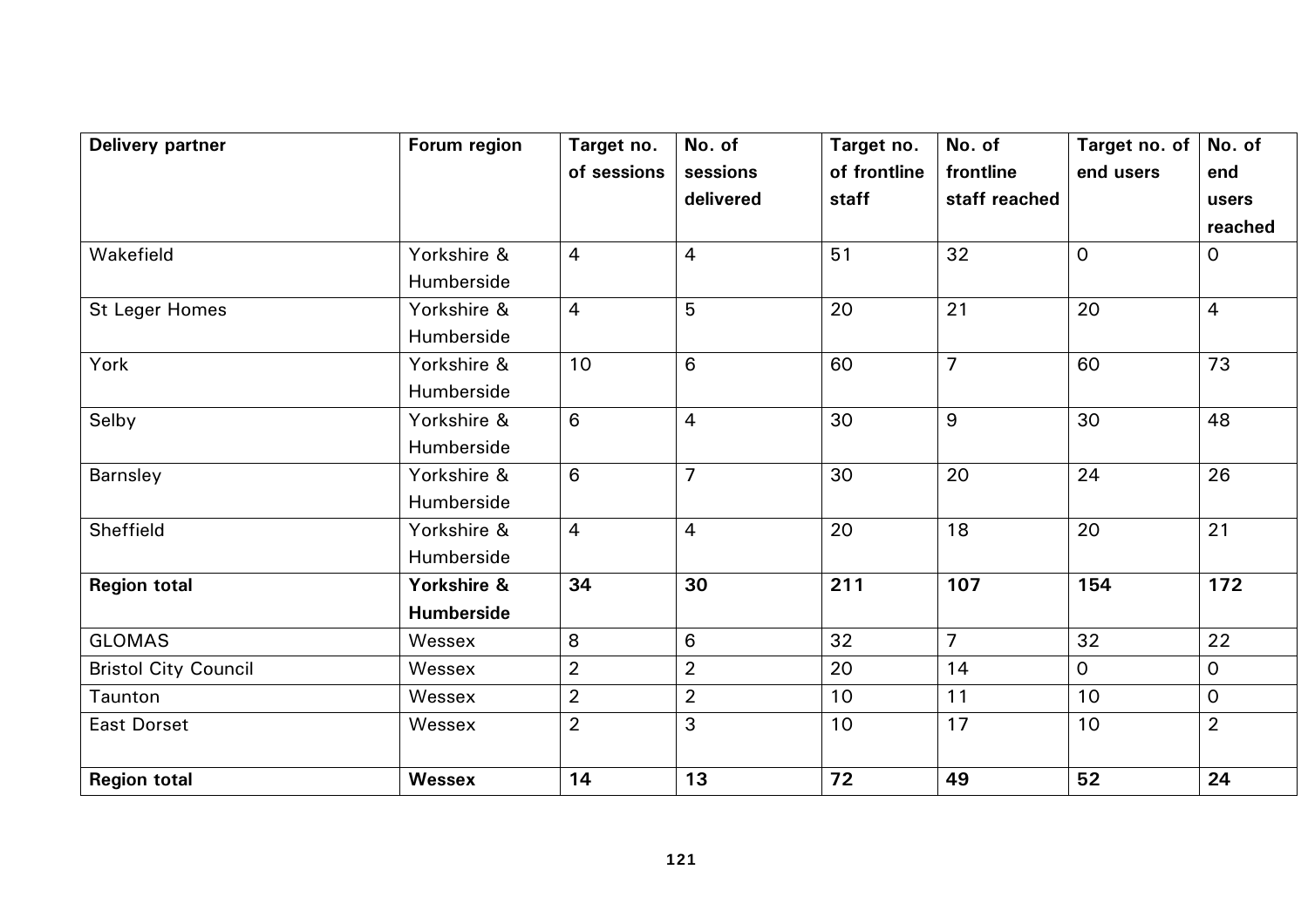| <b>Overall</b><br><b>Totals</b> | EO7<br>່ວວ. | --<br>nh<br>ິບບ | <b>220F</b><br>2205 | 2290 | 2960<br>____ | 3153 |
|---------------------------------|-------------|-----------------|---------------------|------|--------------|------|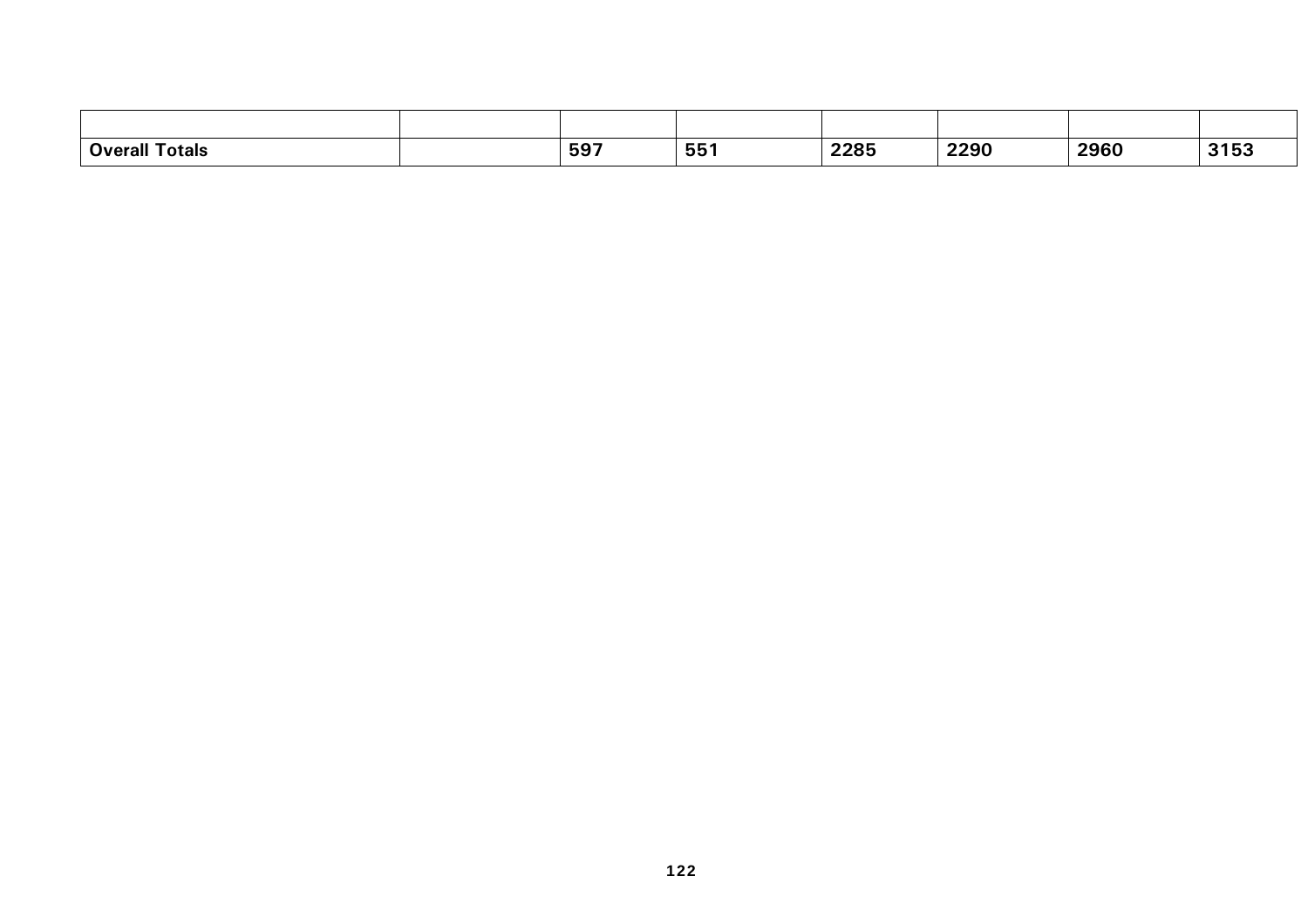## Full list of locations of Save Xmas training sessions

| Children's Centre, Cambridge - Clients & Staff |  |
|------------------------------------------------|--|
|------------------------------------------------|--|

| Session at CHS for Frontline Staff, Housing Association, CAB, Children's |
|--------------------------------------------------------------------------|
| Centre etc                                                               |
| <b>VCAT-Project Development Team</b>                                     |
| <b>Mental Health Service Users</b>                                       |
| Children's Centre, Ely - Young Single Parents                            |
| John Huntingdon's Charity, Sawston - Clients & Staff                     |
| Session at CHS premises at Norwich Street for an Aspergers Group         |
| through Red2Green Charity                                                |
| TNG (Training org. for Lone Parents returning to work)                   |
| Herne Bay CAB staff                                                      |
| Age Concern/Canterbury District Pensioners Forum                         |
| Herne Bay Sure Start                                                     |
| Women's Refuge                                                           |
| <b>Canterbury Housing Advice Centre</b>                                  |
| Luncheon Club                                                            |
| <b>Community Information Event</b>                                       |
| Connexions                                                               |
| <b>Sheltered Accommodation</b>                                           |
| <b>Wales &amp; West Residents Group</b>                                  |
| <b>Tenancy Support Workers</b>                                           |
| <b>Family Centre</b>                                                     |
| <b>Children's Centre</b>                                                 |
| <b>Sure Start</b>                                                        |
| <b>Frontline Council Housing staff</b>                                   |
| <b>Burton Caribbean Association</b>                                      |
| Cargomm (Housing Association for people with mental health issues)       |
| <b>Supported Housing</b>                                                 |
| Sure Start - Blacon                                                      |
| Sure Start - Lache                                                       |
| Frontline Housing Staff - several organisations                          |
| <b>Blaenau Gwent CAB</b>                                                 |
| Women's Aid                                                              |
| Age Concern                                                              |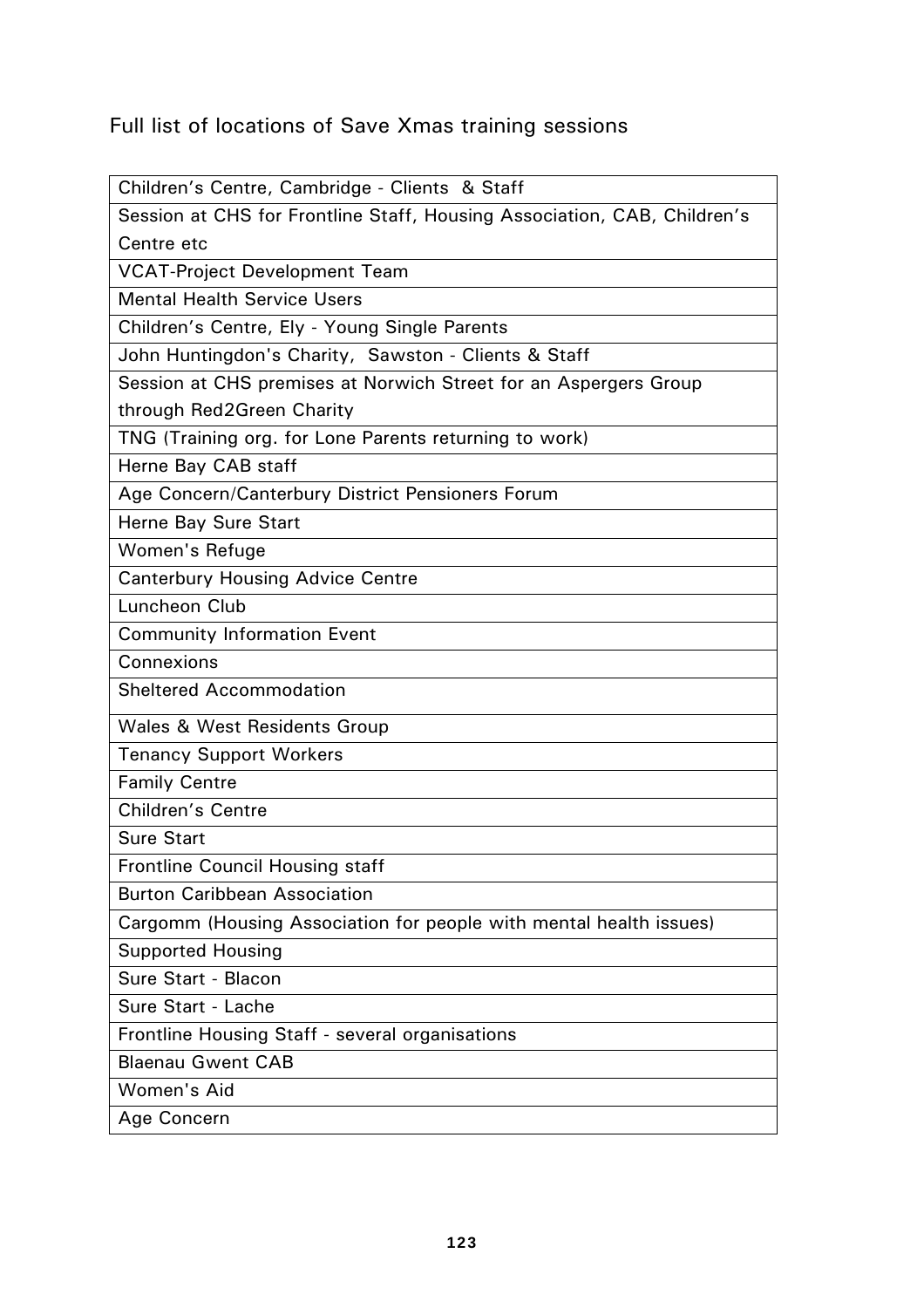Soha Housing (Henley)

Mind Henley

Didcot Community Workers

Wallingford Mind

Social housing tenants, Haywards Heath

Winshill Neighbourhood Resource Centre (Housing Association Staff)

Addiction Centre

Home Care Team - Local Authority

Trafford Housing Trust

Age Concern

Parkinson's Disease Society

Equity Housing

VCAT

Mental Health Service Users

School Parents Event

Radford Family Centre - low income families, lone parents

Pontefract Community Mental Health Team

Tamar Folk SureStart - parents and parent support workers

Chaddlewood Farm Community Centre: low income, disabled

Pen Green Northants

Walton Young Mums

North Liverpool CAB – frontline workers

Men's Health Group

LA Team

FISCUS/Job Link staff

Employer Support Training event

3as

Working Links Nuneaton

Working Links Leamington

Working Links Coventry

Furnace Fields Bedworth

Overslade Community Centre Rugby

Working Links Leamington

Warwickshire Family Info Service

Mayday Housing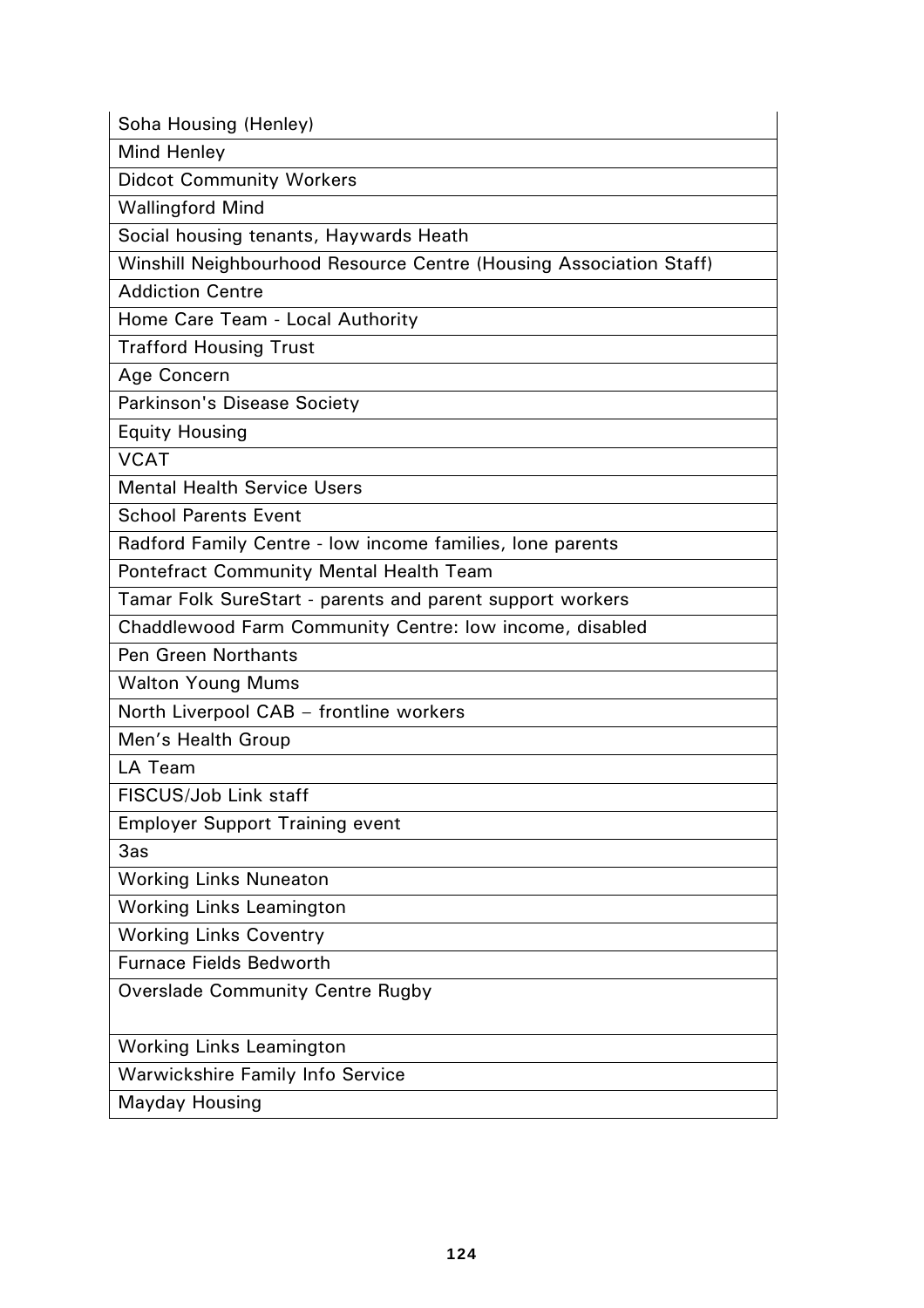| <b>Nuneaton Training Centre</b>                                |
|----------------------------------------------------------------|
| <b>Bromford Housing Northants</b>                              |
| <b>Sunderland Carers Centre</b>                                |
| Family Learning (Bagillt Merllyn Primary/Junior)               |
| Family Learning (Ysgol Gwynedd Primary/Junior)                 |
| Family Learning (Bryn Deva Connahs Quay Primary/Junior)        |
| <b>Community Parents Volunteers</b>                            |
| <b>Health Visitors and Family Workers</b>                      |
| Parent Drop-in/ Advisors                                       |
| <b>Young Parents Group</b>                                     |
| Midwives and Health Vistor, CQ                                 |
| <b>Breastfeeding Support Group</b>                             |
| <b>Home-Start Flintshire</b>                                   |
| <b>Community Development Officers</b>                          |
| <b>Housing Officers</b>                                        |
| Stanhope public session                                        |
| <b>Consumers in Leam Lane Ward</b>                             |
| Service Users - Employment Fair                                |
| <b>Unemployment Training</b>                                   |
| <b>Carers Group</b>                                            |
| <b>Services to Mental Health</b>                               |
| Church Group                                                   |
| Disabled Group and front line workers                          |
| <b>Young Parenting Group</b>                                   |
| <b>Women's Community Group</b>                                 |
| <b>Community Cancer Centre</b>                                 |
| <b>Community Centre</b>                                        |
| <b>East Taphouse Residents Assoc</b>                           |
| <b>Echo Disability Centre</b>                                  |
| Mental Health Forum - Caradon                                  |
| <b>Mental Health Forum North Cornwall</b>                      |
| <b>Callington Community Centre - Community Christmas Party</b> |
| <b>Torpoint Children's Centre</b>                              |
| <b>Saltash Children's Centre</b>                               |
| <b>Millbrook Football Club</b>                                 |
| <b>Saltash Children's Centre</b>                               |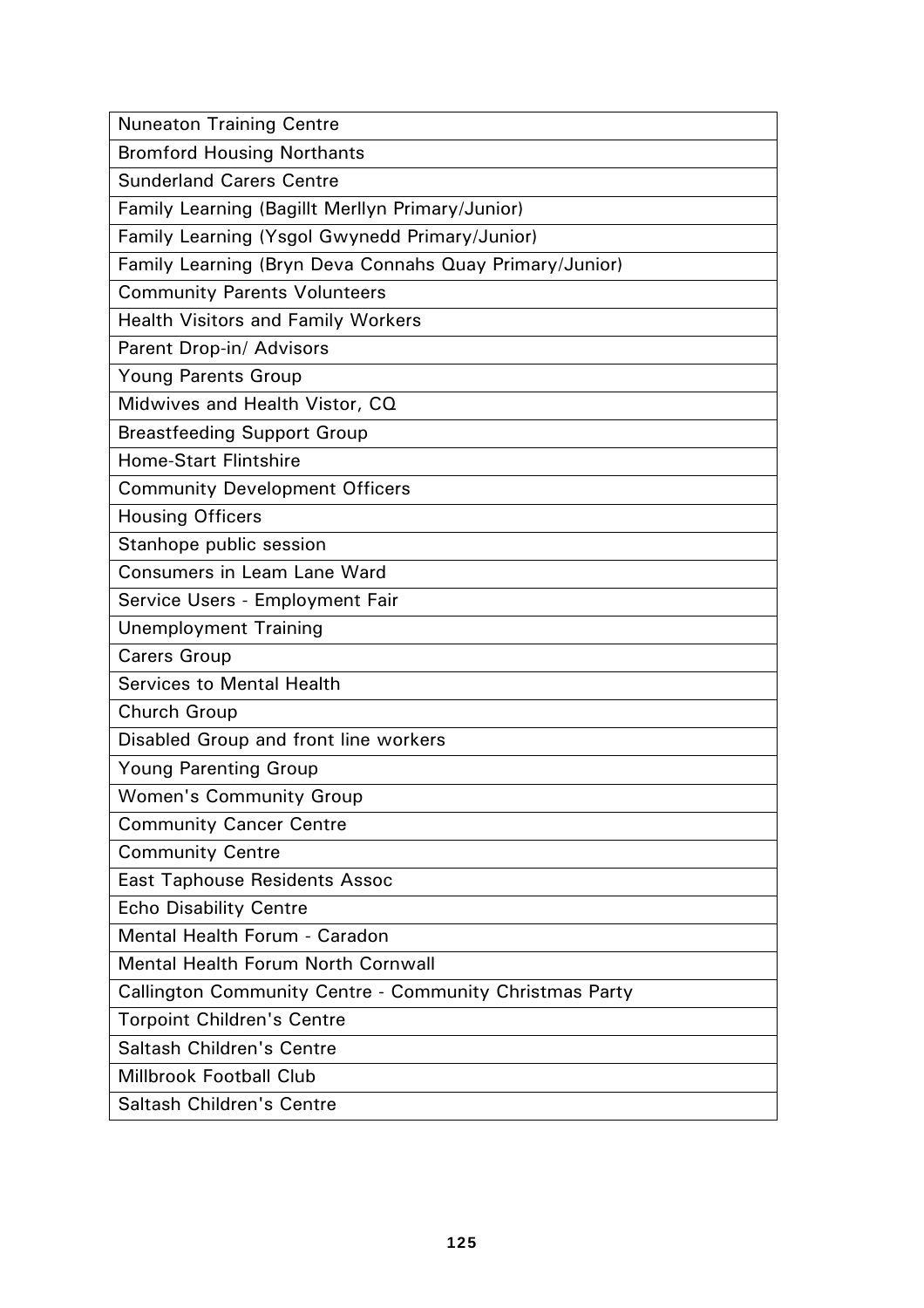Torpoint Children's Centre

Merseyside Partners Parents Group (parent of children with additional needs)

Merseyside Fire and Rescue Service

The Deaf Centre

Stonham Various Support Projects

PCT Health Visitors

Listening Post Workers -Counseling Service

Neighborhood Project Staff and Volunteers

Cheltenham West Timebank

Stonham Various Support Projects

Lewes Money Event

Newhaven Credit Crunch Event

Age Concern, Lambeth

Benedict Primary School, Merton

Malmesbury Primary School, Merton

Westgate Children's Centre

TWL - Unemployed Group

Firbanl Children's Centre - Frontline Workers Full Day Training Event

Harvester's Day Centre - Mental Health Support Centre

TWL - Unemployed Group Westgate Children's Centre

Victoria House Mental Health Frontline Workers

Homestart - Frontline Workers

Group session (Church & neighbours)

Take a Break Frontline Workers

Ann & Mair's Life Group

Evening Session - CAP Money Management Made Simple Team

Grandparents Home Group

Residents from a deprived housing estate in a 'Communities First' area in Kinmel Bay.

Public (deprived area)

Kingsbury Children's Centre

Polesworth Children's Centre

Croyland Community Centre

NEET/Young People

Young People and Lone Parents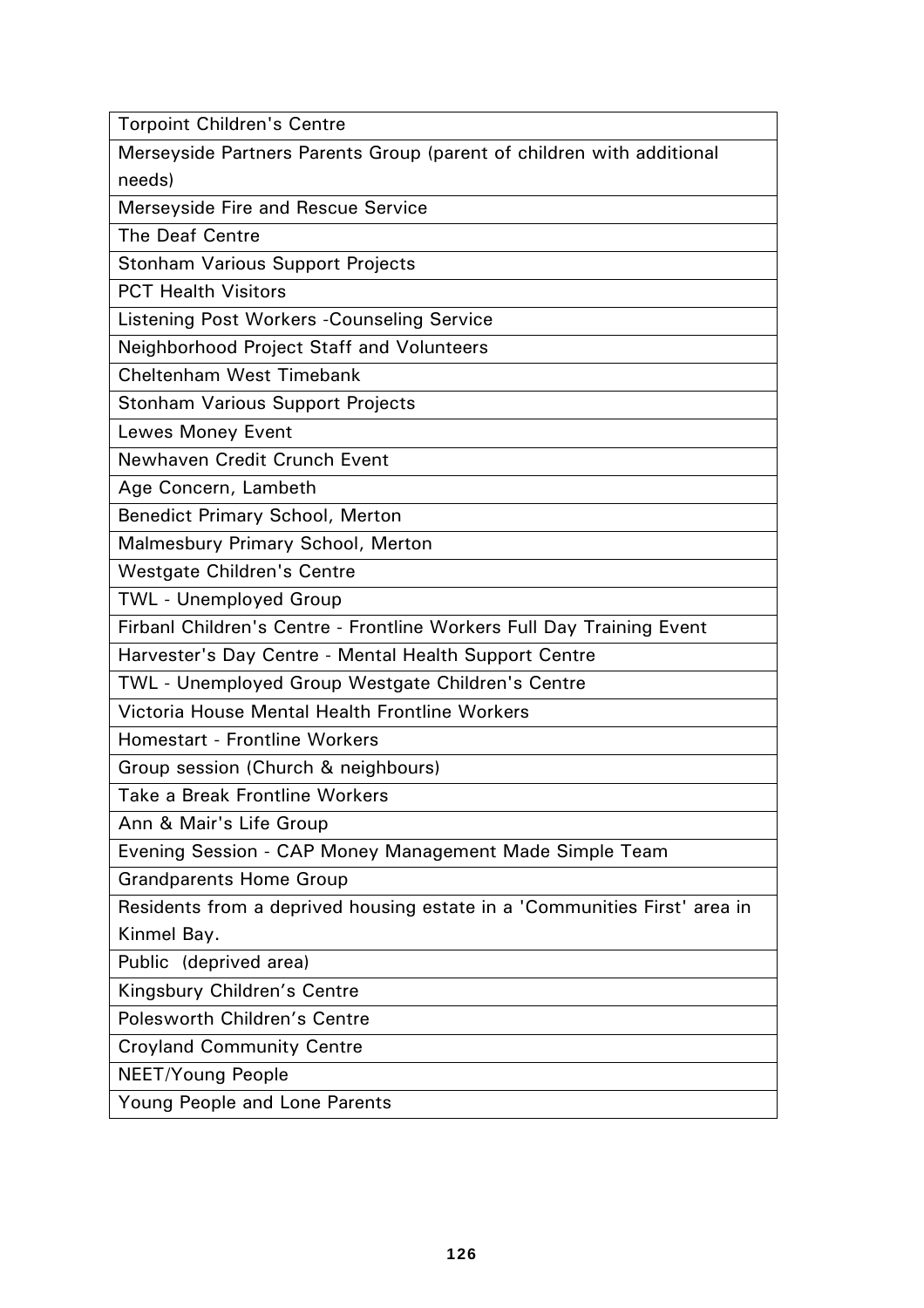| <b>Brunswick Health Centre</b>                                   |
|------------------------------------------------------------------|
| <b>Bedworth CAB Frontline Workers</b>                            |
| <b>Working Links Coventry</b>                                    |
| Park Lane Children's Centre                                      |
| <b>TNG Liverpool</b>                                             |
| <b>TNG Birkenhead</b>                                            |
| <b>St Leger Homes Staff</b>                                      |
| <b>Furniture Re-use Network Business</b>                         |
| Coast & Country Housing Association                              |
| <b>Supported Housing</b>                                         |
| Nacro                                                            |
| Lighthouse centre (mental health drop in)                        |
| <b>Five Lamps</b>                                                |
| Mount Street School: Parent Support Advisers                     |
| <b>YMCA</b>                                                      |
| <b>Pentrebane Mental Health Centre</b>                           |
| <b>Ystrad Mynach College</b>                                     |
| <b>Midwives &amp; Expectant Mothers</b>                          |
| Public session in Ilfracombe                                     |
| Carers                                                           |
| Church Group - friends of Signpost                               |
| <b>College of Law Student Advisers</b>                           |
| <b>Transact Conference</b>                                       |
| Public session in Plymouth                                       |
| Citizens Advice Bureau Caterham                                  |
| <b>Parent and Toddler Group</b>                                  |
| Home-Start Richmond                                              |
| General public - Surviving the Recession Event in Richmond Adult |
| <b>Community College</b>                                         |
| <b>Richmond Housing Partnership</b>                              |
| <b>Communities First</b>                                         |
| <b>Parent and Toddler Group</b>                                  |
| Citizens Advice Bureau Redhill, Horley & Banstead                |
| <b>Community Mental Health, West</b>                             |
| Community Mental Health, Eastglade                               |
| <b>Woodseats Community</b>                                       |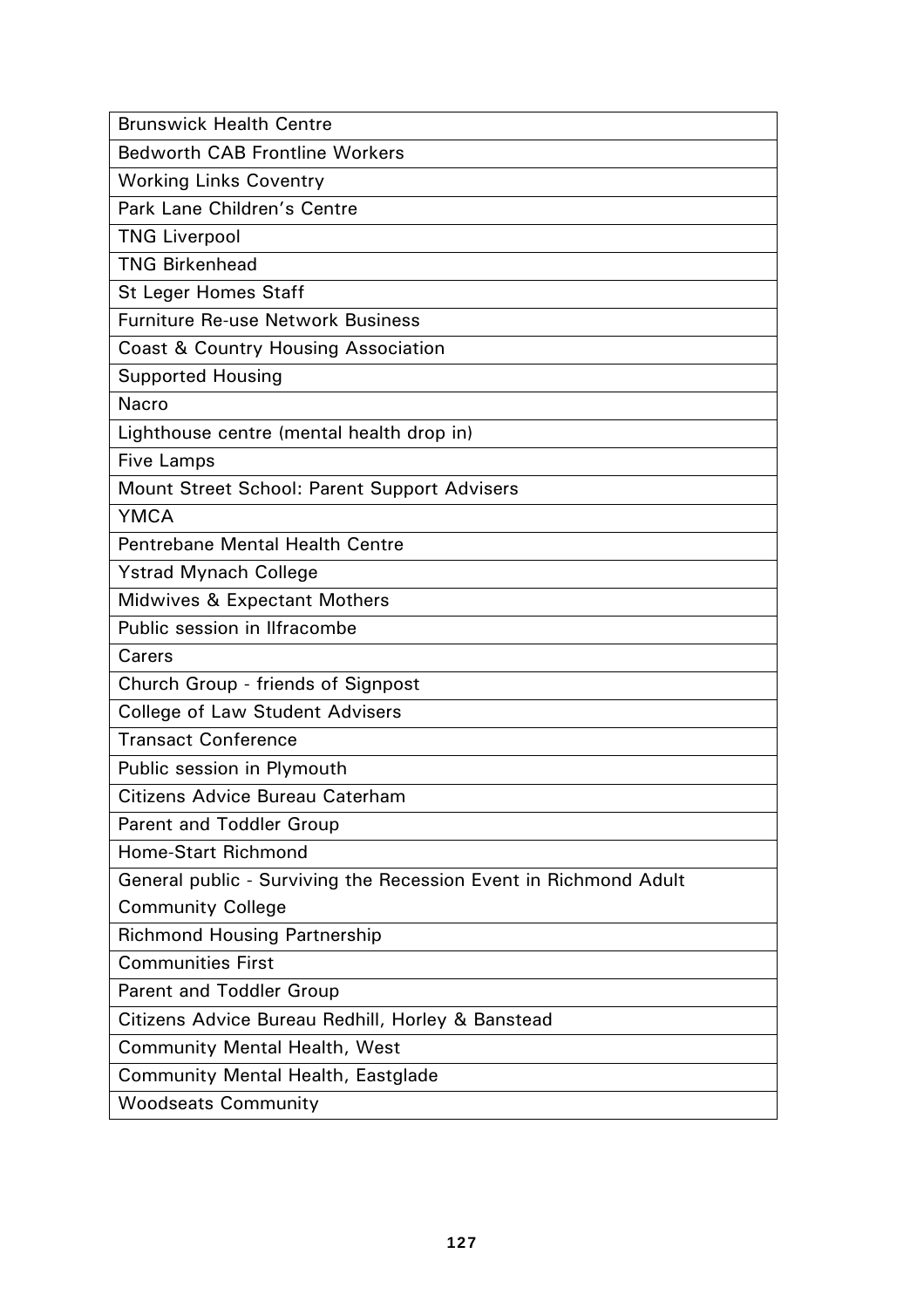Mosbrough Community

Moat Housing Association

International Women's Day Event

Southend-on-Sea Borough Council Benefits Take up Event

South Essex Homes - Sheltered Housing

Southend Community in Harmony Partnership/Southend Ethnic Minority

Forum Advice and Support Event

Southwark Mult Faith Group

Thanes Reach Housing Association

Neurological Centre

Hatters Space Community Centre

Children's Centre Family Support Workers

Neighbourhood Learning Net

Public session in Okehampton

Public session in Exeter

Public session in Torquay

Housing Associations: Havebury, Sanctury Herewood, Orwell, English Churches. YMCA and Tayfen House

MS Society Project Worker, Ipswich and Suffolk Credit Union, CAB

(including money advice specialists), Rural Coffee caravan volunteers

Women's refuge - Workers and Clients

CAB Clients, Age Concern Clients, Cruse Bereavement Counselling Clients, Evolve Clients

Talk to one of our Churches 'Connect' groups. Targeted this group as it contained a lot of Frontline Workers (Nurses, Occupational Therapists, Community Workers)

Housing Association - South East

Local Authority – South East

Social Housing Tenants and Frontline Workers (Housing, Police and Credit Union), Burgess Hill

Carers Group – Haverhill

Mothers Group - Morecambe

Training Group for Unemployed

Mental Health Day Care Centre

Gateway to Employment - MBW

School Parents Event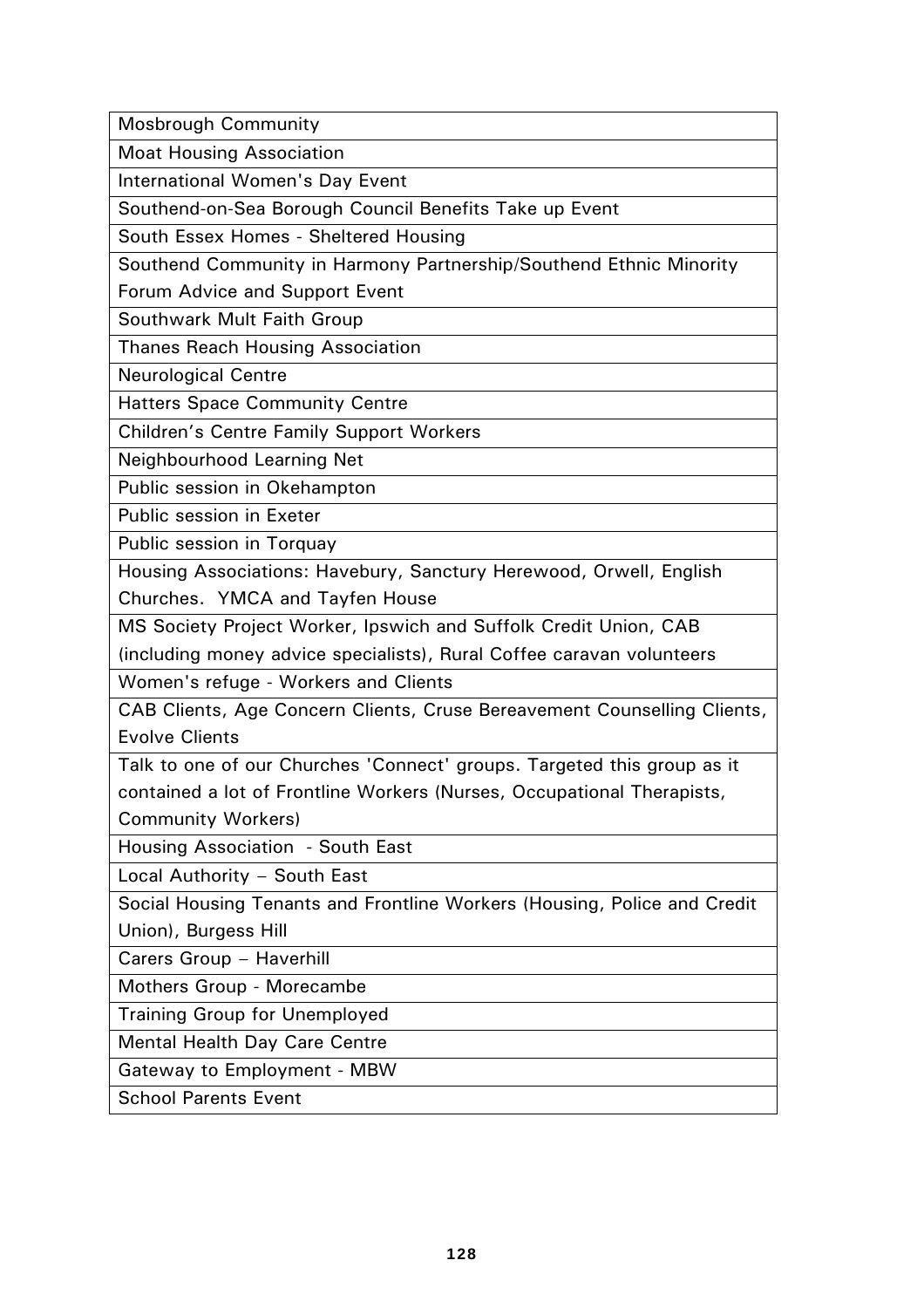FLW/Advisers Conference

Men's Health Group

Working Links

Home-Start Volunteers

Frontline Housing Staff - Community housing Cymru

Child Centre Parents - Powys

College Students

Pontlottyn Family Centre

Home Start – Richmond

Children' Centre Hillingdon - Managers

Age Concern

Church Group - Friends of Signpost

College of Law Student Advisers

Transact Conference

East Taphouse Residents Assoc

Echo Disability Centre

Mental Health Forum - Caradon

Mental Health Forum North Cornwall

Callington Community Centre

Low Income Clients, Lone Parents, Families – Plymouth

Infants School Open Day

Credit Union

Mother's Group - Katherine Low Community Centre

Sungate Ladies Group (Barnardos)

Sungate Men's Group (Barnardos)

Northumberland County Council Adult Learning Service

Escape Family Support

Wansbeck Homes

Women's Health Advisory Service

Action For Children

Amlwch W I, Club y Gorlan

Community 1st, MORLO

Probus

Playgroup/Welsh Learners Group

Infant/ Sure Start Group

Toddler Group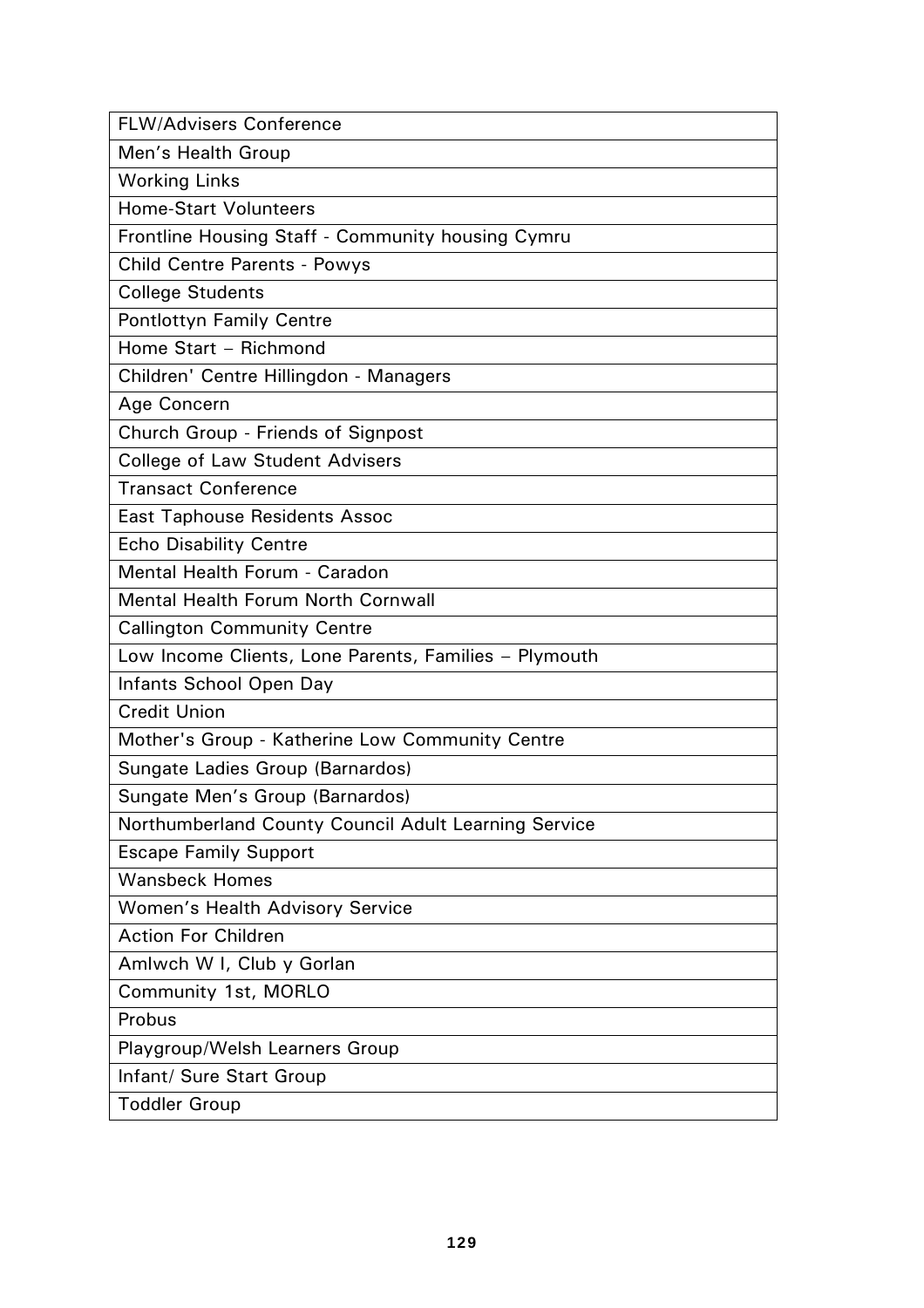Northants Library Service

General public in Rushden and Northants

Low income, disabled, long term sick clients – Plymouth

Housing advisers, CAB advisers, Parent Support Workers, LA advisers - Plymouth

South West Pound Staff

Front Line CAB Debt Advisers from various outreach facilities -

Birmingham

Family Support Workers - Barnsley

Rhymney College

Pontlottyn Family Centre

Women's Aid

Hatters Space Community Centre

Sure Start – Battersea

Sure Start – Roehampton

Katherine Low Com Centre

Evenwood Centre

Stonham Housing Support

Town End Farm Res

Sunbeam Children's Centre

Wakefield District CAB Money Advice Unit

Sunbeam Children's Centre

Family Learning (Bagillt Merllyn Primary/Junior)

Family Learning (Ysgol Gwynedd Primary/Junior)

Family Learning (Bryn Deva Connahs Quay Primary/Junior)

Flintshire Community Parents Volunteers

Chillingham House

Midwives and Health Vistor, CQ

Breastfeeding Support Group

Flintshire Young Mums

Delyn Women's Aid

Health Visitors; Family Workers, Development Team, Genesis

Drug and Alcohol Support Team

Mature students in FE College

Communities 1st staff and service users

Support Housing Officers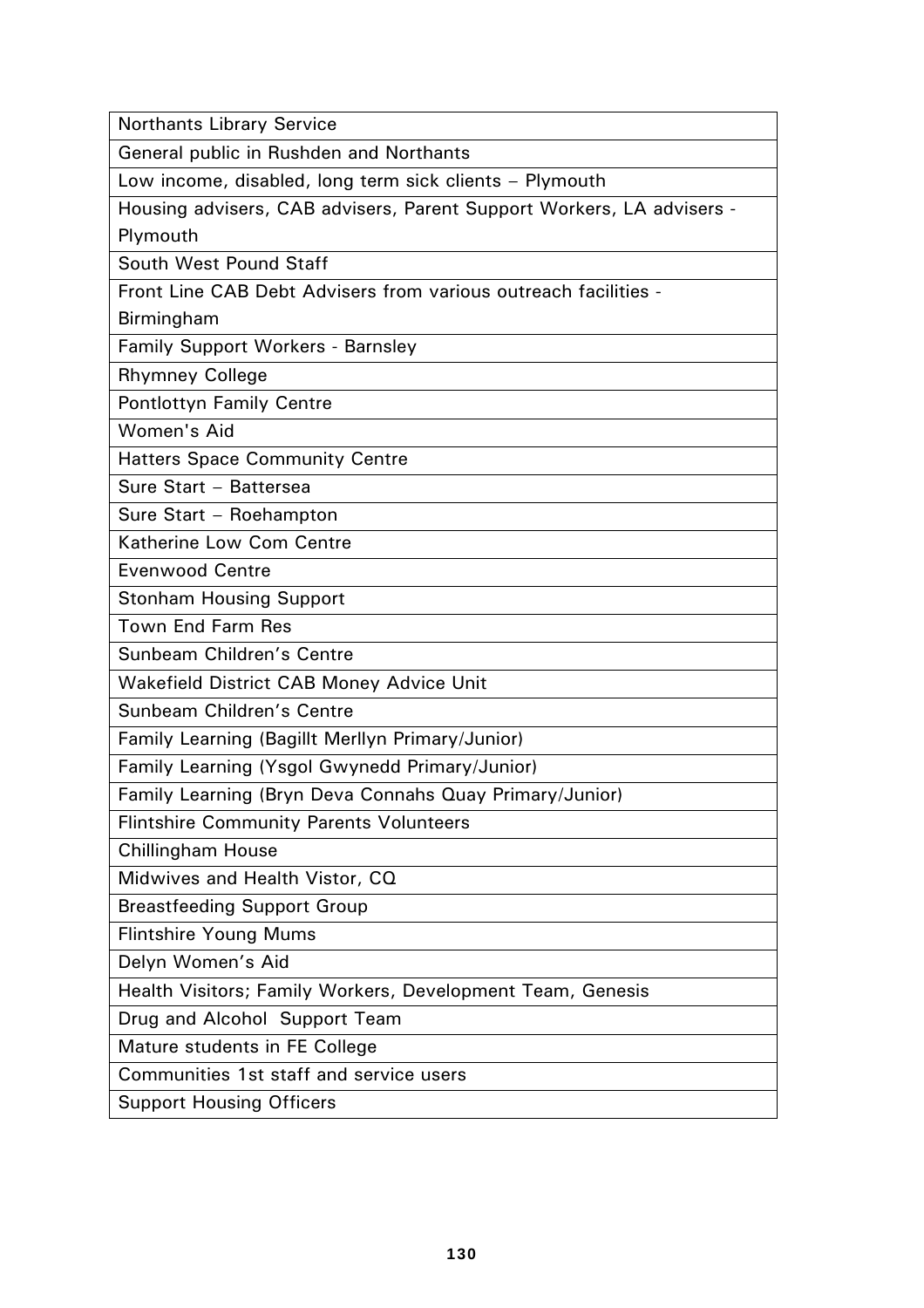| Social Housing Residents, Abergele                        |
|-----------------------------------------------------------|
| <b>Flintshire Parenting Strategy</b>                      |
| <b>Flying Start</b>                                       |
| Social Housing Residents - Llandudno                      |
| Housing and Scheme Officers - Flint                       |
| Social Housing Residents - Rhos On Sea                    |
| <b>Voluntary Services Staff</b>                           |
| C 1st staff and Service Users                             |
| <b>Tai Hafan Housing Assoc residents</b>                  |
| <b>Social Housing Residents - Flint</b>                   |
| Social Housing Residents - Amlwch                         |
| Social Housing Residents - Connahs Quay                   |
| Social landlord Residents - Porthmadog                    |
| Housing Officers - Wales and West Housing                 |
| <b>Wales and West Housing Residents</b>                   |
| <b>Housing Association staff</b>                          |
| Area Network Group                                        |
| <b>Women's Supported Accommodation</b>                    |
| <b>Community Group</b>                                    |
|                                                           |
| Community 1 <sup>st</sup>                                 |
| <b>Parents Committee</b>                                  |
| <b>Rethink - Mental Health Support</b>                    |
| Northumberland County Council Adult Learning Service      |
| <b>Escape Family Support</b>                              |
| <b>Wansbeck Homes</b>                                     |
| <b>Women's Health Advisory Service</b>                    |
| Irwell Valley Women's Hostel                              |
| <b>Community Group - Young Mums</b>                       |
| <b>Charity Refuge for Young Mums</b>                      |
| <b>Winson Green Prison</b>                                |
| <b>Generalist Worker Meeting</b>                          |
| Trident Housing - Frontline Housing and Collections Staff |
| General session for members of the public                 |
| Deaf and Hard of Hearing Centre                           |
| <b>Domestic Violence Group</b>                            |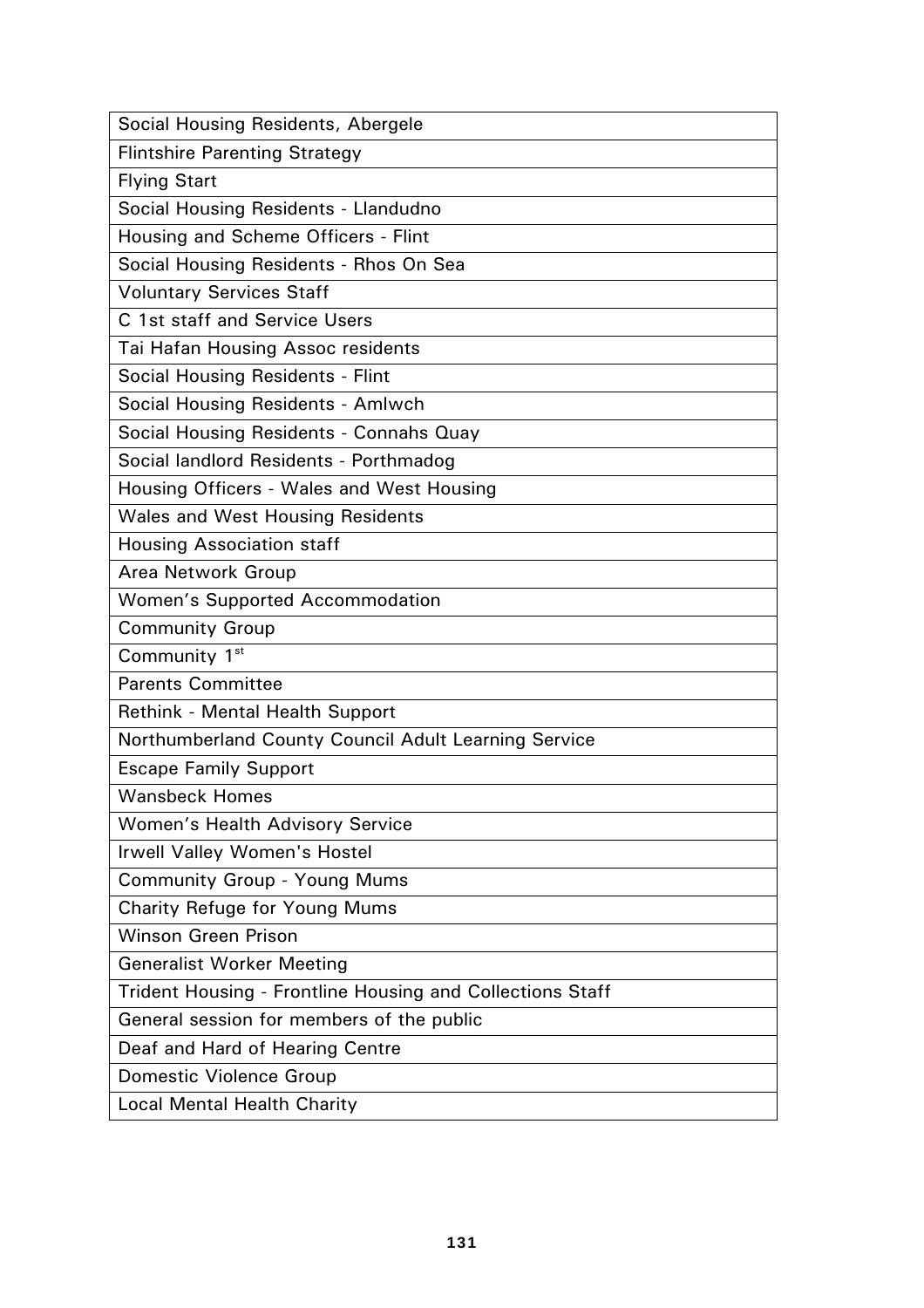Carers Group

Asian Women Carers Group

Low Income Clients, Lone Parents, Families

Low Income, Disabled, Long Term Sick Clients

Housing Advisers, CAB advisers, Parent Support Workers, LA advisers

General Public, Community Centre, Hattersley

General Public, Ashton St Peters, Ashton Under Lyne.

Millbrook Parents Active Together, at New Charter Croswood Housing Office, Stalybridge.

Parents Group, Haughton Green Centre, Denton.

Voluntary and Community Action Trafford - Project Development Team

Mental Health Advocacy Group

Public Session in Barnstaple

Pontefract Community Mental Health Team

Sunbeam Children's Centre

Wakefield District CAB Money Advice Unit

Kettering Volunteer Network

YWCA Northants

Beehive Children's Centre Dunstable

Mums & Tots Lewsey Centre Luton

Asian Women's Group Luton

Holy Trinity Church Centre Louth

Lincoln CAB Frontline Workers

Hamilton Library Leicester

Southfields Library Leicester

New Parks Library Leicester

Fosse Library Leicester

Aylestone Library Leicester

Leicester CAB frontline workers

Addiction Dependency Solutions

Town & Country Housing & Community Centre for Debt Advice

Tunbridge Wells Borough Council

Little Forrest Children's Centre

Homestart & Hyde Housing

Mental Health Resource Centre

Tunbridge Wells & District CAB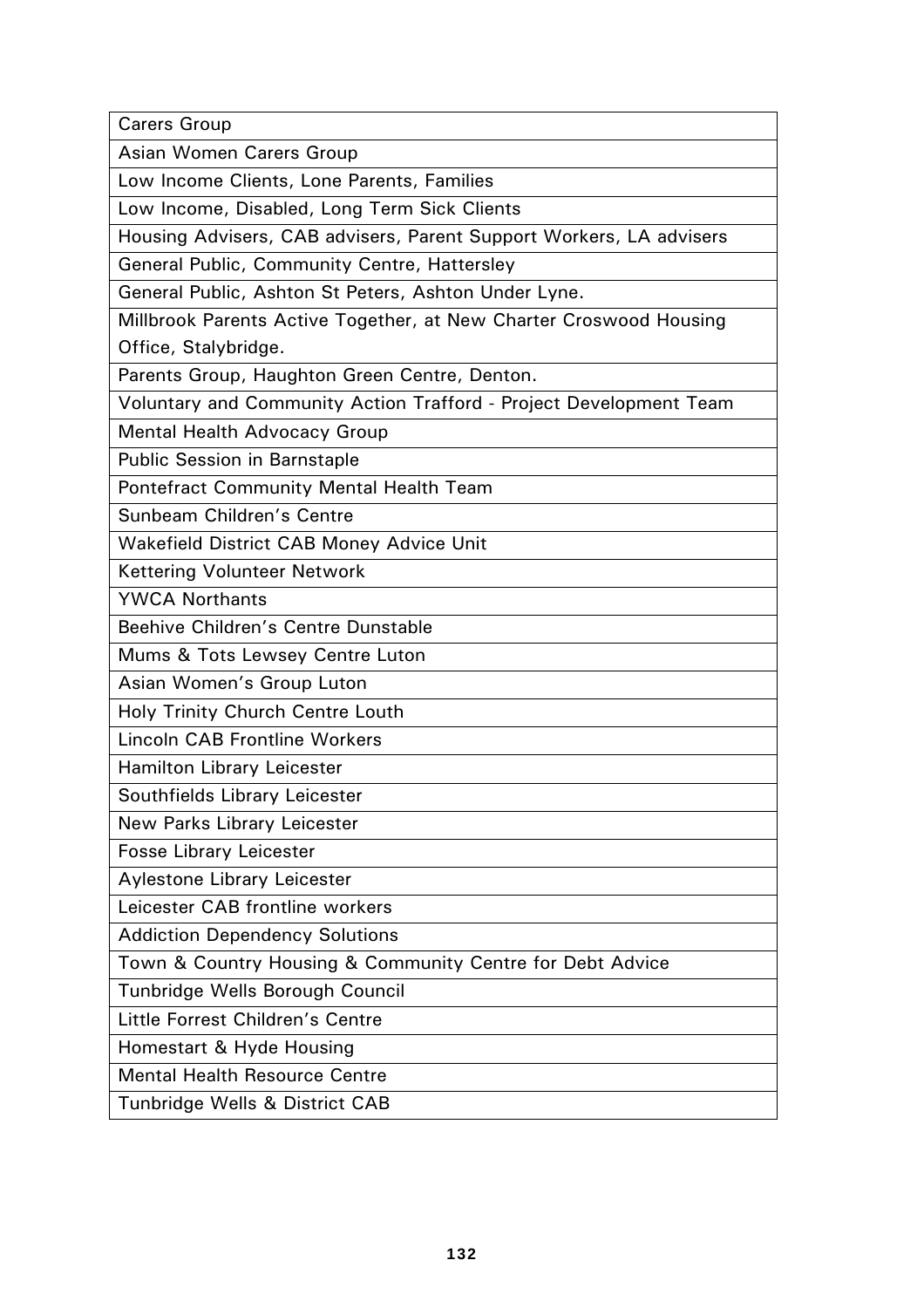Tunbridge Wells Borough Council & Gateway

Family Support Organisation

Job Centre Plus

Riverside North East Tenant Forum

St Anthony's Sheltered Scheme

St Helens Staff Group

Riverside Tenants Association

Lee Valley Tenants Forum

St Helens Residents Association

Riverside Financial Inclusion Away Day

Tenant Trainer Session

My Friends Online Day

Palacefields Community Money Day

Allanson Street Parenting Class

Saxon Walk Community Flat, Saxon Walk, Footscray, Kent DA14

Lambeth Community Flat, York Close, Kenbury Road London

Christ Church Lodge, Enfield

A Group of Residents & Tenants (Crigglestone, West Yorkshire)

Desmesne Tenants & Residents Group

Women's Auxiliary

Langley Residents

Colshaw Farm Pensioner's Group

Community Centre Drop in

Young Parent Group

Domestic Violence Group

DVG plus CAB workers

Prisoners Induction Week

Hunts Cross Children's Centre

Cambrian Supported Living

Neighbourhood Project Users/Workers

Opportunity Centre / Playgroup

Freshwinds - Sure Start

Age Concern Halton

Neighbourhood Learning Net

Public (deprived area) and support worker

Job Centre Plus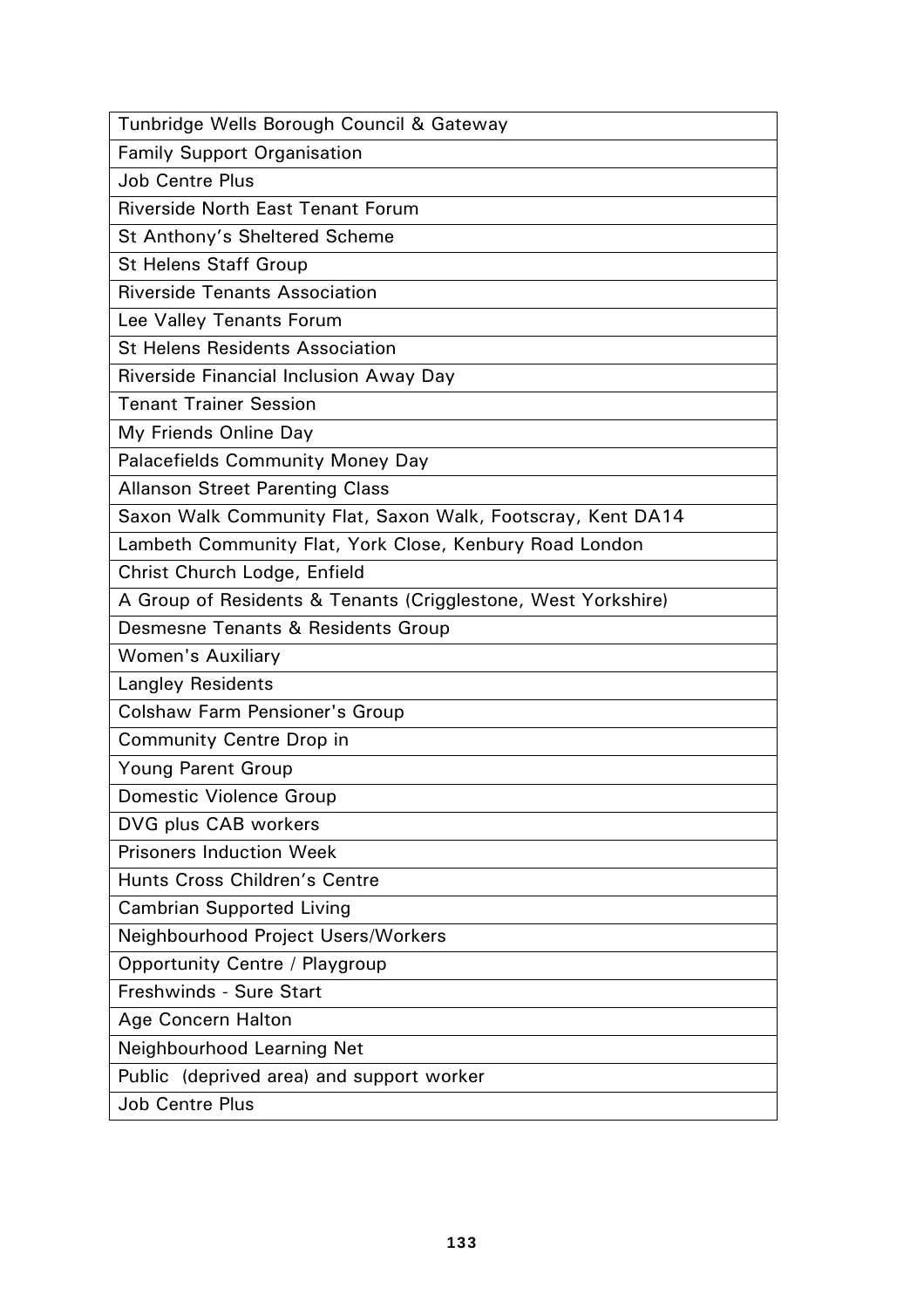Children's centre parent group and family support worker

Criminal Justice Liaison Team

RAF Honington - Client Group and SAFFA Workers

Pre-school Supervisors, Churches Together Mum's and Toddlers Group,

Vineyard Storehouse Ministry, Catholic Church, St Peters 'Time for Us' group.

St Edmundsbury Borough Council (Benefits and Rebates section). Connexions Staff and Youth Workers.

GP Surgeries to reach clients (via MS network list and counselling initiative)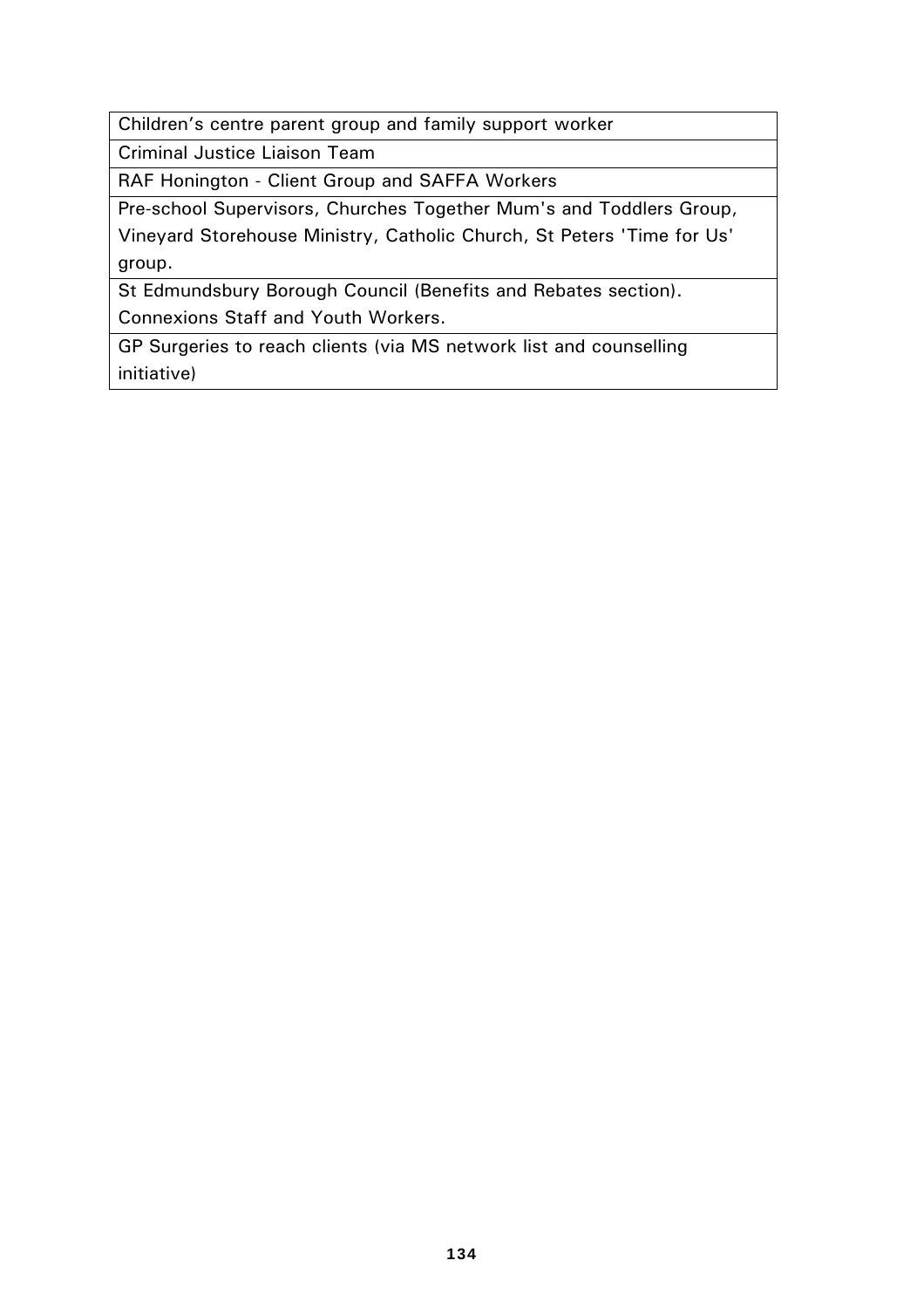## **Estimate of number of people reached**

|                              | <b>England and Wales</b> | Scotland | Total |
|------------------------------|--------------------------|----------|-------|
| Frontline workers<br>reached | 2,290                    | 158      | 2,448 |
| End users reached            | 3,153                    | 409      | 3,562 |

A.8 The monitoring of sessions from CAB shows the following:

- A.9 The Year 1 evaluation highlighted the cascading nature of the campaign, with frontline workers who received the training then informing their own client groups. Attempts to estimate the number of people reached by this channel showed the following range:
	- According to CAB, each front line workers trained on average 15 end users
	- Each front line worker who attended a session, agreed to be contacted for research and left their contact details, was invited to take part in a telephone survey during the Year 1 evaluation, in which they were asked how many of their own clients they had cascaded the information to. On average, they had trained 30 people each. This figure is subject to a margin of error of  $+/- 15$ .
	- In addition, during the roadshows, 1,799 people took the opportunity to speak to an adviser.
	- Assuming the ratio of the number of people trained by front line workers has remained constant, the number of people reached by the Save Xmas Campaign Year 2 would be within the following range: